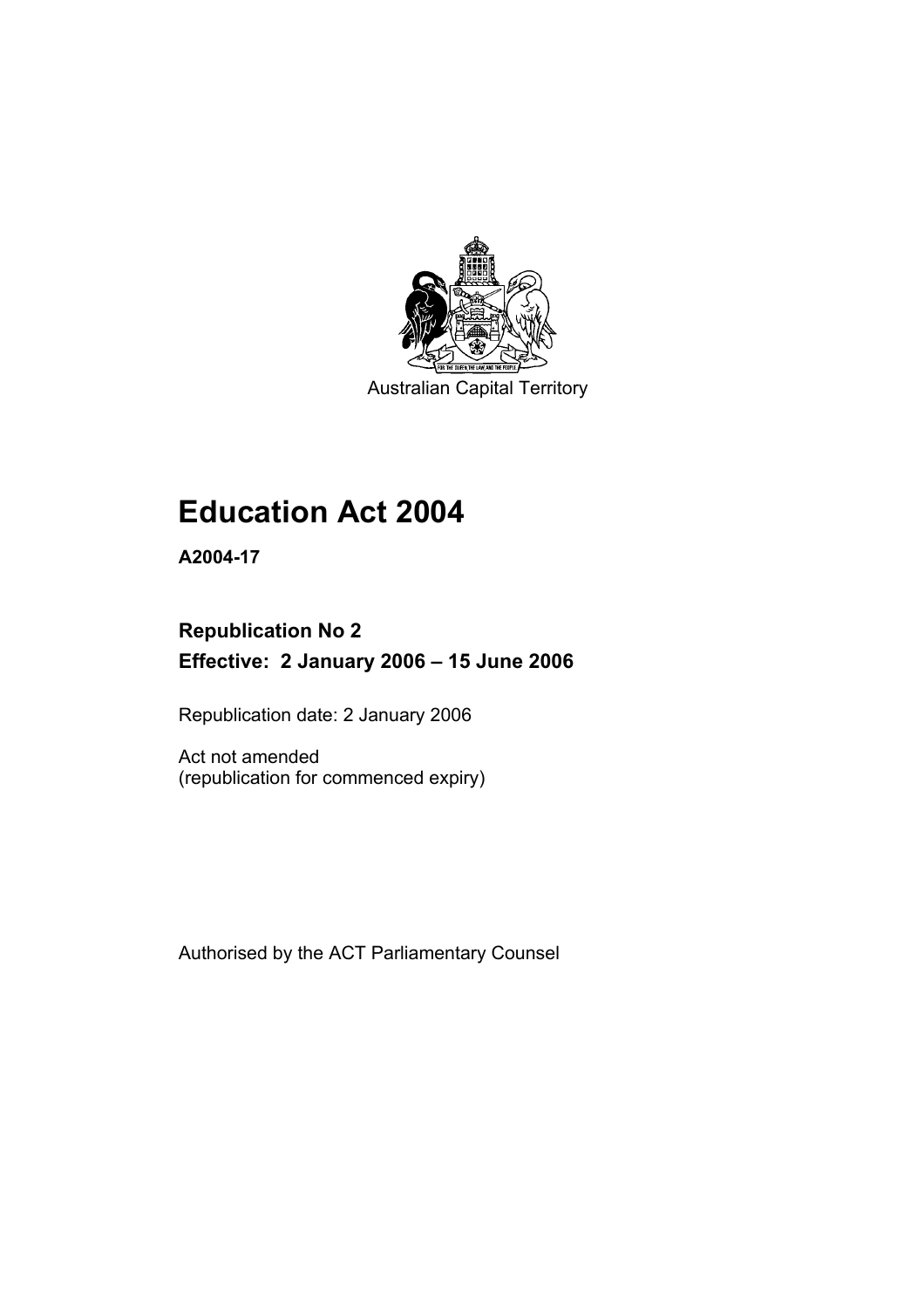### **About this republication**

#### **The republished law**

This is a republication of the *Education Act 2004* (including any amendment made under the *Legislation Act 2001*, part 11.3 (Editorial changes)) as in force on 2 January 2006*.* It also includes any amendment, repeal or expiry affecting the republished law.

The legislation history and amendment history of the republished law are set out in endnotes 3 and 4.

### **Kinds of republications**

The Parliamentary Counsel's Office prepares 2 kinds of republications of ACT laws (see the ACT legislation register at www.legislation.act.gov.au):

- authorised republications to which the *Legislation Act 2001* applies
- unauthorised republications.

The status of this republication appears on the bottom of each page.

#### **Editorial changes**

The *Legislation Act 2001*, part 11.3 authorises the Parliamentary Counsel to make editorial amendments and other changes of a formal nature when preparing a law for republication. Editorial changes do not change the effect of the law, but have effect as if they had been made by an Act commencing on the republication date (see *Legislation Act 2001*, s 115 and s 117). The changes are made if the Parliamentary Counsel considers they are desirable to bring the law into line, or more closely into line, with current legislative drafting practice.

This republication includes amendments made under part 11.3 (see endnote 1).

#### **Uncommenced provisions and amendments**

If a provision of the republished law has not commenced or is affected by an uncommenced amendment, the symbol  $\mathbf{U}$  appears immediately before the provision heading. The text of the uncommenced provision or amendment appears only in the last endnote.

#### **Modifications**

If a provision of the republished law is affected by a current modification, the symbol  $\mathbf{M}$ appears immediately before the provision heading. The text of the modifying provision appears in the endnotes. For the legal status of modifications, see *Legislation Act 2001*, section 95.

#### **Penalties**

The value of a penalty unit for an offence against this republished law at the republication date is—

- (a) if the person charged is an individual—\$100; or
- (b) if the person charged is a corporation—\$500.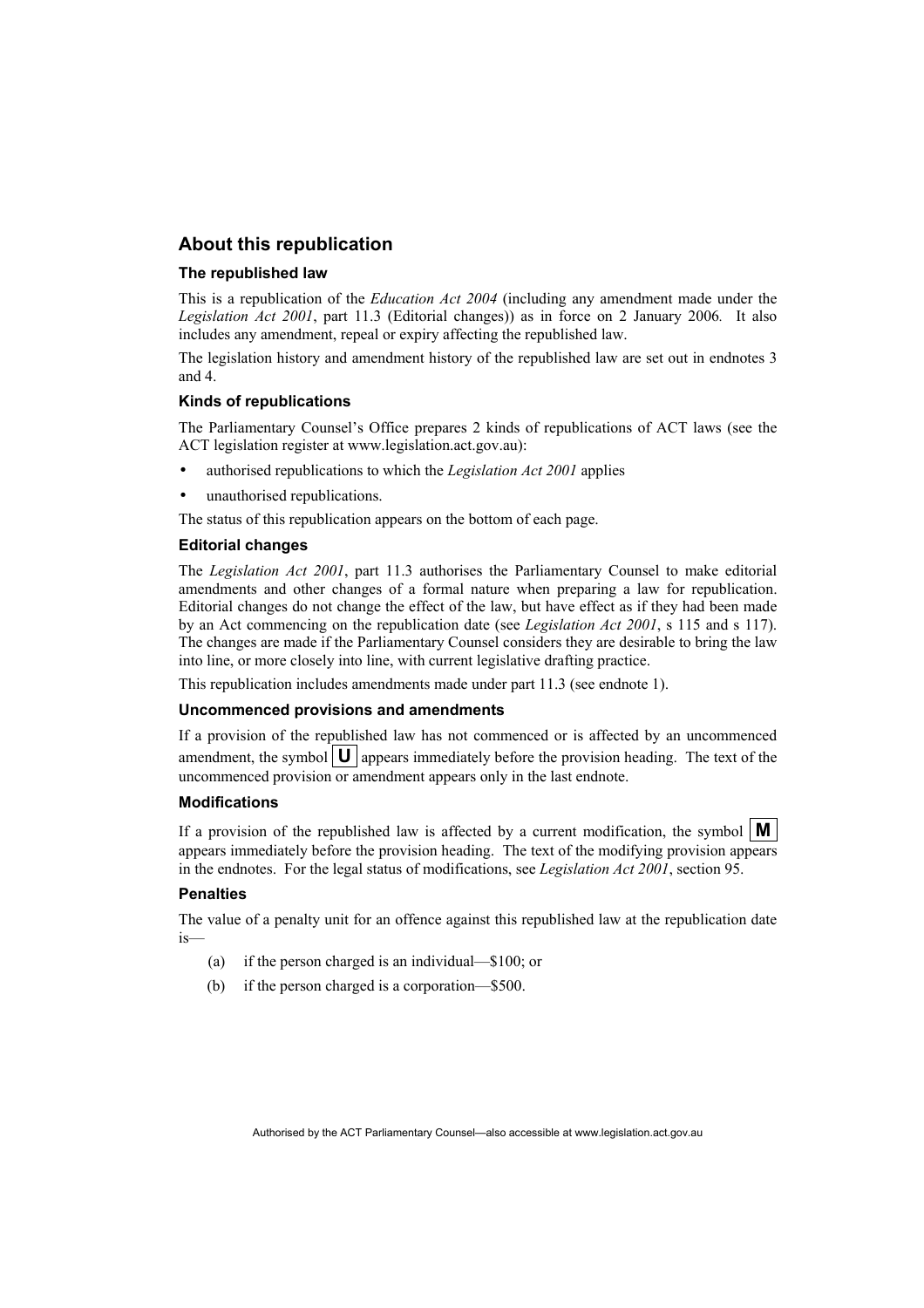

Australian Capital Territory

# **Education Act 2004**

### **Contents**

### **Chapter 1 General**

| <b>Part 1.1</b> | Preliminary                                           |   |
|-----------------|-------------------------------------------------------|---|
| 1               | Name of Act                                           | 2 |
| 3               | Dictionary                                            | 2 |
| 4               | <b>Notes</b>                                          | 2 |
| 5               | Offences against Act-application of Criminal Code etc | 2 |
| 6               | Meaning of <i>parent</i> and <i>carer</i>             | 3 |
| <b>Part 1.2</b> | <b>General principles and objects</b>                 |   |
|                 | General principles of Act                             | 4 |
| 8               | Main objects of Act                                   | 5 |
|                 |                                                       |   |

| - R2     | Education Act 2004           | contents 1 |
|----------|------------------------------|------------|
| 02/01/06 | Effective: 02/01/06-15/06/06 |            |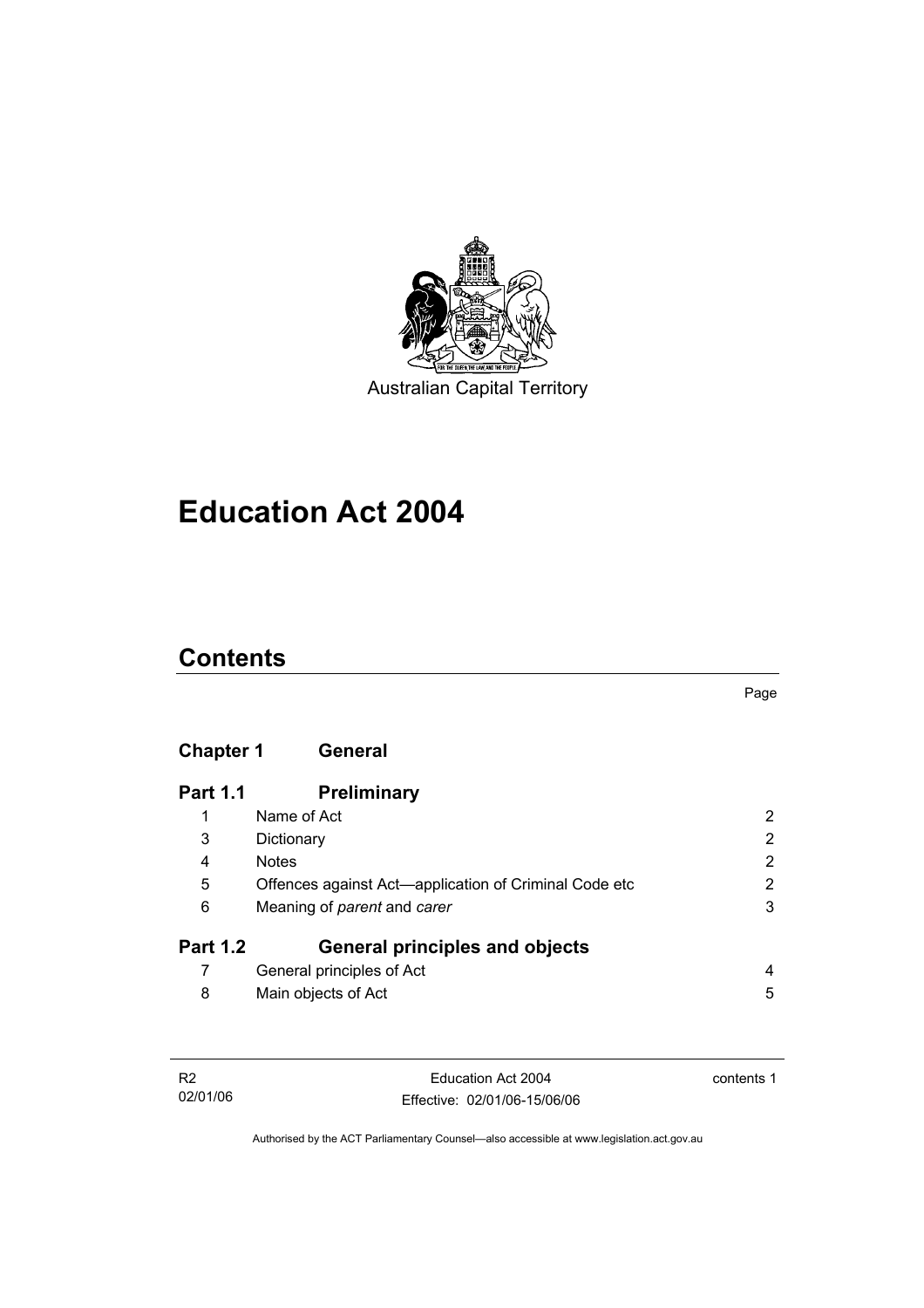#### **Contents**

|                  |                                                             | Page            |
|------------------|-------------------------------------------------------------|-----------------|
| Chapter 2        | <b>School enrolment and attendance</b>                      |                 |
| 9                | Meaning of compulsory school age                            | 7               |
| 10               | Compulsory enrolment                                        | 7               |
| 11               | Compulsory attendance                                       | 7               |
| 12               | Information about school-age children                       | 8               |
| 13               | Employment of children under school-leaving age             | 9               |
| 14               | <b>Exemption certificates</b>                               | 9               |
| 15               | Duration of exemption certificates                          | 9               |
| 16               | Revocation of exemption certificates                        | 10              |
| 17               | Student transfer register                                   | 10              |
| <b>Chapter 3</b> | <b>Government schools</b>                                   |                 |
| <b>Part 3.1</b>  | <b>General</b>                                              |                 |
| 18               | Principles on which ch 3 based                              | 11              |
| 19               | Minister to seek advice                                     | 12 <sup>2</sup> |
| <b>Part 3.2</b>  | <b>Establishment and operation of government</b><br>schools |                 |
| 20               | Establishing government schools etc                         | 13              |
| 21               | Operation of government schools                             | 14              |
| 22               | Investigation of complaints-government schools              | 14              |
| 23               | Review of government school system                          | 15              |
| 24               | Review of operation of government schools                   | 15              |
| 25               | Reporting to parents-government schools                     | 15              |
| 26               | Education to be free                                        | 16              |

contents 2 Education Act 2004 Effective: 02/01/06-15/06/06

R2 02/01/06

Authorised by the ACT Parliamentary Counsel—also accessible at www.legislation.act.gov.au

 27 Voluntary financial contributions 16 28 Secular education 17 29 Religious education 17 30 Curriculum 17 31 Approved educational courses for children at government schools 18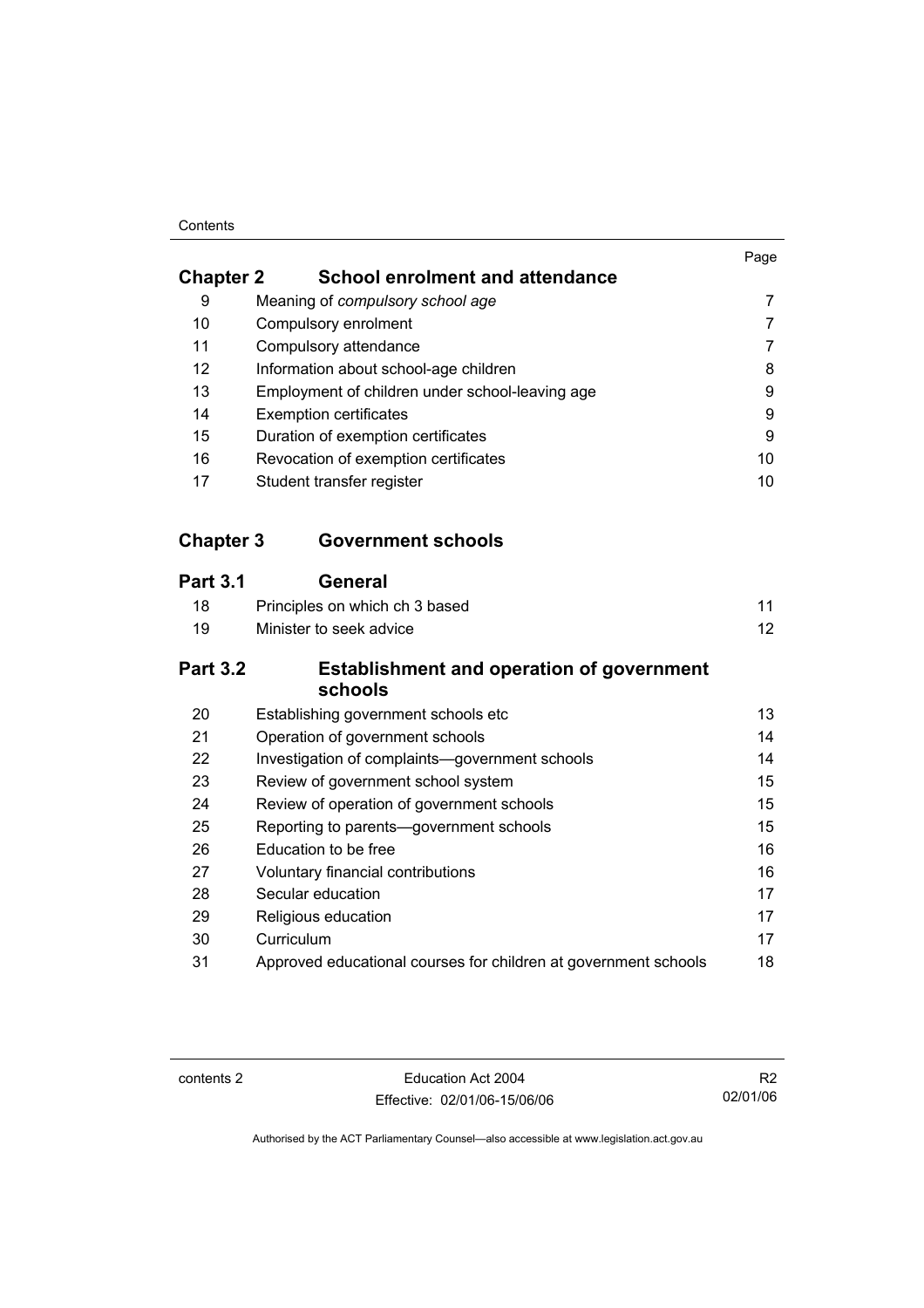|                            |                                                                                                            | Page       |
|----------------------------|------------------------------------------------------------------------------------------------------------|------------|
| <b>Part 3.3</b>            | Attendance at government schools                                                                           |            |
| 32                         | Keeping of register of enrolments and attendances for government<br>schools                                | 19         |
| 33                         | Keeping records of enrolment and attendances for government schools                                        | 19         |
| 34                         | Inspection of register of enrolment and attendances for government<br>schools                              | 20         |
| 35                         | Procedures to encourage school attendance at government schools                                            | 21         |
| 36                         | Suspension, exclusion or transfer of child by chief executive                                              | 21         |
| <b>Part 3.4</b>            | <b>School boards of government schools</b>                                                                 |            |
| Division 3.4.1             | Interpretation                                                                                             |            |
| 37                         | Definitions for pt 3.4                                                                                     | 25         |
| Division 3.4.2             | <b>Establishment and membership</b>                                                                        |            |
| 38                         | Establishment of school boards                                                                             | 26         |
| 39                         | Functions of school boards etc.                                                                            | 26         |
| 40                         | Declaration of parents and citizens associations in certain<br>circumstances                               | 27         |
| 41                         | Constitution of school boards generally                                                                    | 28         |
| 42                         | Constitution of school boards of small schools                                                             | 30         |
| 43                         | Constitution of school boards of school-related institutions and other<br>schools in special circumstances | 31         |
| 44                         | Ending of appointment of members of school board                                                           | 33         |
| 45                         | Chairperson and deputy chairperson of school boards                                                        | 34         |
| 46                         | School boards to take part in selection of school principals                                               | 34         |
| Division 3.4.3             | Proceedings of school boards                                                                               |            |
| 47                         | Time and place of meetings of school boards                                                                | 34         |
| 48                         | Procedures governing proceedings of school boards                                                          | 35         |
| 49                         | Disclosure of interests by members of school boards                                                        | 36         |
| Division 3.4.4             | <b>Financial matters</b>                                                                                   |            |
| 50                         | School boards to approve budgets                                                                           | 37         |
| 51                         | Application of money of school                                                                             | 38         |
| 52                         | School boards to approve financial statement and report                                                    | 38         |
| 53                         | School boards to make available summaries of budget and annual<br>report                                   | 39         |
| R <sub>2</sub><br>02/01/06 | Education Act 2004<br>Effective: 02/01/06-15/06/06                                                         | contents 3 |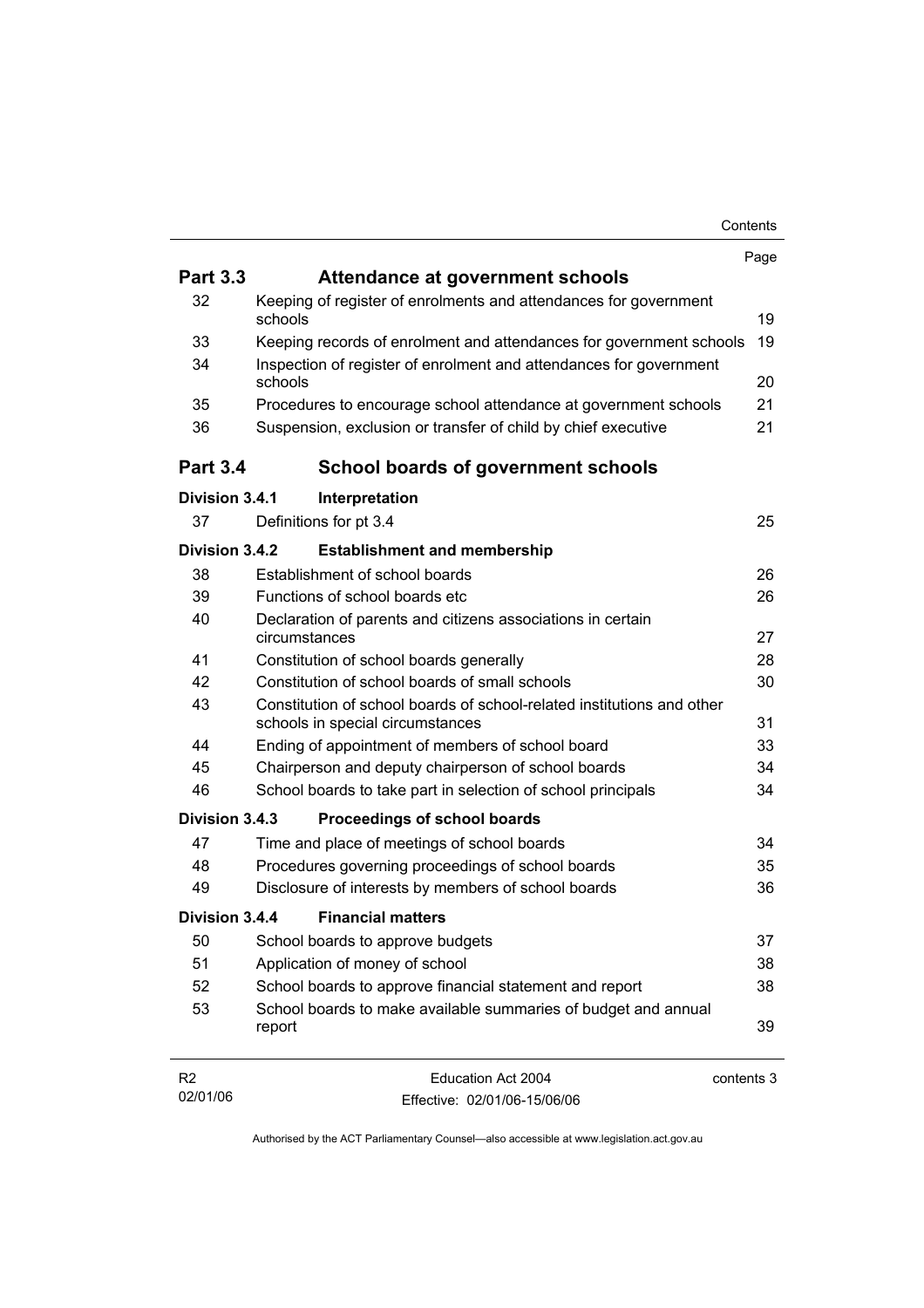### **Contents**

|                 |                                                            | Page |
|-----------------|------------------------------------------------------------|------|
| <b>Part 3.5</b> | <b>Government Schools Education Council</b>                |      |
| Division 3.5.1  | <b>Establishment and membership</b>                        |      |
| 54              | Establishment of council (government)                      | 40   |
| 55              | Functions of council (government)                          | 40   |
| 56              | Membership of council (government)                         | 40   |
| 57              | Appointed members of council (government)                  | 41   |
| 58              | Deputy chairperson of council (government)                 | 42   |
| 59              | Term of appointment to council (government)                | 42   |
| 60              | Ending of appointment to council (government)              | 42   |
| 61              | Conditions of appointment generally of appointed members   | 43   |
| 62              | Arrangements for staff                                     | 43   |
| Division 3.5.2  | Proceedings of council (government)                        |      |
| 63              | Time and place of meetings of council (government)         | 43   |
| 64              | Procedures governing proceedings of council (government)   | 43   |
| 65              | Disclosure of interests by members of council (government) | 44   |
| 66              | Annual report by council (government)                      | 45   |
| <b>Part 3.6</b> | <b>Other provisions</b>                                    |      |
| Division 3.6.1  | <b>Authorised persons (government)</b>                     |      |
| 67              | Appointment of authorised persons (government)             | 47   |
| 68              | Identity cards for authorised persons (government)         | 48   |
| Division 3.6.2  | Inspection powers for government schools                   |      |
| 69              | Power not to be exercised before identity card shown etc   | 48   |
| 70              | Entry to government schools                                | 49   |
| 71              | Powers on entry                                            | 49   |
| Division 3.6.3  | <b>Miscellaneous</b>                                       |      |
| 72              | Protection of members of school boards                     | 49   |
| 73              | Minister to present advice of council (government)         | 49   |
|                 |                                                            |      |

contents 4 Education Act 2004 Effective: 02/01/06-15/06/06

R2 02/01/06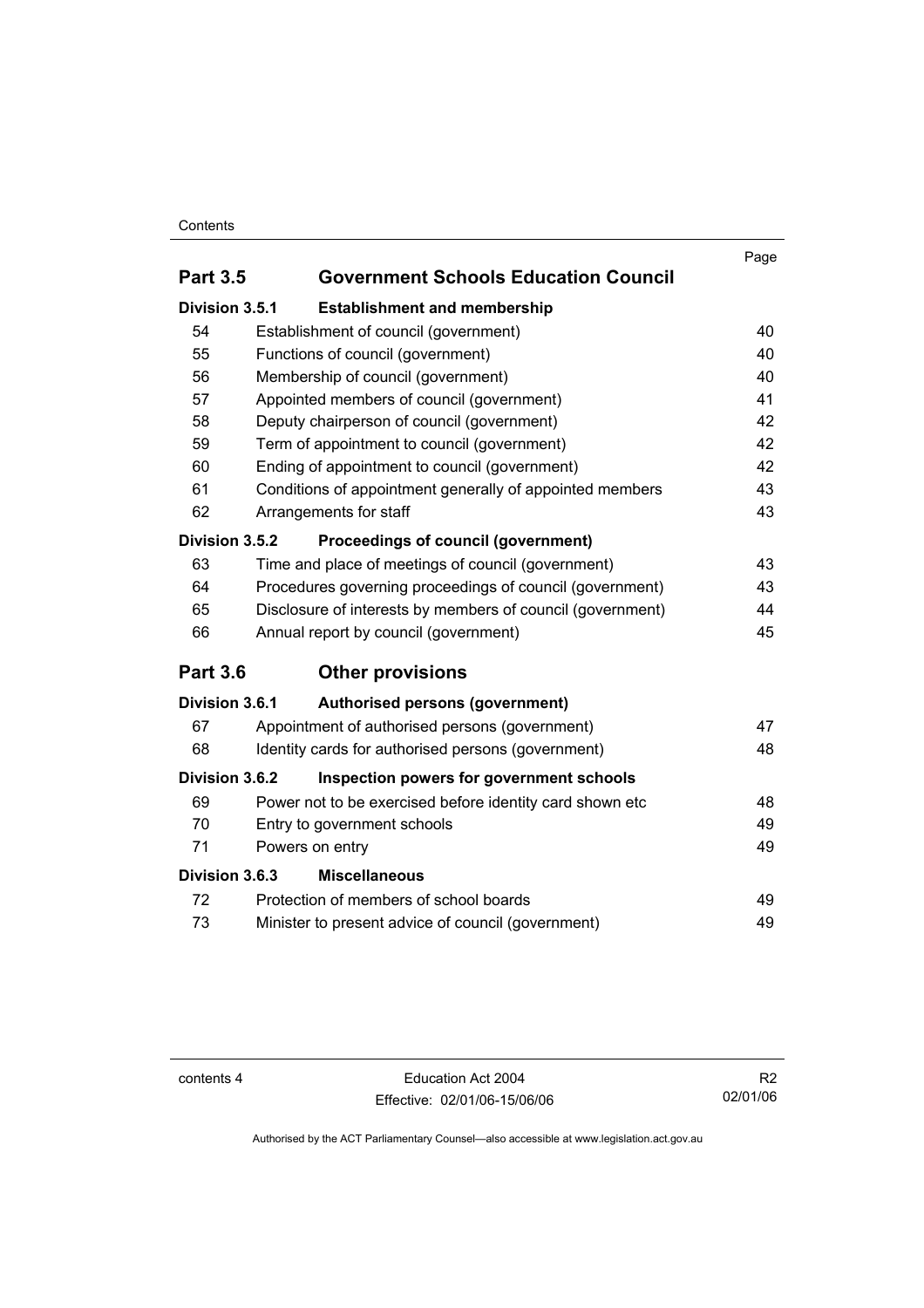| <b>Chapter 4</b> | <b>Non-government schools</b>                                                                           | Page |
|------------------|---------------------------------------------------------------------------------------------------------|------|
| <b>Part 4.1</b>  | General                                                                                                 |      |
| 74               | Meaning of school in ch 4                                                                               | 50   |
| 75               | Principles on which ch 4 based                                                                          | 50   |
| 76               | Minister to seek advice                                                                                 | 51   |
| 77               | Registrar                                                                                               | 51   |
| 78               | Functions of registrar                                                                                  | 51   |
| 79               | Register of non-government schools                                                                      | 51   |
| 80               | Availability of information about operation of non-government schools<br>and their educational programs | 52   |
| 81               | Approved educational courses for children at non-government schools                                     | 52   |
| <b>Part 4.2</b>  | <b>Registration-non-government schools</b>                                                              |      |
| 82               | Schools to be registered                                                                                | 53   |
| 83               | Applications for in-principle approval for proposed registration                                        | 53   |
| 84               | Deciding in-principle applications                                                                      | 54   |
| 85               | Application for provisional registration                                                                | 56   |
| 86               | Provisional registration                                                                                | 57   |
| 87               | Application for registration                                                                            | 58   |
| 88               | Registration                                                                                            | 59   |
| 89               | Application for registration at additional educational levels                                           | 60   |
| 90               | Registration at additional educational levels                                                           | 61   |
| 91               | Conditions of provisional registration or registration                                                  | 63   |
| 92               | Certificate of provisional registration or registration                                                 | 64   |
| 93               | Period of provisional registration and registration                                                     | 64   |
| 94               | Investigation of complaints-non-government schools                                                      | 65   |
| 95               | Cancellation of provisional registration or registration                                                | 65   |
| 96               | Application for renewal of registration                                                                 | 66   |
| 97               | Renewal of registration                                                                                 | 67   |
| 98               | Inspection of panel reports for school registration etc                                                 | 68   |
| <b>Part 4.3</b>  | Attendance at non-government schools                                                                    |      |

| schools                    |                                                    | 70         |
|----------------------------|----------------------------------------------------|------------|
| R <sub>2</sub><br>02/01/06 | Education Act 2004<br>Effective: 02/01/06-15/06/06 | contents 5 |

99 Keeping of register of enrolments and attendances for non-government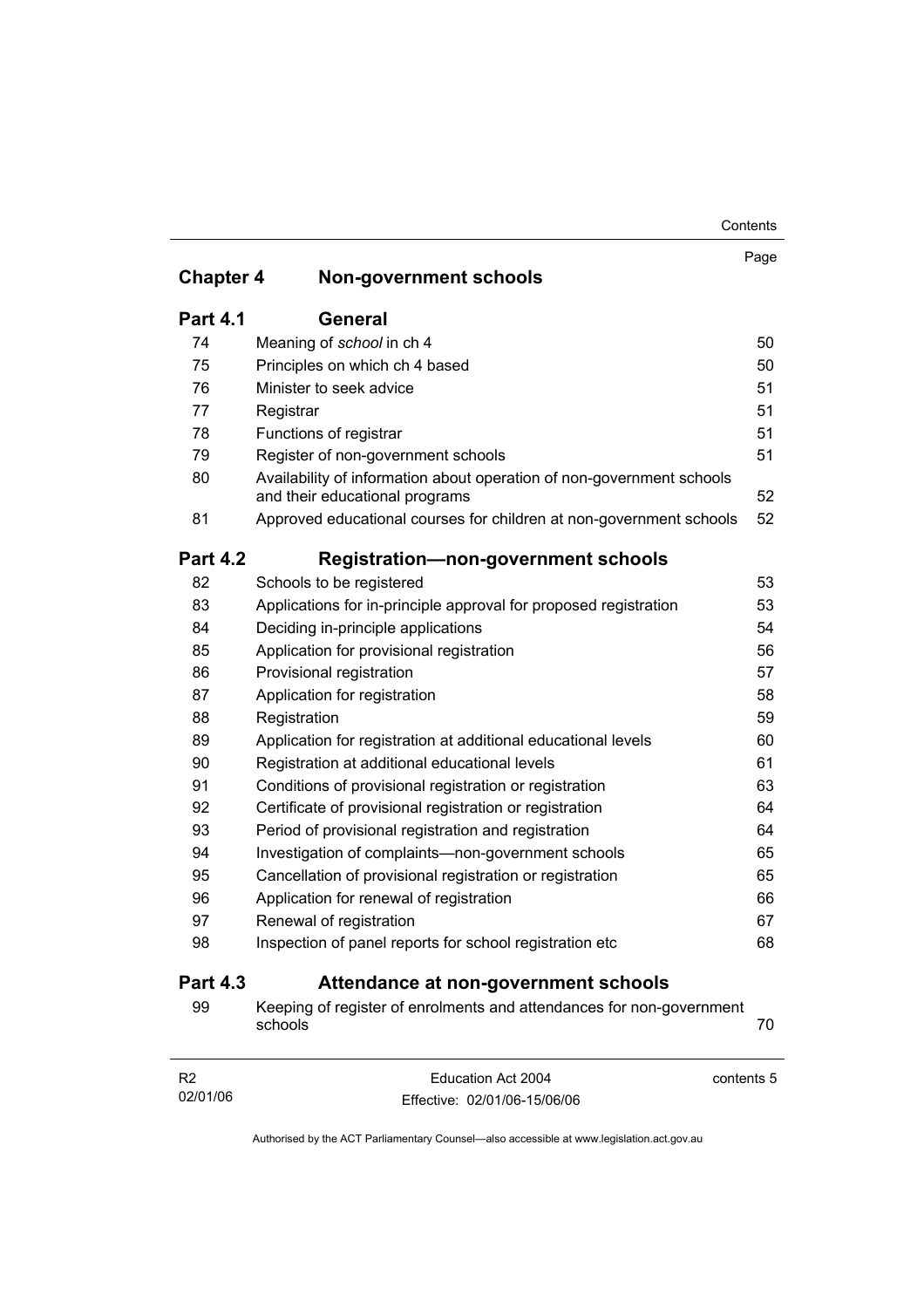| Contents |                                                                            |      |
|----------|----------------------------------------------------------------------------|------|
|          |                                                                            | Page |
| 100      | Keeping records of enrolment and attendances for non-government<br>schools | 70   |
| 101      | Inspection of register of enrolment and attendances for non-               |      |
|          | government schools                                                         | 71   |
| 102      | Procedures to encourage attendance at non-government schools               | 72   |
| 103      | Reporting to parents—non-government schools                                | 72   |
| 104      | Suspension or exclusion of children—Catholic systemic schools              | 73   |
| 105      | Suspension or exclusion of children—other non-government schools           | 76   |
|          |                                                                            |      |

### **Part 4.4 Non-government Schools Education Council**

| Division 4.4.1  | <b>Establishment and membership</b>                             |                |
|-----------------|-----------------------------------------------------------------|----------------|
| 106             | Establishment of council (non-government)                       | 79             |
| 107             | Functions of council (non-government)                           | 79             |
| 108             | Membership of council (non-government)                          | 79             |
| 109             | Members of council (non-government)                             | 80             |
| 110             | Deputy chairperson of council (non-government)                  | 80             |
| 111             | Term of appointment to council (non-government)                 | 81             |
| 112             | Ending of appointment to council (non-government)               | 81             |
| 113             | Conditions of appointment generally of council (non-government) |                |
|                 | members                                                         | 81             |
| 114             | Arrangements for staff                                          | 82             |
| Division 4.4.2  | Proceedings of council (non-government)                         |                |
| 115             | Time and place of meetings of council (non-government)          | 82             |
| 116             | Proceedings of council (non-government)                         | 82             |
| 117             | Disclosure of interests by members of council (non-government)  | 82             |
| 118             | Annual report by council (non-government)                       | 83             |
| <b>Part 4.5</b> | <b>Other provisions</b>                                         |                |
| Division 4.5.1  | Authorised persons (non-government)                             |                |
| 119             | Appointment of authorised persons (non-government)              | 84             |
| 120             | Identity cards for authorised persons (non-government)          | 85             |
| Division 4.5.2  | Inspection powers for non-government schools                    |                |
| 121             | Power not to be exercised before identity card shown etc        | 85             |
| 122             | Entry to non-government schools for inspections                 | 86             |
| contents 6      | Education Act 2004                                              | R <sub>2</sub> |

Authorised by the ACT Parliamentary Counsel—also accessible at www.legislation.act.gov.au

02/01/06

Effective: 02/01/06-15/06/06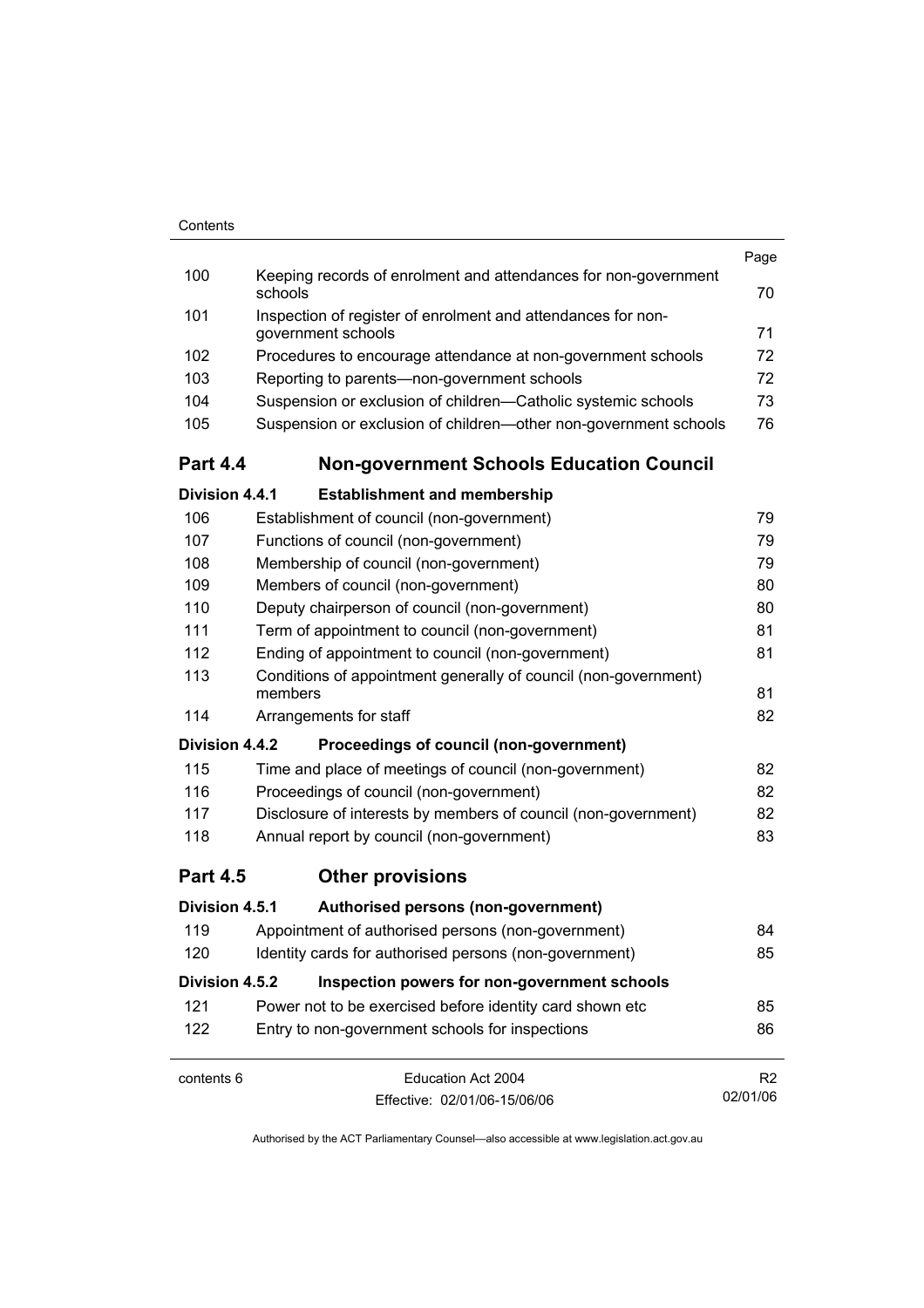|                                          |                                                        | Contents |  |
|------------------------------------------|--------------------------------------------------------|----------|--|
|                                          |                                                        | Page     |  |
| 123                                      | Entry to non-government schools with consent           | 86       |  |
| 124                                      | Consent to entry                                       | 86       |  |
| 125                                      | Powers on entry                                        | 87       |  |
| Division 4.5.3                           | <b>Miscellaneous</b>                                   |          |  |
| 126                                      | Inspection of register of non-government schools       | 87       |  |
| 127                                      | Minister to present advice of council (non-government) | 88       |  |
|                                          | <b>Home education</b><br><b>Chapter 5</b>              |          |  |
| <b>Part 5.1</b>                          | <b>General</b>                                         |          |  |
| 128                                      | Principles on which ch 5 based                         | 89       |  |
| <b>Part 5.2</b>                          | <b>Registration-home education</b>                     |          |  |
| 129                                      | Meaning of home education                              | 90       |  |
| 130                                      | Provisional registration for home education            | 90       |  |
| 131                                      | Registration for home education                        | 90       |  |
| 132                                      | Conditions of registration for home education          | 91       |  |
| 133                                      | Registration of child                                  | 91       |  |
| 134                                      | Period of registration                                 | 92       |  |
| 135                                      | Cancellation of registration for home education        | 92       |  |
| 136                                      | Certificate of registration for home education         | 93       |  |
| 137                                      | Renewal of registration for home education             | 93       |  |
| 138                                      | Home education reports                                 | 94       |  |
| 139                                      | Home education register                                | 94       |  |
| <b>Miscellaneous</b><br><b>Chapter 6</b> |                                                        |          |  |

| <b>Part 6.1</b> | <b>Review of decisions</b>                         |    |
|-----------------|----------------------------------------------------|----|
| 140             | Meaning of reviewable decisions for pt 6.1         | 95 |
| 141             | Notice of decisions to be given to affected people | 95 |
| 142             | Who may apply for internal review of decisions     | 96 |
| 143             | Applications for internal review                   | 96 |
| 144             | Internal review                                    | 96 |

| - R2     | Education Act 2004           | contents 7 |
|----------|------------------------------|------------|
| 02/01/06 | Effective: 02/01/06-15/06/06 |            |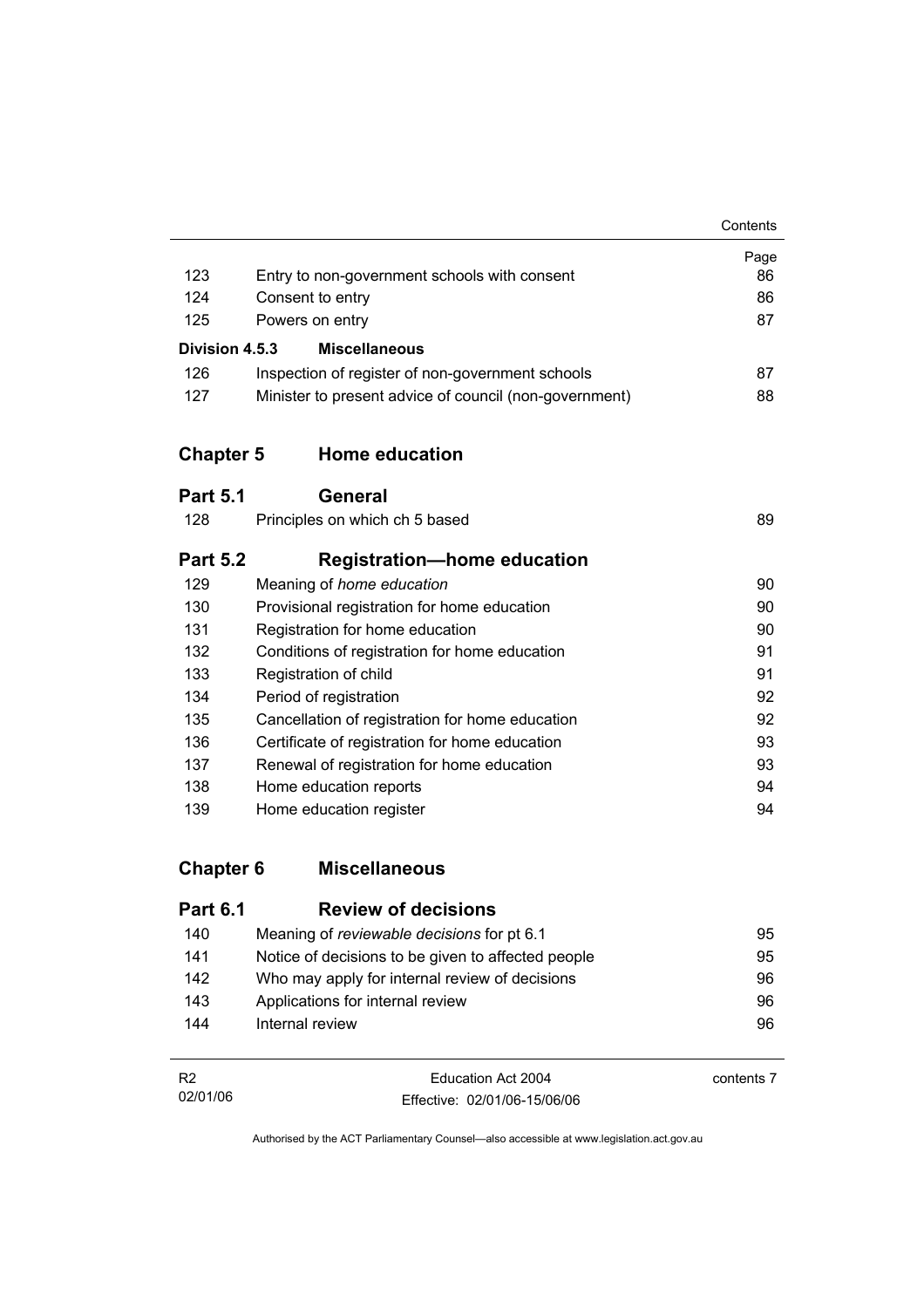#### **Contents**

| 145               | Review by administrative appeals tribunal of certain decisions                                         | Page<br>97 |
|-------------------|--------------------------------------------------------------------------------------------------------|------------|
| <b>Part 6.2</b>   | <b>Other provisions</b>                                                                                |            |
| 146               | Preschools                                                                                             | 98         |
| 147               | Offences on school premises                                                                            | 98         |
| 148               | Obligations on parents                                                                                 | 99         |
| 149               | Notification of parents                                                                                | 99         |
| 150               | Minister may grant scholarships etc.                                                                   | 99         |
| 151               | Gifts and donations                                                                                    | 100        |
| 152               | Education trust fund                                                                                   | 100        |
| 153               | Notices of intention under former education Act to conduct schools at<br>additional educational levels | 101        |
| 154               | Approved forms                                                                                         | 102        |
| 155               | Regulation-making power                                                                                | 102        |
|                   |                                                                                                        |            |
| <b>Schedule 1</b> | <b>Reviewable decisions</b>                                                                            | 103.       |

| <b>Part 1.1</b> | <b>Minister's decisions</b>        | 103 |
|-----------------|------------------------------------|-----|
| <b>Part 1.2</b> | <b>Chief executive's decisions</b> | 105 |

### **Dictionary** 106

# **Endnotes**

|   | About the endnotes     | 113  |
|---|------------------------|------|
| 2 | Abbreviation key       | 113  |
| 3 | Legislation history    | 114  |
| 4 | Amendment history      | 114  |
| 5 | Earlier republications | 116. |

contents 8 Education Act 2004 Effective: 02/01/06-15/06/06

R2 02/01/06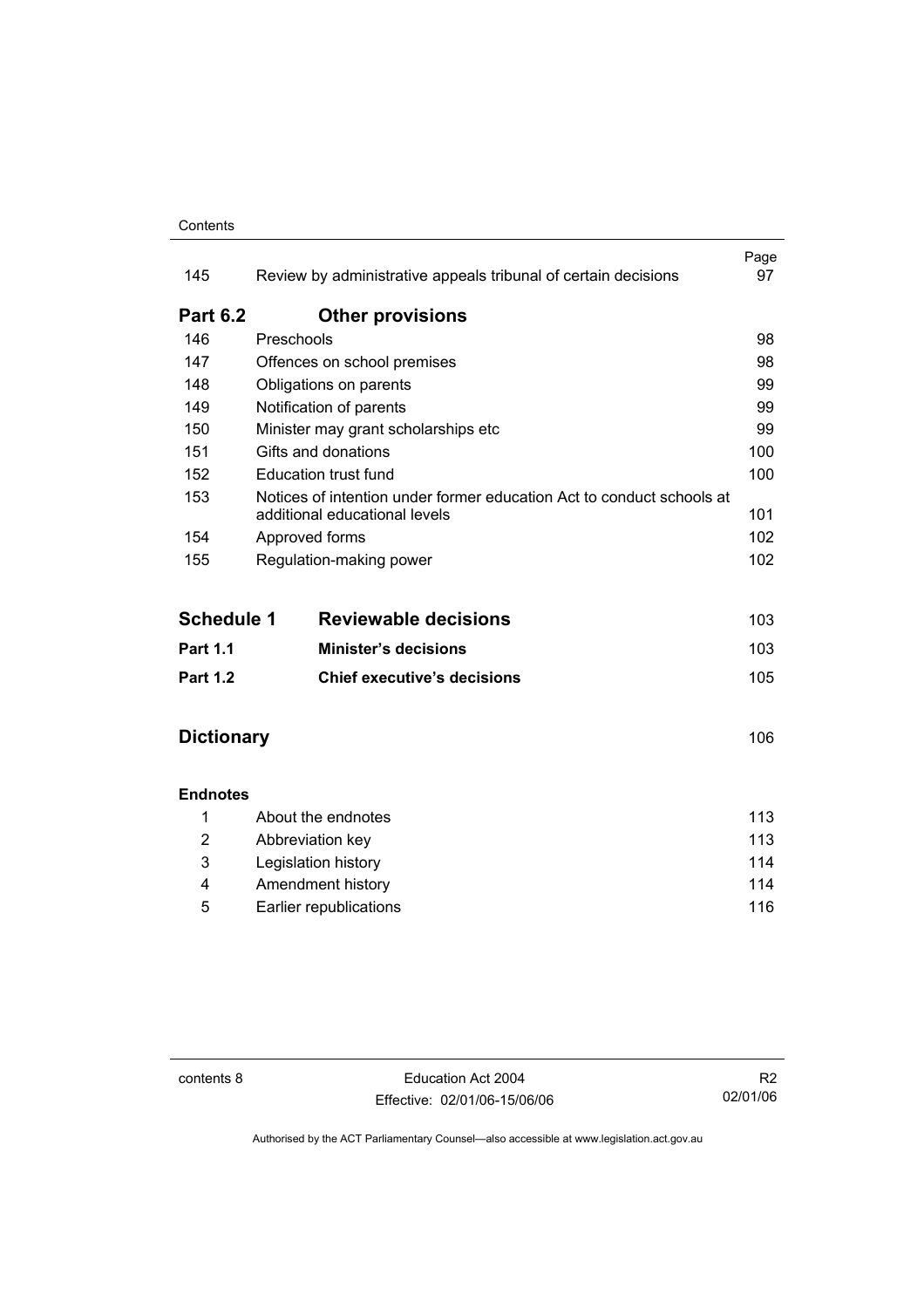

Australian Capital Territory

# **Education Act 2004**

An Act about the education of children in the ACT, and for other purposes

R2 02/01/06

I

Education Act 2004 Effective: 02/01/06-15/06/06 page 1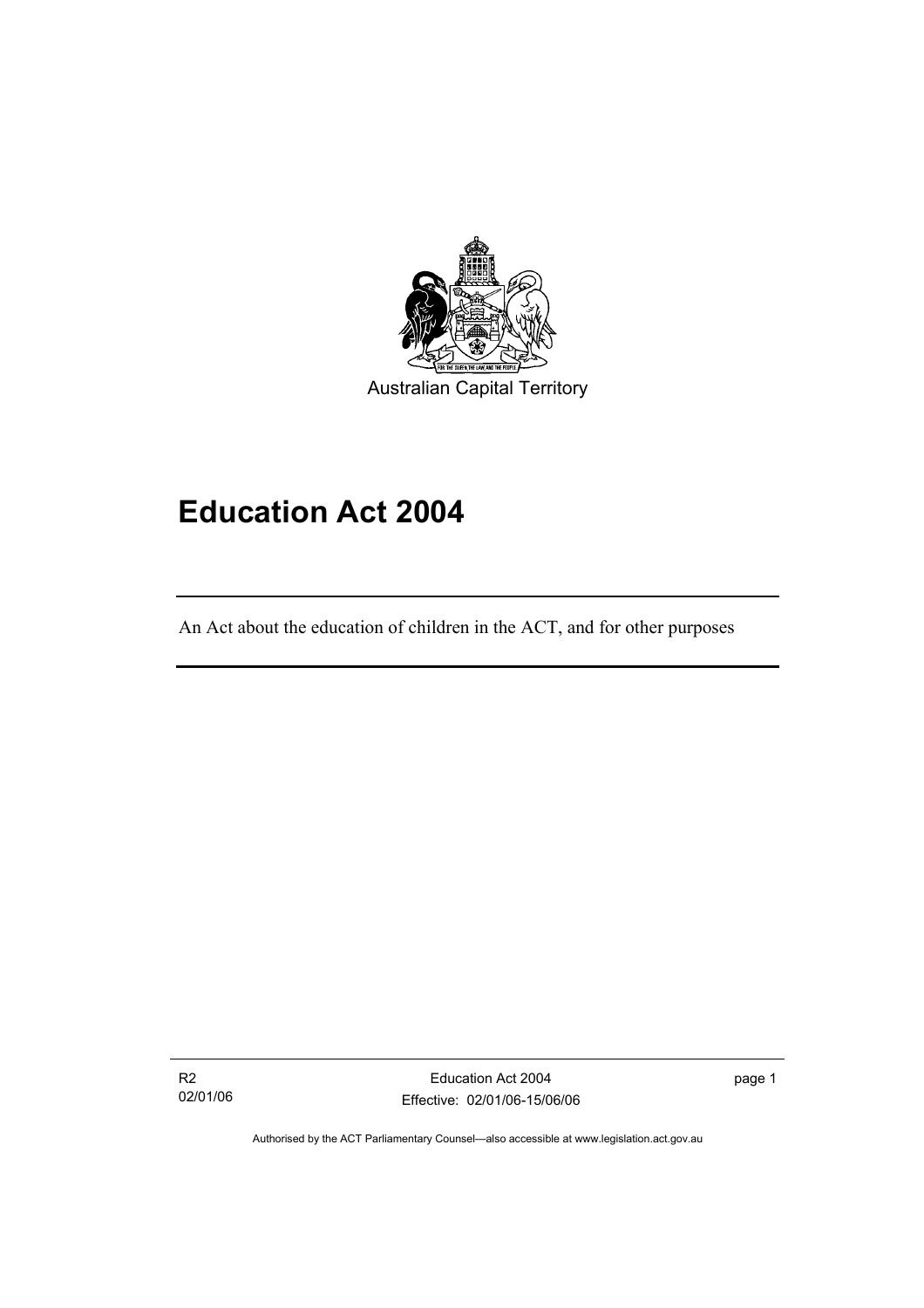**Chapter 1** General<br>**Part 1.1** Preliming **Preliminary** 

Section 1

### **Chapter 1 General**

### **Part 1.1** Preliminary

### **1 Name of Act**

This Act is the *Education Act 2004*.

### **3 Dictionary**

The dictionary at the end of this Act is part of this Act.

*Note 1* The dictionary at the end of this Act defines certain terms used in this Act, and includes references (*signpost definitions*) to other terms defined elsewhere in this Act.

> For example, the signpost definition '*carer*—see section 6.' means that the term 'carer' is defined in that section.

*Note 2* A definition in the dictionary (including a signpost definition) applies to the entire Act unless the definition, or another provision of the Act, provides otherwise or the contrary intention otherwise appears (see Legislation Act, s 155 and s 156 (1)).

### **4 Notes**

A note included in this Act is explanatory and is not part of this Act.

*Note* See Legislation Act, s 127 (1), (4) and (5) for the legal status of notes.

**5 Offences against Act—application of Criminal Code etc** 

Other legislation applies in relation to offences against this Act.

*Note 1 Criminal Code*

The Criminal Code, ch 2 applies to all offences against this Act (see Code, pt 2.1).

R2 02/01/06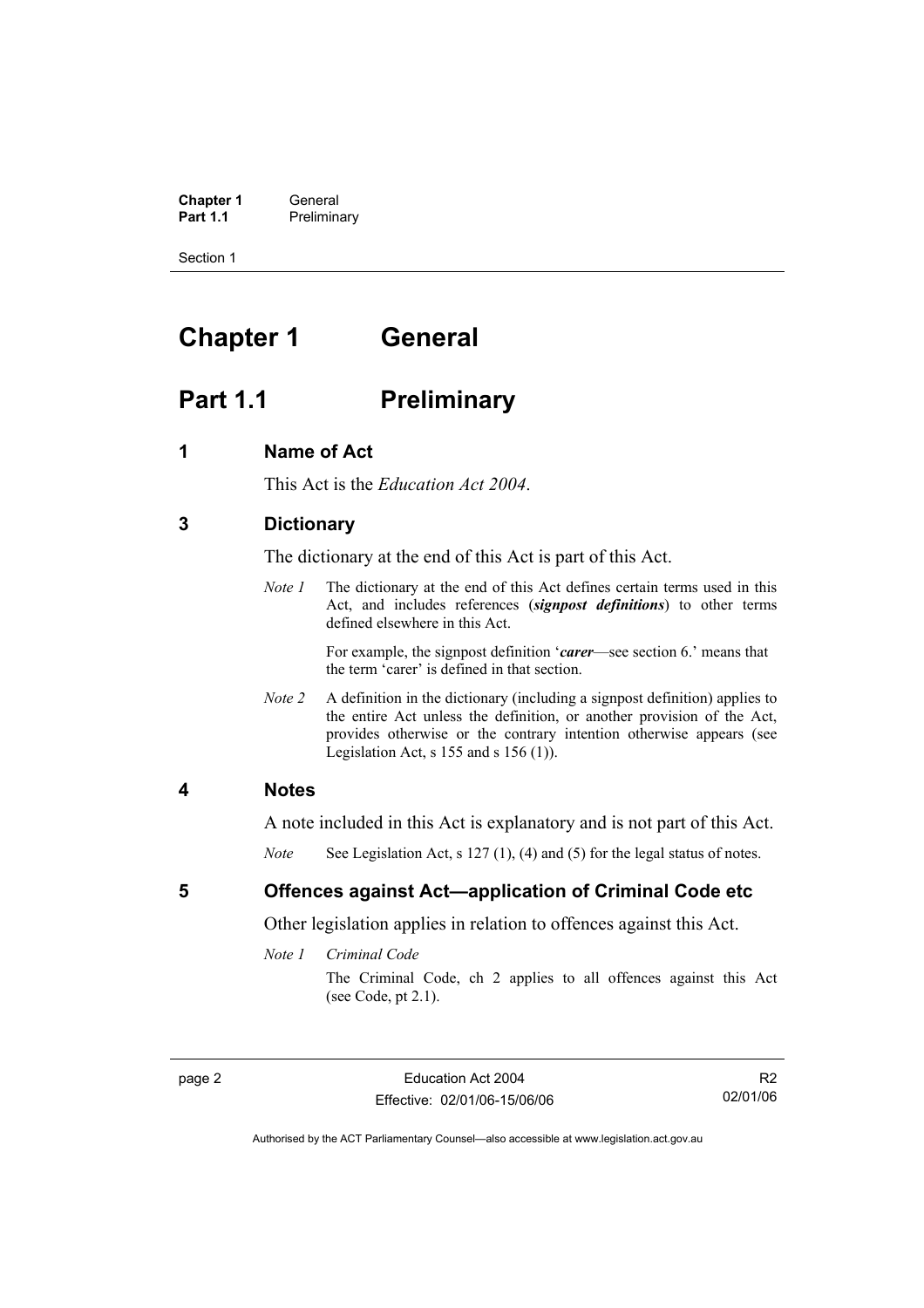The chapter sets out the general principles of criminal responsibility (including burdens of proof and general defences), and defines terms used for offences to which the Code applies (eg *conduct*, *intention*, *recklessness* and *strict liability*).

*Note 2 Penalty units* 

The Legislation Act, s 133 deals with the meaning of offence penalties that are expressed in penalty units.

### **6 Meaning of** *parent* **and** *carer*

- (1) In this Act, a *parent* includes a carer.
- (2) In this Act, a *parent* is a person having parental responsibility for the child under the *Children and Young People Act 1999*.
- (3) In this Act, a *carer* is a person who is a carer under the *Children and Young People Act 1999*, section 5.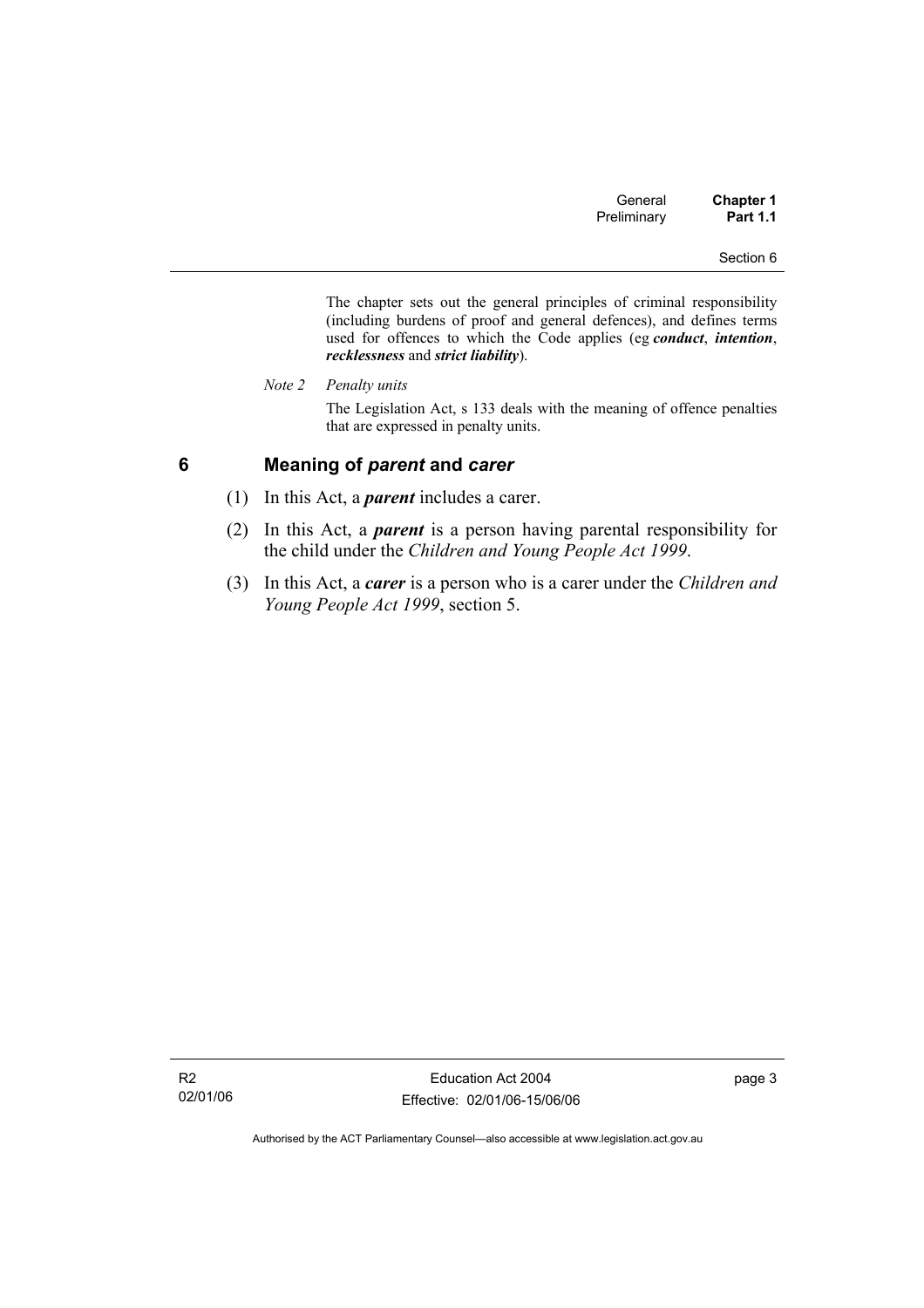**Chapter 1** General<br>**Part 1.2** General **General principles and objects** 

Section 7

### **Part 1.2 General principles and objects**

### **7 General principles of Act**

- (1) Everyone involved in the administration of this Act, or in the education of children of school age in the ACT, is to apply the principle that every child has a right to receive a high-quality education.
- (2) Without limiting subsection (1), a high-quality education is based on the following principles:
	- (a) school education and home education provide a foundation for a democratic society;
	- (b) school education and home education should—
		- (i) aim to develop every child's potential and maximise educational achievements; and
		- (ii) promote children's enthusiasm for lifelong learning and optimism for the future; and
		- (iii) encourage parents to take part in the education of their children, and recognise their right to choose a suitable educational environment; and
		- (iv) promote respect for and tolerance of others; and
		- (v) recognise the social, religious, physical, intellectual and emotional needs of all students; and
		- (vi) aim over time to improve the learning outcomes of students so that the outcomes are free from disadvantage because of economic, social, cultural or other causes; and
		- (vii) encourage all children to complete their senior secondary education; and

R2 02/01/06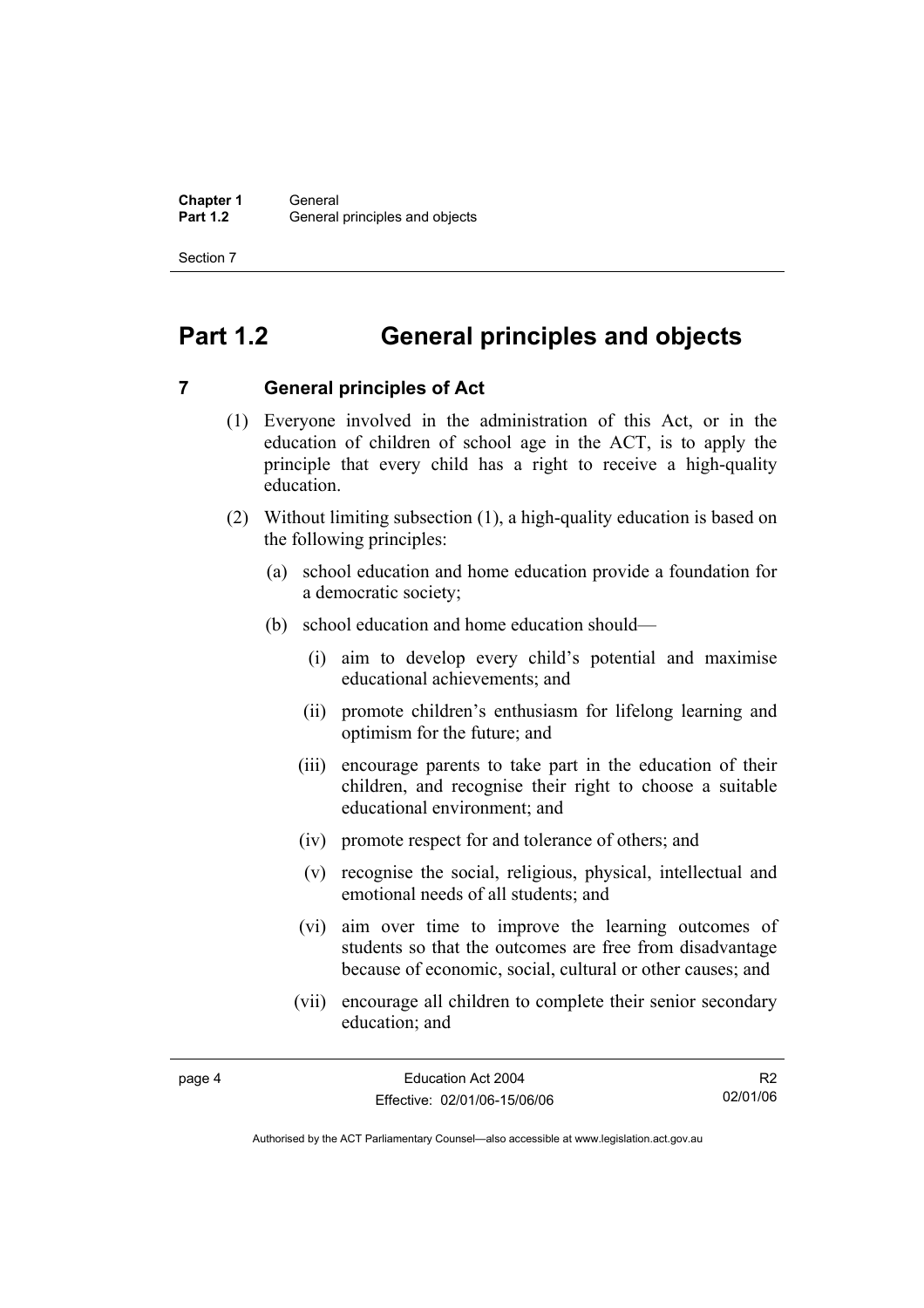- (viii) provide access to a broad education; and
	- (ix) recognise the needs of Indigenous students;
- (c) innovation, diversity and opportunity within and among schools should be encouraged;
- (d) effective quality assurance mechanisms should be applied to school education;
- (e) government funding should be directed to children through their schools or school system;
- (f) the partnership between the home, community and educational providers should be recognised;
- (g) school communities should be given information about the operation of their schools.
- (3) Everyone involved in the administration of this Act, or in the education of children of school age in the ACT, is to apply the principle that school education—
	- (a) recognises the individual needs of children with disabilities; and
	- (b) should make appropriate provision for those needs, unless it would impose unjustifiable hardship on the provider of the school education.
- (4) Corporal punishment is not allowed in ACT schools.

### **8 Main objects of Act**

The main objects of this Act are—

 (a) to state the responsibilities of parents and the government in relation to school education and the principles and values on which government and non-government school education and home education are based; and

page 5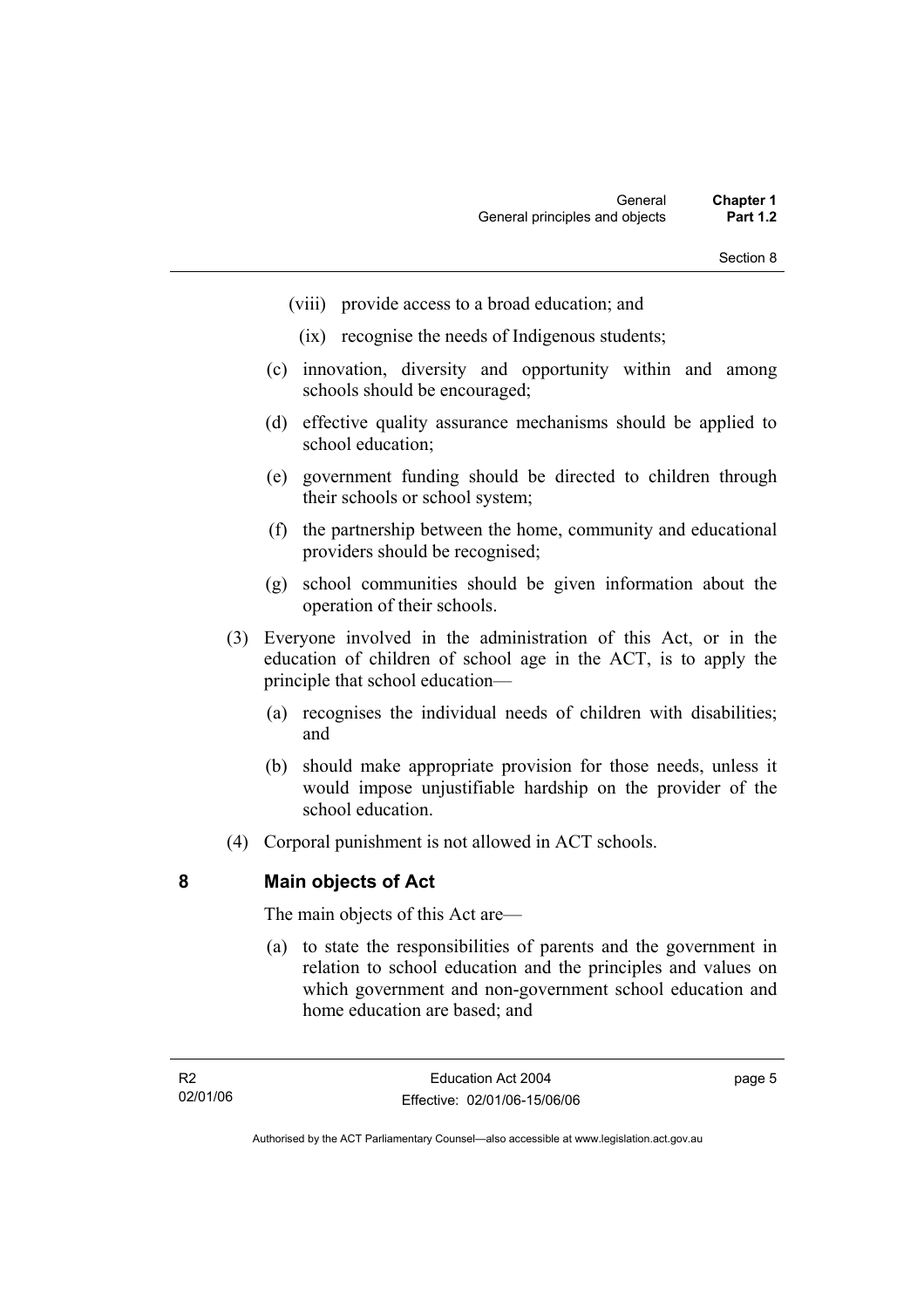**Chapter 1** General<br>**Part 1.2** General General principles and objects

Section 8

- (b) to promote compulsory school education and state the circumstances in which school attendance is not required, including providing for suspension and exclusion from school; and
- (c) to provide for the operation and governance of government schools; and
- (d) to provide for the registration of non-government schools and home education.

page 6 Education Act 2004 Effective: 02/01/06-15/06/06

R2 02/01/06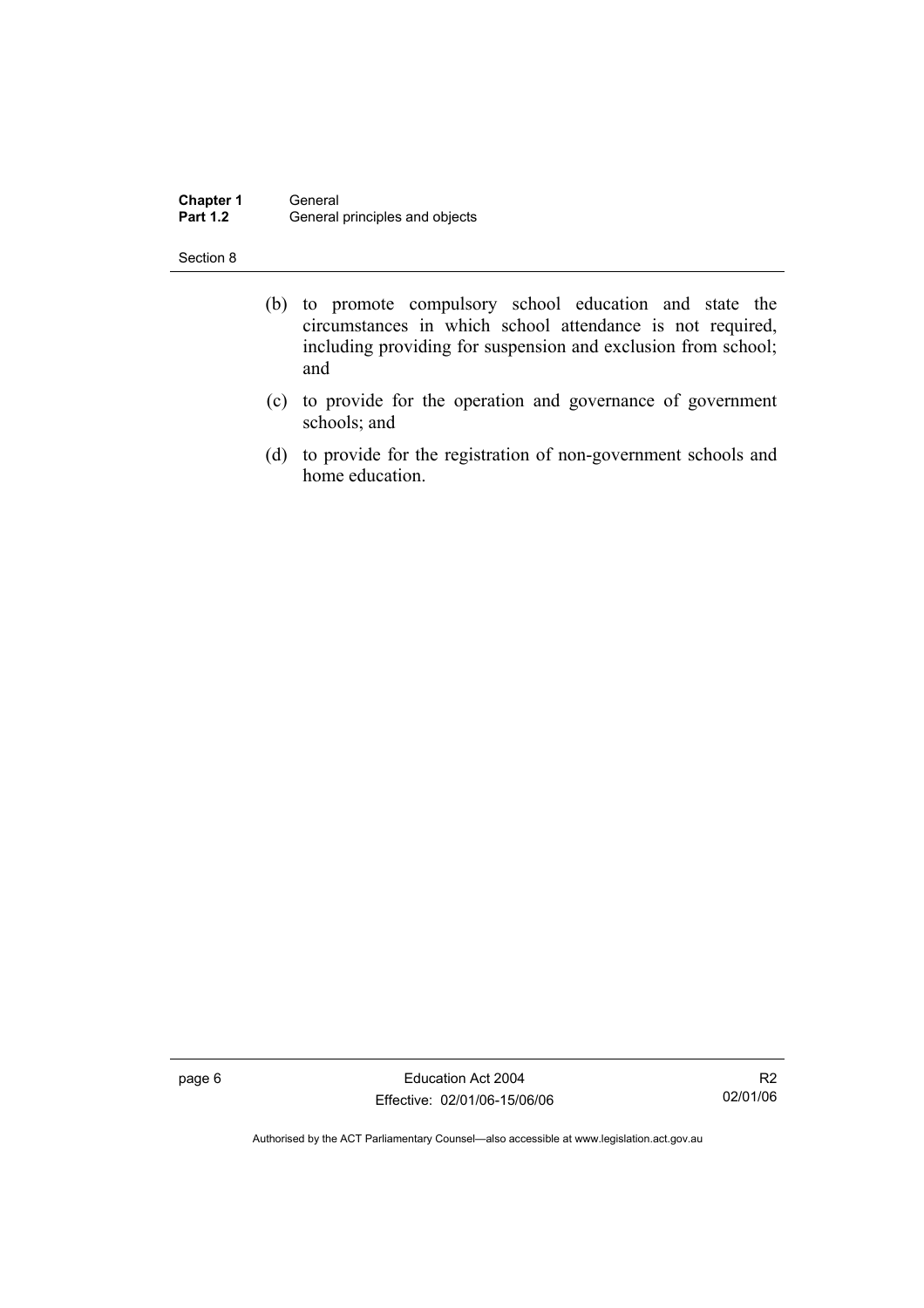## **Chapter 2 School enrolment and attendance**

### **9 Meaning of** *compulsory school age*

For this Act, a child is of *compulsory school age* if the child is at least 6 years old and under 15 years old.

### **10 Compulsory enrolment**

- (1) This section applies to the parents of a child if the child is of compulsory school age and lives in the ACT.
- (2) Not later than 14 school term days after the day the child turns 6 years old, or begins to live in the ACT, the parents must enrol the child at a school or apply to register the child for home education.

Maximum penalty: 5 penalty units.

- (3) Subsection (2) does not apply if—
	- (a) the child lives in the ACT but is enrolled in a school under State law; or
	- (b) an exemption certificate is in force for the child; or
	- (c) the parents have a reasonable excuse for not complying with the subsection.
- (4) An offence against this section is a strict liability offence.

### **11 Compulsory attendance**

- (1) This section applies to the parents of a child if the child lives in the ACT, is of compulsory school age and is enrolled at a school.
- (2) The parents must ensure that the child attends—

page 7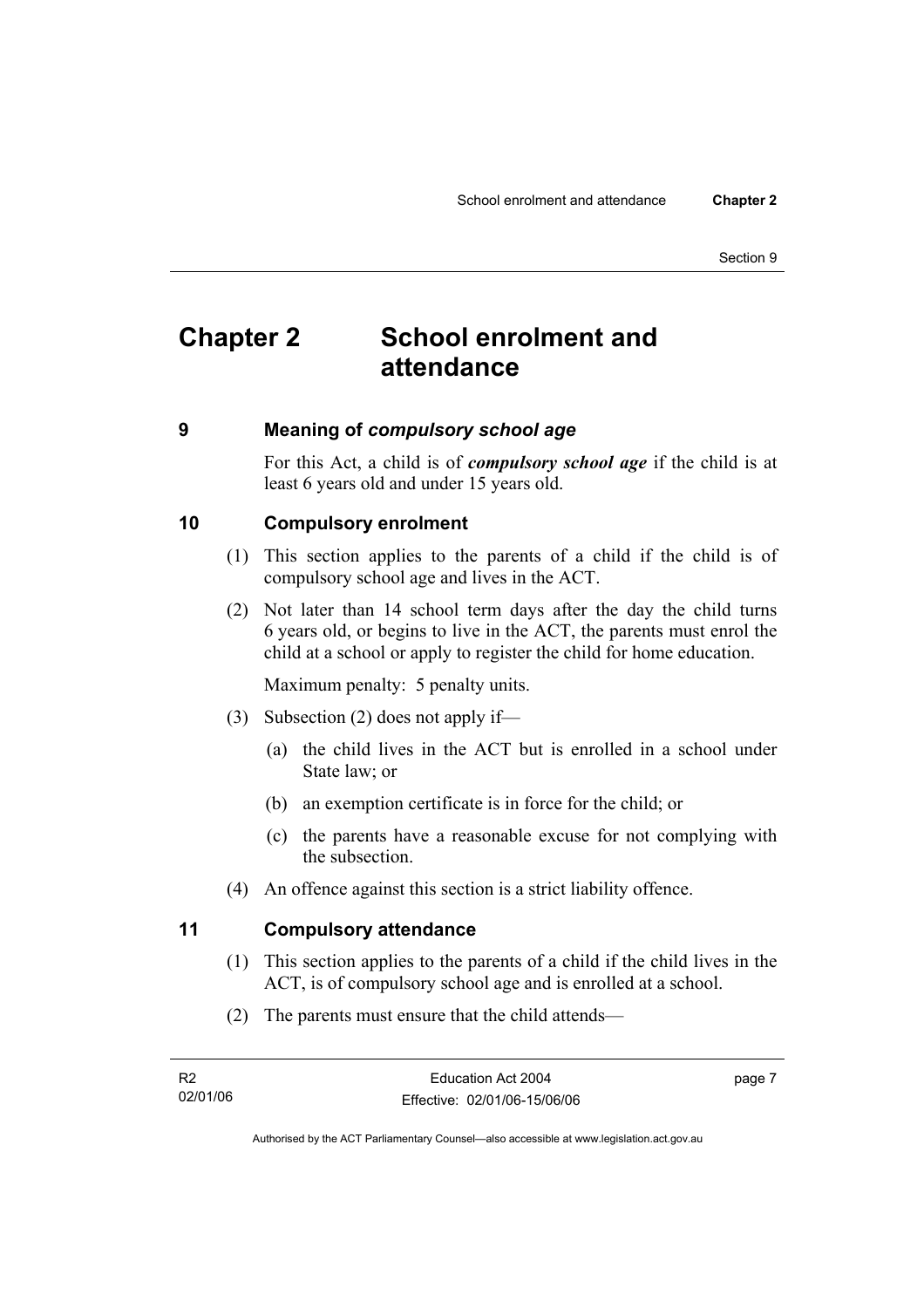- (a) the school on every day, and during the times on every day, when the school is open for attendance; and
- (b) every activity of the school (including attendances at an approved educational course) that the school requires the child to attend.
- (3) The parents must not contravene subsection (2).

Maximum penalty: 5 penalty units.

- (4) Subsection (3) does not apply if the parents have a reasonable excuse for the contravention.
- (5) An offence against this section is a strict liability offence.

### **12 Information about school-age children**

- (1) This section applies if the chief executive believes on reasonable grounds that—
	- (a) a child of compulsory school age lives in the ACT; and
	- (b) the child is not enrolled at a school or registered for home education.
- (2) The chief executive may give written notice to a parent of the child requiring the parent to give the chief executive the details about the child stated in the notice within 7 days after the day the parent receives the notice.
- (3) If the chief executive gives a notice under this section to the parent, the parent must comply with the notice.

Maximum penalty: 50 penalty units.

(4) An offence against this section is a strict liability offence.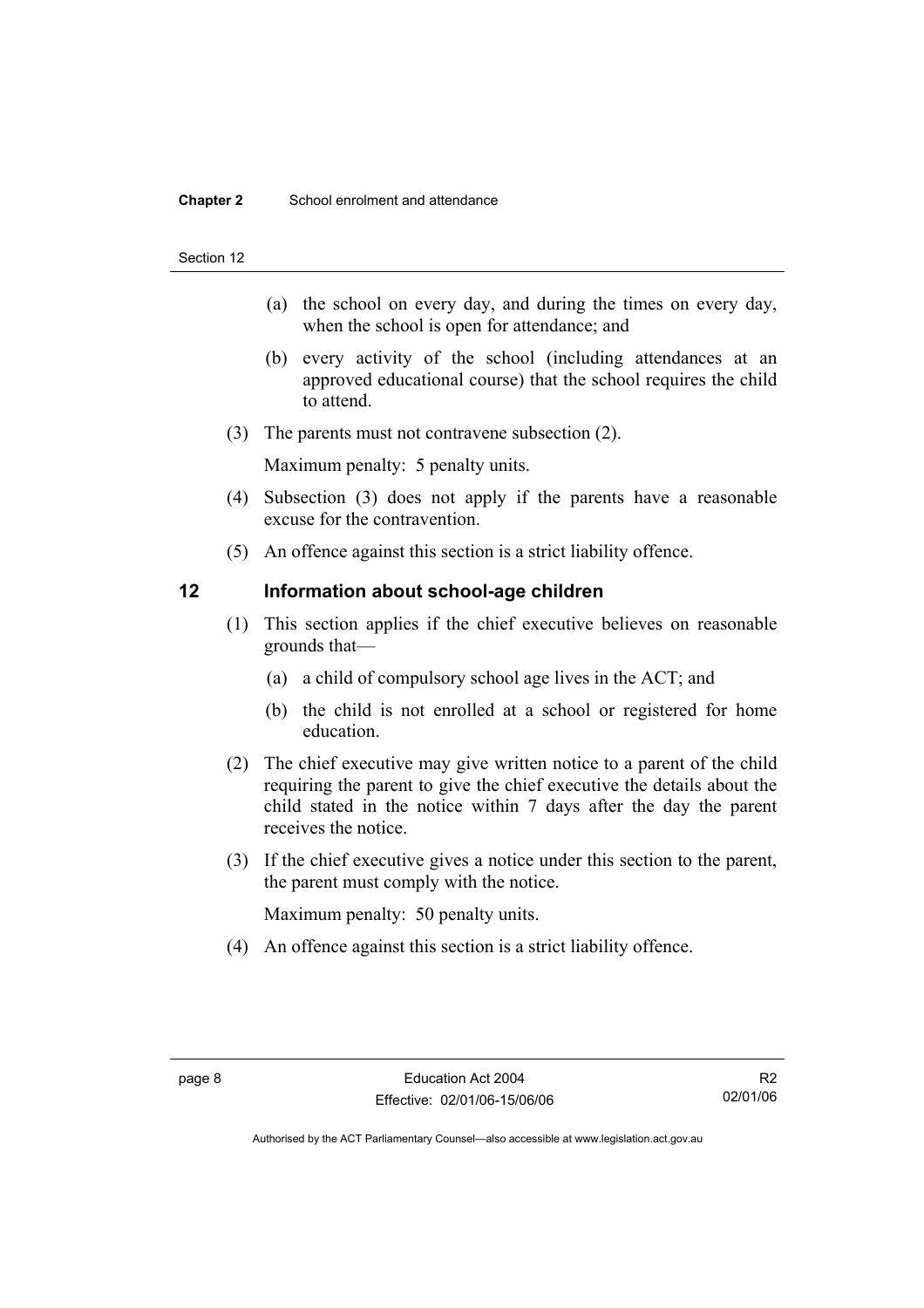### **13 Employment of children under school-leaving age**

- (1) A person must not employ a child under school-leaving age, on a day and at a time, when the child—
	- (a) is required under this Act to attend a school, school activity or approved educational course; or
	- (b) if the child does not live in the ACT or is enrolled at a school under State law—would be required under this Act to attend a school, school activity or approved educational course if the child were living in the ACT or were not enrolled at a school under State law.

Maximum penalty: 50 penalty units.

(2) An offence against this section is a strict liability offence.

### **14 Exemption certificates**

The chief executive may, on application by the parents of a child, issue a certificate exempting the child from school, if satisfied that—

- (a) it is necessary or desirable, having regard to any educational, vocational training or employment opportunity offered to the child before the child is of school-leaving age, to exempt the child from school; or
- (b) it is otherwise in the child's best interests, having regard to the care, health, development or education of the child, to exempt the child from school.

### **15 Duration of exemption certificates**

An exemption certificate may be issued for a child until—

- (a) the child reaches school-leaving age; or
- (b) the ground on which the certificate was issued ceases to apply.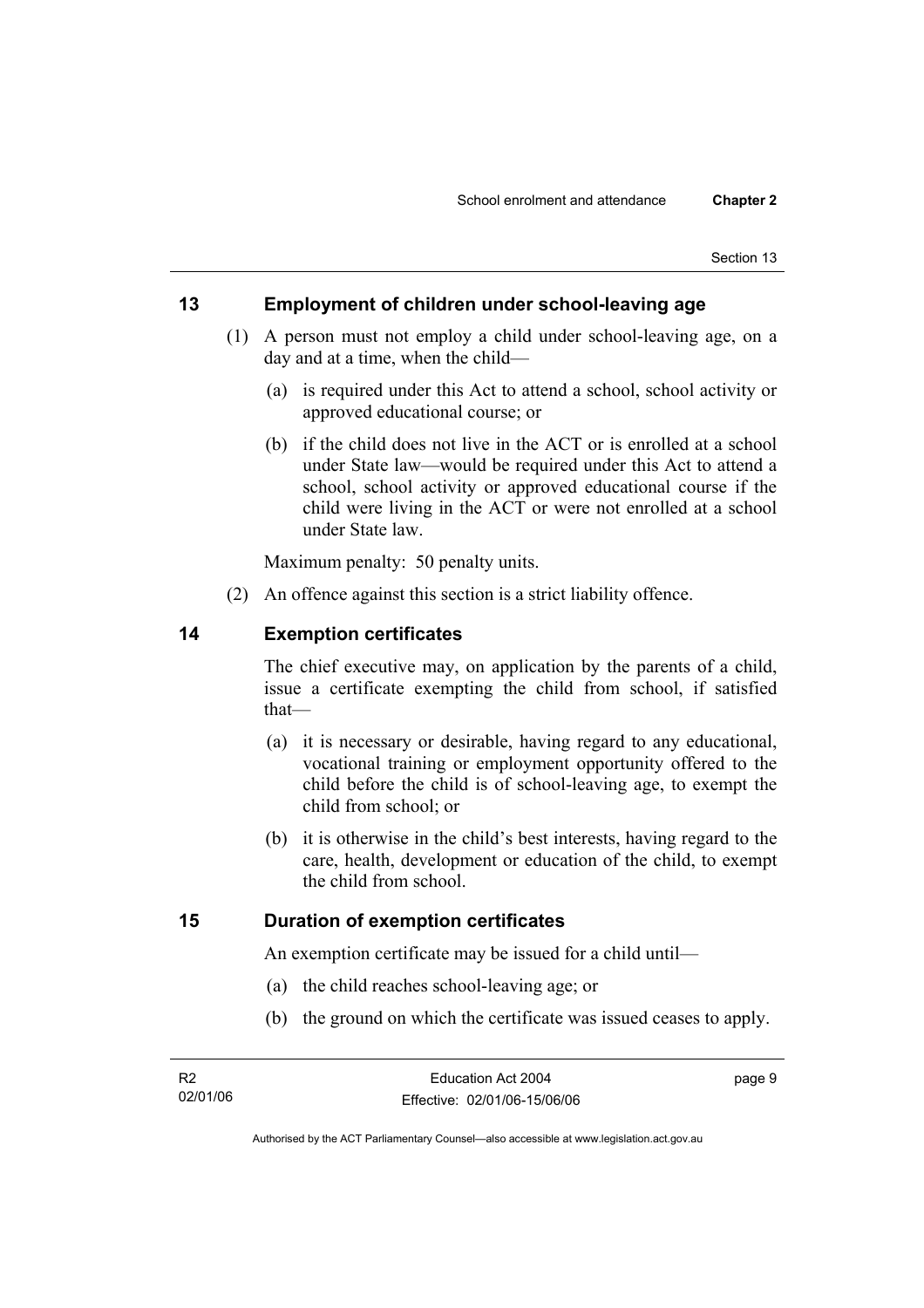### **Chapter 2** School enrolment and attendance

Section 16

### **16 Revocation of exemption certificates**

The chief executive may revoke an exemption certificate issued for a child if—

- (a) the certificate was issued in error; or
- (b) the ground on which the certificate was issued ceases to apply.

### **17 Student transfer register**

The chief executive must establish procedures for recording the transfer of students between schools in the ACT.

page 10 Education Act 2004 Effective: 02/01/06-15/06/06

R2 02/01/06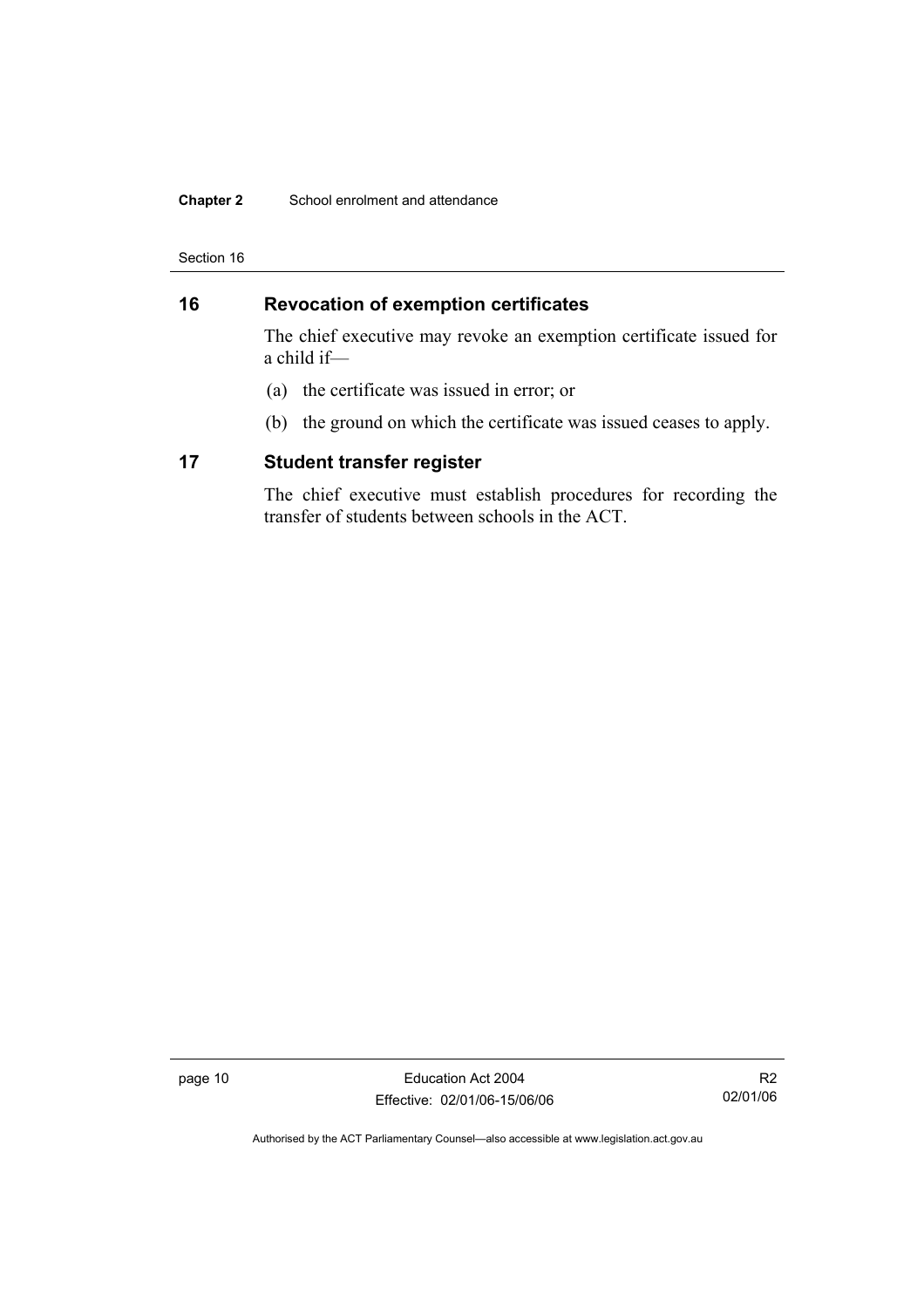### **Chapter 3 Government schools**

### **Part 3.1 General**

### **18 Principles on which ch 3 based**

The following are the principles on which this chapter is based:

- (a) the ACT government school system is based on the principles of equity, universality and nondiscrimination;
- (b) government schools are free and open to everyone;
- (c) government schools offer a broad and balanced secular education to all children from preschool to year 12 by providing access to a broad curriculum;
- (d) the government school system is committed to—
	- (i) providing reasonable access to public education for all children in the ACT;
	- (ii) maximising student educational achievements and opportunities; and
	- (iii) developing emotional, physical and intellectual wellbeing of all students; and
	- (iv) responsiveness to community needs; and
	- (v) innovation, diversity and choice; and
	- (vi) preparing students to be independent and effective local and global citizens; and
	- (vii) teacher, student and parent participation in all aspects of school education; and

page 11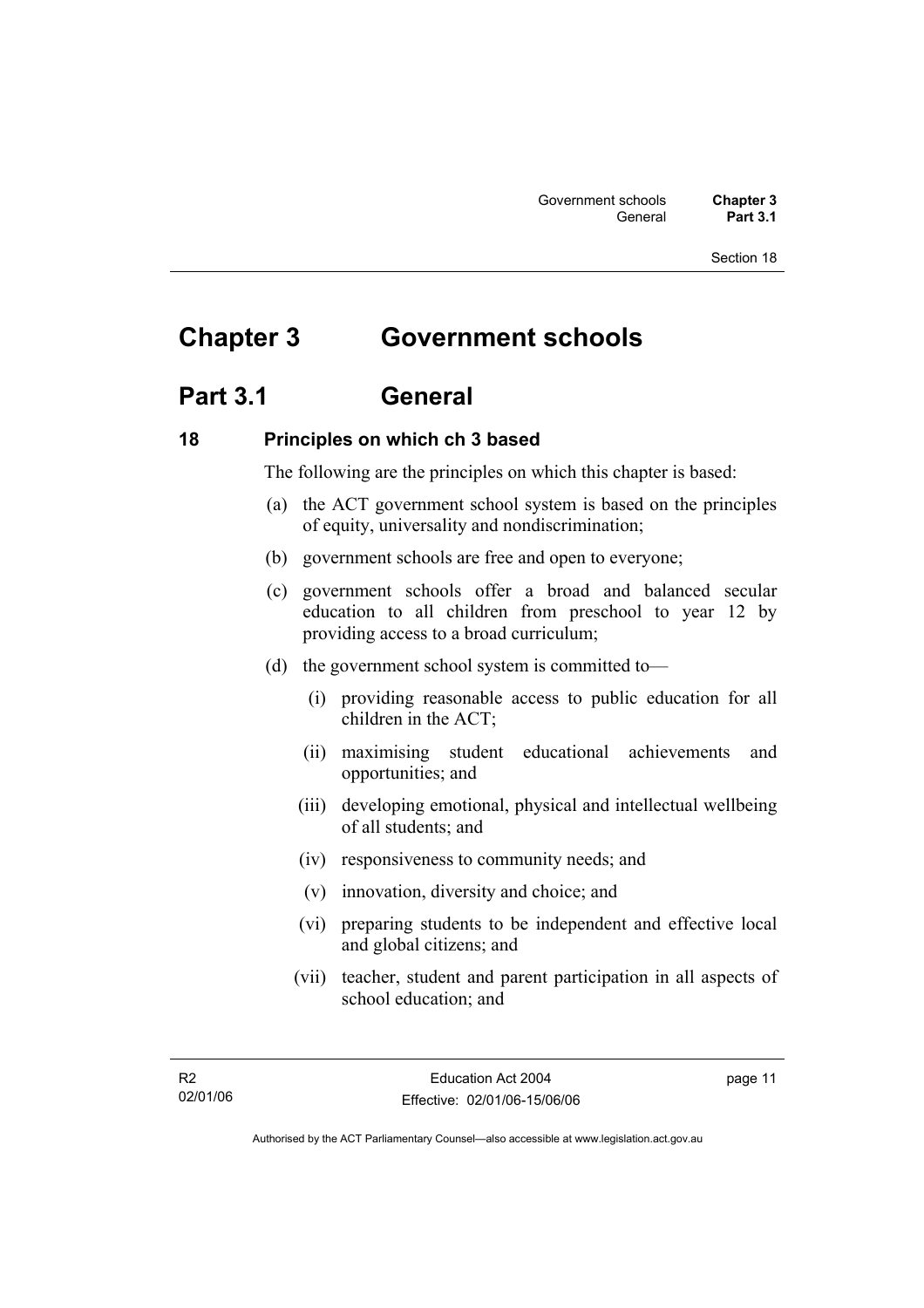| Chapter 3       | Government schools |
|-----------------|--------------------|
| <b>Part 3.1</b> | General            |

- (viii) combining central policies and guidelines with school level policies and decision-making; and
	- (ix) making information available about, and being accountable for, the operation of government schools;
- (e) government school funding is provided to schools in recognition of the principles mentioned in paragraphs (a) to (d) and the diversity of children's needs.

### **19 Minister to seek advice**

- (1) Before deciding the budget priorities and strategic directions for government schools each year, the Minister must ask for, and consider the advice of, the Government Schools Education Council.
- (2) This section does not limit the matters that the Minister may take into account in deciding the budget priorities and strategic directions for government schools.

page 12 Education Act 2004 Effective: 02/01/06-15/06/06

R2 02/01/06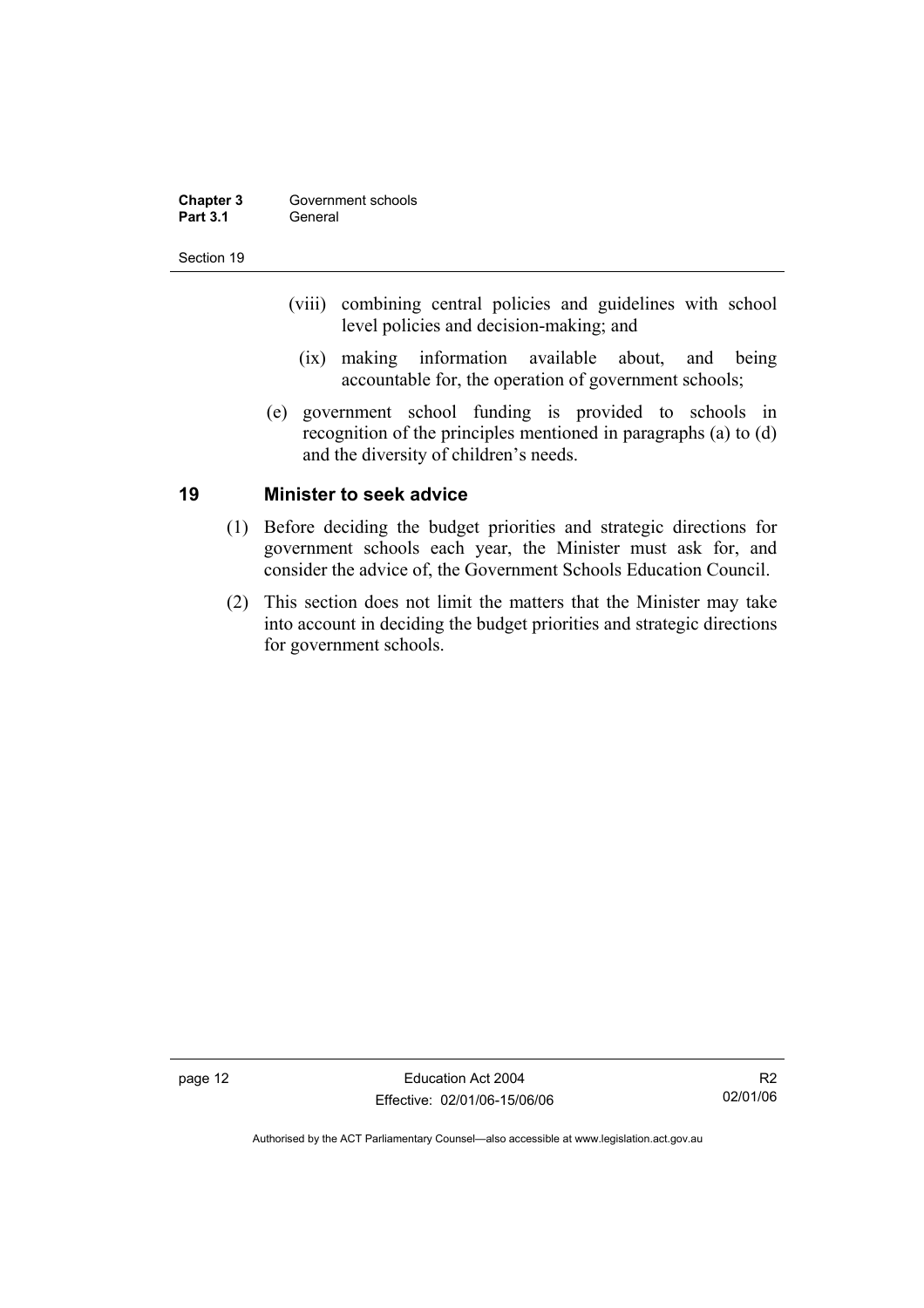### **Part 3.2 Establishment and operation of government schools**

### **20 Establishing government schools etc**

- (1) The Minister may establish government schools and preschools (*government schools*).
- (2) The Minister may decide the kinds of government schools to be established and the educational level or levels for the schools.
- (3) The Minister may establish school-related educational institutions and services (*school-related institutions*).

### **Example of school-related institution**

Hindmarsh Education Centre

- *Note* An example is part of the Act, is not exhaustive and may extend, but does not limit, the meaning of the provision in which it appears (see Legislation Act, s 126 and s 132).
- (4) The Minister may name, and change the name of, a government school or school-related institution.
- (5) Before closing or amalgamating a government school, the Minister must—
	- (a) have regard to the educational, financial and social impact on students at the school, the students' families and the general school community; and
	- (b) ensure that school communities affected by the closure or amalgamation have been adequately consulted during a period of at least 6 months.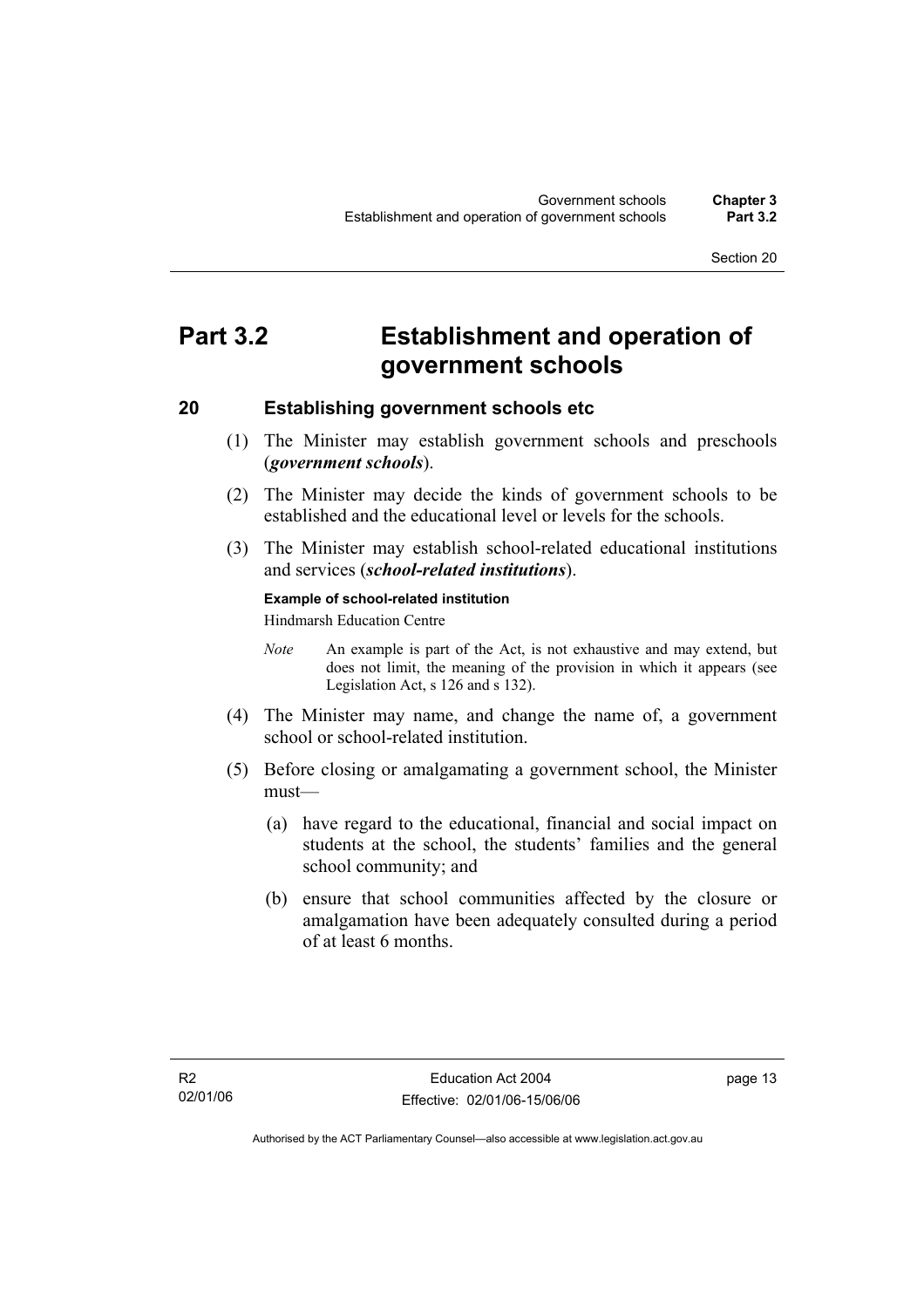### **21 Operation of government schools**

- (1) The chief executive is responsible to the Minister for the operation of government schools.
- (2) Government schools are to be publicly owned and operated by the Territory itself.
- (3) The chief executive must establish procedures that give priority to the enrolment of children in the government school in their neighbourhood.
- (4) The principal of a government school is responsible for—
	- (a) educational leadership and management of the school; and
	- (b) educational outcomes for students at the school; and
	- (c) providing support to the school board in the carrying out of its functions; and
	- (d) contributing to the development and implementation of educational policies and strategies.
- (5) The principal of a government school must make available to parents of students at the school, and to the staff and students of the school, information about the school's educational programs and policies, and the school's operation.

### **22 Investigation of complaints—government schools**

- (1) The chief executive must develop and implement a complaints policy for government schools.
- (2) The chief executive must, as soon as practicable, investigate any complaint about the administration, management and operation of government schools that, in the chief executive's opinion, is not a frivolous or vexatious complaint.
- (3) The chief executive must, in an annual report under the *Annual Reports (Government Agencies) Act 2004* for a financial year,

| page 14 | Education Act 2004           | R <sub>2</sub> |
|---------|------------------------------|----------------|
|         | Effective: 02/01/06-15/06/06 | 02/01/06       |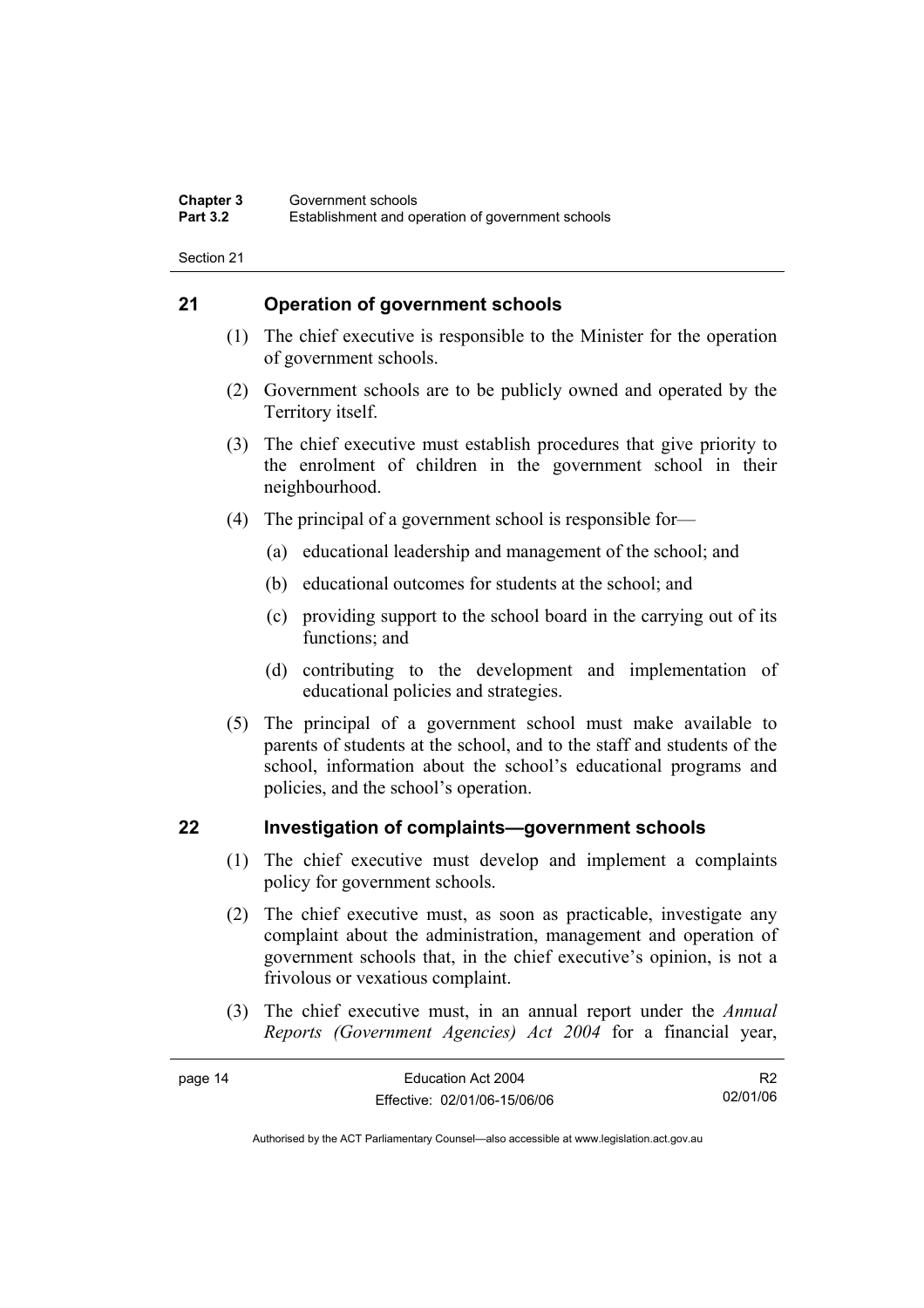include details about the number of complaints investigated by the chief executive under this section in that financial year.

### **23 Review of government school system**

The chief executive must regularly review, and report to the Minister on, the government school system as a whole.

### **24 Review of operation of government schools**

- (1) The chief executive must ensure that—
	- (a) the effectiveness of each government school is reviewed at least once every 5 years; and
	- (b) a report of the review is prepared.
- (2) The chief executive must ensure that a review seeks the input of the local community served by the school.
- (3) A review must take into account the views of—
	- (a) the parents of students at the school; and
	- (b) the teachers at the school; and
	- (c) the students at the school.
- (4) The chief executive must make the report of a review of a school available to—
	- (a) the parents of students at the school; and
	- (b) the staff of the school; and
	- (c) the students at the school.

### **25 Reporting to parents—government schools**

 (1) The principal of a government school must set up procedures for giving reports to the parents of a child enrolled at the school about the child's academic progress and social development at the school.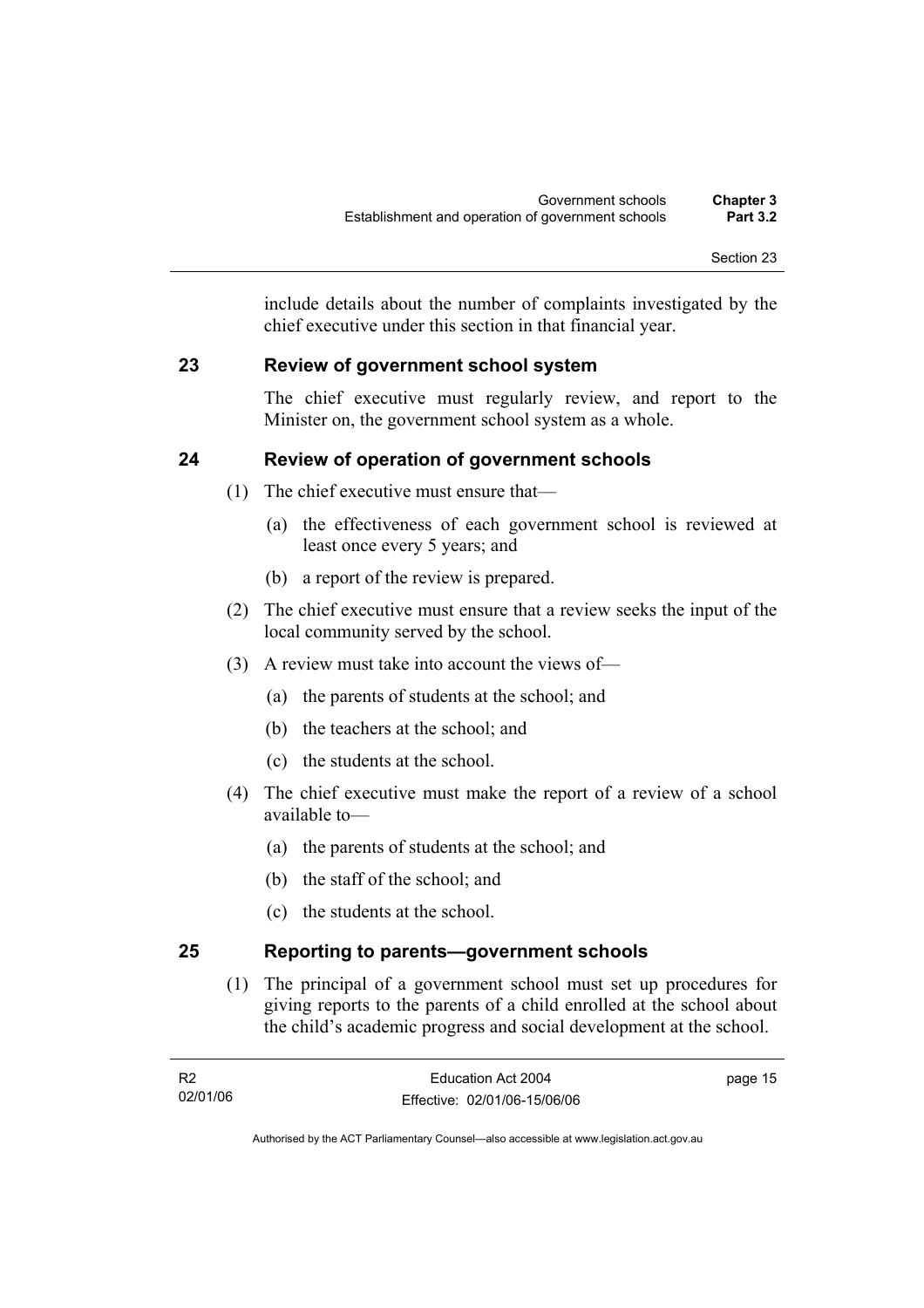#### **Chapter 3** Government schools<br> **Part 3.2** Establishment and or **Part 3.2** Establishment and operation of government schools

Section 26

(2) A report must be given to the child's parents at least twice a year.

### **26 Education to be free**

- (1) Education in government schools is to be free and no fees are chargeable for it.
- (2) Subsection (1) does not apply—
	- (a) in relation to course money paid to a registered provider; or
	- (b) to people who hold a temporary visa under the *Migration Act 1958* (Cwlth), section 30 (2).
- (3) In subsection (2):

*course money*—see the *Education Services for Overseas Students Act 2000* (Cwlth), section 7.

*registered provider*—see the *Education Services for Overseas Students Act 2000* (Cwlth), section 5.

### **27 Voluntary financial contributions**

- (1) The school board of a government school may ask the parents of a child enrolled at the school, or anyone else, to make a financial contribution to the school.
- (2) The following principles apply in relation to financial contributions:
	- (a) each contribution is to be voluntary;
	- (b) a child at the school is not to be refused benefits or services because the child's parents do not make a contribution;
	- (c) a child is not to be approached or harassed for contributions;
	- (d) any record of contributions is confidential.
- (3) If the school board asks the parents of a child enrolled at the school to make a financial contribution, the school board must tell the

R2 02/01/06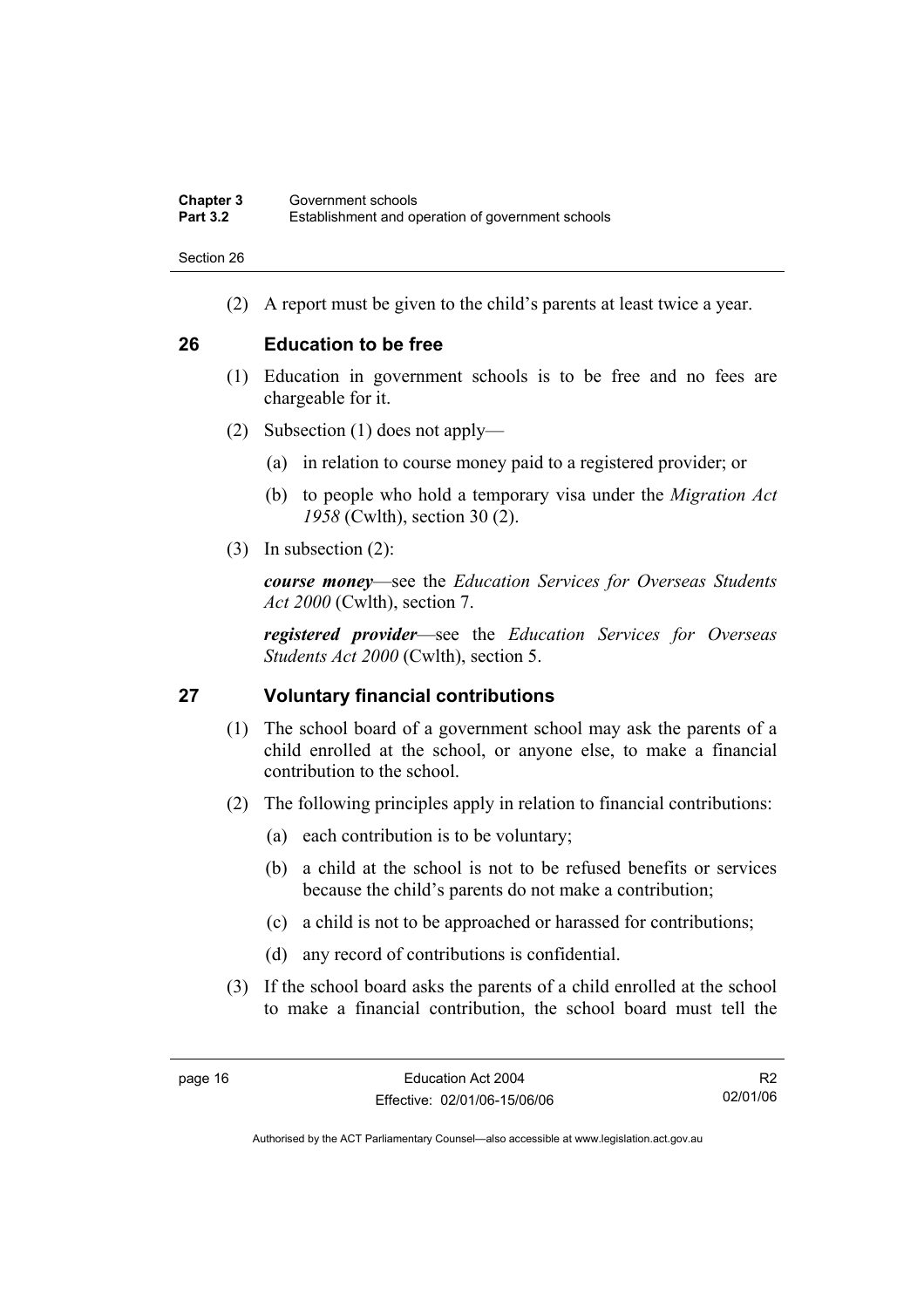parents about the principles that apply in relation to financial contributions.

### **28 Secular education**

- (1) Education in government schools is to be non-sectarian, secular education.
- (2) Secular education in government schools may include the study of different religions as distinct from education in a particular religion.

### **29 Religious education**

- (1) If parents of children at a government school ask the principal for their children to receive religious education in a particular religion, the principal must ensure that reasonable time is allowed for their children's religious education in that religion.
- (2) The principal must ensure that the educational program continues for children at the school not attending religious education.
- (3) Religious education must be authorised by the religious body to which the person providing the instruction belongs.
- (4) Children attending a religious education class at a government school must be separated from other children at the school while the class is held.
- (5) In this section:

*religious education* means education in a particular religion as distinct from the study of different religions.

### **30 Curriculum**

 (1) The chief executive must decide the curriculum requirements for children attending government schools (other than in years 11 and 12).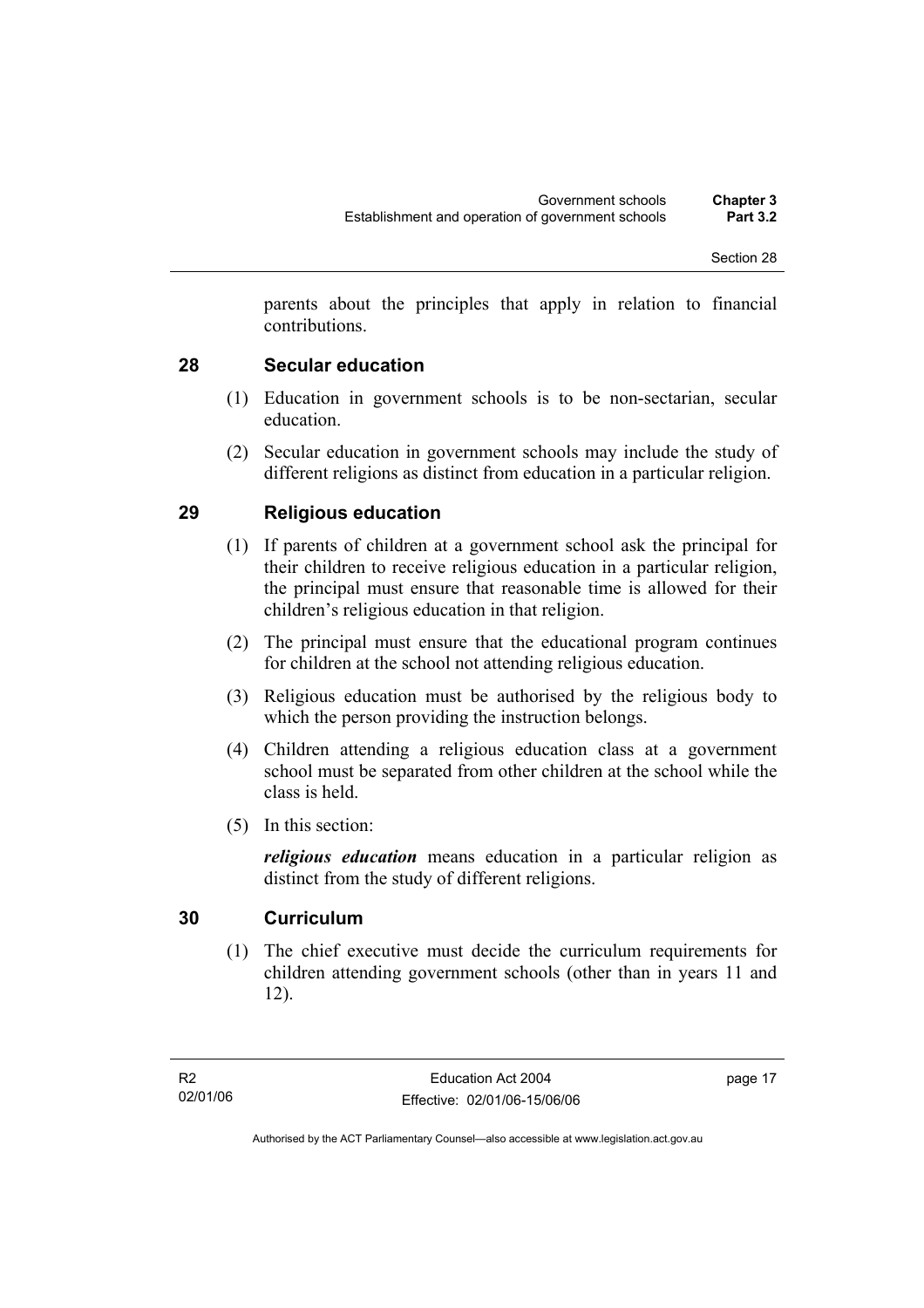| Chapter 3       | Government schools                                |
|-----------------|---------------------------------------------------|
| <b>Part 3.2</b> | Establishment and operation of government schools |

 (2) For subsection (1), the requirements include the framework of the curriculum and the principles on which the curriculum is based.

### **31 Approved educational courses for children at government schools**

- (1) The chief executive may approve educational courses for a child enrolled at a government school that may be provided to the child at a place other than the school.
- (2) An approval may be subject to conditions.
- (3) However, the chief executive may approve an educational course only if satisfied that—
	- (a) the standard of the course is appropriate; and
	- (b) there are adequate facilities for conducting the course; and
	- (c) the premises where the course is to be conducted comply with any relevant Territory laws about health and safety standards.

page 18 **Education Act 2004** Effective: 02/01/06-15/06/06

R2 02/01/06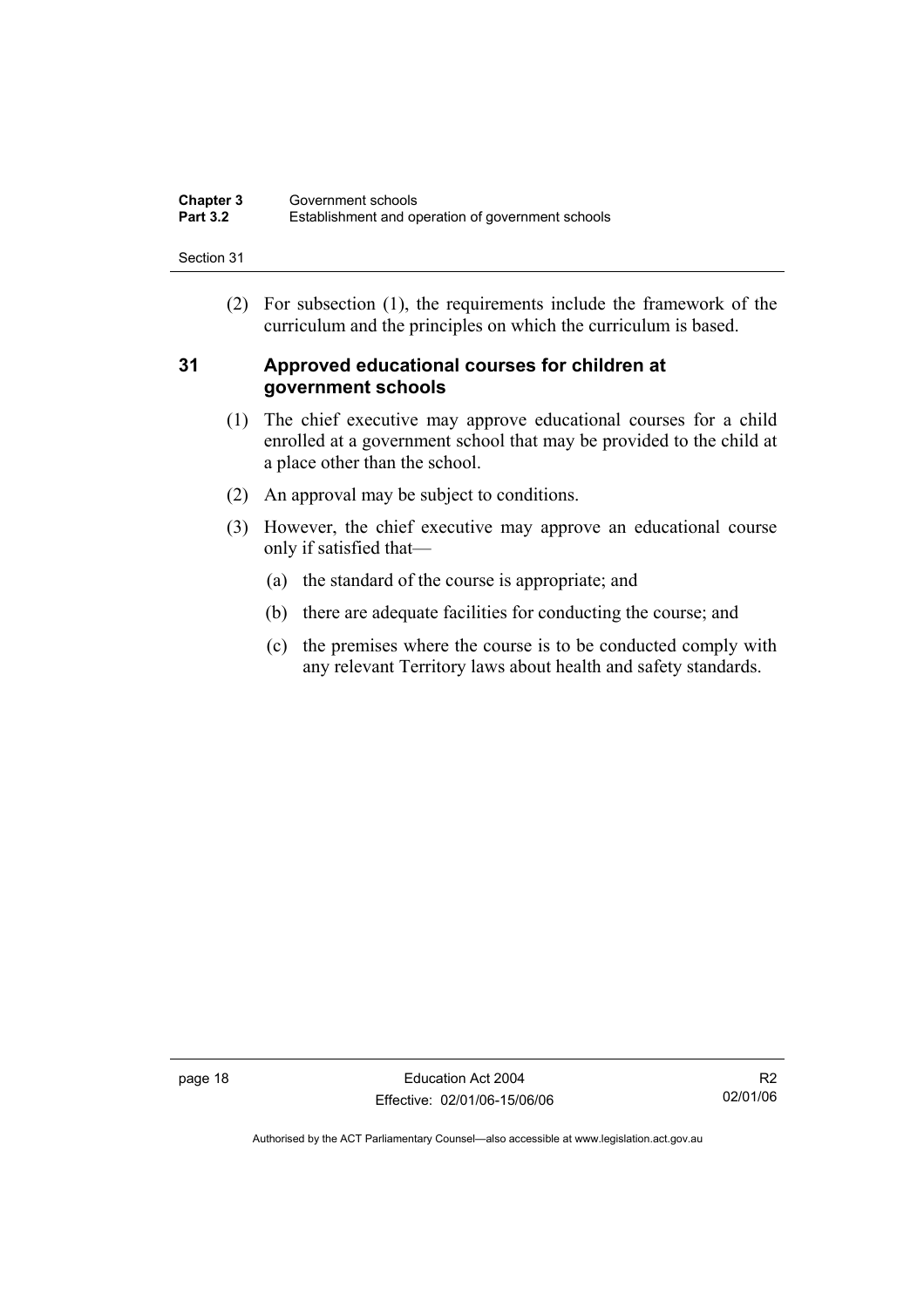### **Part 3.3 Attendance at government schools**

### **32 Keeping of register of enrolments and attendances for government schools**

 (1) The principal of a government school, or the person giving an approved educational course (government), commits an offence if the principal or person fails to keep a register of enrolments and attendances.

Maximum penalty: 10 penalty units.

(2) An offence against this section is a strict liability offence.

### **33 Keeping records of enrolment and attendances for government schools**

- (1) The principal of a government school, or the person giving an approved educational course (government), must ensure that the following information is entered in the register of enrolments and attendances:
	- (a) the full name of each child enrolled at the school or course;
	- (b) a record of the attendance or nonattendance of the child at the school or course on every day when the school or course is open for attendance.

Maximum penalty: 10 penalty units.

- (2) The principal of a government school, or the person giving an approved educational course (government), commits an offence if—
	- (a) the principal or person makes an entry in the register of enrolments and attendances; and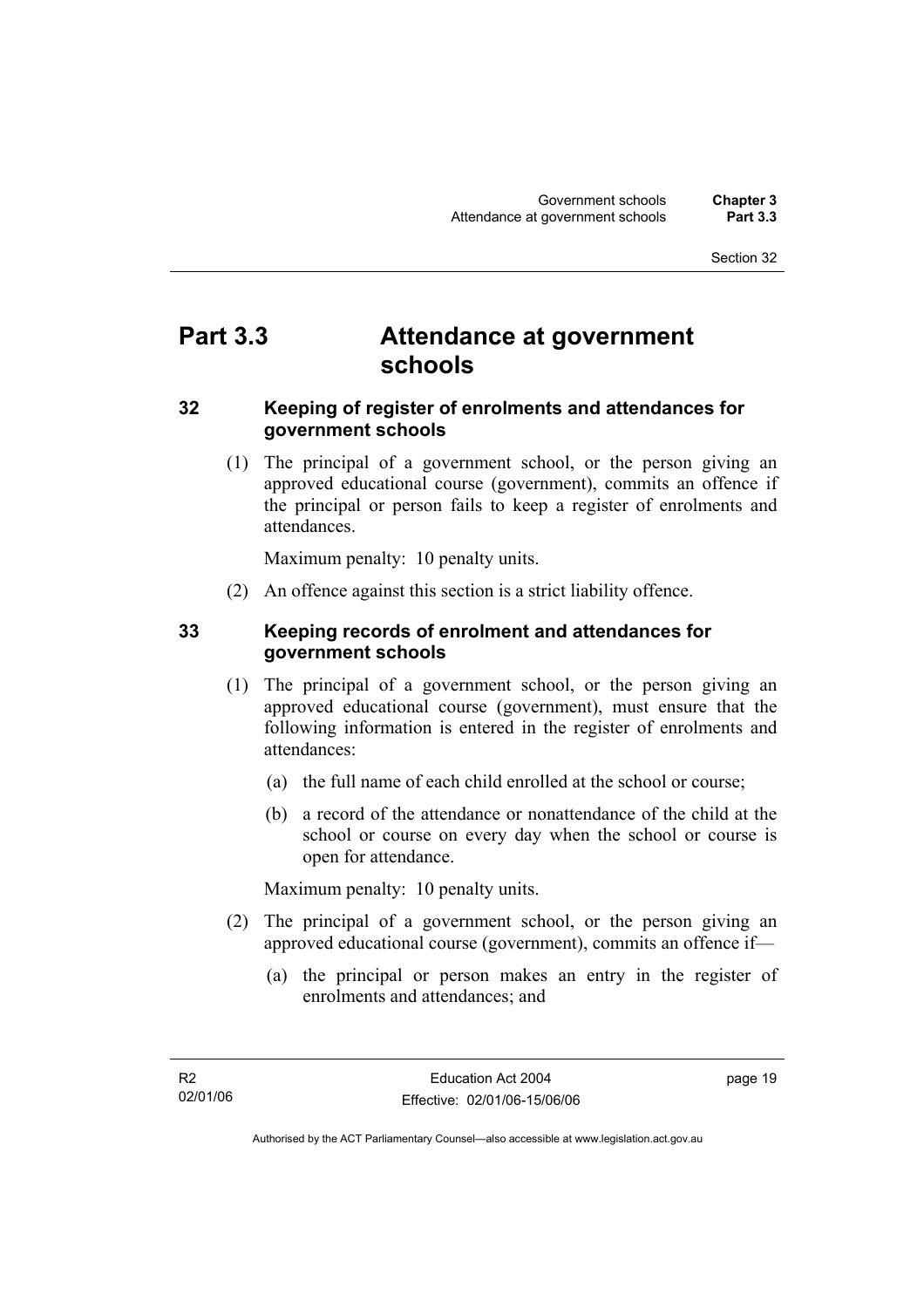(b) the principal or person is reckless about whether the entry is correct.

Maximum penalty: 10 penalty units.

(3) An offence against subsection (1) is a strict liability offence.

**34 Inspection of register of enrolment and attendances for government schools** 

- (1) The principal of a government school, or the person giving an approved educational course (government), commits an offence if—
	- (a) an authorised person (government) asks the principal or person to make the register of enrolments and attendances available to the authorised person; and
	- (b) the principal or person fails to make the register available as asked.

Maximum penalty: 10 penalty units.

- (2) The principal of a government school, or the person giving an approved educational course (government), commits an offence if—
	- (a) the chief executive or an authorised person (government) asks the principal or the person to give the chief executive or authorised person stated information about enrolments or attendances of children at the school or course during a stated period or at a stated time; and
	- (b) the principal or person fails to give the information in accordance with the request.

Maximum penalty: 50 penalty units

- (3) An authorised person (government) may make copies of the register of enrolments and attendances or any part of the register.
- (4) The principal of a government school, or the person giving an approved educational course (government), must take reasonable

| page 20 | Education Act 2004           | R <sub>2</sub> |
|---------|------------------------------|----------------|
|         | Effective: 02/01/06-15/06/06 | 02/01/06       |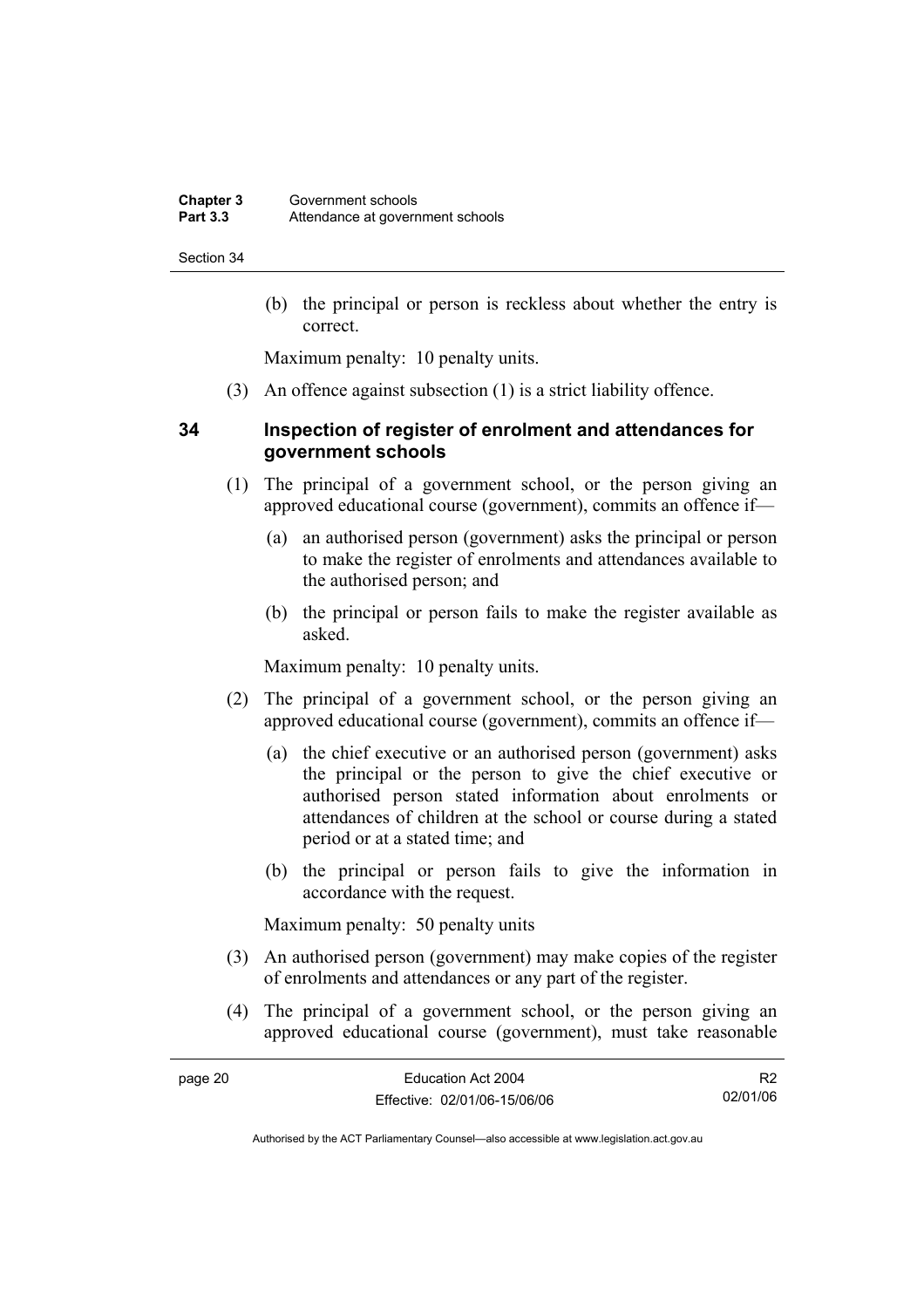steps to assist an authorised person (government) in exercising functions under this section.

(5) An offence against this section is a strict liability offence.

### **35 Procedures to encourage school attendance at government schools**

- (1) The principal of a government school must set up procedures—
	- (a) to encourage children to attend school regularly; and
	- (b) to help parents to encourage their children to attend school regularly.
- (2) The principal must refer parents and children to support services that encourage children to attend school regularly when the procedures mentioned in subsection (1) are not successful.
- (3) If a child enrolled at a government school has not been attending school regularly, the principal of the school may, by written notice, require the child's parents and the child to meet with an authorised person at a stated place and time.

### **36 Suspension, exclusion or transfer of child by chief executive**

- (1) This section applies if—
	- (a) a child attending a government school—
		- (i) is persistently and wilfully noncompliant; or
		- (ii) threatens to be violent or is violent to another child attending the school, a member of the staff of the school or anyone else involved in the school's operation; or
		- (iii) acts in a way that otherwise threatens the good order of the school or the safety or wellbeing of another child

page 21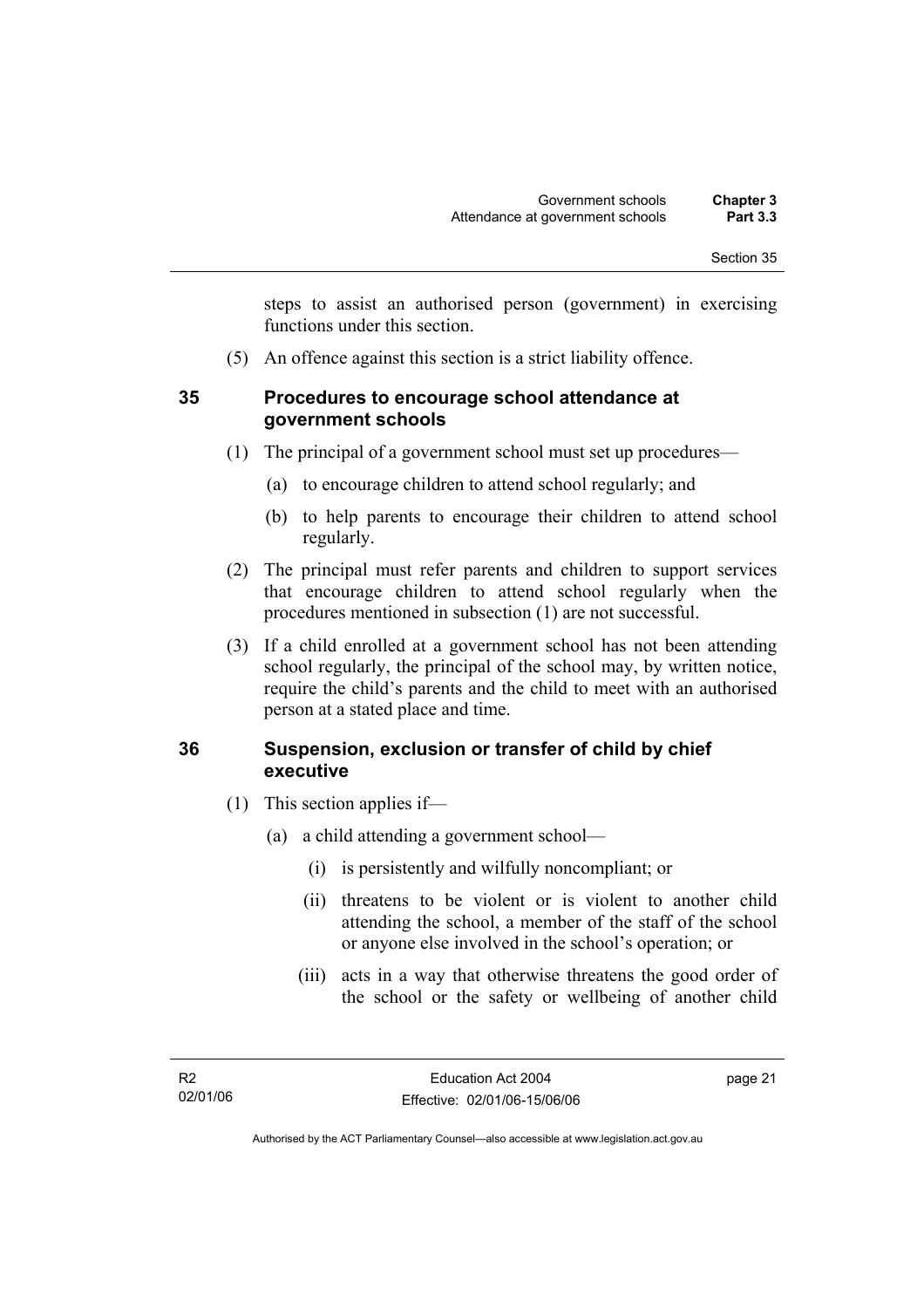#### **Chapter 3** Government schools<br> **Part 3.3** Attendance at govern Attendance at government schools

Section 36

attending the school, a member of staff of the school or anyone else involved in the school's operation ; or

- (iv) displays behaviour that is disruptive to the child's learning or that of other children; and
- (b) the principal of the school is satisfied that action should be taken under this section.
- (2) The principal may recommend to the chief executive that the chief executive—
	- (a) suspend the child from the school for a stated period of not longer than 20 days; or
	- (b) transfer the child to another government school; or
	- (c) exclude the child from all government schools.
- (3) After considering the principal's recommendation, the chief executive may—
	- (a) give effect to the recommendation; or
	- (b) take any other action mentioned in subsection (2) that the chief executive considers appropriate; or
	- (c) suspend the child for not longer than 20 days.
- (4) The chief executive may exclude the child only if—
	- (a) the child's parents have been given an opportunity to be consulted, and told in writing, about the proposed exclusion of the child and the reasons for it; and
	- (b) the child has been given a reasonable opportunity to attend counselling, undertake relevant educational programs or receive other appropriate assistance; and
	- (c) as far as the child's maturity and capacity for understanding allow, the participation of the child has been sought, and any

R2 02/01/06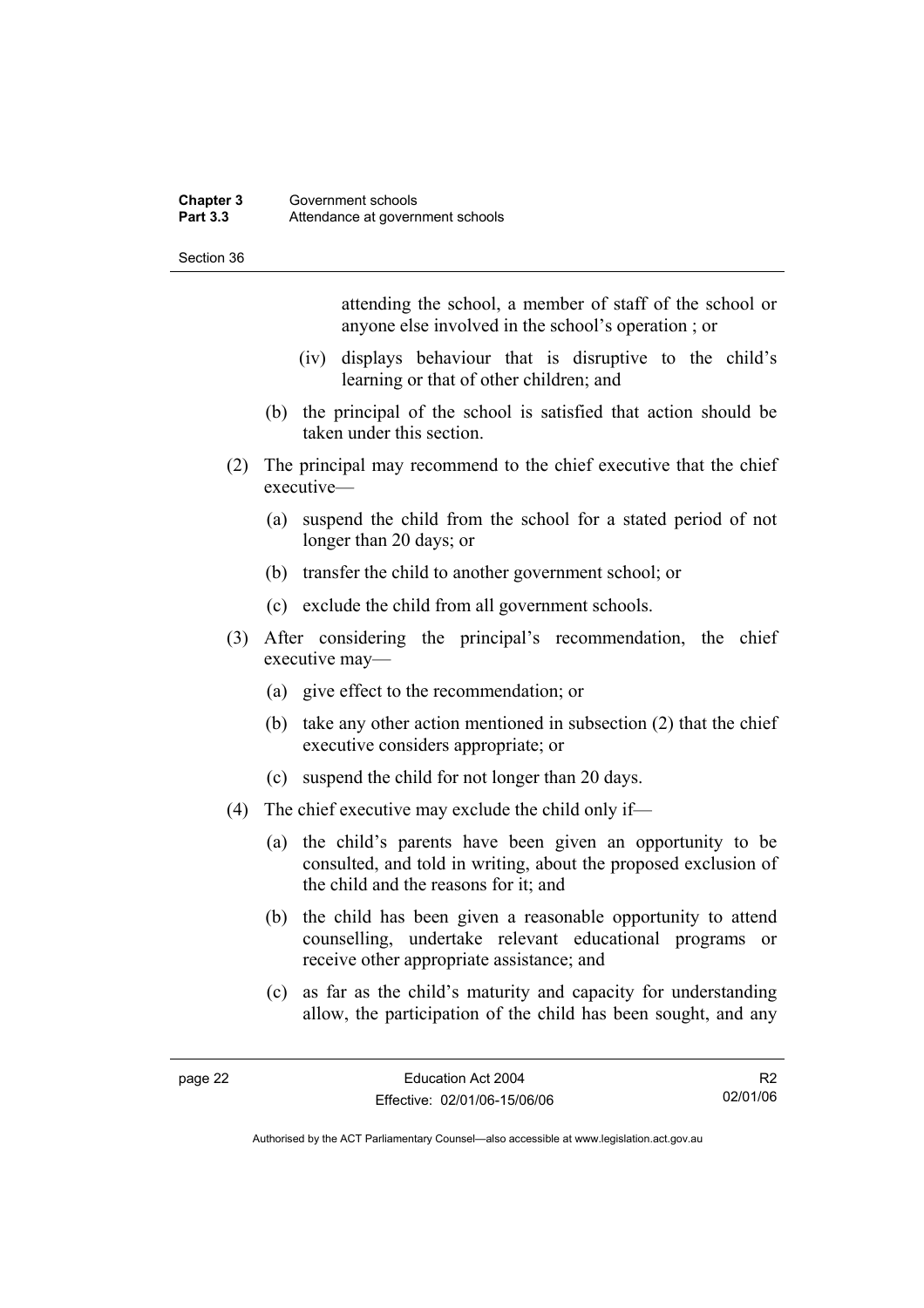views of the child considered, in deciding whether to exclude the child; and

- (d) the child has been given sufficient information about the decision-making process, in a language and way that the child can understand, to allow the child to take part in the process; and
- (e) the child has been offered alternatives for continuing the child's education during the exclusion.
- (5) The chief executive may suspend or transfer the child only if—
	- (a) the child's parents have been given an opportunity to be consulted, and told in writing, about the proposed suspension or transfer of the child and the reasons for it; and
	- (b) as far as the child's maturity and capacity for understanding allow, the participation of the child has been sought, and any views of the child considered, in deciding whether to suspend or transfer the child; and
	- (c) the child has been given sufficient information about the decision-making process, in a language and way that the child can understand, to allow the child to take part in the process; and
	- (d) the child has been given a reasonable opportunity to continue the child's education during the suspension.
- (6) Despite subsection (5), the chief executive may immediately suspend the child for not longer than 5 days if, in the chief executive's opinion, the circumstances are of such urgency or seriousness to require the child's immediate suspension.
- (7) However, before suspending the child under subsection (6), the chief executive must comply with the requirements of subsection  $(5)$  (a) to (d) to the extent that it is practicable and appropriate to do so.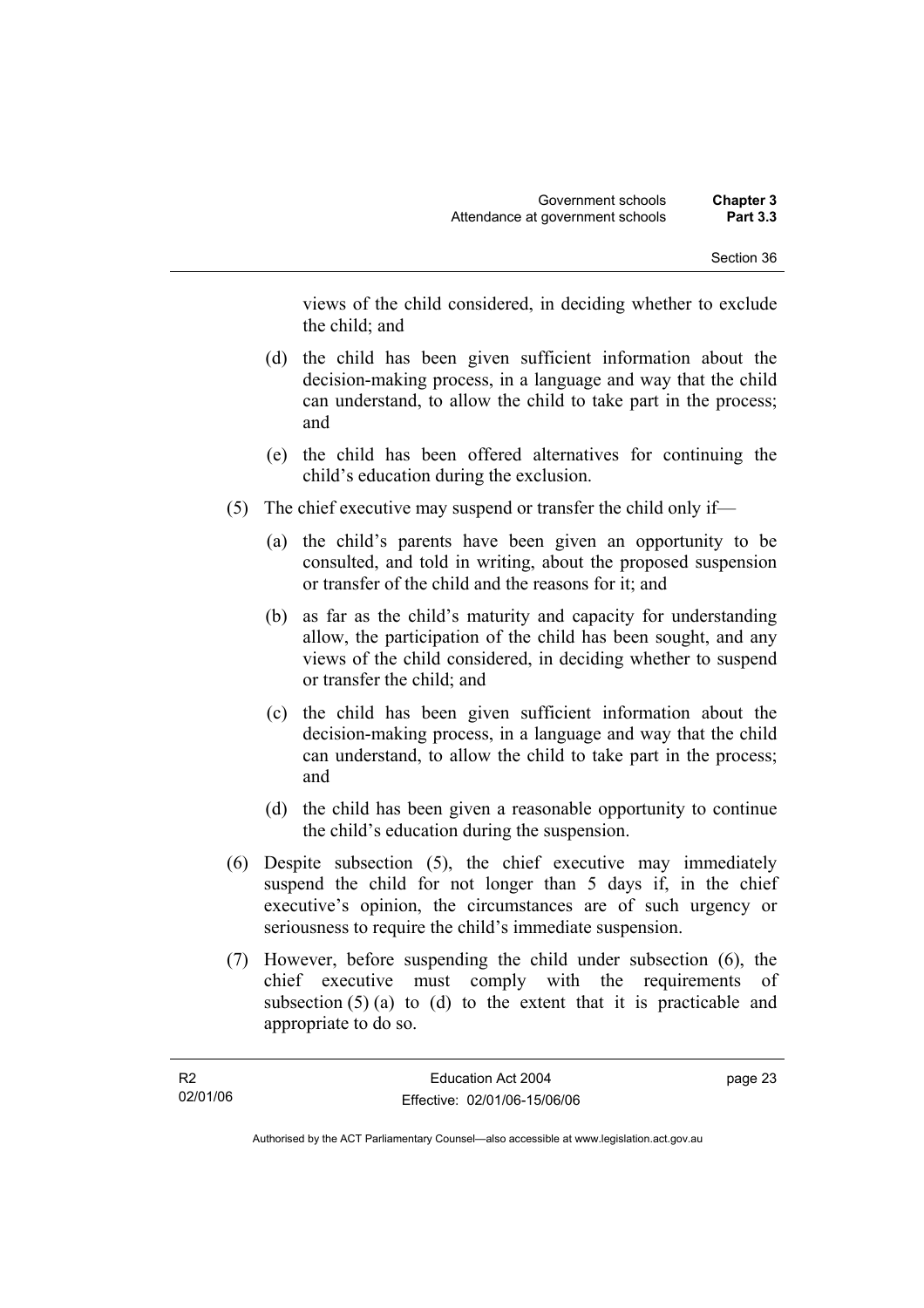| Chapter 3       | Government schools               |
|-----------------|----------------------------------|
| <b>Part 3.3</b> | Attendance at government schools |

- (8) To remove any doubt, the chief executive may suspend the child under subsection (6) while deciding what other action (if any) should be taken in relation to the child under this section.
- (9) If the child is suspended for 7 or more school days in a school term (whether or not consecutive school days), the chief executive must ensure that the child is given a reasonable opportunity to attend appropriate counselling.
- (10) The chief executive may delegate the chief executive's power to suspend a child from a government school for not longer than 5 days to the principal of the school.
	- *Note* For the making of delegations and the exercise of delegated functions, see Legislation Act, pt 19.4.

page 24 Education Act 2004 Effective: 02/01/06-15/06/06

R2 02/01/06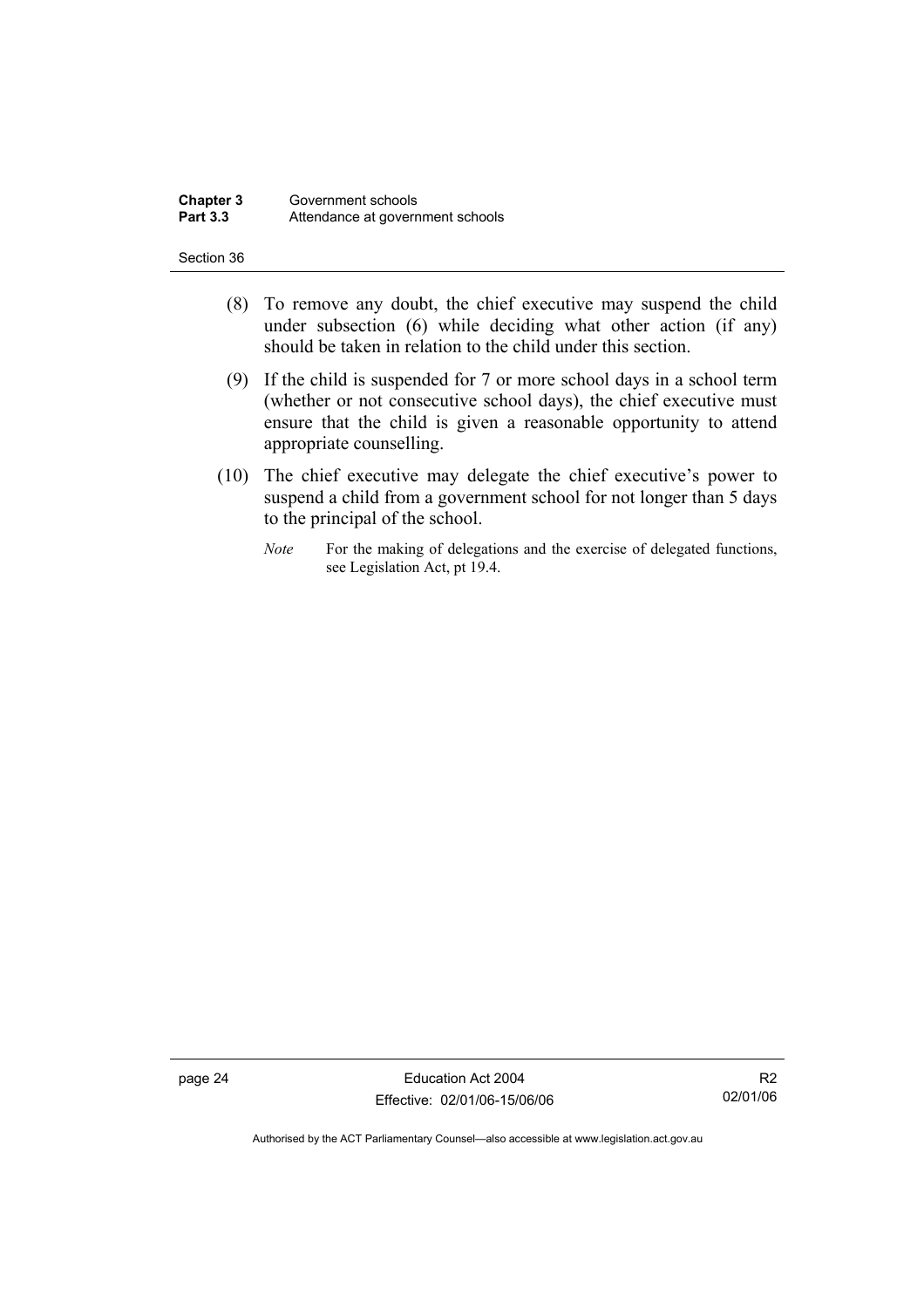### **Part 3.4 School boards of government schools**

### **Division 3.4.1 Interpretation**

### **37 Definitions for pt 3.4**

In this part:

*half-year* means a period of 6 months ending on 30 June or 31 December.

*money*, of a school, means money allocated to the school by the chief executive or otherwise received by the school.

#### **Examples of money otherwise received**

voluntary financial contributions, other donations and sponsorships

*Note* An example is part of the Act, is not exhaustive and may extend, but does not limit, the meaning of the provision in which it appears (see Legislation Act, s 126 and s 132).

### *parents and citizens association*, of a school, means

- (a) the entity declared under section 40 (Declaration of parents and citizens associations in certain circumstances) to be the parents and citizens association of the school; or
- (b) if there is no declaration under that section for the school—the parents and citizens association incorporated under the *Associations Incorporation Act 1991* or the *Associations Incorporation Act 1953* (repealed) in relation to the school.

*prescribed period*, for a term of office of a member of a school board (other than the principal), means the period—

(a) beginning on whichever of the following is later: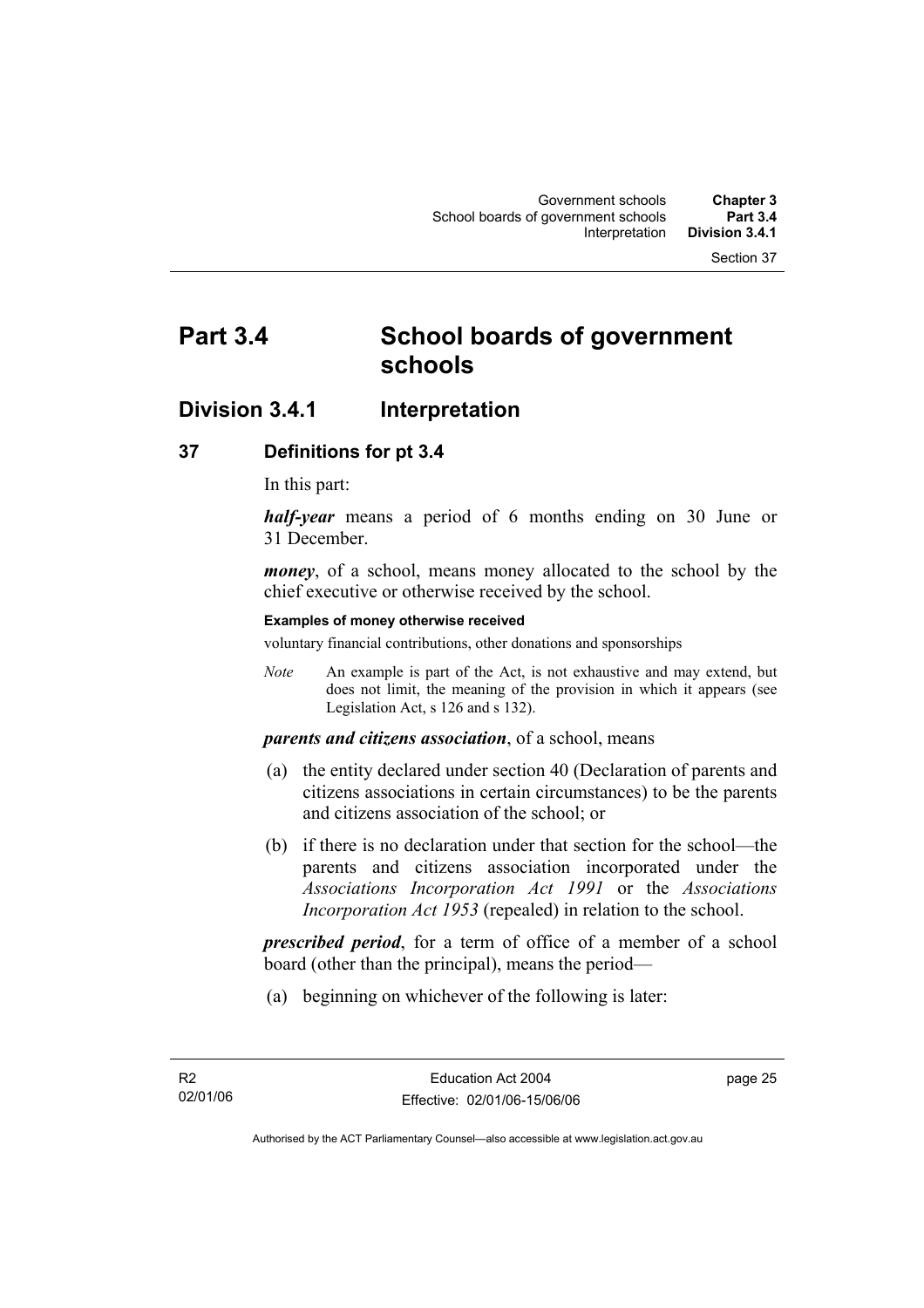- (i) 1 March in the year of the member's election or appointment;
- (ii) the date of the member's election or appointment; and
- (b) ending at the end of the February at least 12 months, and not more than 24 months, after the beginning of the period.

*school* means a government school, but does not include a preschool.

*small school* means a school (other than a school-related institution) where fewer than 4 teachers are employed.

*student* means a student who attends classes at a school for at least 12 hours per week.

### **Division 3.4.2 Establishment and membership**

### **38 Establishment of school boards**

A school board is established for each government school.

*Note* Section 146 (Preschools) deals with opportunities for parents of children at preschools to participate in the conduct of the preschool.

### **39 Functions of school boards etc**

- (1) The functions of the school board of a government school are—
	- (a) to establish strategic direction and priorities for the school; and
	- (b) to monitor and review school performance and to report on it to the chief executive, parents of students at the school and staff; and
	- (c) to develop, maintain and review curriculum for the school; and
	- (d) to develop and review education policies at the school; and
	- (e) to establish budgetary policies for the school and approve the school budget; and

| page 26 | Education Act 2004           |          |
|---------|------------------------------|----------|
|         | Effective: 02/01/06-15/06/06 | 02/01/06 |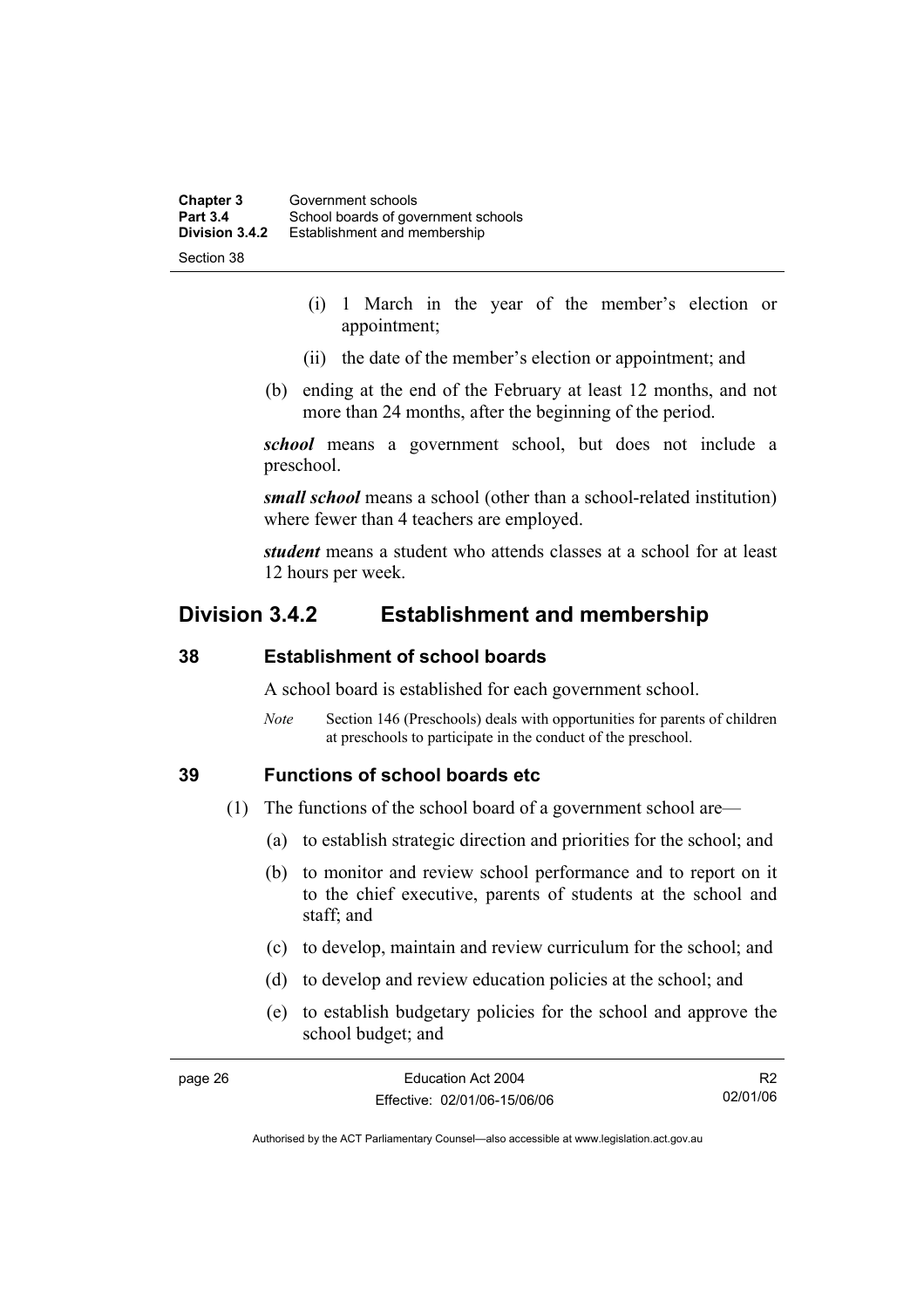- (f) to establish policies for the efficient and effective use of school assets and the management of financial risk; and
- (g) to develop relationships between the school and the community and between the school and community organisations; and
- (h) to make recommendations to the chief executive on issues affecting the school; and
- (i) to encourage parent participation in their children's learning; and
- (j) to exercise any other function given to the board under this Act or any other Territory law.
- (2) The chief executive may give written directions to the school board about the exercise of its functions, either generally or in relation to a particular issue.
- (3) The chief executive must, in an annual report under the *Annual Reports (Government Agencies) Act 2004* for a financial year, include particulars of any direction given by the chief executive under this section in that financial year to a particular school board and not to school boards generally.
- (4) The school board must give effect to the chief executive's directions.
- (5) The chief executive is not required—
	- (a) to accept, or act in accordance with, a recommendation of the school board; or
	- (b) to carry out a policy decided by the school board.

#### **40 Declaration of parents and citizens associations in certain circumstances**

 (1) If there is a dispute about the entity that should be the parents and citizens association of a government school, the chief executive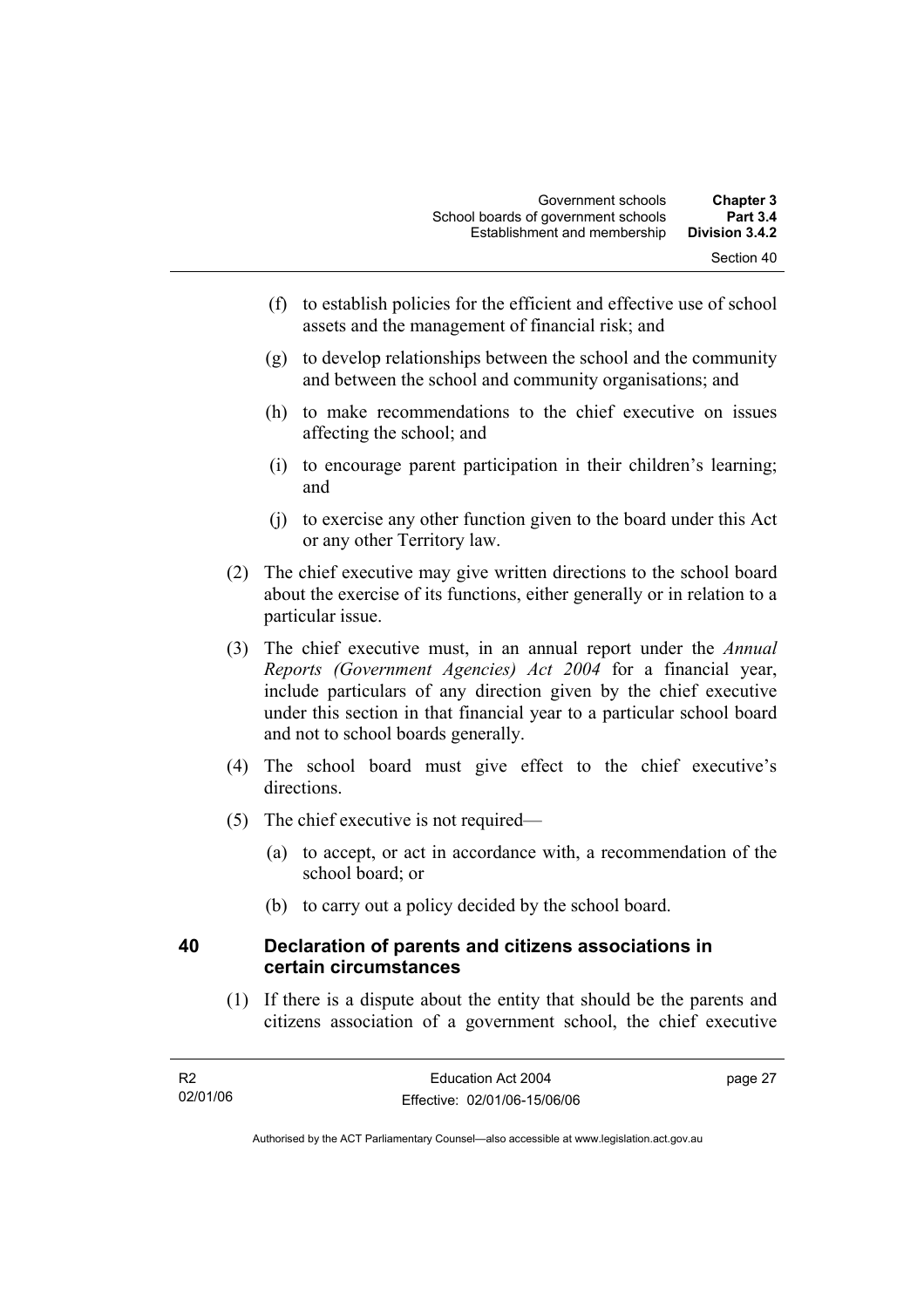| <b>Chapter 3</b> | Government schools                  |
|------------------|-------------------------------------|
| <b>Part 3.4</b>  | School boards of government schools |
| Division 3.4.2   | Establishment and membership        |
| Section 41       |                                     |

must call a meeting of parents of students at the school and interested members of the community to discuss the entity to be the representative of the parents and community.

- (2) If, in the chief executive's opinion, it is appropriate in the circumstances to do so, the chief executive may call a meeting of parents of students at a government school and interested members of the community to discuss the entity to be the representative of the parents and community.
- (3) The chief executive may, after considering the outcome of a meeting under subsection (2) or (3) in relation to a government school, recommend to the Minister the entity to be the representative of the parents and community.
- (4) After receiving a recommendation under subsection (3), the Minister may, in writing, declare an entity to be the parents and citizens association of a government school.
- (5) A declaration under subsection (1) is a notifiable instrument.

*Note* A notifiable instrument must be notified under the Legislation Act.

#### **41 Constitution of school boards generally**

- (1) This section applies to a school board of a government school other than—
	- (a) a small school or a school-related institution; or
	- (b) a school to which section 43 (Constitution of school boards of school-related institutions and other schools in special circumstances) applies.
- (2) The school board of a government school consists of—
	- (a) the principal of the school; and
	- (b) 1 member (the *appointed member*) appointed by the chief executive as the appointed member; and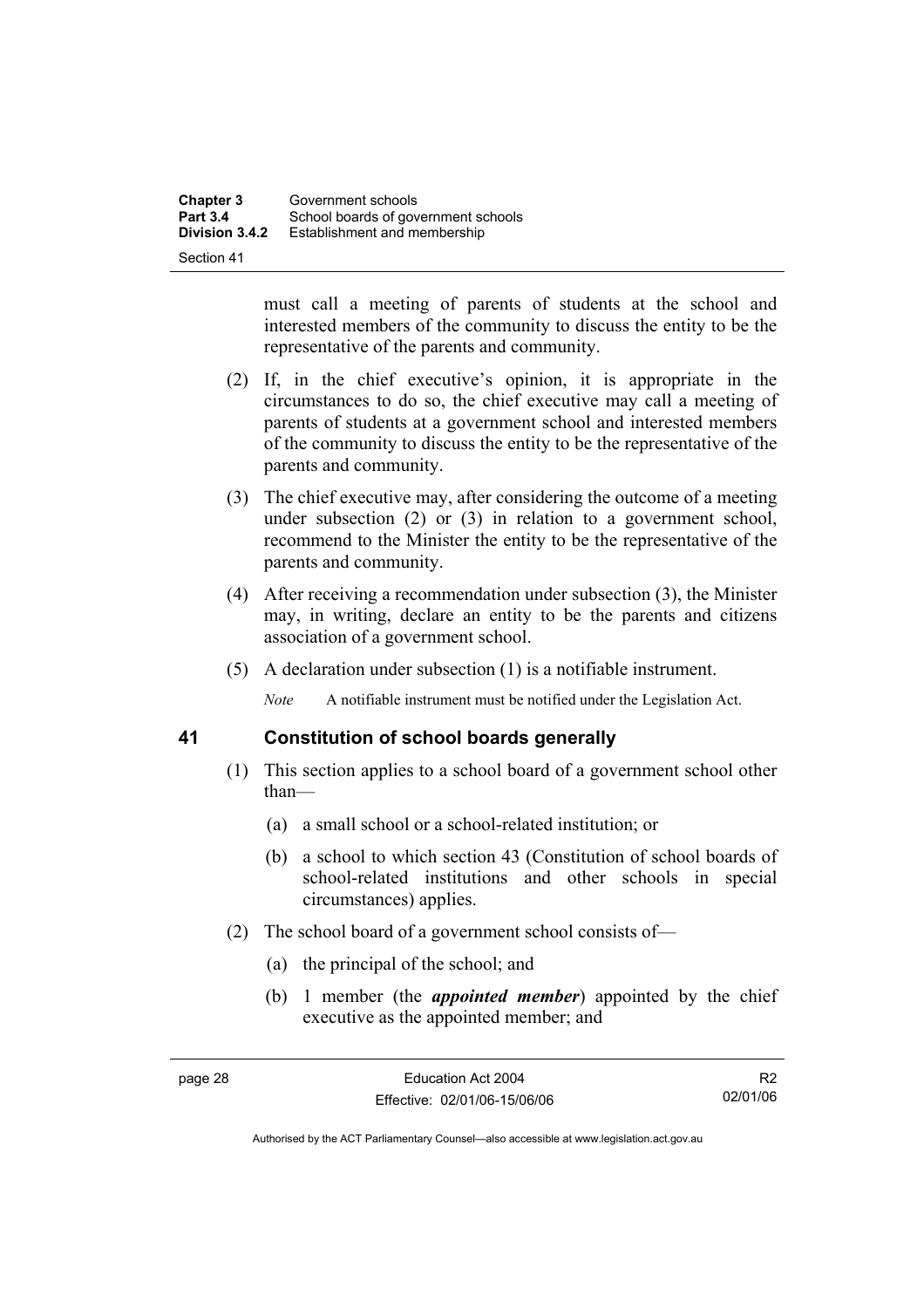- (c) 2 members (the *staff members*) elected by staff of the school and appointed by the chief executive; and
- (d) 3 members (the *parents and citizens members*) elected by the parents and citizens association of the school and appointed by the chief executive; and
- (e) the members (the *board appointed members*) (if any) appointed by the board under subsection (6); and
- (f) for a school prescribed under the regulations—2 members (the *student members*) elected by the students at the school and appointed by the chief executive.
- *Note 1* For the making of appointments (including acting appointments), see the Legislation Act, pt 19.3.
- *Note 2* In particular, a person may be appointed for a particular provision of a law (see Legislation Act, s 7 (3)) and an appointment may be made by naming a person or nominating the occupant of a position (see s 207).
- (3) A person is eligible to be elected or appointed as a staff member only if the person is employed as a member of the staff of the school.
- (4) A person is eligible to be elected or appointed a student member only if the person is a student at the school.
- (5) The appointed member, staff members, parent and citizens members and student members are appointed for the prescribed period.
- (6) The school board may appoint 1 or more people to be members of the board for a term (not longer than 12 months) decided by the school board.
- (7) The school board must not make an appointment under subsection (6) if there would be more than 2 board appointed members at the same time.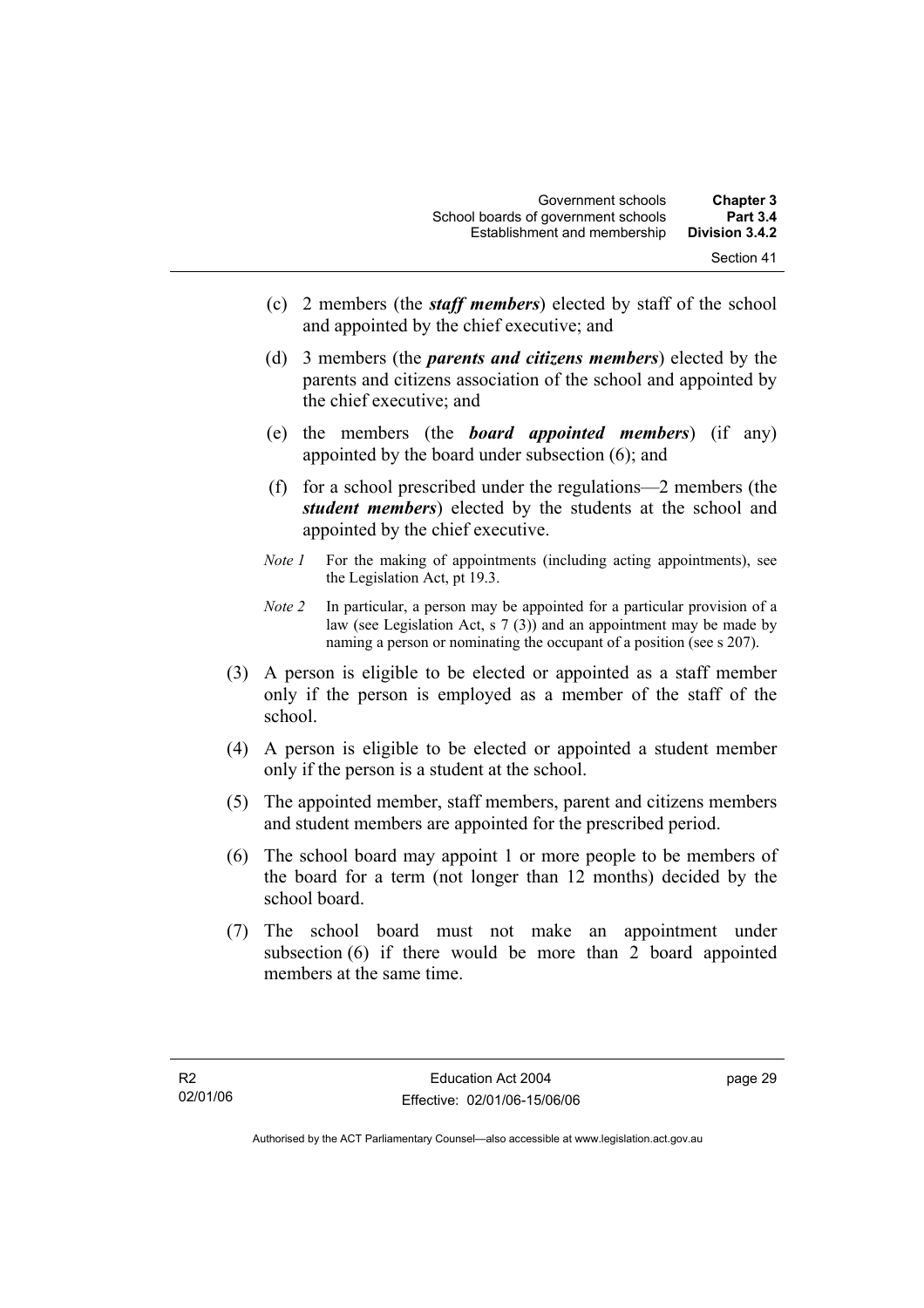#### **42 Constitution of school boards of small schools**

- (1) This section applies to a school board of a small school other than a school to which section 43 (Constitution of school boards of schoolrelated institutions and other schools in special circumstances) applies.
- (2) The school board of a small school consists of—
	- (a) the principal of the school; and
	- (b) 1 member (the *appointed member*) appointed by the chief executive as the appointed member; and
	- (c) 1 member (the *staff member*) appointed by the chief executive as the staff member; and
	- (d) 2 members (the *parents and citizens members*) elected by the parents and citizens association of the school and appointed by the chief executive; and
	- (e) the members (the *board appointed member*) (if any) appointed by the board under subsection (6).
	- *Note 1* For the making of appointments (including acting appointments), see the Legislation Act, pt 19.3.
	- *Note 2* In particular, a person may be appointed for a particular provision of a law (see Legislation Act, s 7 (3)) and an appointment may be made by naming a person or nominating the occupant of a position (see s 207).
- (3) A person is eligible to be appointed as the staff member only if the person is employed as a member of the staff of the school.
- (4) The staff member is to be appointed in a way prescribed under the regulations.
- (5) The appointed member, staff member and parent and citizen members are appointed for the prescribed period.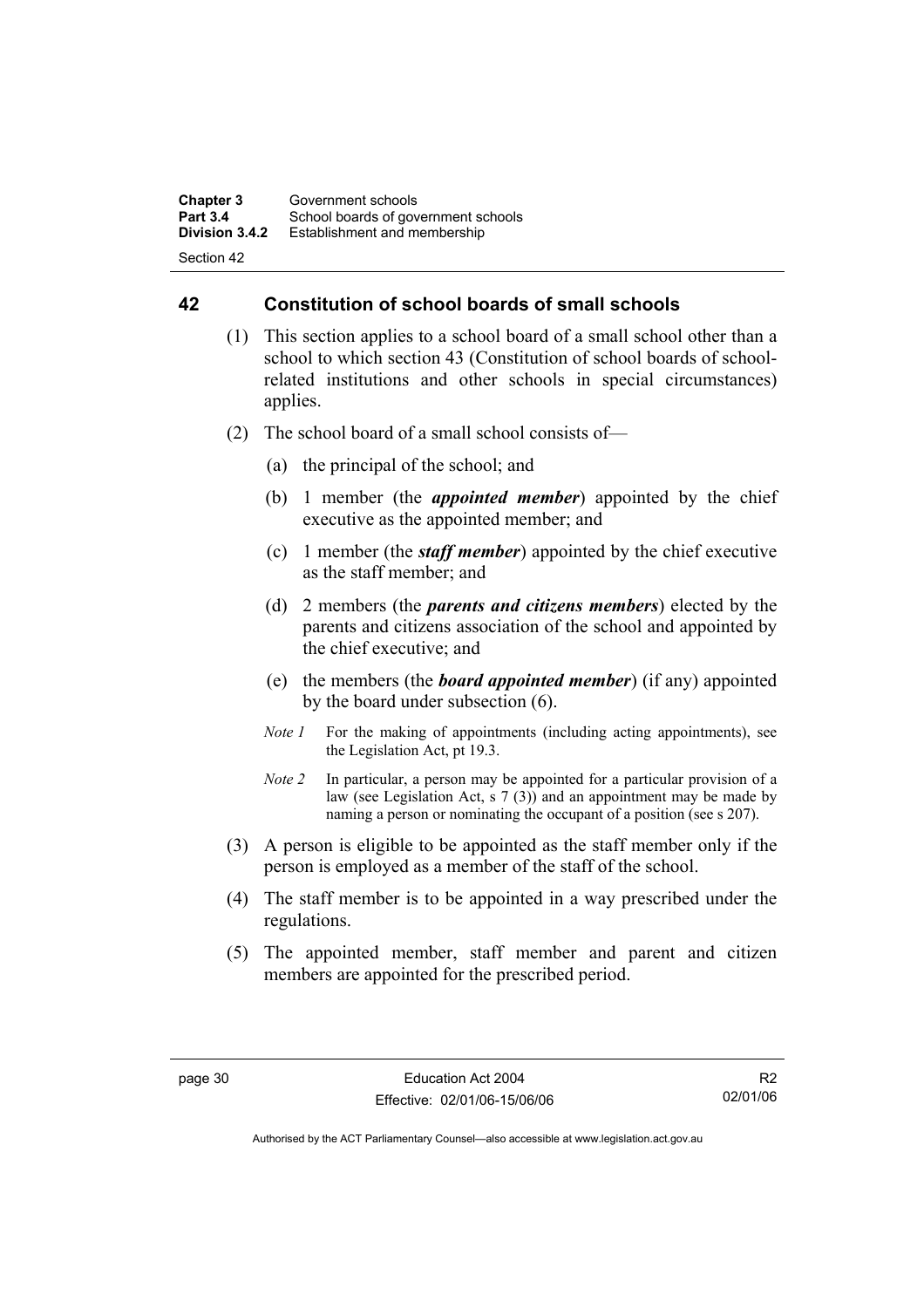- (6) The school board may appoint 1 or more people to be members of the board for a term (not longer than 12 months) decided by the school board.
- (7) The school board must not make an appointment under subsection (6) if there would be more than 2 board appointed members at the same time.

#### **43 Constitution of school boards of school-related institutions and other schools in special circumstances**

- (1) This section applies to a school that is—
	- (a) a school-related institution; or
	- (b) declared, in writing, by the chief executive to be a school to which special circumstances apply.
- (2) If the school is a school-related institution, the chief executive must, if practical, determine the constitution of the school board of the school.

#### **Example**

It may not be practical to establish a school board for a school-related institution with fewer than 3 staff.

- *Note* An example is part of the Act, is not exhaustive and may extend, but does not limit, the meaning of the provision in which it appears (see Legislation Act, s 126 and s 132).
- (3) Subsection (2) does not prevent the chief executive from determining the constitution of a single school board for 2 or more institutions.
- (4) If the chief executive makes a determination under subsection (2) for the school, the chief executive may also determine—
	- (a) the members who are required to be present at a meeting of the board; and
	- (b) the members who may not vote at a meeting of the board.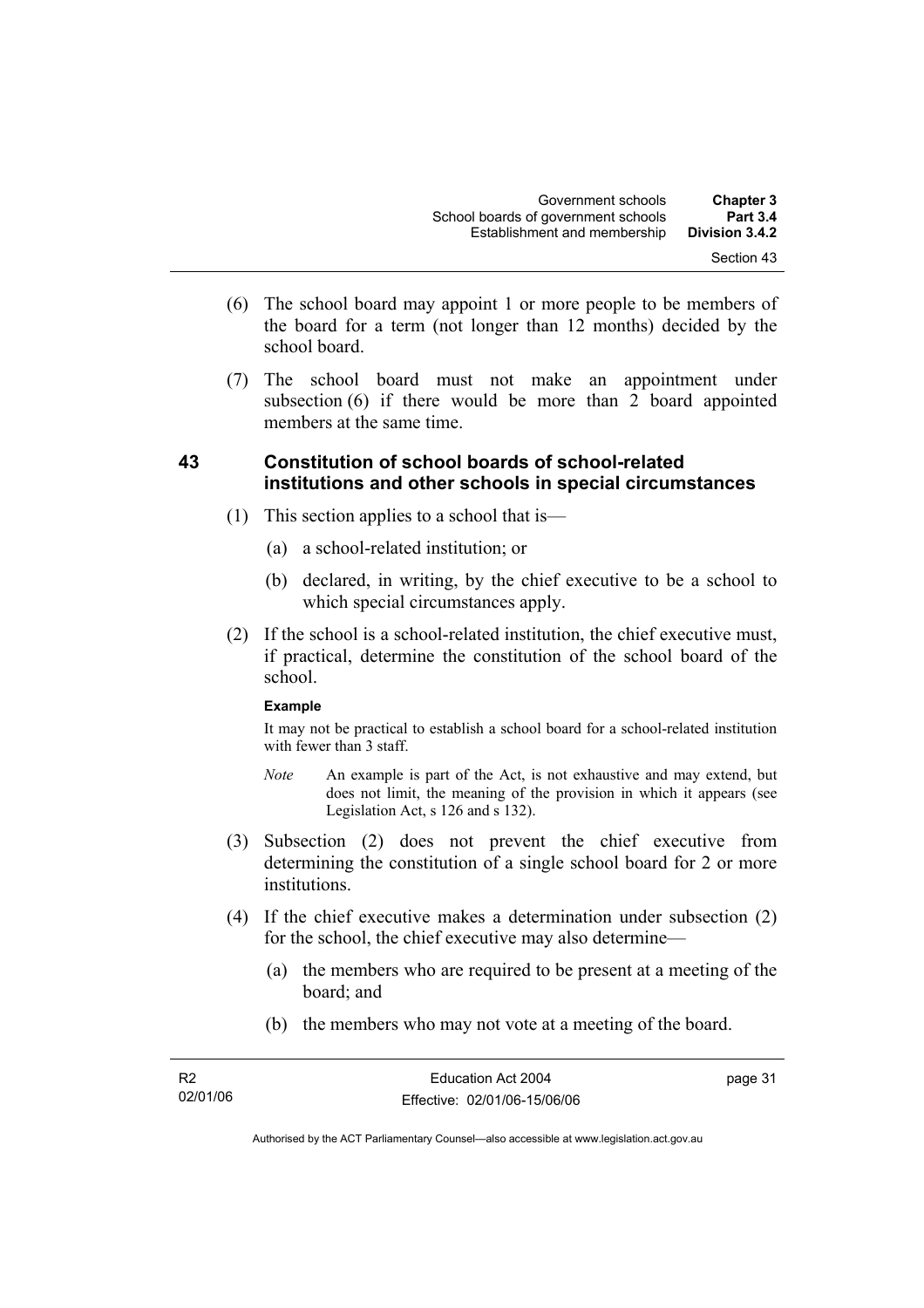| Chapter 3       | Government schools                  |
|-----------------|-------------------------------------|
| <b>Part 3.4</b> | School boards of government schools |
| Division 3.4.2  | Establishment and membership        |
| Section 43      |                                     |

- (5) If the school is a school to which special circumstances apply, the chief executive may determine the following:
	- (a) the constitution of the school board of the school;
	- (b) the members who are required to be present at a meeting of the board;
	- (c) the members who may not vote at a meeting of the board.
- (6) The chief executive may make a determination under subsection (2), (4) or (5) only with the Minister's written approval.
- (7) Before making the determination the chief executive must, if practical, consult with the parents of students at the school, at a general meeting of the parents, about the constitution of the board.
- (8) In deciding whether or not to give the approval, the Minister must have regard to—
	- (a) the need for the principal of the school to be a member of the board; and
	- (b) the need for the chief executive to be represented on the board; and
	- (c) whether staff of the school and students at the school have been consulted about the constitution of the board; and
	- (d) any comments made by the staff and students at the school about the constitution of the board; and
	- (e) the administrative needs, educational or related objectives, and any special characteristics of the school.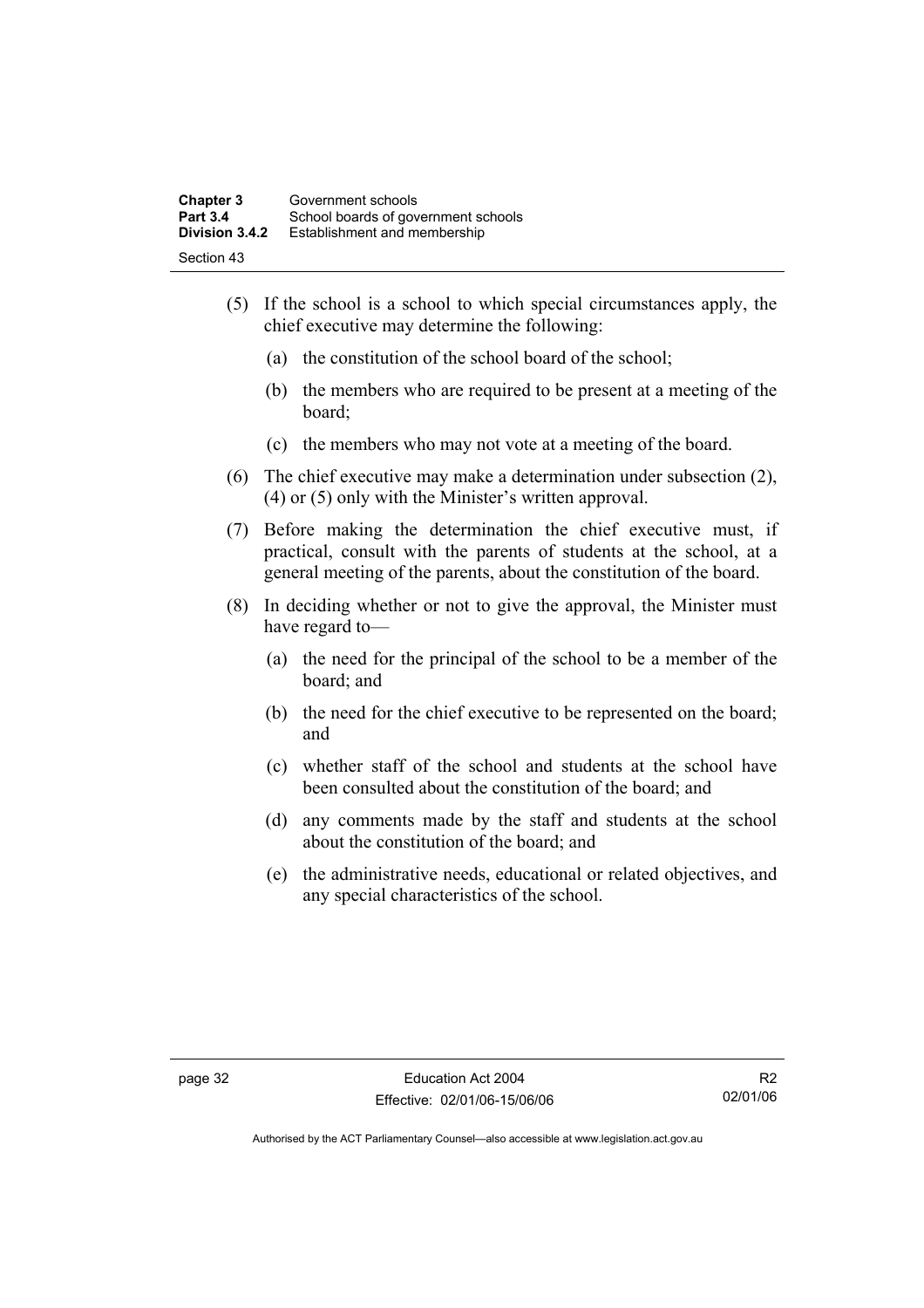- (9) The chief executive may appoint a person in accordance with the determination to be a member of the board of the school.
- *Note 1* For the making of appointments (including acting appointments), see Legislation Act, pt 19.3.
- *Note 2* In particular, an appointment may be made by naming a person or nominating the occupant of a position (see s 207).
- (10) A member of the board is appointed for the term stated in the instrument making or evidencing the appointment.
- (11) A determination under subsection (2), (4) or (5) must be in writing and is a disallowable instrument.
	- *Note* A disallowable instrument must be notified, and presented to the Legislative Assembly, under the Legislation Act.

### **44 Ending of appointment of members of school board**

- (1) The chief executive must end the appointment of a member of the school board of a government school if the member ceases to be eligible to be appointed or elected to the position.
- (2) The chief executive must end the appointment of a member of the school board of a government school, other than the principal of the school, if—
	- (a) the member is absent from 3 consecutive meetings of the board without reasonable excuse or leave given by the board; or
	- (b) contravenes section 49 (Disclosure of interests by members of school boards) without reasonable excuse.
- (3) The chief executive may end the appointment of a member of the school board of a government school, other than the principal at the school, for misbehaviour or physical or mental incapacity.
	- *Note* A person's appointment also ends if the person resigns (see Legislation Act, s 210).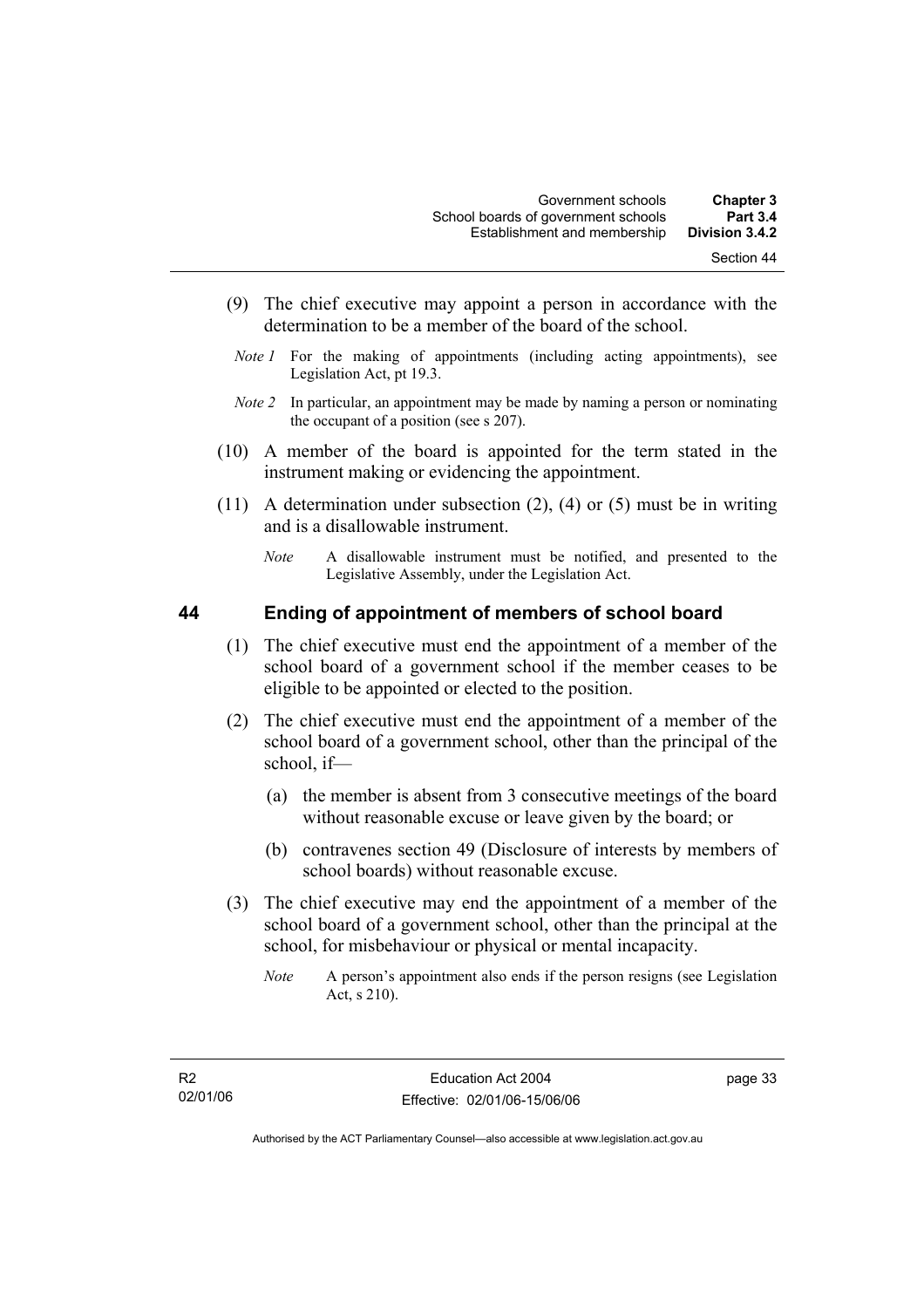#### **45 Chairperson and deputy chairperson of school boards**

- (1) The members of the school board of a government school must, whenever necessary, elect—
	- (a) a member to be chairperson; and
	- (b) another member to be deputy chairperson.
- (2) The school board must tell the chief executive of the election of a member as chairperson or deputy chairperson.
- (3) The members of the school board must not appoint the principal of the school or a member of staff of the school to be chairperson of the board.

#### **46 School boards to take part in selection of school principals**

The members of the school board of a government school must, whenever necessary, nominate a member of the board as a member of any selection panel established by the chief executive to make recommendations to the chief executive about the appointment of the principal for the school.

## **Division 3.4.3 Proceedings of school boards**

#### **47 Time and place of meetings of school boards**

- (1) The school board of a government school meets at the times and places it decides.
- (2) However, the school board must meet at least 4 times a year.
- (3) The chairperson—
	- (a) may at any time call a meeting of the school board; and
	- (b) must call a meeting if asked by the Minister, the chief executive or 3 members of the board.

R2 02/01/06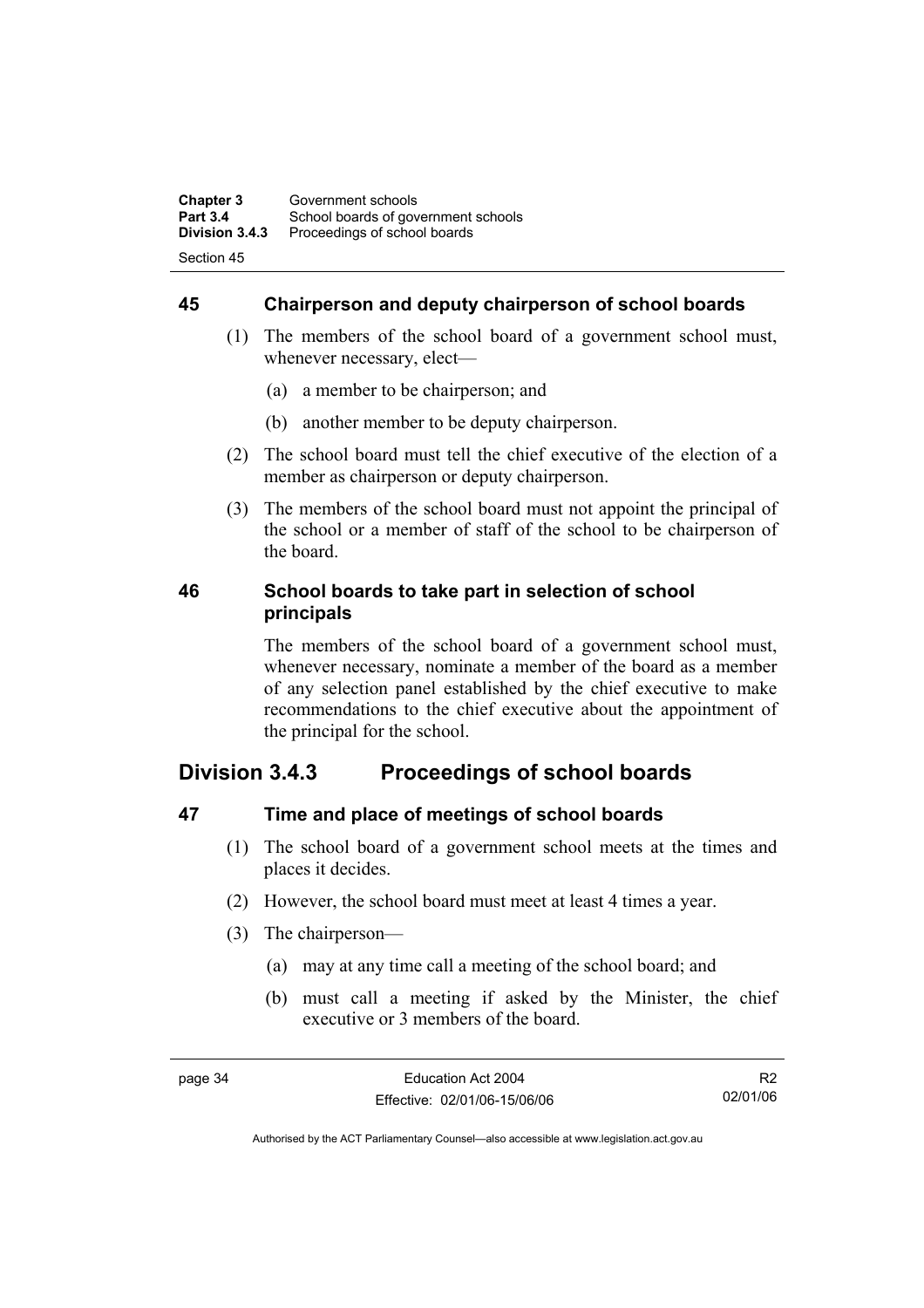(4) If the chairperson is not available to call a meeting for any reason, the deputy chairperson or the principal of the school may call a meeting of the school board.

#### **48 Procedures governing proceedings of school boards**

- (1) The chairperson of the school board of a government school presides at all meetings of the board at which the chairperson is present.
- (2) If the chairperson is absent, the deputy chairperson presides.
- (3) If the chairperson and deputy chairperson are both absent, the member chosen by the members present presides.
- (4) Business may be carried out at a meeting of the school board only if 3 or more members are present and—
	- (a) for the school board of a school other than a school to which section 43 (Constitution of school boards of school-related institutions and other schools in special circumstances) applies—at least 1 of the members present is a staff member and at least 1 of the members present is a parents and citizens association member; or
	- (b) for the school board of a school to which section 43 applies the members (if any) who are required, under the determination under section 43 (4) or (5) applying to the school, to be present at a meeting of the school board are present.
- (5) At a meeting of the school board each member (other than a nonvoting member) has a vote on each question to be decided.
- (6) A question is to be decided by a majority of the votes of the members present and voting but, if the votes are equal, the member presiding has a casting vote.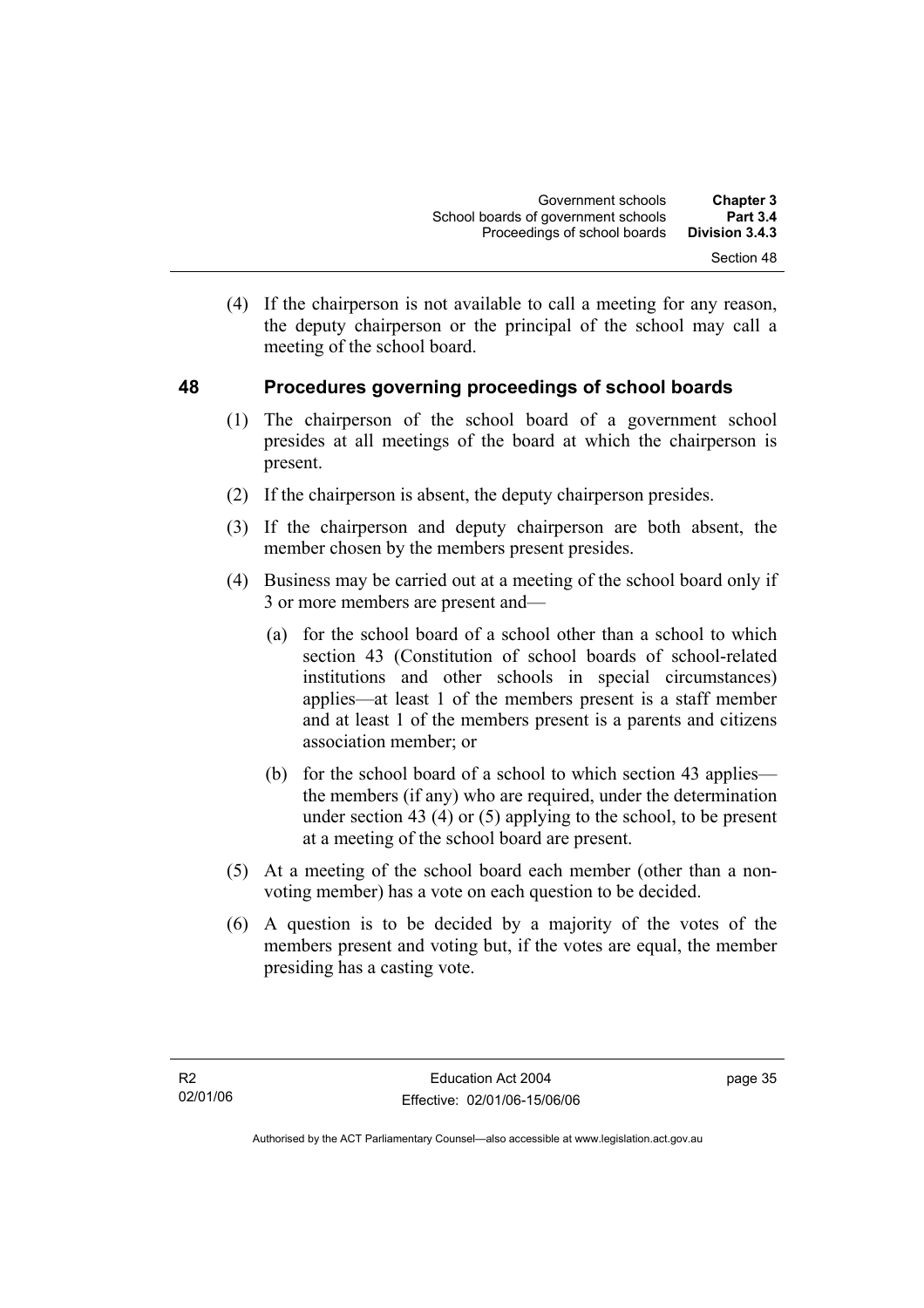| <b>Chapter 3</b> | Government schools                  |
|------------------|-------------------------------------|
| <b>Part 3.4</b>  | School boards of government schools |
| Division 3.4.3   | Proceedings of school boards        |
| Section 49       |                                     |

- (7) The school board may hold meetings, or allow members to take part in meetings, by telephone, closed-circuit television or another form of communication.
- (8) A member who takes part in a meeting under subsection (7) is taken to be present at the meeting.
- (9) A resolution of the school board is a valid resolution, even though it is not passed at a meeting of the board, if—
	- (a) all members (other than the non-voting members) agree, in writing, to the proposed resolution; and
	- (b) notice of the resolution is given under procedures decided by the school board.
- (10) The school board must keep minutes of its meetings.
- (11) The school board may conduct its proceedings (including its meetings) as it otherwise considers appropriate.
- (12) In this section:

#### *non-voting member* means—

- (a) for the school board of a school other than a school to which section 43 applies—a board appointed member; or
- (b) for the school board of a school to which section 43 applies—a member who, under the determination under section 43 (4) or (5) applying to the school, may not vote at a meeting of the school board.

#### **49 Disclosure of interests by members of school boards**

- (1) This section applies to a member of a school board if—
	- (a) the member has a direct or indirect financial interest in an issue being considered, or about to be considered, by the board; and

R2 02/01/06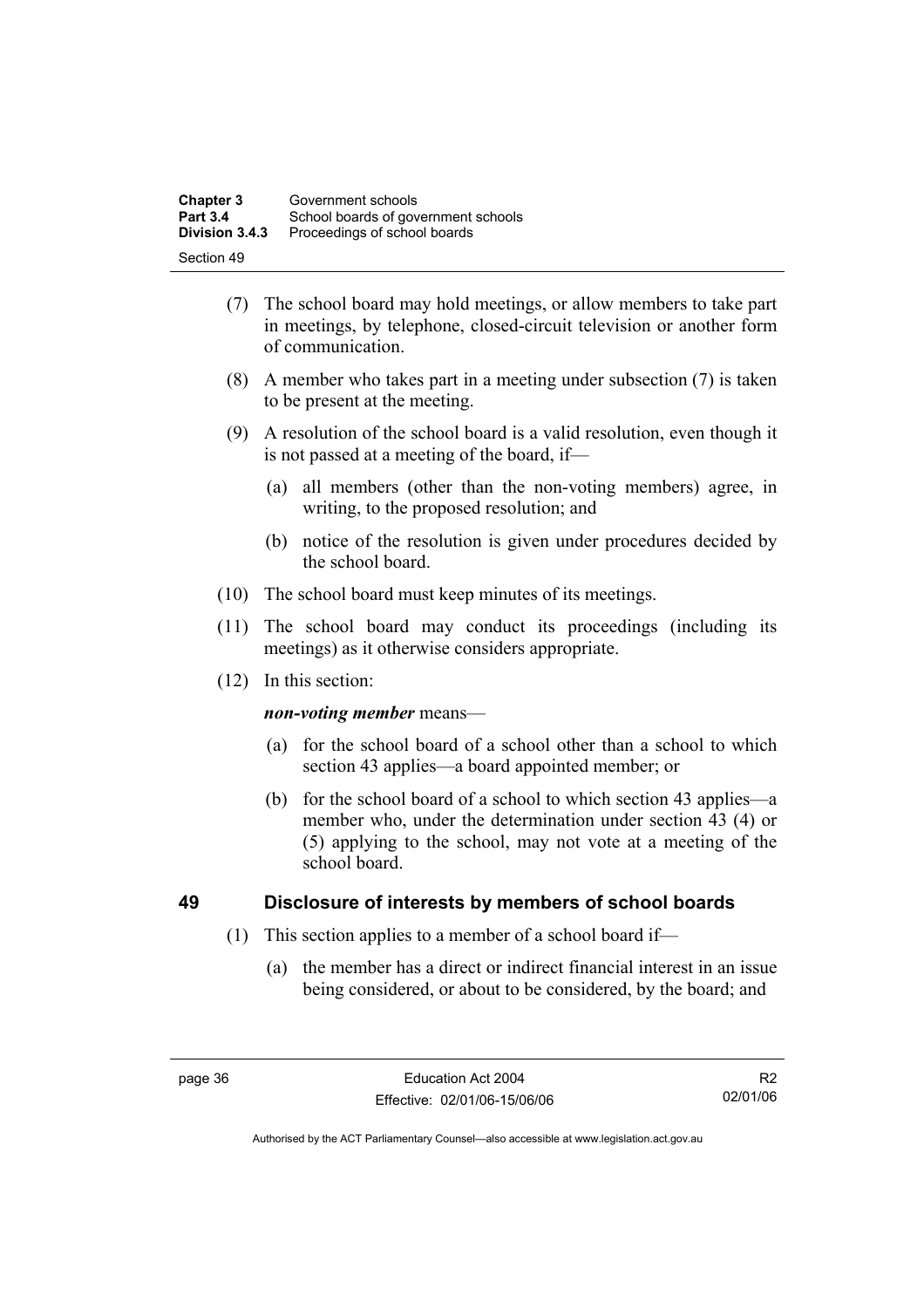- (b) the interest could conflict with the proper exercise of the member's functions in relation to the board's consideration of the issue.
- (2) As soon as practicable after the relevant facts come to the member's knowledge, the member must disclose the nature of the interest to a meeting of the school board.
- (3) The disclosure must be recorded in the school board's minutes and, unless the board otherwise decides, the member (the *first member*) must not—
	- (a) be present when the board considers the issue; or
	- (b) take part in a decision of the board on the issue.
- (4) Any other member who also has a direct or indirect financial interest in the issue must not—
	- (a) be present when the school board is considering its decision under subsection (3) in relation to the first member; or
	- (b) take part in making the decision.
- (5) Within 14 days after the end of each financial year, the chairperson of the school board must give the chief executive a statement of any disclosure of interest made under this section in relation to the school board during the financial year.

## **Division 3.4.4 Financial matters**

#### **50 School boards to approve budgets**

- (1) The school board of a government school must approve a budget for each year.
- (2) The school board must approve the budget before the date decided by the chief executive.

page 37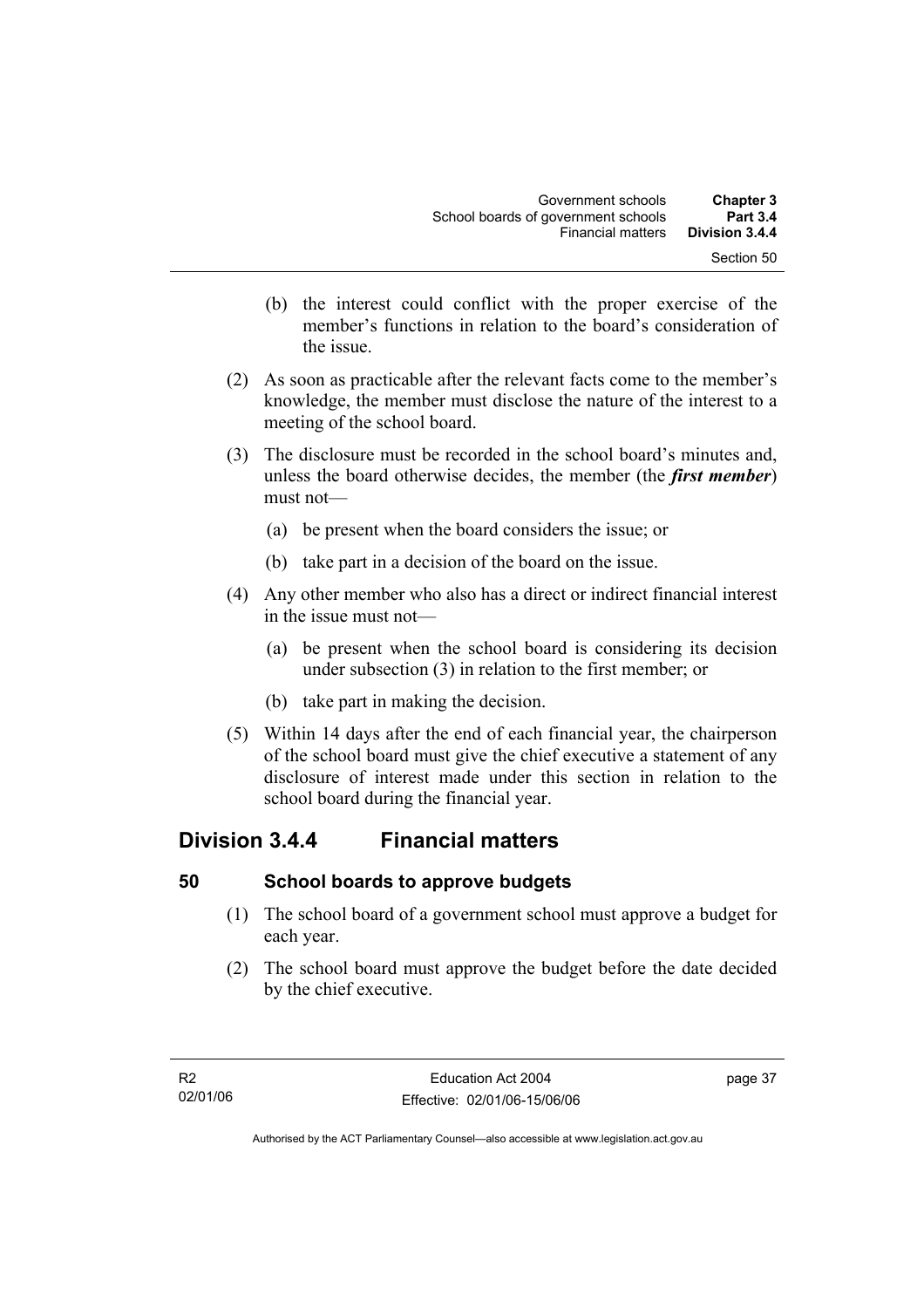| <b>Chapter 3</b> | Government schools                  |
|------------------|-------------------------------------|
| <b>Part 3.4</b>  | School boards of government schools |
| Division 3.4.4   | <b>Financial matters</b>            |
| Section 51       |                                     |

- (3) The budget may only be approved by the school board if it is in the form, and based on the accounting or other policies or practices, (if any) required by the chief executive.
- (4) The chief executive may ask the school board to approve a budget for a part of a year.
- (5) The school board must comply with the request.
- (6) If the school board approves the budget, money of the school may be spent in accordance with the budget.

#### **51 Application of money of school**

The school board of a government school may approve the spending of money of the school only in payment or discharge of the costs of, or liabilities incurred by, the school.

### **52 School boards to approve financial statement and report**

- (1) As soon as practicable after the end of each half-year (but not later than the date decided by the chief executive), the school board of a government school must approve a financial statement for the halfyear, in a form approved by the chief executive or as the chief executive directs.
- (2) As soon as practicable after the end of each year (but not later than the date decided by the chief executive), the school board of a government school must approve an annual report on the board's operations during the year.
- (3) The annual report must include—
	- (a) the financial statements approved under subsection (1) for each half-year; and
	- (b) a statement of how voluntary contributions made to the school have been or will be spent; and

R2 02/01/06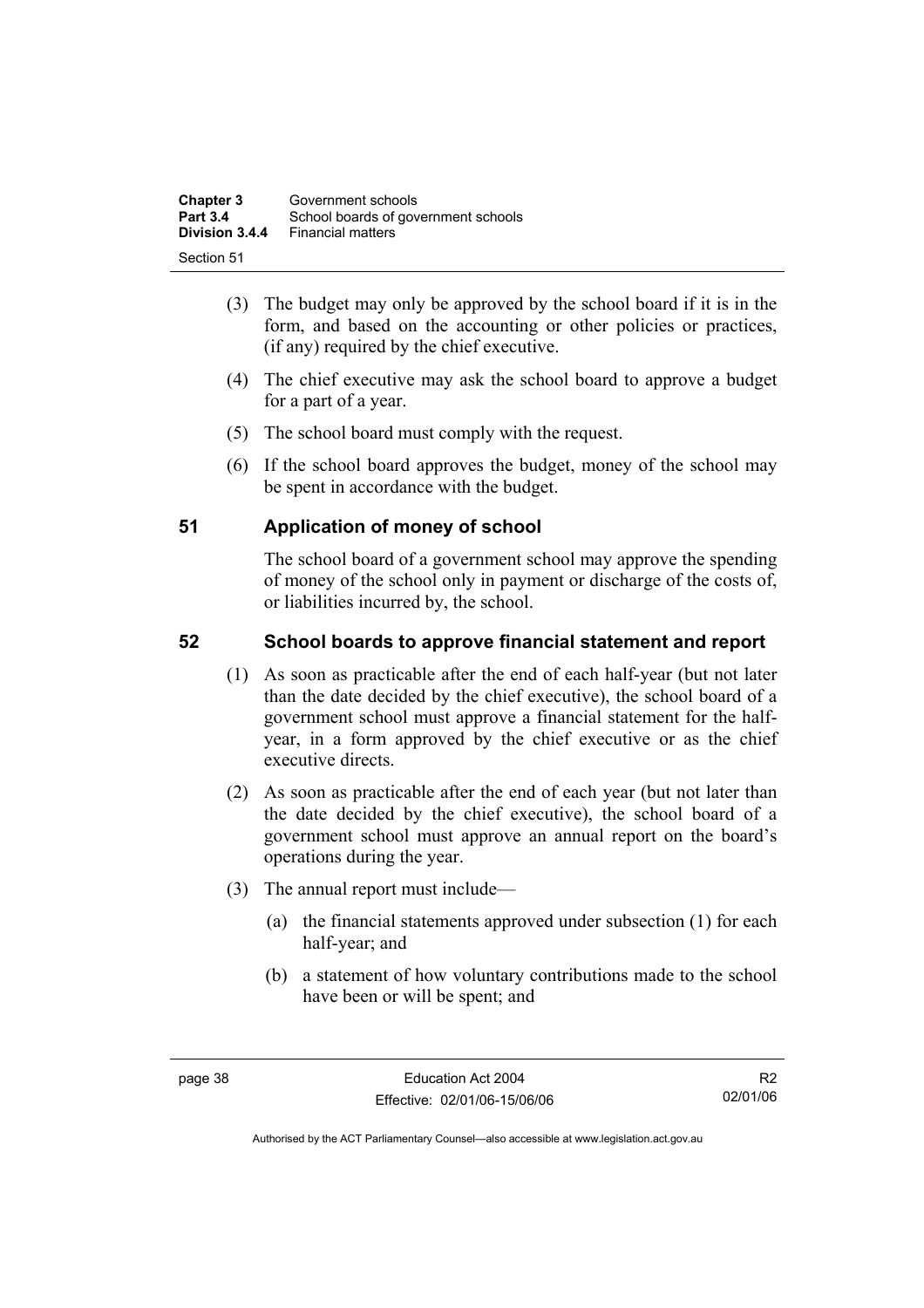- (c) if a school board is holding funds in reserve—a statement setting out the purposes for which the funds are being held and the amount being held for each of those purposes.
- *Note* If a form is approved under s 154 for a statement under par (c), the form must be used.
- (4) The school board must give a copy of each report approved under this section to the chief executive.
- (5) The chief executive may issue guidelines about what is, or is not, holding funds in reserve.

#### **53 School boards to make available summaries of budget and annual report**

- (1) Not later than 14 days after approving the budget for a year, the school board of a government school must make a summary of the budget available to parents of students at the school and to the staff and students of the school.
- (2) Not later than 14 days after approving the annual report for a year, the school board of a government school must make a summary of the report available to parents of students at the school and to the staff and students of the school.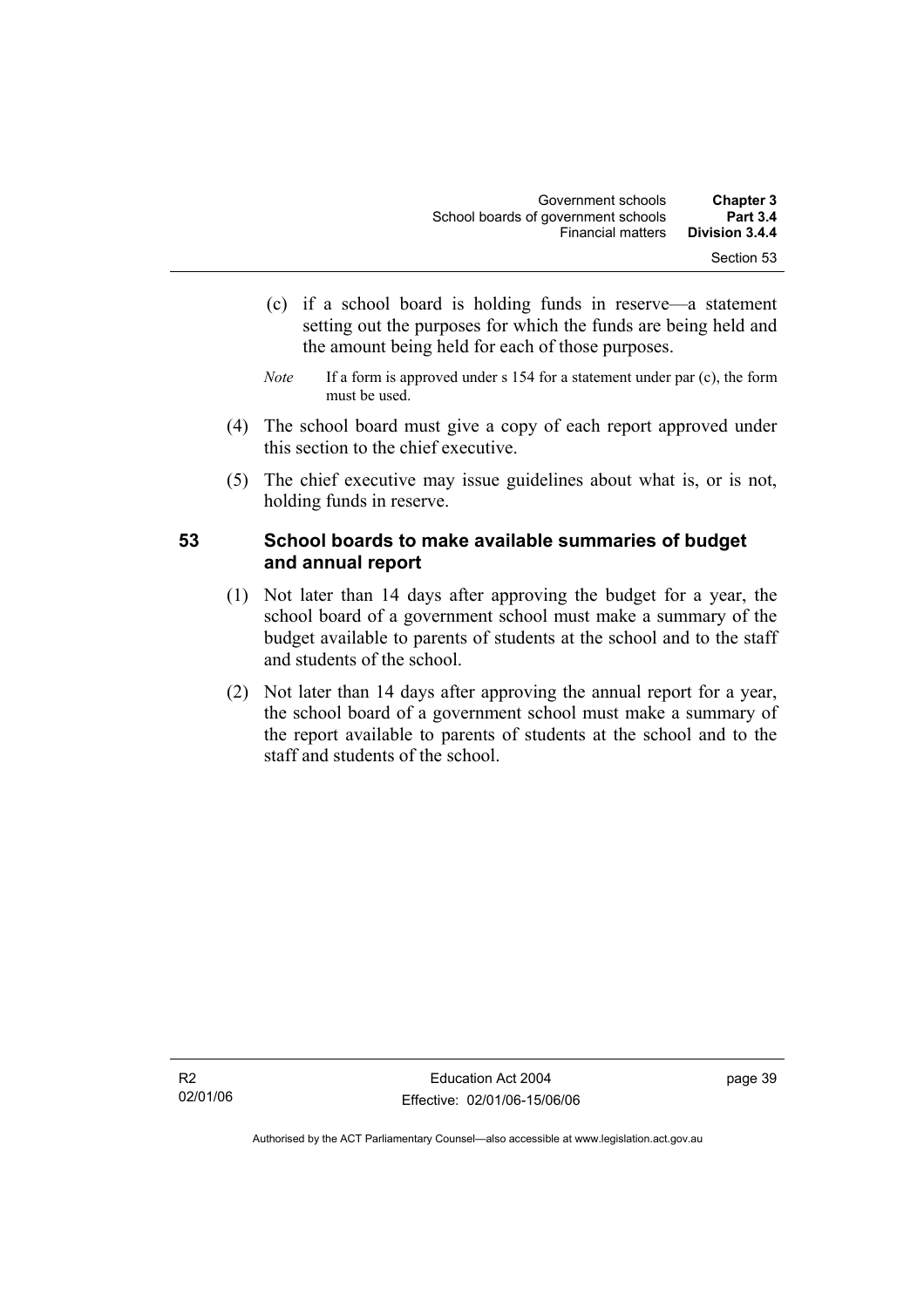**Chapter 3 Government schools**<br>**Part 3.5 Government Schools Part 3.5** Government Schools Education Council<br>**Division 3.5.1** Establishment and membership **Division 3.5.1** Establishment and membership

Section 54

# **Part 3.5 Government Schools Education Council**

## **Division 3.5.1 Establishment and membership**

#### **54 Establishment of council (government)**

The Government Schools Education Council (in this part called the *council*) is established.

#### **55 Functions of council (government)**

The functions of the council are—

- (a) to advise the Minister on any aspect of the ACT government school system; and
- (b) when asked by the Minister under this paragraph, to inquire into and give advice to the Minister on any aspect of the ACT government school system; and
- (c) to meet with the Non-Government Schools Education Council to discuss matters of mutual interest; and
- (d) to exercise any other function given to the council under this Act or any other Territory law.
- *Note* The Minister must present a copy of any advice to the Legislative Assembly (see s 73).

### **56 Membership of council (government)**

The council consists of the following members:

- (a) the chief executive;
- (b) the members (*appointed members*) appointed under section 57.

R2 02/01/06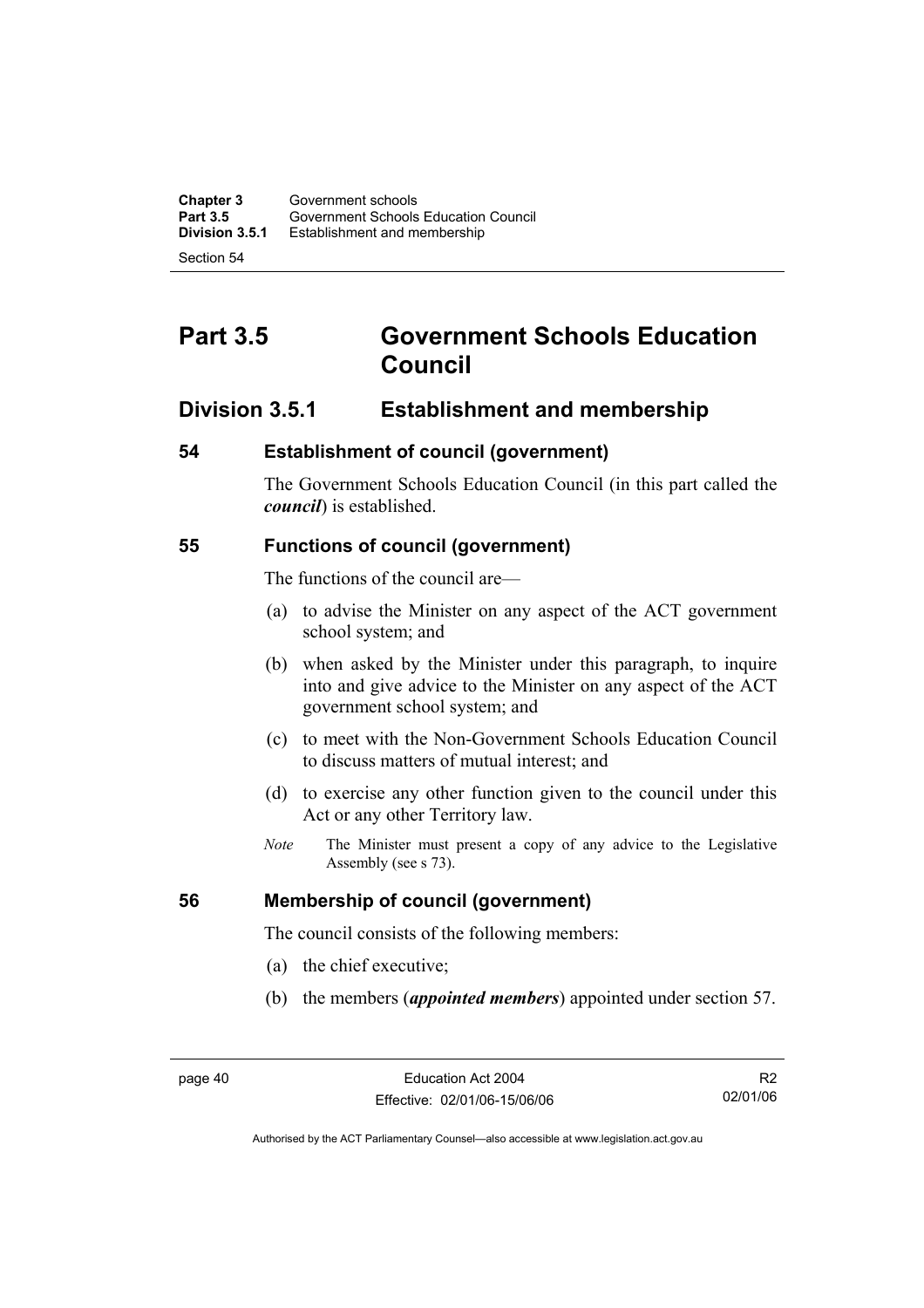#### **57 Appointed members of council (government)**

- (1) The Minister must appoint the following members of the council:
	- (a) a chairperson;
	- (b) 6 people who, in the Minister's opinion, have experience in 1 or more of the areas of business and commerce, public policy, early childhood care, education, the special needs of young people and teacher education (the *community members*);
	- (c) 10 people who, in the Minister's opinion, represent the views of government school education (the *education members*).
	- *Note 1* For the making of appointments (including acting appointments), see Legislation Act, pt 19.3.
	- *Note 2* In particular, an appointment may be made by naming a person or nominating the occupant of a position (see s 207).
	- *Note 3* Certain Ministerial appointments require consultation with a Legislative Assembly committee and are disallowable (see Legislation Act, div 19.3.3).
- (2) For subsection (1) (c), the Minister must appoint—
	- (a) 2 education members chosen from nominations of the peak organisation representing principals; and
	- (b) 2 education members chosen from nominations of the government teacher union; and
	- (c) 2 education members chosen from nominations of the peak organisation representing parent associations of government schools; and
	- (d) 2 education members chosen from nominations of the peak organisation representing students; and
	- (e) 1 education member chosen from nominations of the peak organisation representing school boards; and

page 41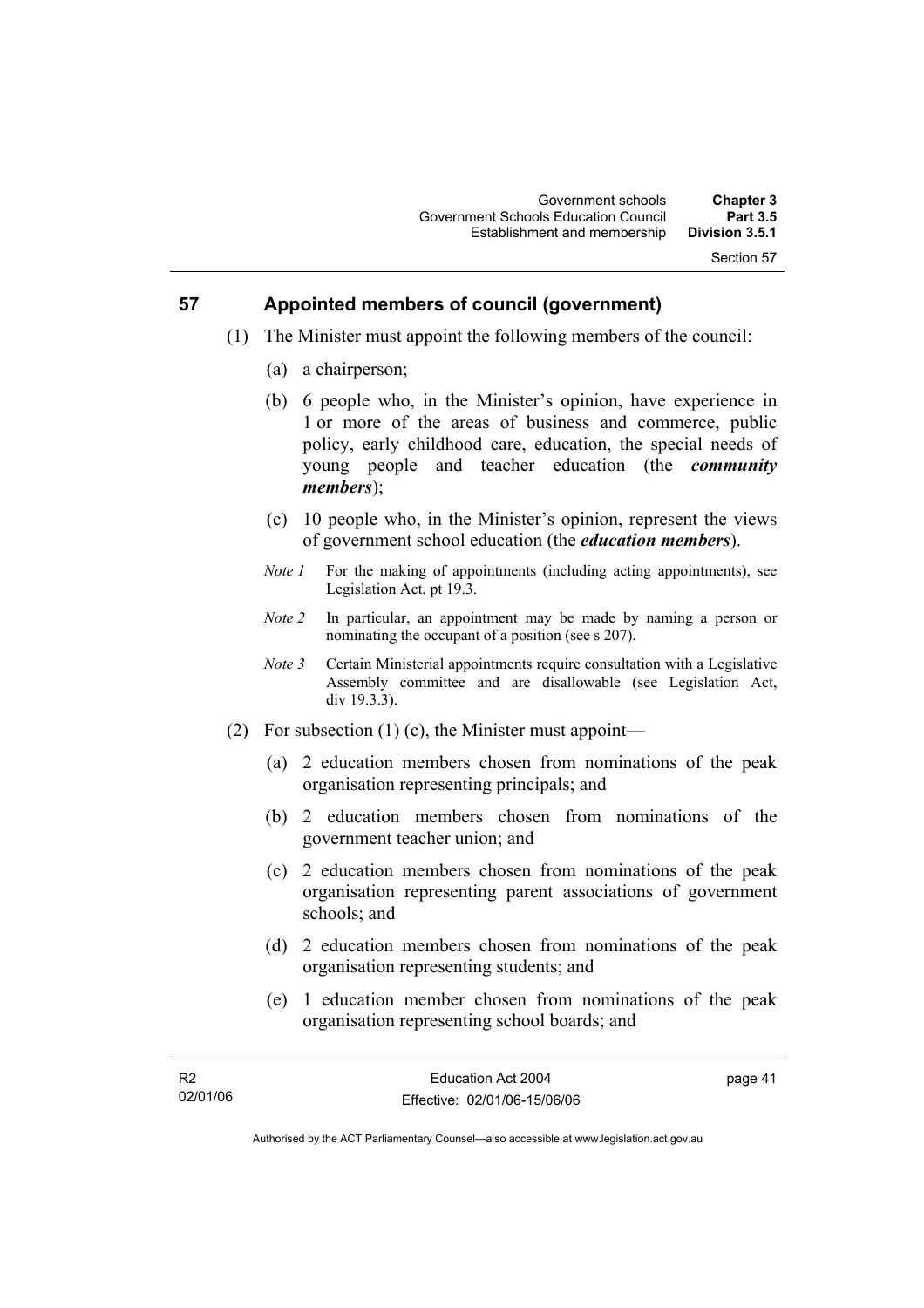| <b>Chapter 3</b> | Government schools                   |
|------------------|--------------------------------------|
| <b>Part 3.5</b>  | Government Schools Education Council |
| Division 3.5.1   | Establishment and membership         |
| Section 58       |                                      |

 (f) 1 education member chosen from nominations of the peak organisation representing preschool parents.

#### **58 Deputy chairperson of council (government)**

- (1) The appointed members must, whenever necessary, elect another appointed member to be deputy chairperson.
- (2) The council must tell the Minister of the election of an appointed member as deputy chairperson.

#### **59 Term of appointment to council (government)**

- (1) An appointed member is to be appointed for a term not longer than 3 years.
- (2) The instrument appointing, or evidencing the appointment of, an appointed member must state whether the person is appointed as chairperson or a community or education member.
	- *Note* A person may be reappointed to a position if the person is eligible to be appointed to the position (see Legislation Act, s 208 and dict, pt 1, def *appoint*).

#### **60 Ending of appointment to council (government)**

- (1) The Minister may end the appointment of an appointed member—
	- (a) for misbehaviour; or
	- (b) for contravening section 65 (Disclosure of interests by members of council (government)).
	- *Note* A person's appointment also ends if the person resigns (see Legislation Act, s 210).
- (2) The Minister may also end the appointment of an education member if satisfied that the person no longer represents the views of the organisation from which the person was chosen.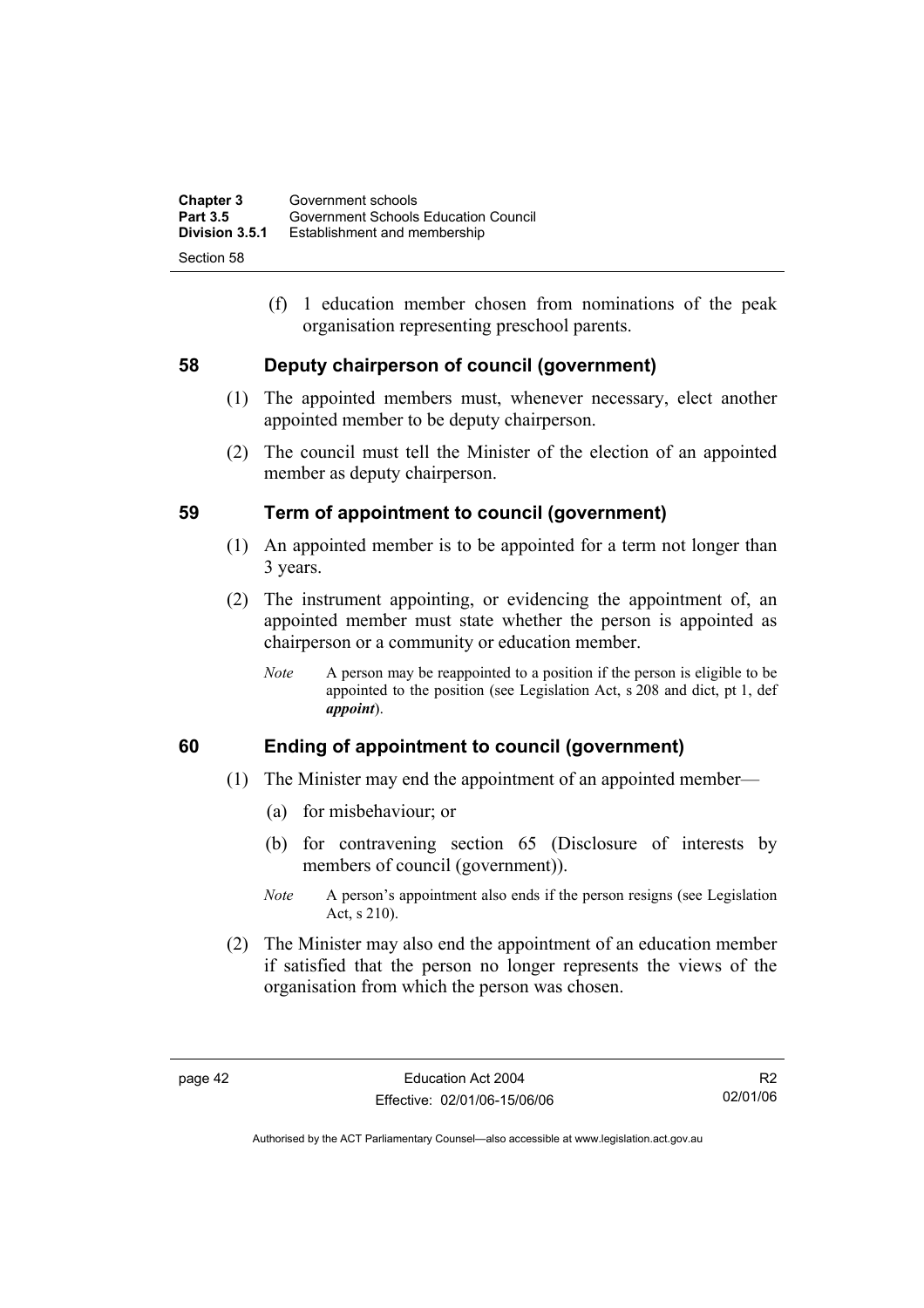Section 61

#### **61 Conditions of appointment generally of appointed members**

An appointed member holds the position on the conditions not provided by this Act or another Territory law that are decided by the Minister.

### **62 Arrangements for staff**

- (1) The council may arrange with the chief executive to use public servants in the administrative unit under the chief executive's control.
- (2) The *Public Sector Management Act 1994* applies to the management by the council of public servants the subject of an arrangement under subsection (1).

## **Division 3.5.2 Proceedings of council (government)**

## **63 Time and place of meetings of council (government)**

- (1) The council meets at the times and places it decides.
- (2) However, the council must meet at least twice a year.
- (3) The chairperson—
	- (a) may at any time call a meeting of the council; and
	- (b) must call a meeting if asked by the Minister, the chief executive or at least 9 members.
- (4) If the chairperson is not available to call a meeting for any reason, the deputy chairperson may call a meeting of the council.

#### **64 Procedures governing proceedings of council (government)**

 (1) The chairperson of the council presides at all meetings of the council at which the chairperson is present.

| - R2     | Education Act 2004           | page 43 |
|----------|------------------------------|---------|
| 02/01/06 | Effective: 02/01/06-15/06/06 |         |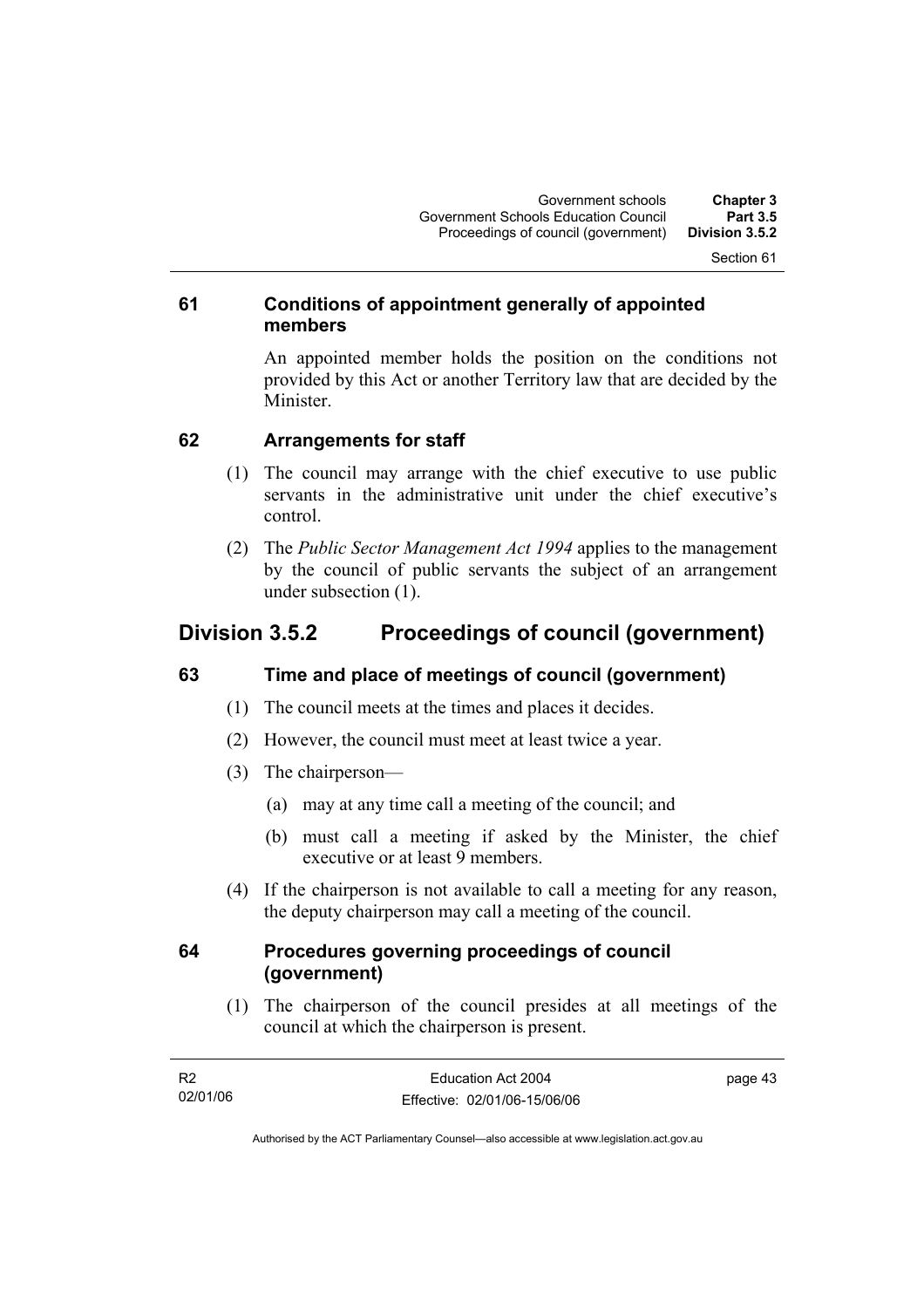- (2) If the chairperson is absent, the deputy chairperson presides.
- (3) If the chairperson and deputy chairperson are both absent, the member chosen by the members present presides.
- (4) Business may be carried out at a meeting of the council only if 9 members are present.
- (5) At a meeting of the council each appointed member has a vote on each question to be decided.
- (6) A question is to be decided by a majority of the votes of the members present and voting but, if the votes are equal, the member presiding has a casting vote.
- (7) The council may hold meetings, or allow members to take part in meetings, by telephone, closed-circuit television or another form of communication.
- (8) A member who takes part in a meeting under subsection (7) is taken to be present at the meeting.
- (9) A resolution of the council is a valid resolution, even though it was not passed at a meeting of the council, if—
	- (a) all appointed members agree, in writing, to the proposed resolution; and
	- (b) notice of the resolution is given under procedures decided by the council.
- (10) The council must keep minutes of its meetings.
- (11) The council may conduct its proceedings (including its meetings) as it otherwise considers appropriate.

#### **65 Disclosure of interests by members of council (government)**

(1) This section applies to a member of the council if—

R2 02/01/06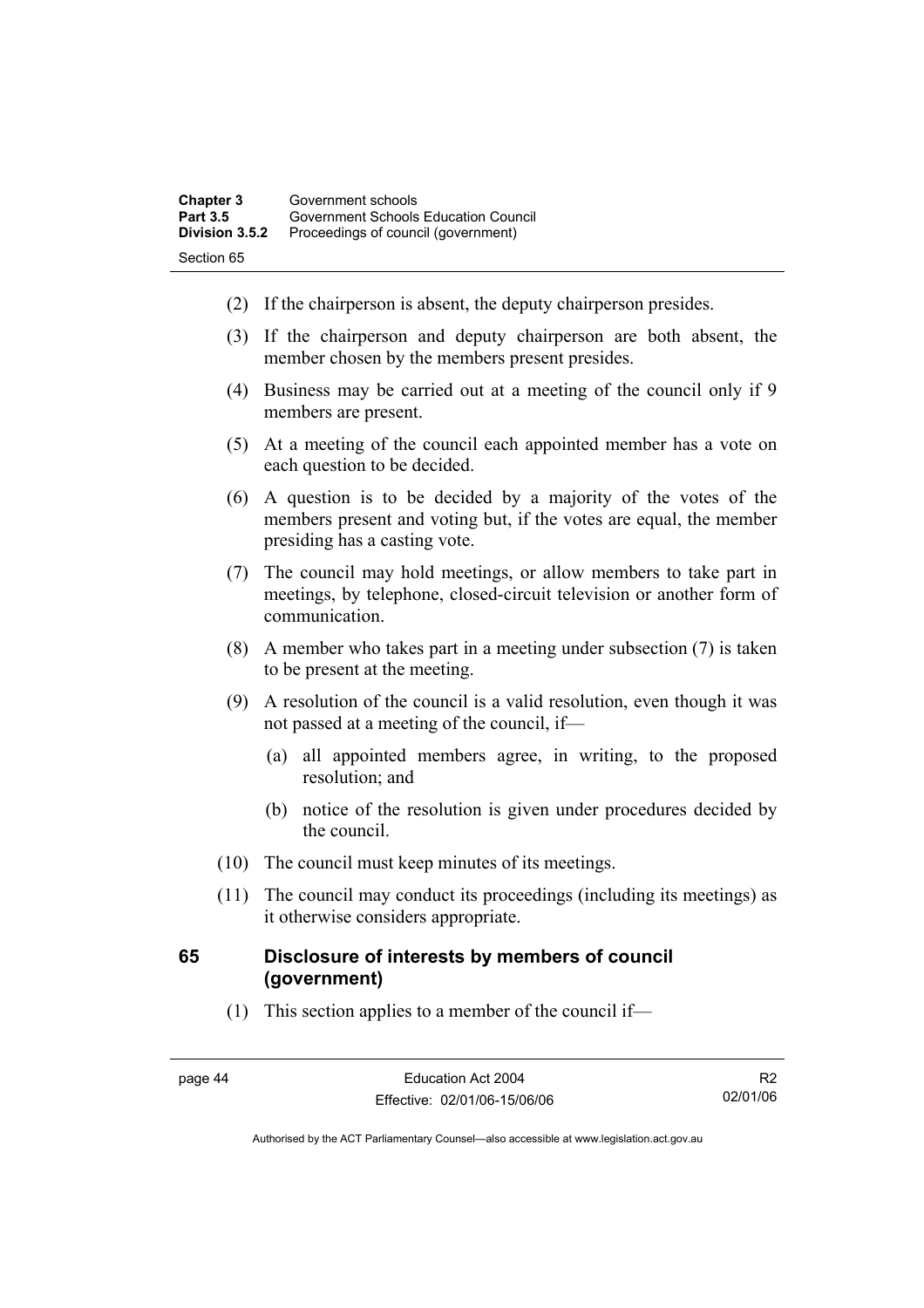- (a) the member has a direct or indirect financial interest in an issue being considered, or about to be considered, by the council; and
- (b) the interest could conflict with the proper exercise of the member's functions in relation to the council's consideration of the issue.
- (2) As soon as practicable after the relevant facts come to the member's knowledge, the member must disclose the nature of the interest to a meeting of the council.
- (3) The disclosure must be recorded in the council's minutes and, unless the council otherwise decides, the member (the *first member*) must not—
	- (a) be present when the council considers the issue; or
	- (b) take part in a decision of the council on the issue.
- (4) Any other member who also has a direct or indirect financial interest in the issue must not—
	- (a) be present when the council is considering its decision under subsection (3) in relation to the first member; or
	- (b) take part in making the decision.
- (5) Within 14 days after the end of each financial year, the chairperson of the council must give the Minister a statement of any disclosure of interest made under this section during the financial year.

## **66 Annual report by council (government)**

 (1) As soon as practicable after the end of each financial year (but not later than the date decided by the Minister), the council must give the Minister a report about its operations for the financial year.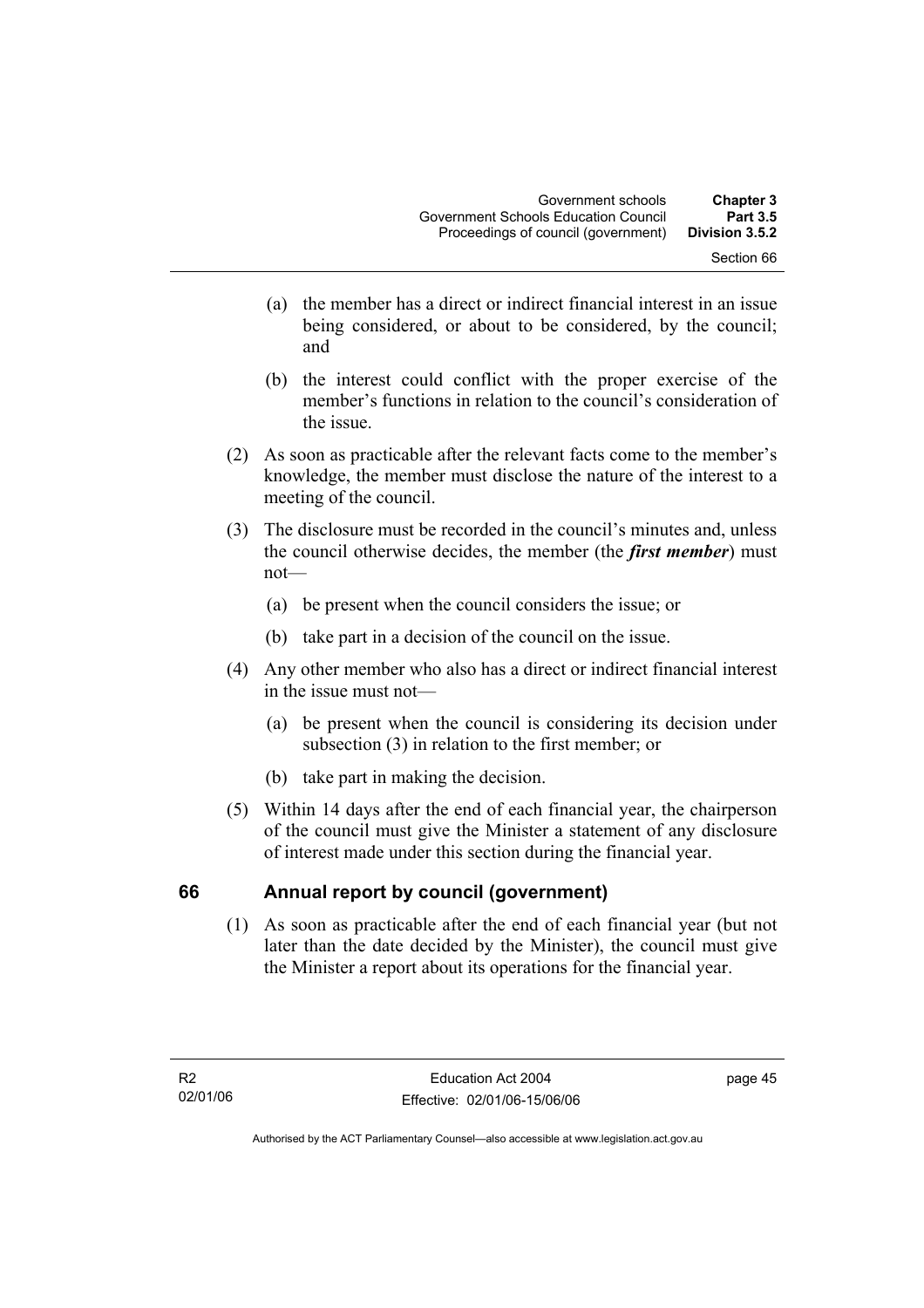| <b>Chapter 3</b> | Government schools                   |
|------------------|--------------------------------------|
| <b>Part 3.5</b>  | Government Schools Education Council |
| Division 3.5.2   | Proceedings of council (government)  |
| Section 66       |                                      |

 (2) The Minister must present a copy of the report under this section to the Legislative Assembly within 6 sitting days after the day the Minister receives the report.

page 46 Education Act 2004 Effective: 02/01/06-15/06/06

R2 02/01/06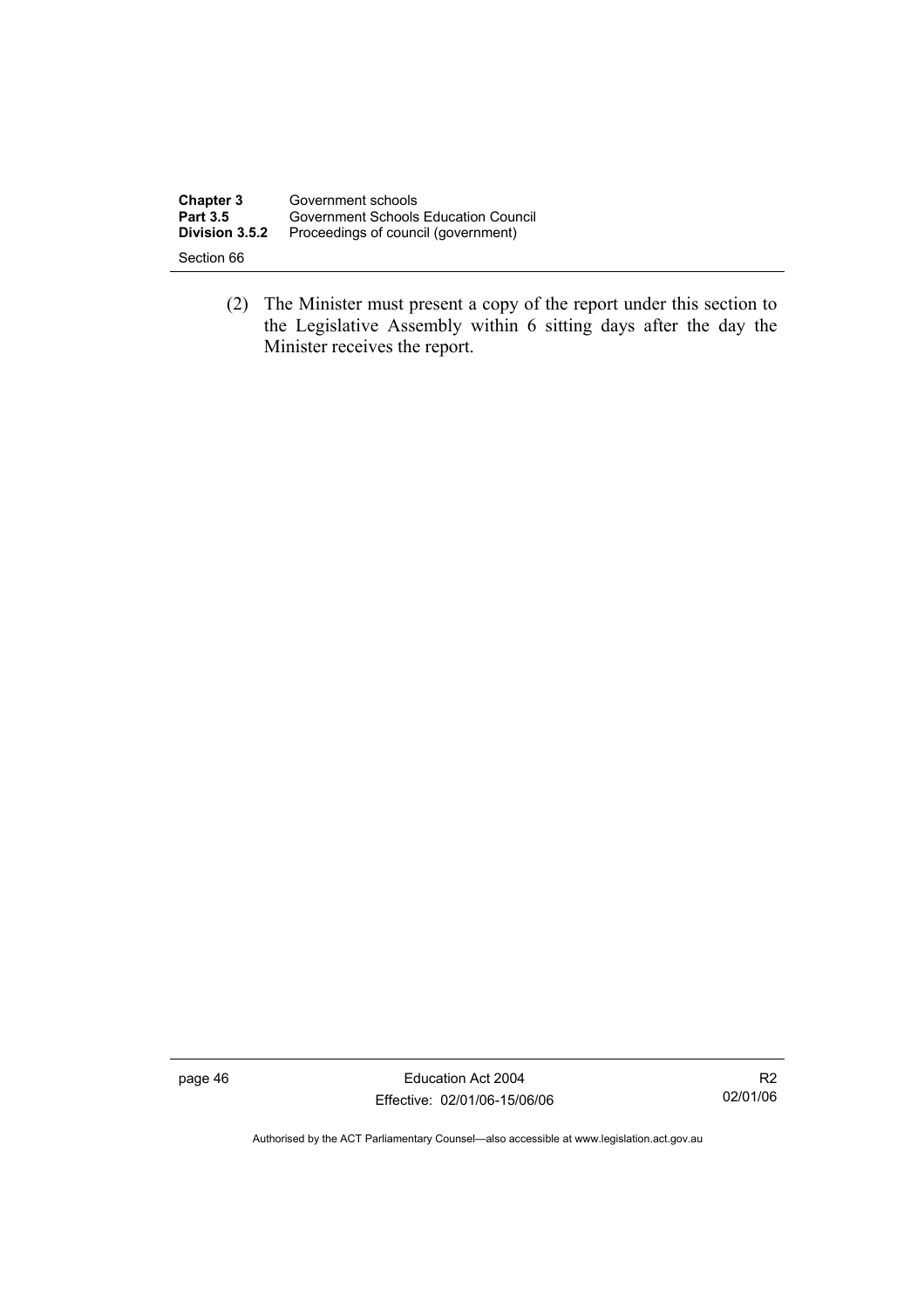# **Part 3.6 Other provisions**

## **Division 3.6.1 Authorised persons (government)**

### **67 Appointment of authorised persons (government)**

- (1) The chief executive may appoint a person to be an authorised person (government) for this Act or a provision of this Act, other than chapter 4 (Non-government schools).
	- *Note 1* For the making of appointments (including acting appointments), see the Legislation Act, pt 19.3.
	- *Note 2* In particular, a person may be appointed for a particular provision of a law (see Legislation Act, s 7 (3)) and an appointment may be made by naming a person or nominating the occupant of a position (see s 207).
- (2) The regulations may prescribe a person to be an authorised person (government) for this Act or a provision of this Act, other than chapter 4.
- (3) A person may be appointed as an authorised person (government) under subsection (1) only if—
	- (a) the person is an Australian citizen or a permanent resident of Australia; and
	- (b) the chief executive is satisfied that the person is a suitable person to be appointed, having regard in particular to—
		- (i) whether the person has any criminal convictions; and
		- (ii) the person's employment record; and
	- (c) the person has satisfactorily completed adequate training to exercise the powers of an authorised person (government) proposed to be given to the person.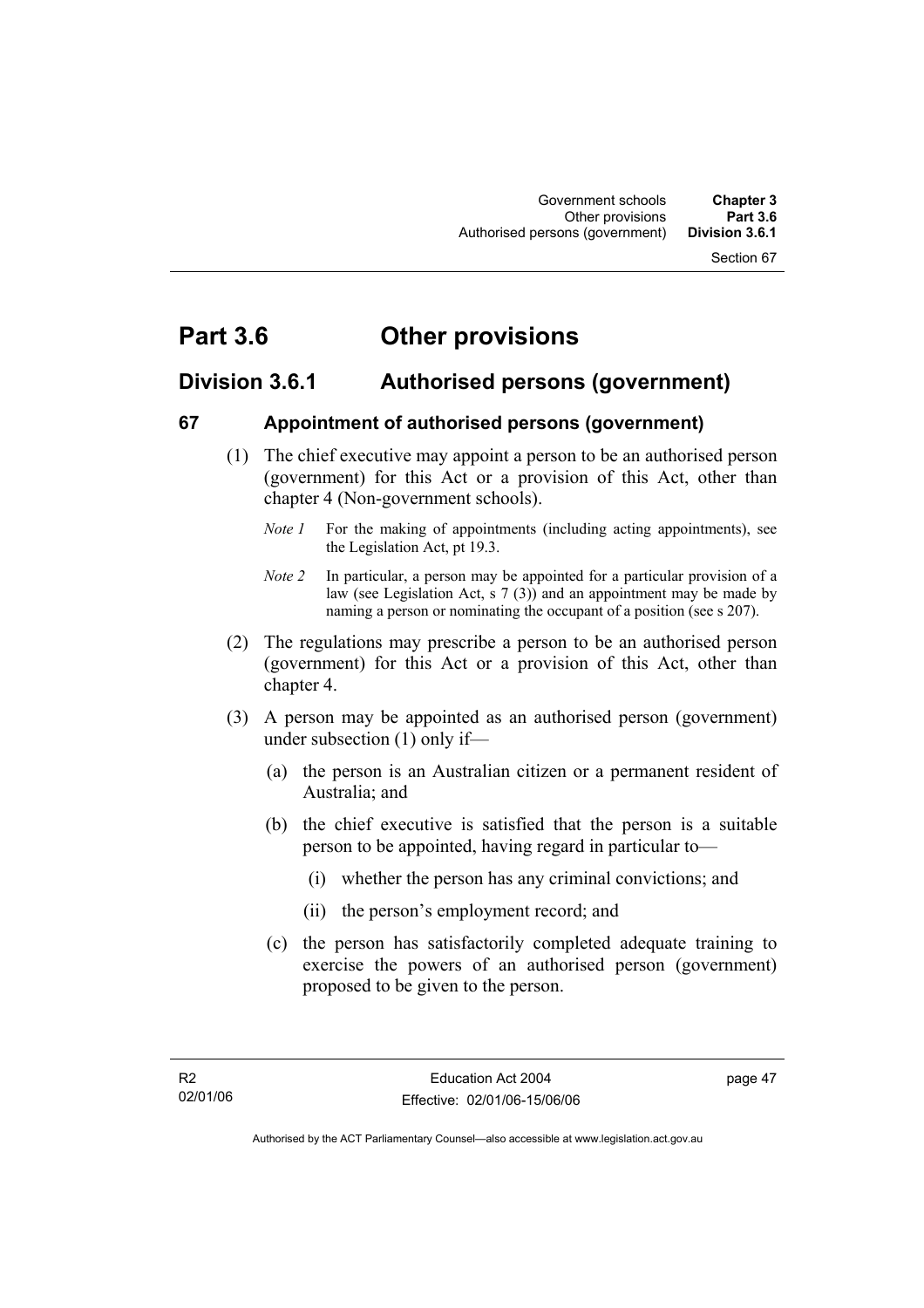#### **68 Identity cards for authorised persons (government)**

- (1) The chief executive must give an authorised person (government) an identity card that states the person is an authorised person (government) for this Act, or stated provisions of this Act, and shows—
	- (a) a recent photograph of the person; and
	- (b) the name of the person; and
	- (c) the date of issue of the card; and
	- (d) an expiry date for the card; and
	- (e) anything else prescribed under the regulations.
- (2) A person who ceases to be an authorised person (government) must return his or her identity card to the chief executive as soon as practicable, but within 21 days after the day the person ceases to be an authorised person.

Maximum penalty: 1 penalty unit.

(3) An offence against subsection (2) is a strict liability offence.

## **Division 3.6.2 Inspection powers for government schools**

#### **69 Power not to be exercised before identity card shown etc**

- (1) An authorised person (government) may exercise a power under this chapter in relation to a person only if the authorised person first shows the person his or her identity card.
- (2) An authorised person (government) may not remain in a government school entered under this division if, when asked by the principal, the authorised person does not show his or her identity card.

R2 02/01/06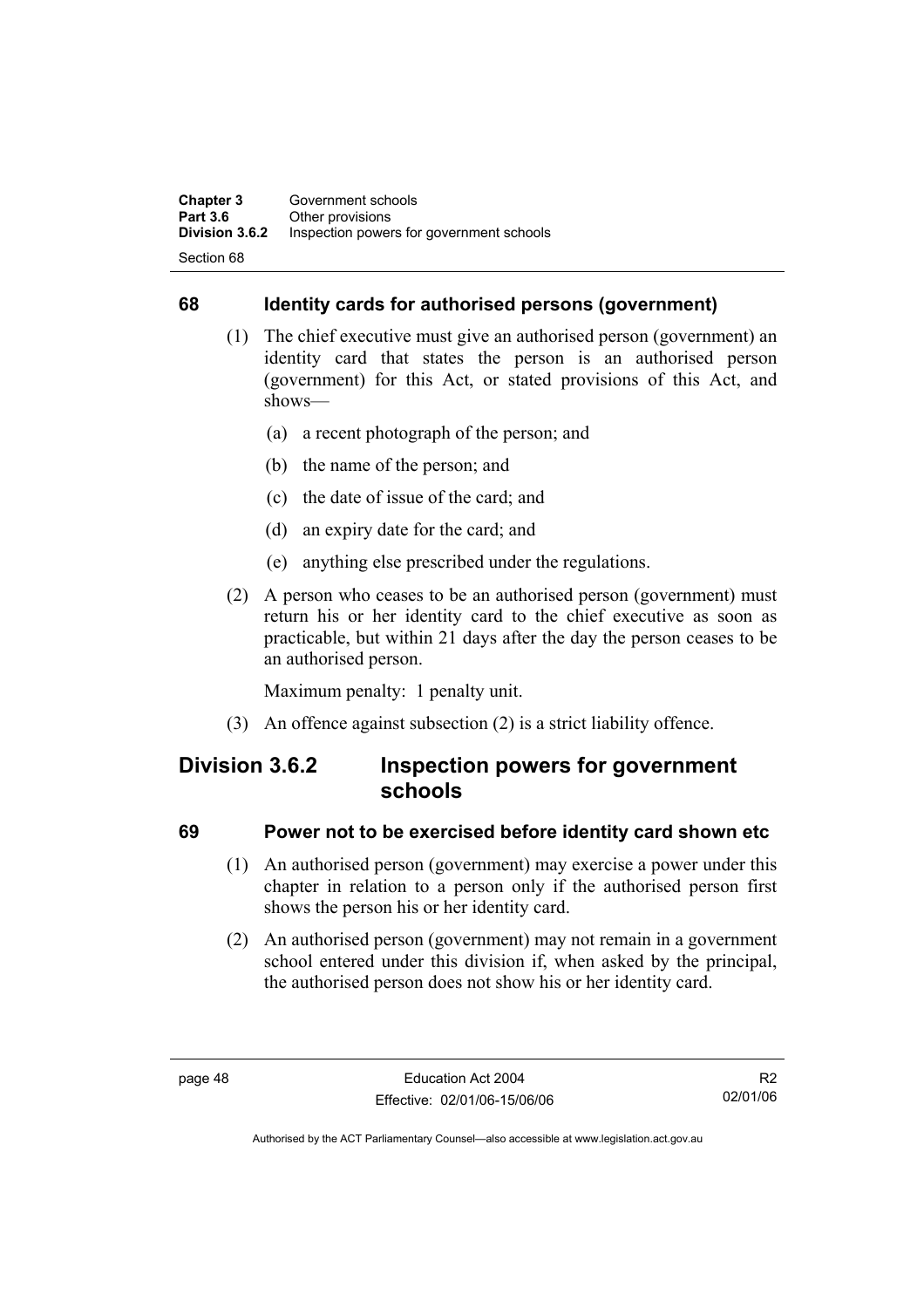#### **70 Entry to government schools**

An authorised person (government) may enter a government school at any time.

#### **71 Powers on entry**

An authorised person (government) who enters a government school under section 70 may inspect the school or anything in it (including the register of enrolment and attendances).

## **Division 3.6.3 Miscellaneous**

#### **72 Protection of members of school boards**

- (1) A person who is, or has been, a member of a school board of a government school is not civilly liable for an act or omission done honestly in the exercise of a function under this Act.
- (2) Any liability that would, apart from subsection (1), attach to a person attaches to the Territory.

#### **73 Minister to present advice of council (government)**

The Minister must present a copy of advice given to the Minister under section 55 (a) or (b) (Functions of council (government)) to the Legislative Assembly within 6 sitting days after the day it is given to the Minister.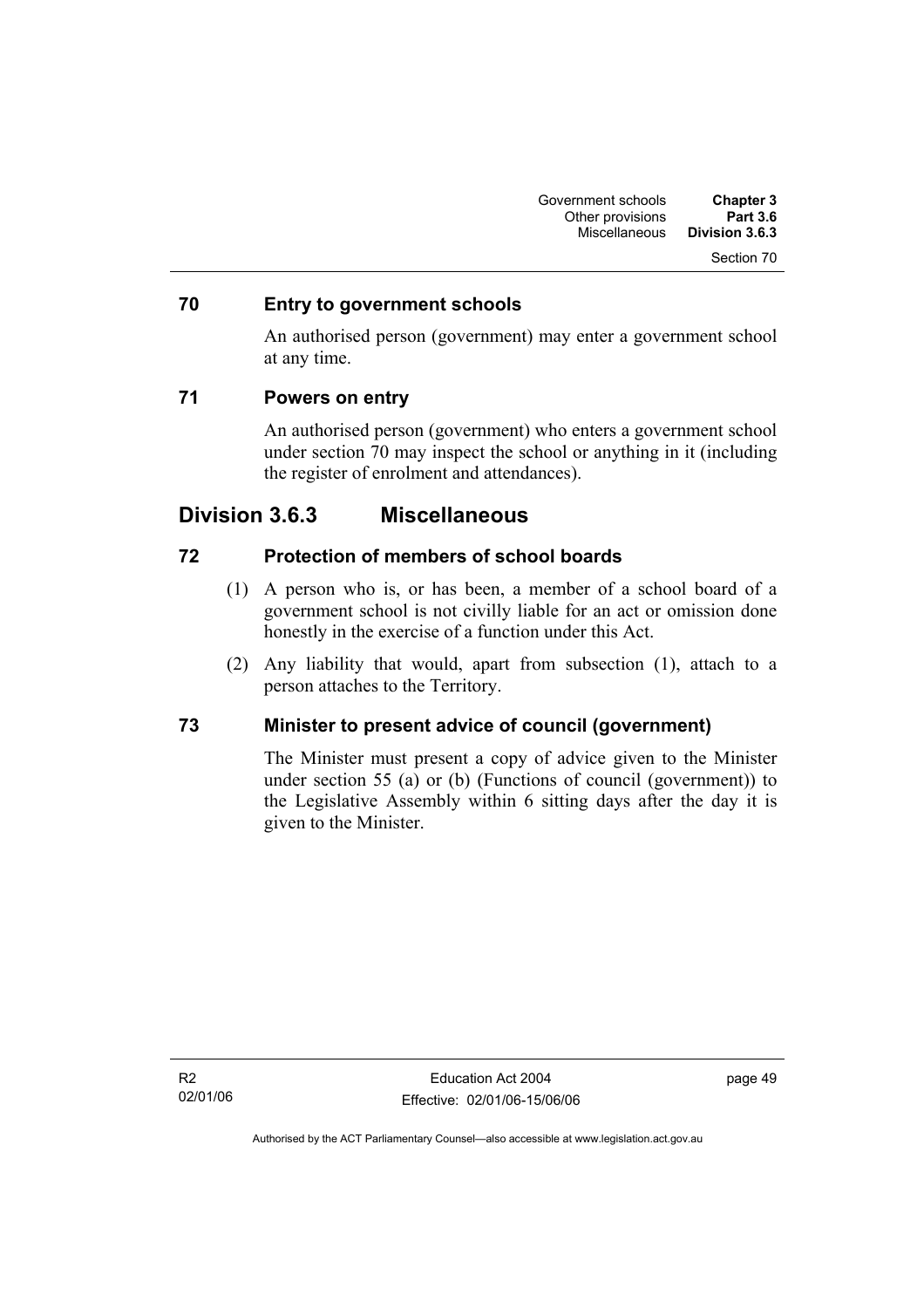**Chapter 4 Non-government schools**<br>**Part 4.1 General** General

Section 74

# **Chapter 4 Non-government schools**

## **Part 4.1 General**

#### **74 Meaning of** *school* **in ch 4**

In this chapter:

*school* does not include a government school.

#### **75 Principles on which ch 4 based**

The following are the principles on which this chapter is based:

- (a) the non-government school sector consists of schools from a range of different educational and religious philosophies;
- (b) the variety of schools in the sector reflects the diversity of the community in the ACT and the preferences of parents for a particular style of education for their children;
- (c) the non-government schools sector is committed to—
	- (i) developing the spiritual, physical, emotional and intellectual welfare of its students; and
	- (ii) innovation, diversity and choice; and
	- (iii) maximising student outcomes; and
	- (iv) teacher, parent and student participation in all aspects of school education; and
	- (v) promoting the partnership between home and school; and
	- (vi) preparing students for their full participation in all aspects of a democratic society.

R2 02/01/06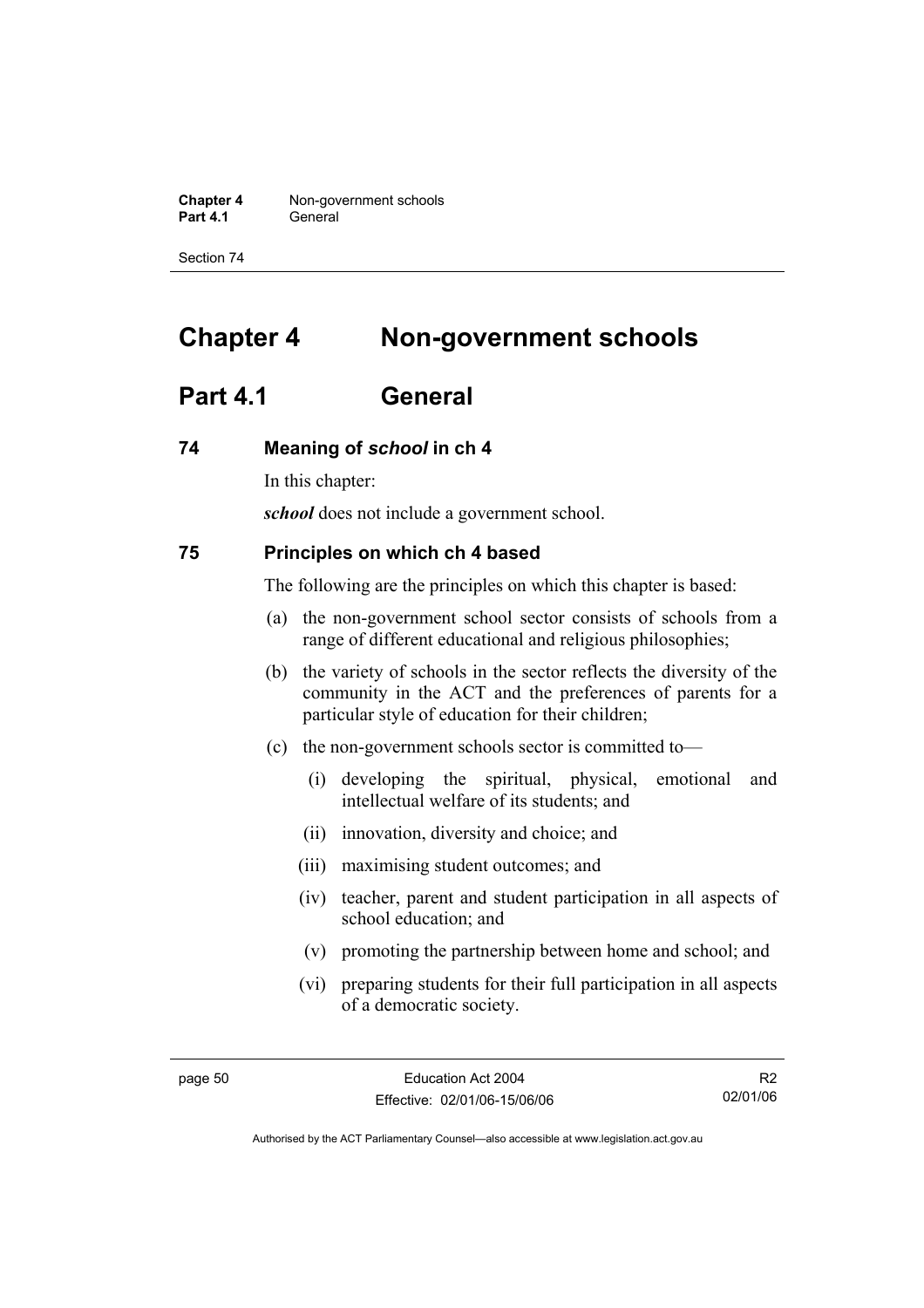#### Section 76

#### **76 Minister to seek advice**

- (1) Before deciding the budget priorities for non-government schools each year, the Minister must ask for, and consider the advice of, the Non-government Schools Education Council.
- (2) This section does not limit the matters that the Minister may take into account in deciding the budget priorities for non-government schools.

#### **77 Registrar**

The Minister must appoint a Registrar of Non-Government Schools.

- *Note 1* For the making of appointments (including acting appointments), see Legislation Act, pt 19.3.
- *Note 2* In particular, an appointment may be made by naming a person or nominating the occupant of a position (see s 207).
- *Note 3* Certain Ministerial appointments require consultation with a Legislative Assembly committee and are disallowable (see Legislation Act, div 19.3.3).

#### **78 Functions of registrar**

The registrar has the following functions:

- (a) to register non-government schools;
- (b) to keep a register of non-government schools;
- (c) to exercise any other function given to the registrar under this Act or any other Territory law.

#### **79 Register of non-government schools**

The registrar must keep a register of non-government schools.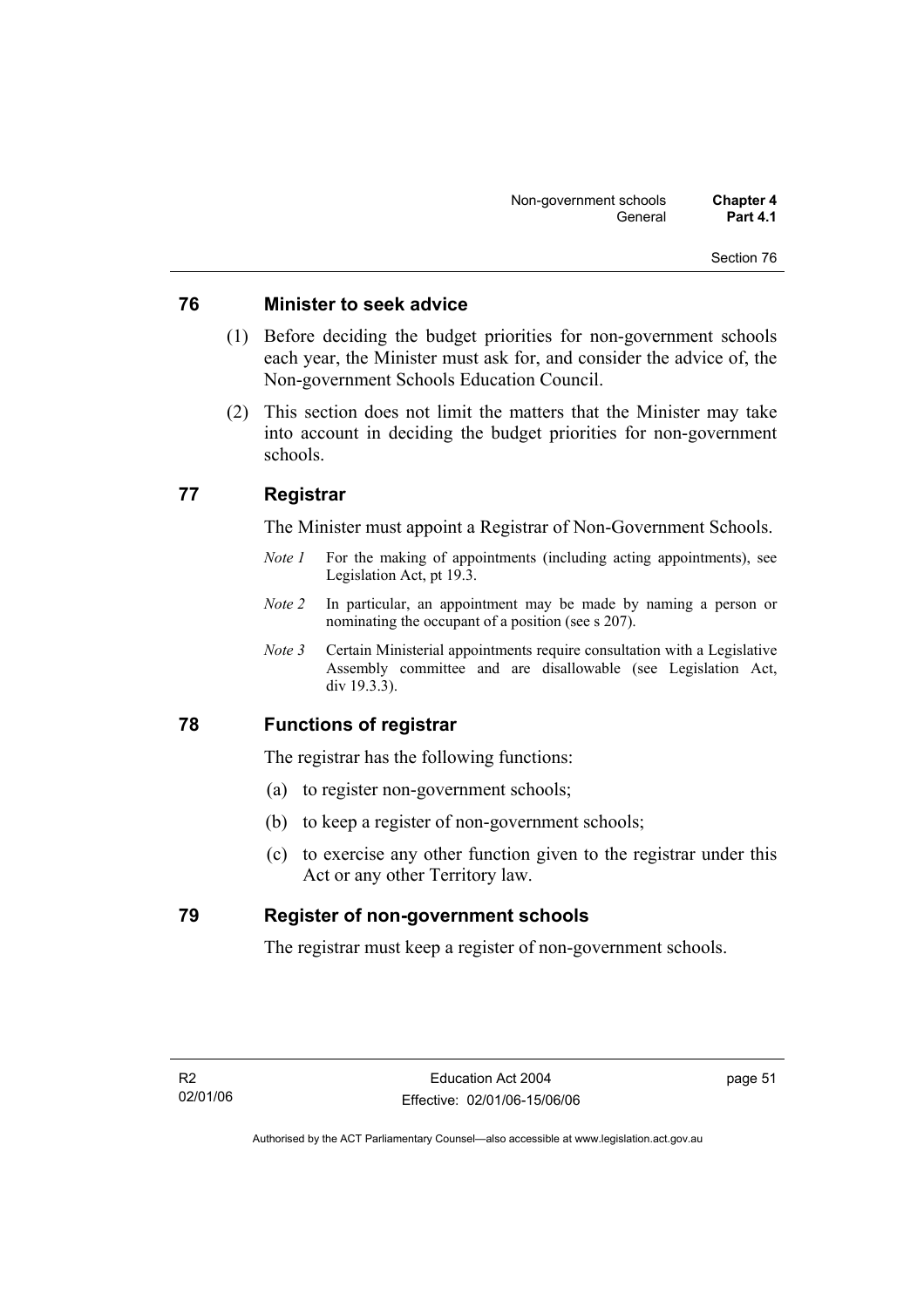**Chapter 4 Non-government schools**<br>**Part 4.1 General Part 4.1** General

Section 80

### **80 Availability of information about operation of nongovernment schools and their educational programs**

- (1) The principal of a non-government school must make available to parents of students at the school and to the staff and students of the school information about the school's educational programs and policies, and the operation of the school.
- (2) The principal of a non-government school must also consult parents of students at the school about the operation of the school, including its educational programs and policies.

#### **81 Approved educational courses for children at nongovernment schools**

- (1) The principal of a non-government school may approve educational courses that may be provided to a child enrolled at the school at a place other than the school.
- (2) An approval may be subject to conditions.
- (3) However, the principal may approve an educational course only if satisfied that—
	- (a) the standard of the course is appropriate; and
	- (b) there are adequate facilities for conducting the course; and
	- (c) the premises where the course is to be conducted comply with any relevant Territory laws about health and safety standards.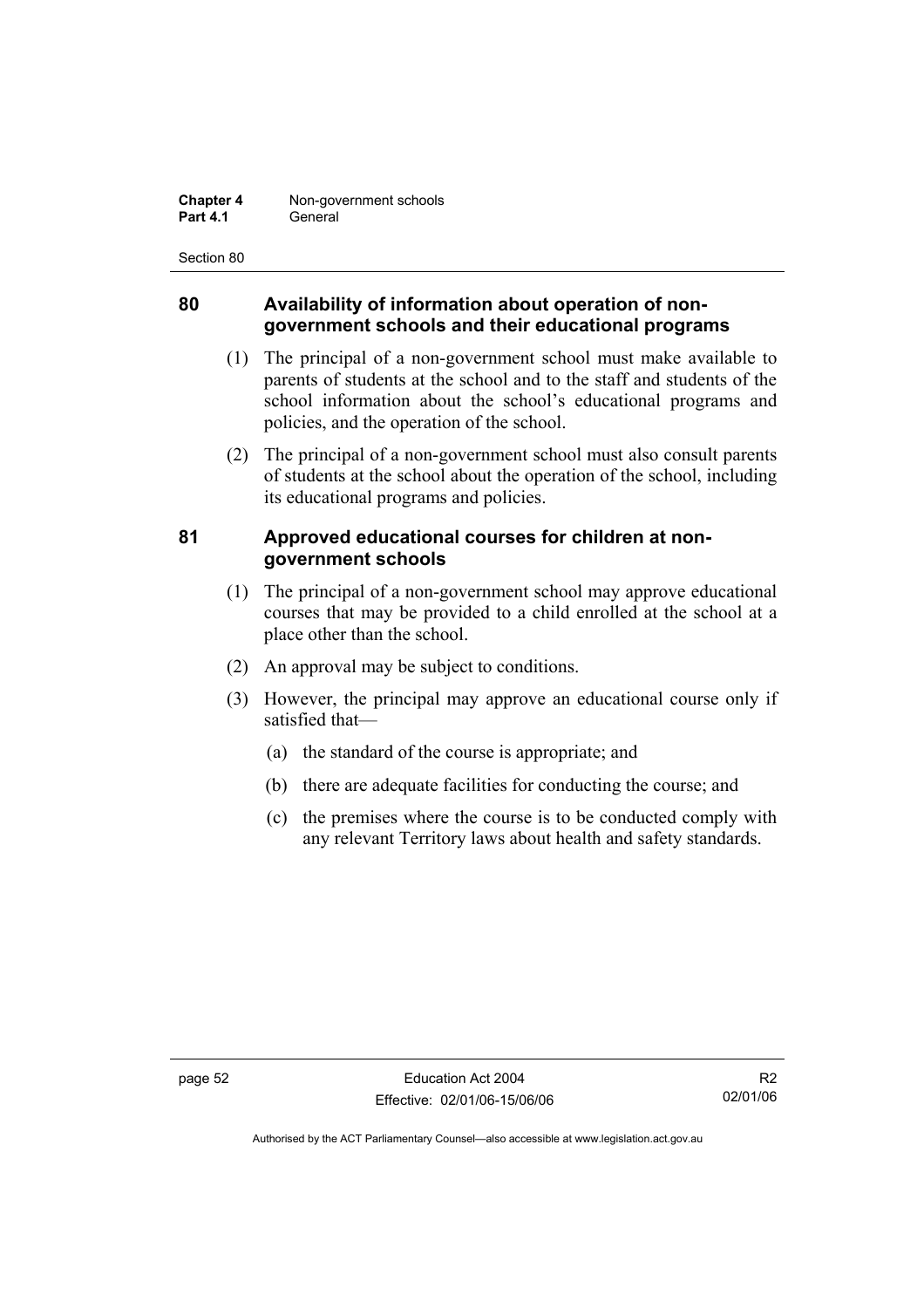Section 82

# **Part 4.2 Registration—non-government schools**

#### **82 Schools to be registered**

 (1) A person must not conduct a school unless it is registered or provisionally registered under this part.

Maximum penalty: 50 penalty units.

- (2) The principal of a school commits an offence if—
	- (a) the school is not registered or provisionally registered under this part; and
	- (b) the school begins educating a child at any educational level.

Maximum penalty: 20 penalty units.

- (3) The principal of a school commits an offence if—
	- (a) the school is not registered or provisionally registered under this part for education at a particular education level; and
	- (b) the school begins educating a child at that education level.

Maximum penalty: 10 penalty units.

(4) An offence against this section is a strict liability offence.

**83 Applications for in-principle approval for proposed registration** 

- (1) This section applies if a person intends to make application under—
	- (a) section 85 for provisional registration of a school; or
	- (b) section 89 for registration of a school at an additional educational level.

page 53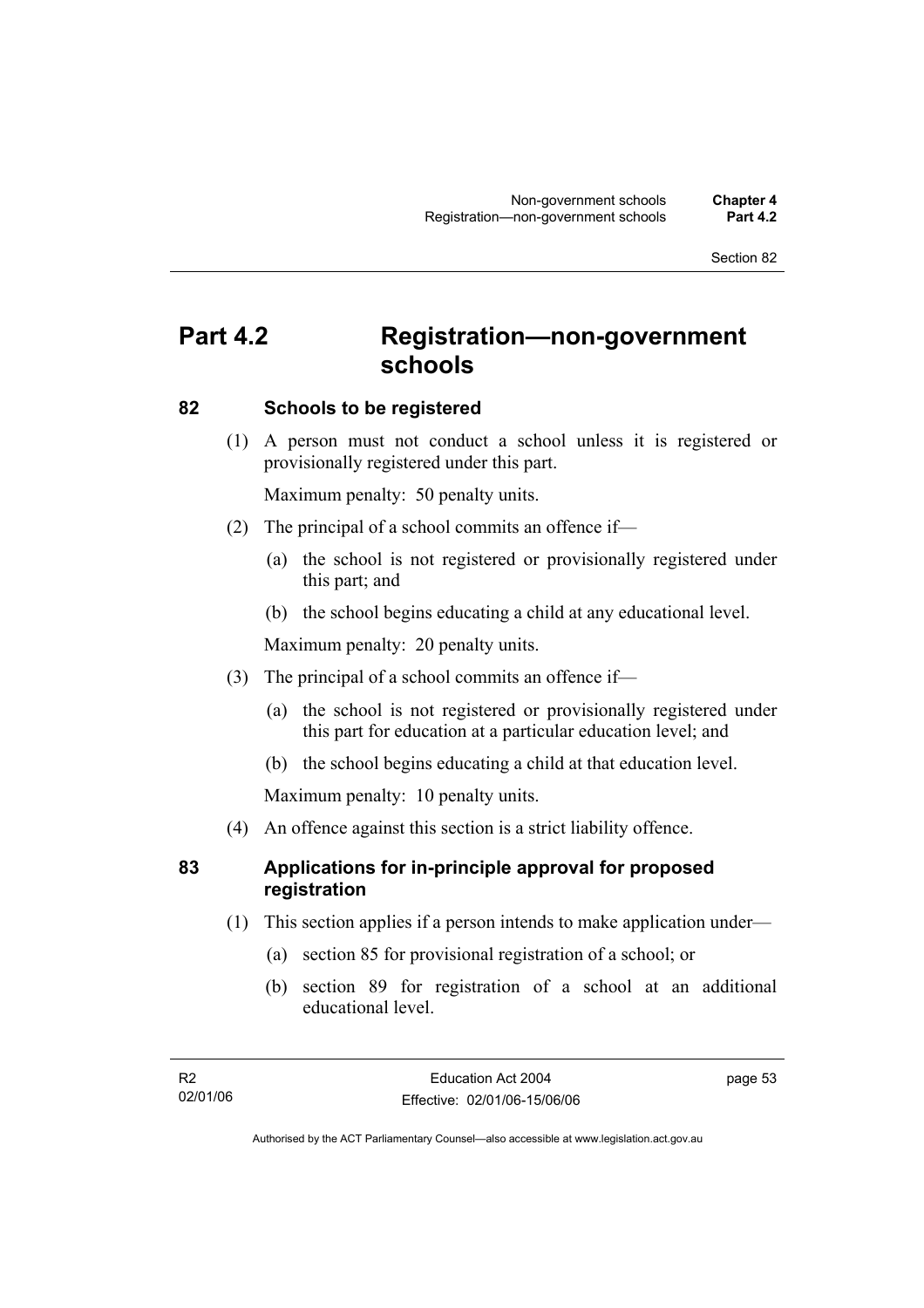#### Section 84

- (2) The person must apply in writing to the Minister for approval (*inprinciple approval*) to apply for the proposed registration.
- (3) The application for in-principle approval must be made at least 2 years before the day the person proposes to apply to the Minister for provisional registration of the school or for registration of the school at the additional educational level.
- (4) The applicant must state the day (the *proposed opening day*), not later than 4 years after the day the application is made to the Minister, when the person proposes to begin operating the school or operating the school at the additional educational level.
- (5) The chief executive must publish notice of the making of the application in a daily newspaper printed and published in the ACT.
- (6) The notice must state that written comments on the proposed registration may be made to the Minister within a stated period of at least 60 days after the day the notice is published.
- (7) The chief executive must make a copy of the application available for inspection by members of the public at the chief executive's office during ordinary business hours.

#### **84 Deciding in-principle applications**

- (1) In deciding whether to give in-principle approval for the provisional registration of a school, the Minister must have regard to—
	- (a) whether the proposed school would undermine the viability of existing schools; and
	- (b) whether there is, or is likely to be, demand in the community for the proposed school, including—
		- (i) any increase, or likely increase, in the number of schoolage children in the area where the school is to be located; and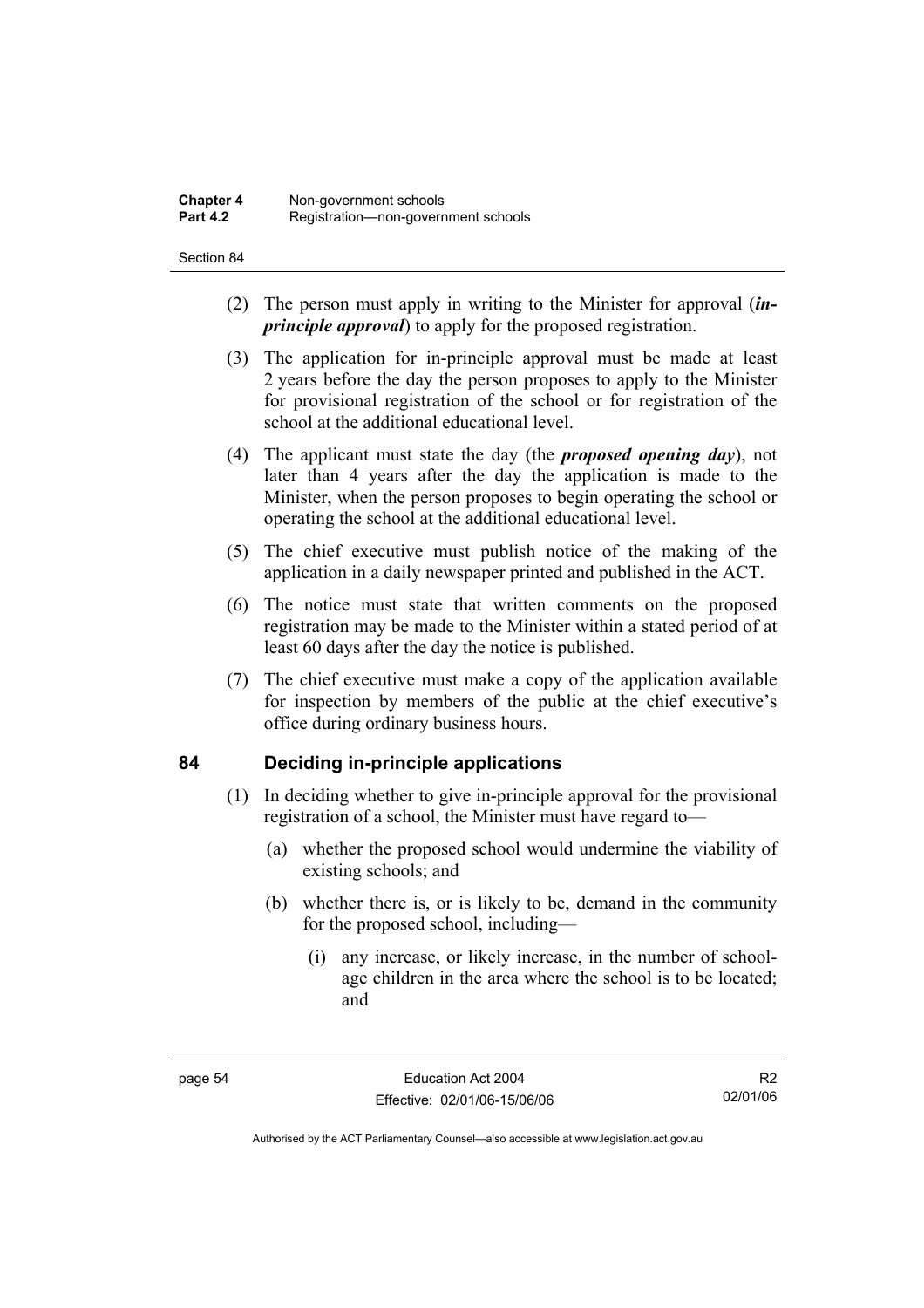- (ii) the level of registration of interest shown by the community for the proposed school.
- (2) In deciding whether to give in-principle approval for the registration of a school at an additional educational level, the Minister must have regard to—
	- (a) whether the provision of the additional educational level by the school would undermine the viability of other existing schools; and
	- (b) the demand for the additional educational level, including the level of registration of interest shown by the community for the proposed provision of the additional educational level by the school.
- (3) If the Minister is satisfied after considering the application, and after having regard to any comments made under section 83 (6) and the matters mentioned in subsection (1) or (2), that in-principle approval should be given for the proposed registration, the Minister must, by written notice, give the person in-principle approval for the proposed application.
- (4) If the Minister is not satisfied after considering the application, and after having regard to any comments made under section 83 (6) and the matters mentioned in subsection (1) or (2), that in-principle approval should be given for the proposed registration, the Minister must, by written notice, refuse to give the person in-principle approval for the proposed application.
- (5) A notice under subsection (3) or (4) must state the Minister's reasons for giving or refusing to give in-principle approval for the proposed registration.
- (6) The chief executive must make a copy of the Minister's reasons available for inspection by members of the public at the chief executive's office during ordinary business hours.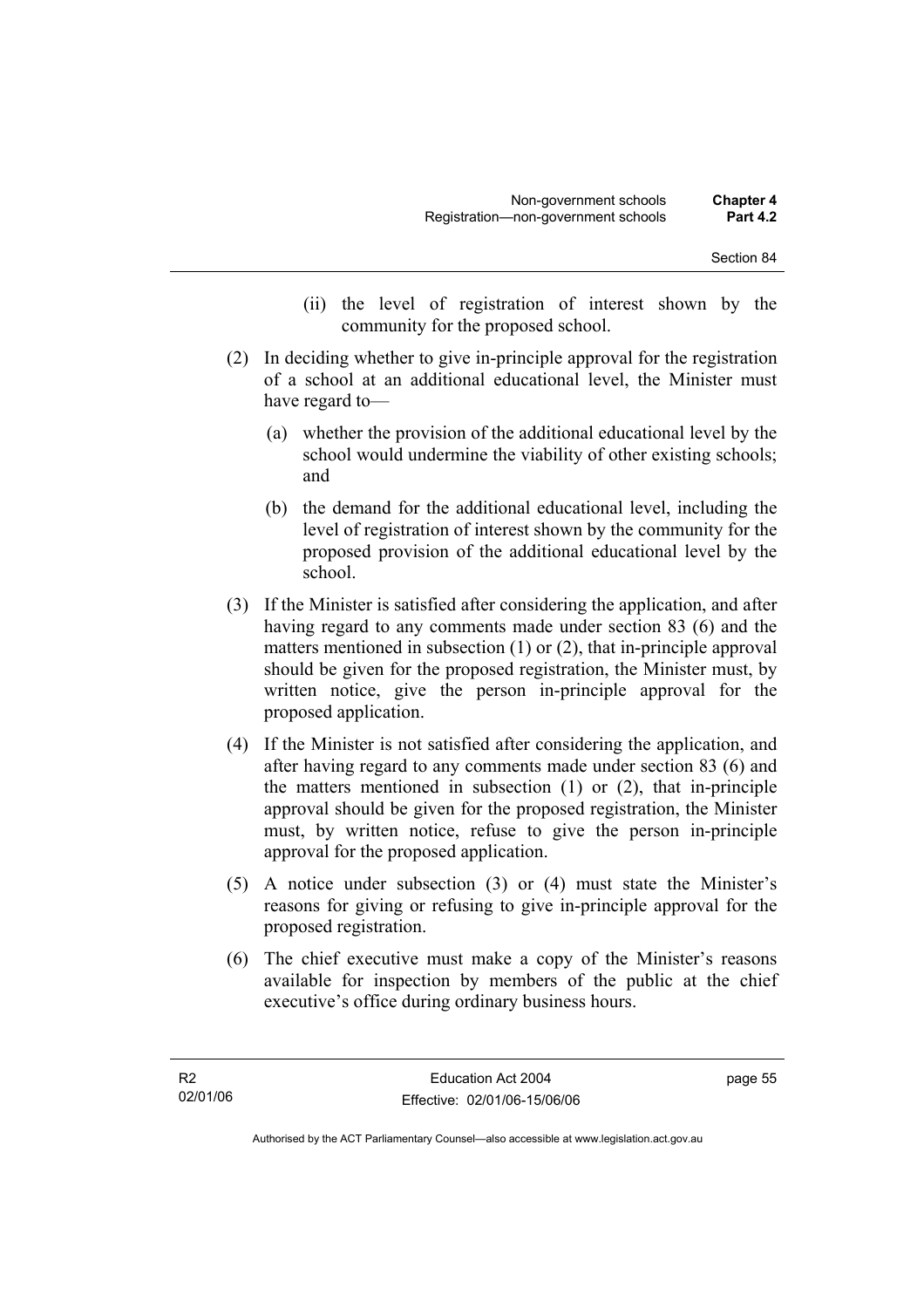#### **Chapter 4 Non-government schools**<br>**Part 4.2 Registration-non-govern Part 4.2** Registration—non-government schools

#### Section 85

- (7) An in-principle approval lapses on whichever of the following is later:
	- (a) 2 years after the day it is given;
	- (b) the proposed opening day.

#### **85 Application for provisional registration**

- (1) This section applies if—
	- (a) a person has in-principle approval under section 84 to apply for provisional registration of a school; and
	- (b) the person has given the registrar written notice of the person's intention to apply at least the prescribed period before the first day of the school year or term when it is proposed to begin operating the school; and
	- (c) the in-principle approval has not lapsed.
- (2) The person may apply in writing to the Minister for provisional registration of the school.
- (3) The application must state where the school is to be located.
- (4) The chief executive must publish notice of the making of the application in a daily newspaper printed and published in the ACT.
- (5) The chief executive must make a copy of the application for provisional registration available for inspection by members of the public at the chief executive's office during ordinary business hours.
- (6) In this section:

#### *prescribed period* means—

- (a) 6 months; or
- (b) if the Minister approves a shorter period for the notice—that period.

R2 02/01/06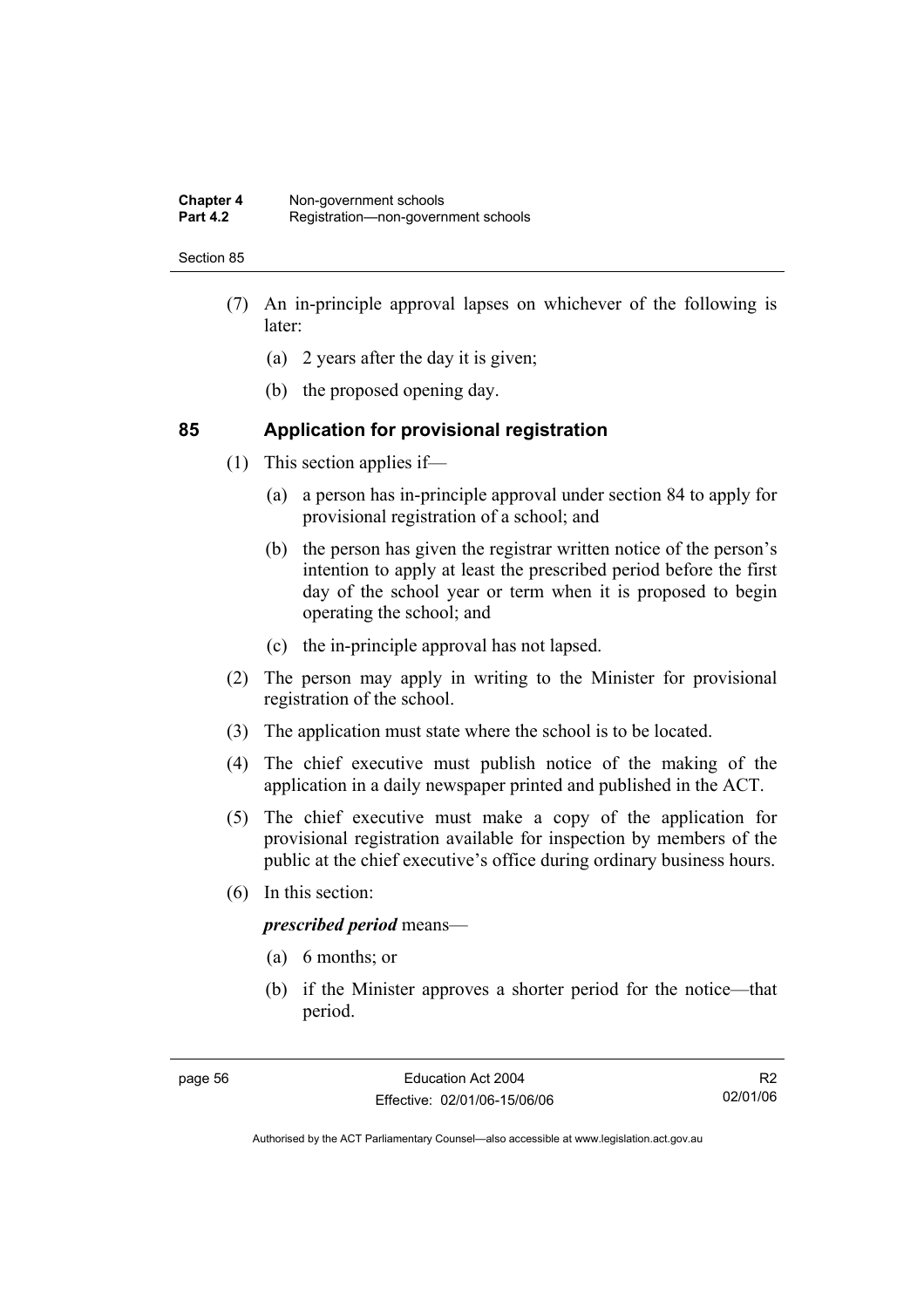#### **86 Provisional registration**

- (1) This section applies if an application is made under section 85 for provisional registration of a school.
- (2) Before deciding whether the school should be provisionally registered, the Minister must appoint a panel to report to the Minister on the application.
	- *Note 1* For the making of appointments (including acting appointments), see the Legislation Act, pt 19.3.
	- *Note 2* In particular, a person may be appointed for a particular provision of a law (see Legislation Act, s 7 (3)) and an appointment may be made by naming a person or nominating the occupant of a position (see s 207).
	- *Note 3* Certain Ministerial appointments require consultation with an Assembly committee and are disallowable (see Legislation Act, div 19.3.3).
- (3) If the Minister is satisfied after considering the panel's report that the school meets the criteria mentioned in subsection (6), the Minister must direct the registrar to provisionally register the school.

*Note* Section 93 deals with the duration of provisional registration.

- (4) If the Minister directs the registrar to provisionally register the school, the registrar must provisionally register the school by—
	- (a) entering particulars of the school required under the regulations in the register of non-government schools; and
	- (b) giving the proprietor of the school a certificate of provisional registration for the school.
- (5) If the Minister is not satisfied after considering the panel's report that the school meets the criteria mentioned in subsection (6), the Minister must direct the registrar to refuse to provisionally register the school.
- (6) The criteria for provisional registration of a school are that—

page 57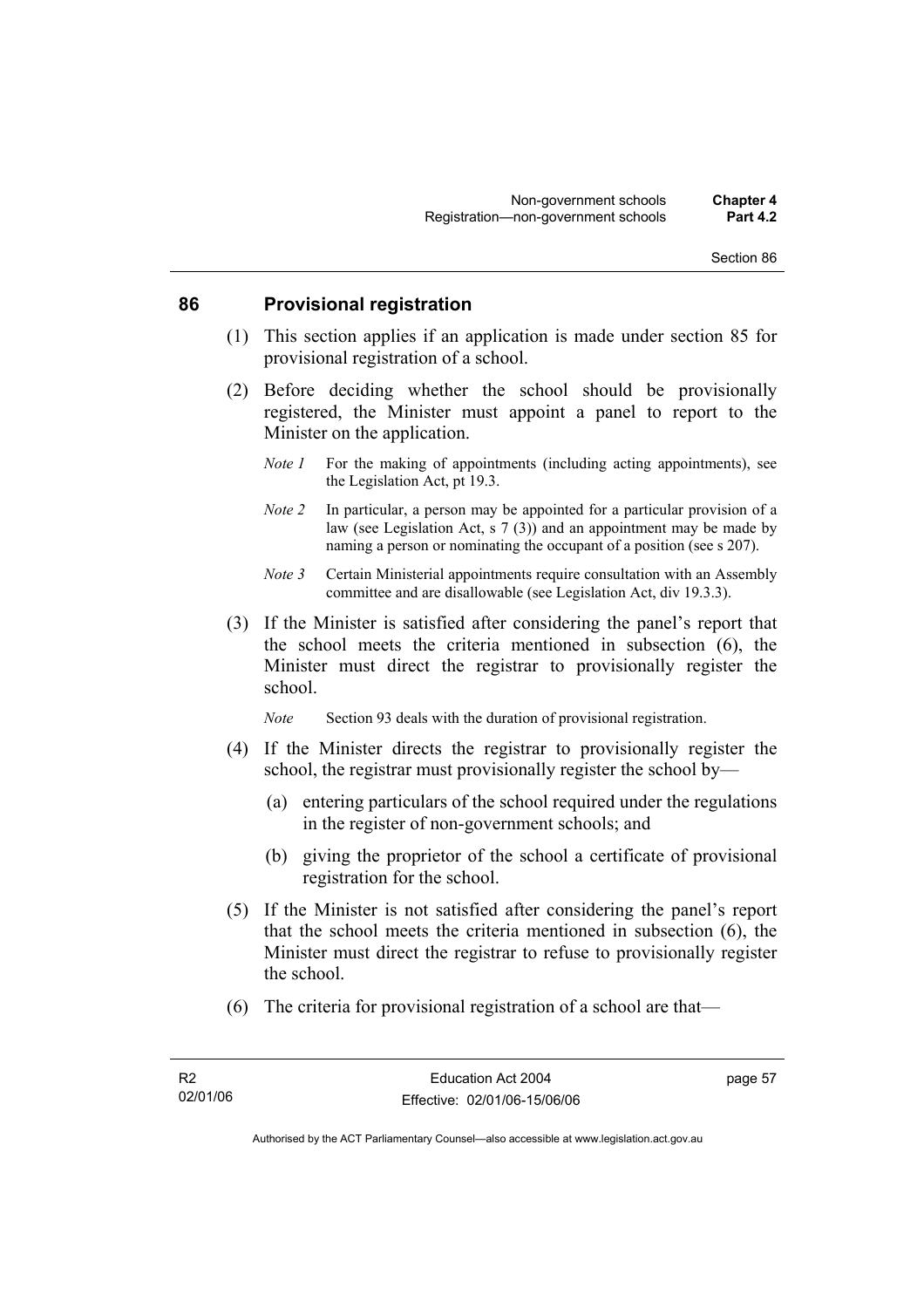Section 87

- (a) the proprietor of the school is a corporation; and
- (b) the school will have appropriate policies, facilities and equipment for—
	- (i) the curriculum to be offered by the school; and
	- (ii) the safety and welfare of its students; and
- (c) the curriculum (including the framework of the curriculum and the principles on which the curriculum is based) will meet the curriculum requirements for students attending government schools; and
- (d) the nature and content of the education to be offered at the school will be appropriate for the educational levels for which provisional registration of the school is sought; and
- (e) the teaching staff will be qualified to teach at the educational levels at which they are to be employed to teach; and
- (f) the school will have satisfactory processes to monitor quality educational outcomes; and
- (g) the school will be financially viable.

#### **87 Application for registration**

- (1) This section applies to a school that has been provisionally registered for at least 12 months.
- (2) The proprietor of the school may apply in writing to the Minister for registration of the school at the educational levels for which the school is provisionally registered.
- (3) The chief executive must publish notice of the making of the application in a daily newspaper printed and published in the ACT.
- (4) The chief executive must make a copy of the application for registration available for inspection by members of the public at the chief executive's office during ordinary business hours.

R2

page 58 Education Act 2004 Effective: 02/01/06-15/06/06 02/01/06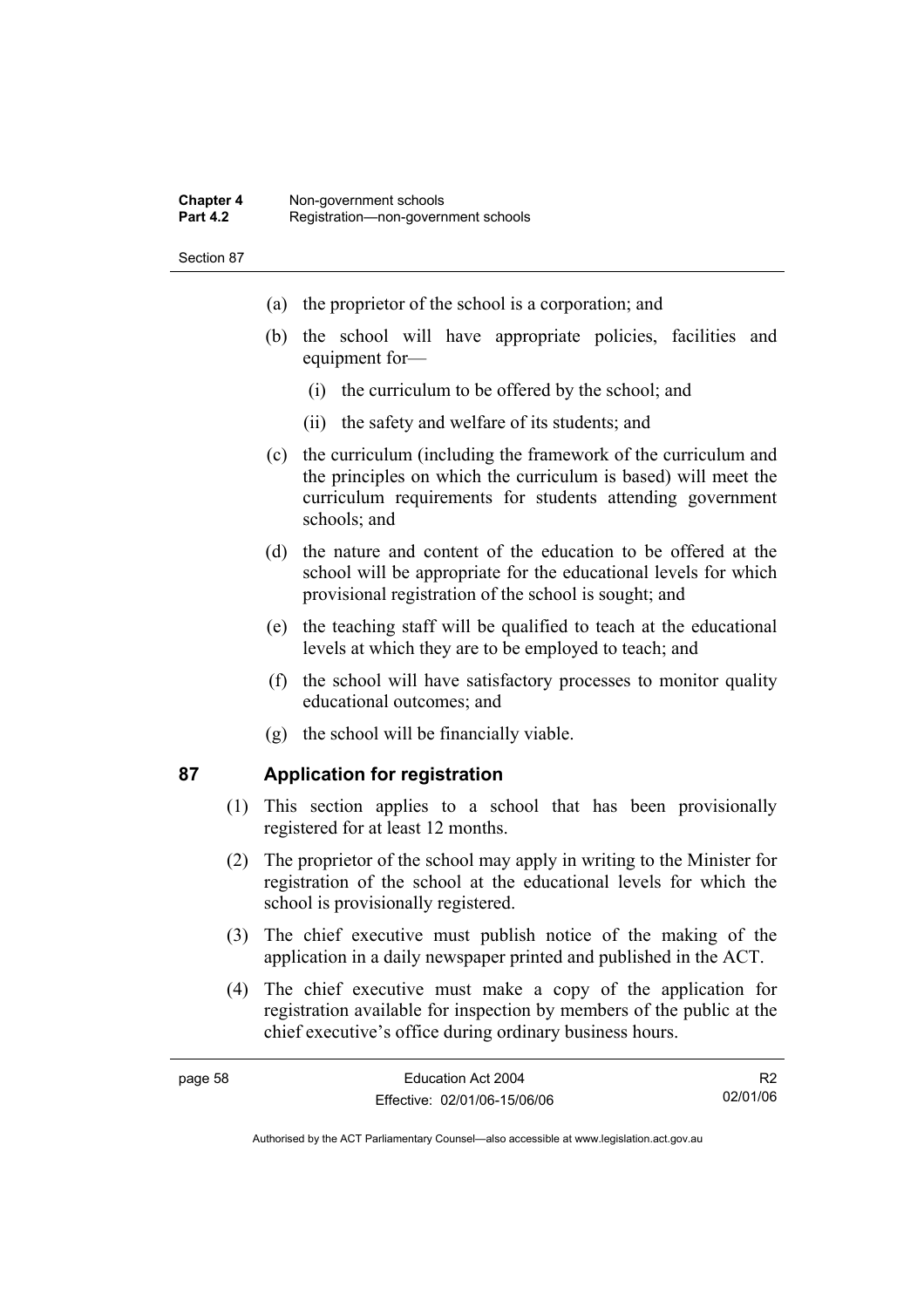#### **88 Registration**

- (1) This section applies if an application is made under section 87 for registration of a school.
- (2) Before deciding whether the school should be registered, the Minister must appoint a panel to report to the Minister on the application.
	- *Note 1* For the making of appointments (including acting appointments), see the Legislation Act, pt 19.3.
	- *Note 2* In particular, a person may be appointed for a particular provision of a law (see Legislation Act, s 7 (3)) and an appointment may be made by naming a person or nominating the occupant of a position (see s 207).
	- *Note 3* Certain Ministerial appointments require consultation with an Assembly committee and are disallowable (see Legislation Act, div 19.3.3).
- (3) If the Minister is satisfied after considering the panel's report that the school meets the criteria mentioned in subsection (6), the Minister must direct the registrar to register the school for a stated period of not longer than 5 years.
- (4) If the Minister directs the registrar to register the school, the registrar must register the school by—
	- (a) entering particulars of the school required under the regulations in the register of non-government schools; and
	- (b) giving the proprietor of the school a certificate of registration for the school.
- (5) If the Minister is not satisfied after considering the panel's report that the school meets the criteria mentioned in subsection (6), the Minister must direct the registrar to refuse to register the school.
- (6) The criteria for registration of a school are that—
	- (a) the proprietor of the school is a corporation; and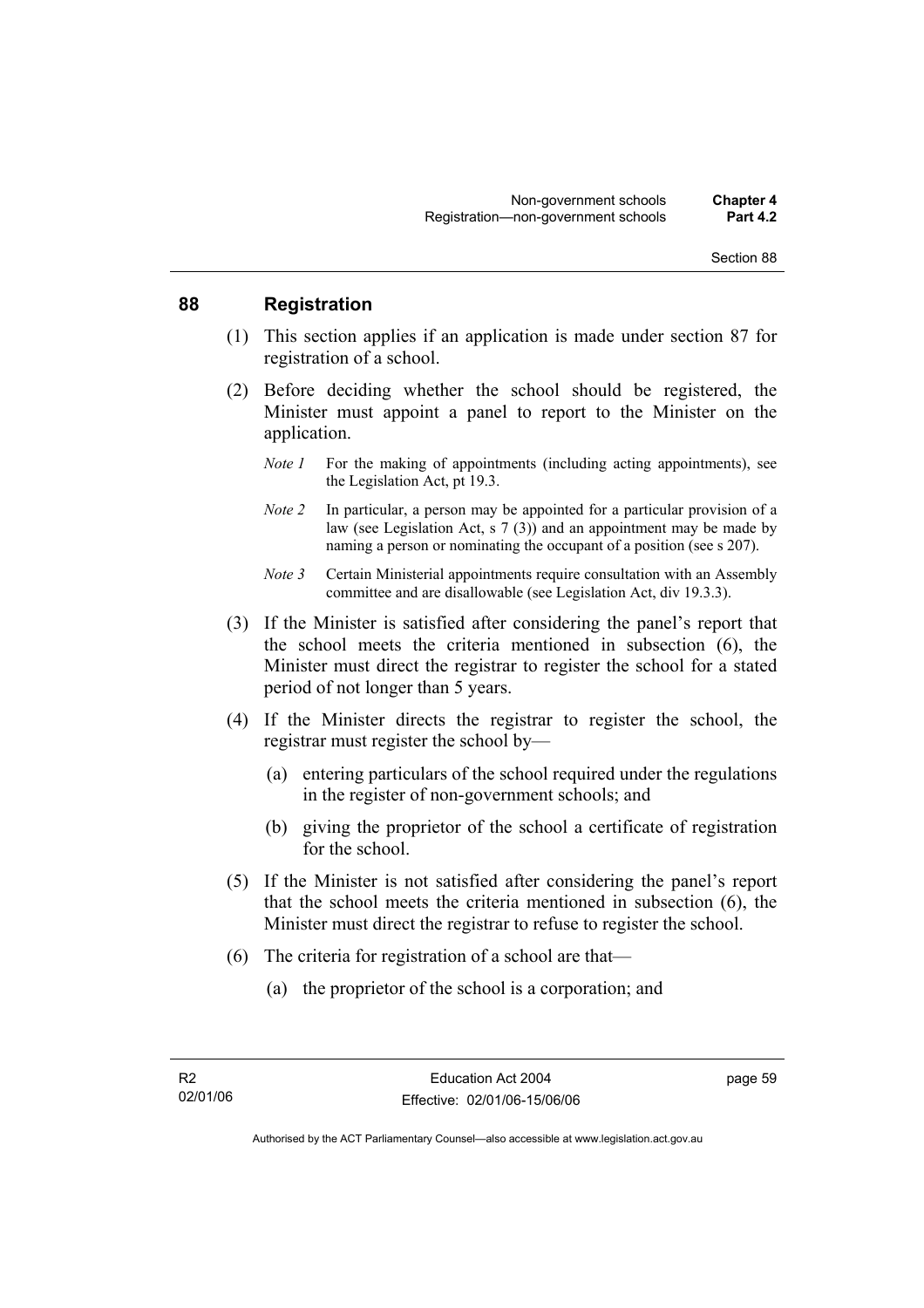#### **Chapter 4 Non-government schools**<br>**Part 4.2 Registration-non-governed Part 4.2** Registration—non-government schools

#### Section 89

- (b) the school has appropriate policies, facilities and equipment for—
	- (i) the curriculum offered by the school; and
	- (ii) the safety and welfare of its students; and
- (c) the curriculum (including the framework of the curriculum and the principles on which the curriculum is based) meets the curriculum requirements for students attending government schools; and
- (d) the nature and content of the education offered at the school are appropriate for the educational levels for which the school is provisionally registered; and
- (e) the teaching staff are qualified to teach at the educational levels at which they are employed to teach; and
- (f) the school has satisfactory processes to monitor quality educational outcomes; and
- (g) the school is financially viable.

#### **89 Application for registration at additional educational levels**

- (1) This section applies if—
	- (a) a proprietor of a registered non-government school has inprinciple approval under section 84 (Deciding in-principle applications) to apply to operate the school at a stated additional educational level; and
	- (b) the proprietor has given the registrar written notice of the proprietor's intention to apply at least the prescribed period before the first day of the school year or term when it is proposed to begin operating the school at the additional educational level; and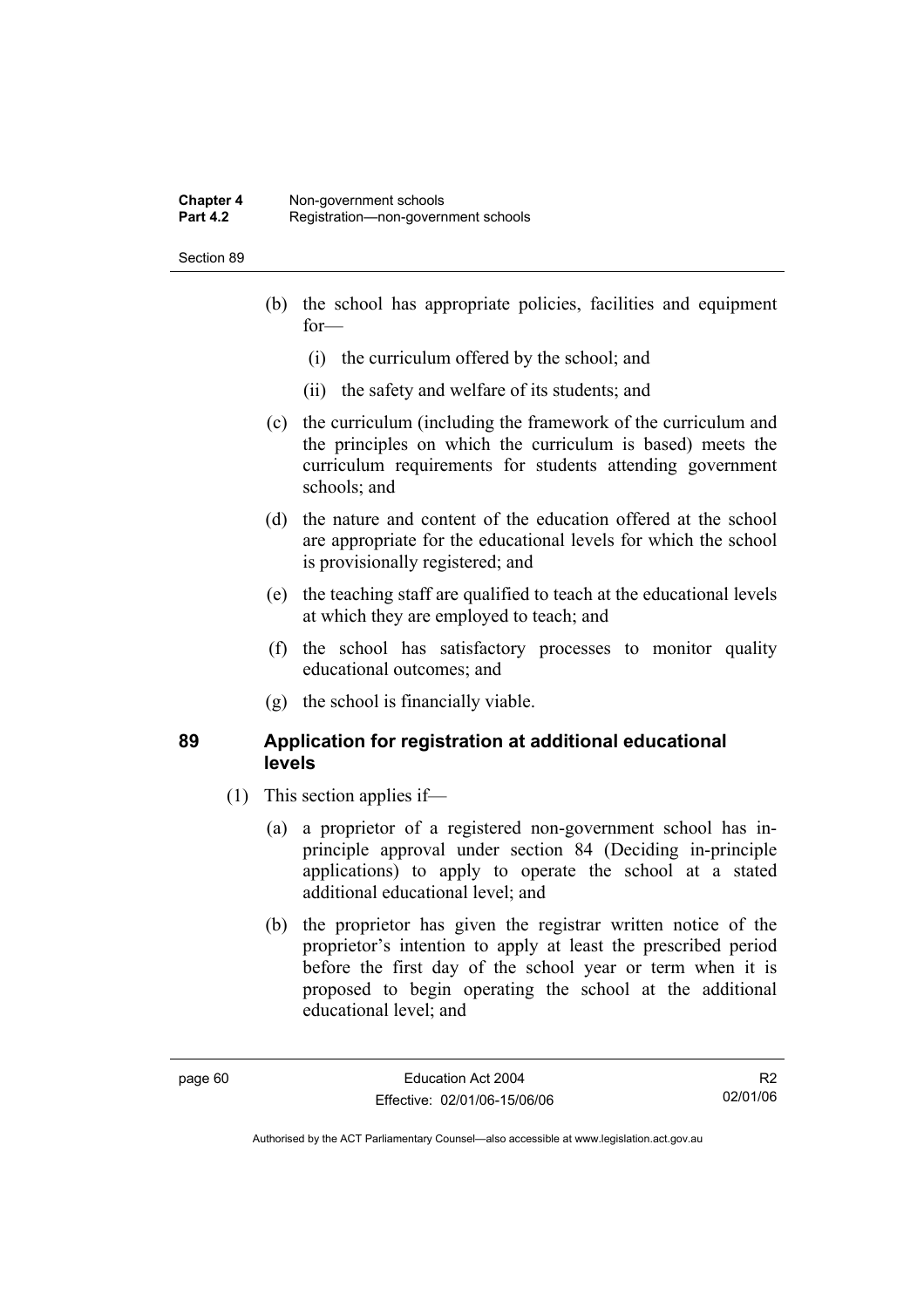- (c) the in-principle approval has not lapsed.
- (2) The proprietor of the school may apply in writing to the Minister for registration of the school at the additional educational level.
- (3) The chief executive must publish notice of the making of the application in a daily newspaper printed and published in the ACT.
- (4) The notice must state that written comments on the proposed registration may be made to the Minister within a stated period of at least 60 days after the day the notice is published.
- (5) The chief executive must make a copy of the application available for inspection by members of the public at the chief executive's office during ordinary business hours.
- (6) In this section:

*prescribed period* means—

- (a) 6 months; or
- (b) if the Minister approves a shorter period for the application that period.

#### **90 Registration at additional educational levels**

- (1) This section applies if an application made under section 89 for registration of a school at an additional educational level.
- (2) Before deciding whether a school should be registered at the additional educational level, the Minister must appoint a panel to report to the Minister on the application.
	- *Note 1* For the making of appointments (including acting appointments), see the Legislation Act, pt 19.3.
	- *Note 2* In particular, a person may be appointed for a particular provision of a law (see Legislation Act, s 7 (3)) and an appointment may be made by naming a person or nominating the occupant of a position (see s 207).

page 61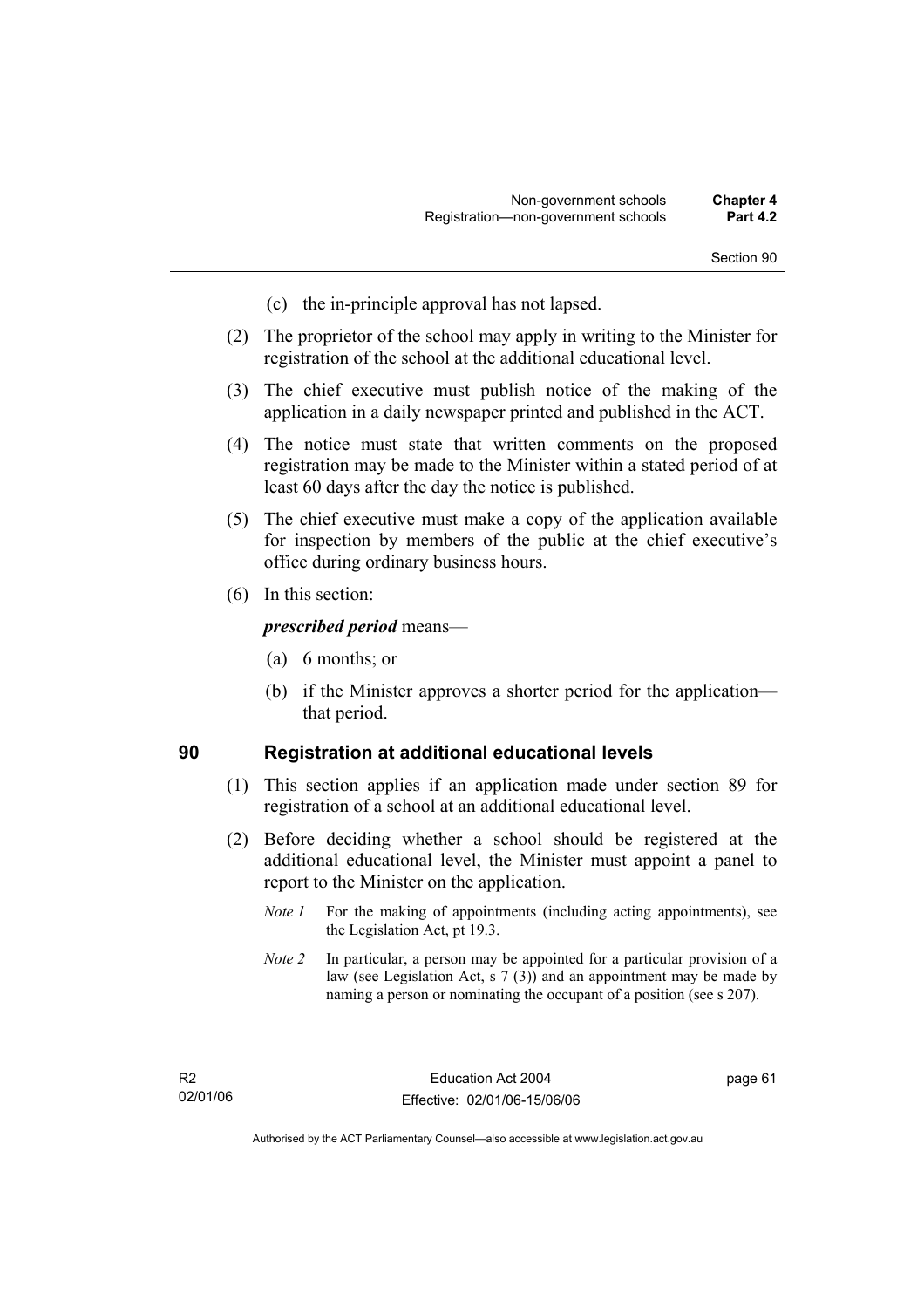#### Section 90

*Note 3* Certain Ministerial appointments require consultation with an Assembly committee and are disallowable (see Legislation Act, div 19.3.3).

- (3) If the Minister is satisfied after considering the panel's report that the school meets the criteria mentioned in subsection (7), the Minister must direct the registrar to register the school at the additional educational level.
- (4) If the Minister directs the registrar to register the school at the additional educational level, the registrar must register the school at the additional educational level by—
	- (a) entering the particulars of the school required under the regulations in the register of non-government schools; and
	- (b) giving the proprietor of the school a certificate of registration that includes the additional educational level (a *new certificate*).
- (5) If the registrar gives the proprietor a new certificate, the proprietor must return the school's existing certificate of registration to the registrar within 14 days after the day the proprietor receives the new certificate.
- (6) If the Minister is not satisfied after considering the panel's report that the school meets the criteria mentioned in subsection (7), the Minister must direct the registrar to refuse to register the school at the additional educational level.
- (7) The criteria for registration of a school at an additional educational level are that—
	- (a) the school will have appropriate policies, facilities and equipment for—
		- (i) the curriculum to be offered by the school at the additional educational level; and
		- (ii) the safety and welfare of its students at the additional educational level; and

| U.<br>н |  |
|---------|--|
|---------|--|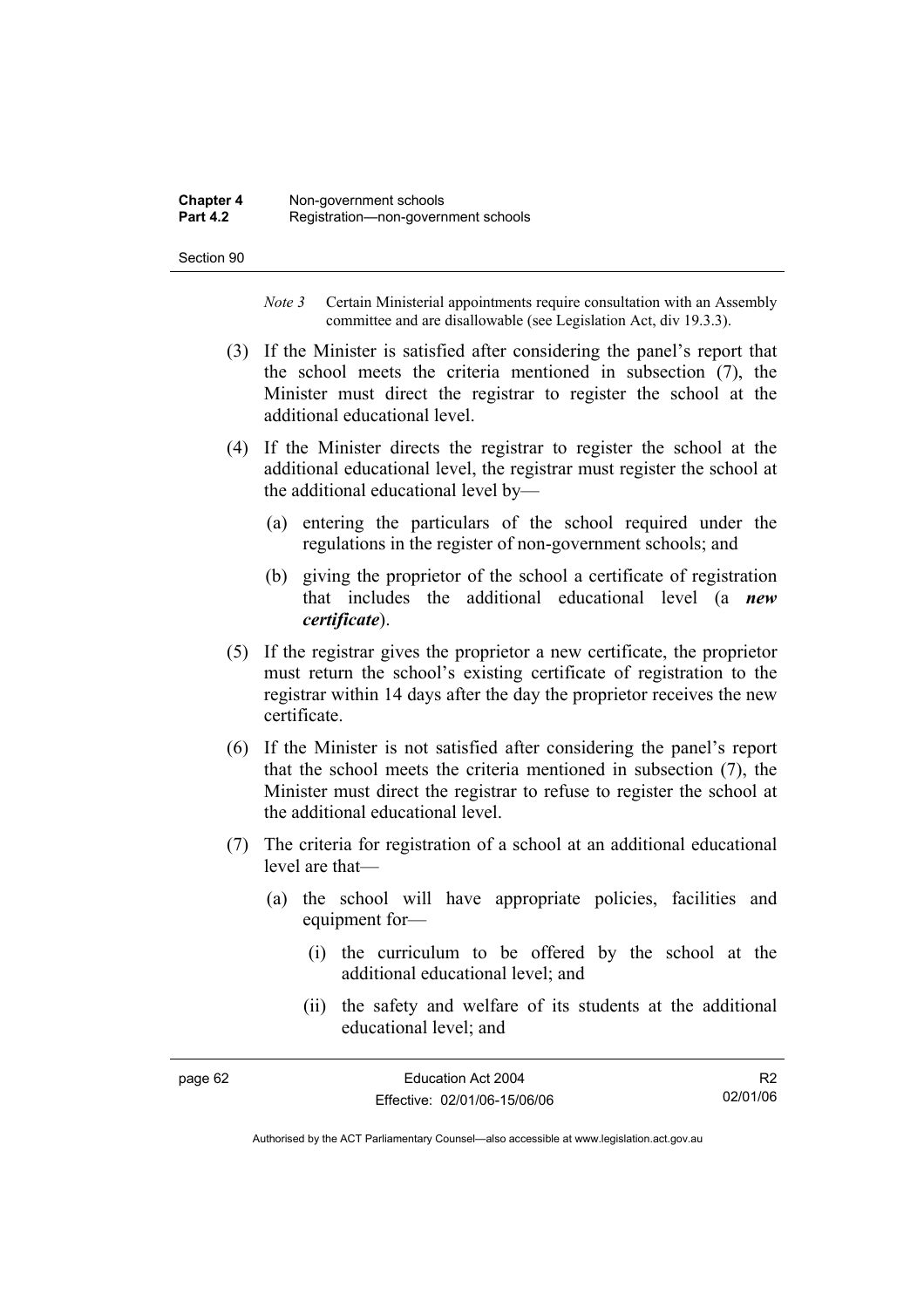- (b) the curriculum (including the framework of the curriculum and the principles on which the curriculum is based) meets the curriculum requirements for students attending government schools; and
- (c) the nature and content of the education to be offered at the school will be appropriate for the additional educational level; and
- (d) the teaching staff will be qualified to teach at the additional educational level; and
- (e) the school will have satisfactory processes to monitor quality educational outcomes at the additional educational level; and
- (f) the school will be financially viable.

### **91 Conditions of provisional registration or registration**

The conditions of provisional registration or registration of a school under this part are that—

- (a) the proprietor of the school remains a corporation; and
- (b) the school has appropriate policies, facilities and equipment for—
	- (i) the curriculum offered by the school; and
	- (ii) the safety and welfare of its students; and
- (c) the curriculum (including the framework of the curriculum and the principles on which the curriculum is based) meets the curriculum requirements for students attending government schools; and
- (d) the nature and content of the education offered at the school are appropriate for the educational levels for which the school is provisionally registered or registered; and

page 63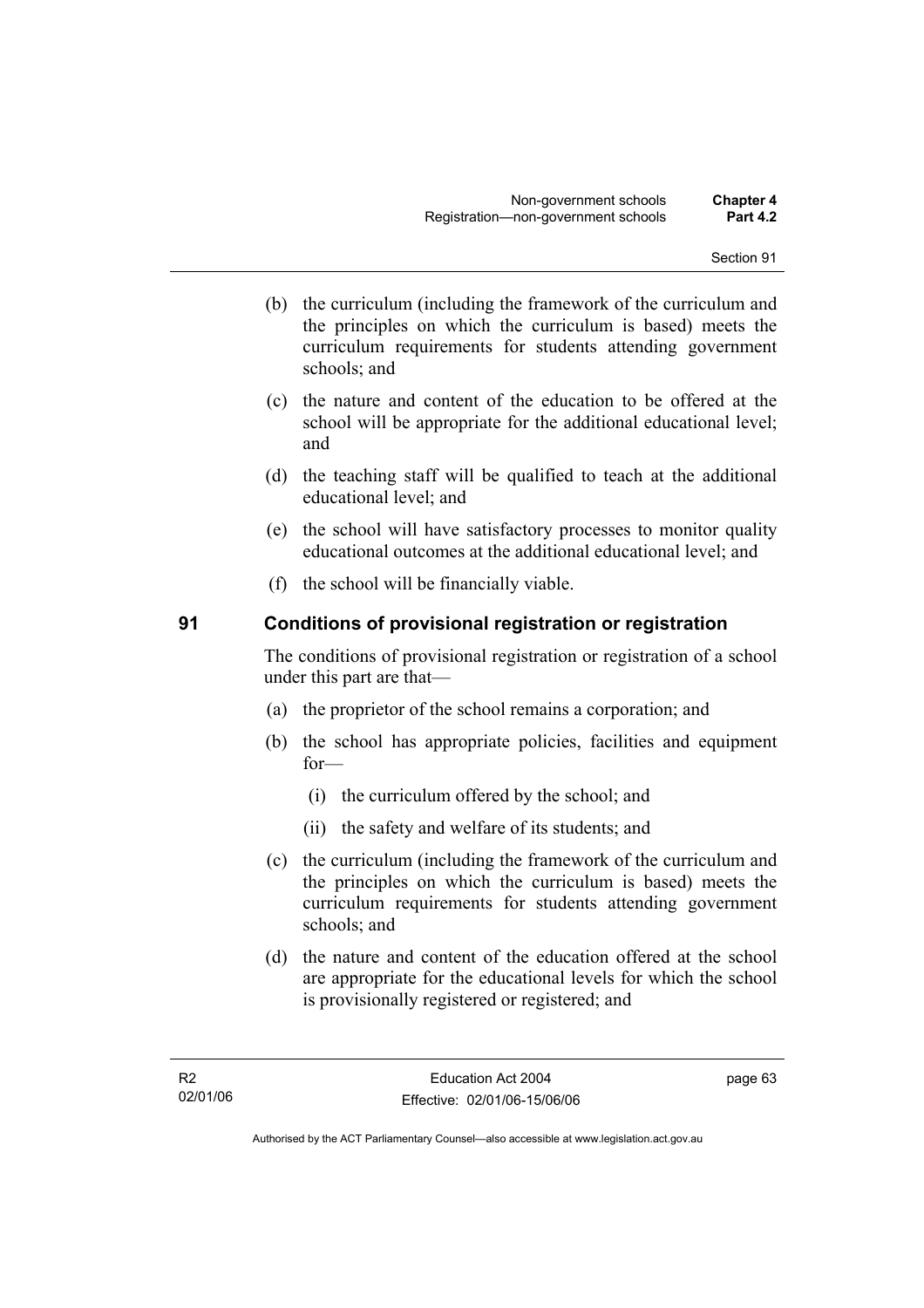| <b>Chapter 4</b> | Non-government schools              |
|------------------|-------------------------------------|
| <b>Part 4.2</b>  | Registration-non-government schools |

- (e) the teaching staff are qualified to teach at the educational levels at which they are employed to teach; and
- (f) the school has satisfactory processes to monitor quality educational outcomes; and
- (g) the school is financially viable.

### **92 Certificate of provisional registration or registration**

- (1) A certificate of provisional registration or registration of a nongovernment school must—
	- (a) state the proprietor of the school; and
	- (b) state the educational level or levels for which the school is provisionally registered or registered under this part; and
	- (c) state where the school is to be located; and
	- (d) state the term of provisional registration or registration; and
	- (e) include any other particulars required under the regulations.
- (2) The registrar may include any other particulars in the certificate that the registrar considers appropriate.
- (3) The proprietor of a registered non-government school must tell the registrar in writing about a change in any of the particulars of the certificate within 1 month after the day the change happens.

#### **93 Period of provisional registration and registration**

- (1) Provisional registration of a school ends when the earliest of the following happens:
	- (a) 2 years after the school is provisionally registered;
	- (b) the school is registered under section 88.
- (2) Registration of a school is for a period not longer than 5 years stated in the school's certificate of registration.

| page 64 | Education Act 2004           | R2       |
|---------|------------------------------|----------|
|         | Effective: 02/01/06-15/06/06 | 02/01/06 |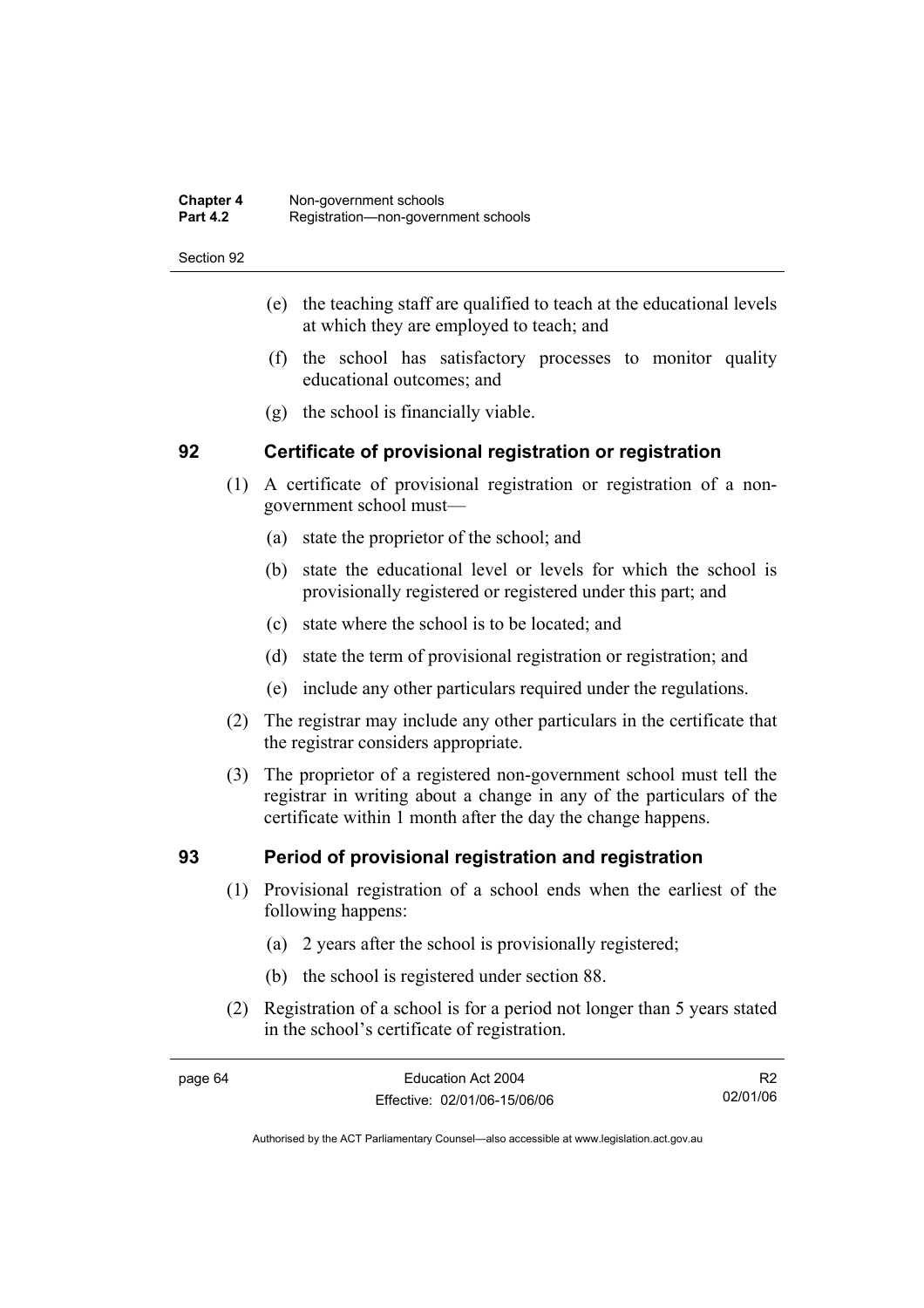#### **94 Investigation of complaints—non-government schools**

- (1) The proprietor of a non-government school must develop and implement a complaints policy for the school.
- (2) The proprietor of a non-government school must, as soon as practicable, investigate any complaint about the administration, management and operation of the school that, in the proprietor's opinion, is not a frivolous or vexatious complaint.

#### **95 Cancellation of provisional registration or registration**

- (1) The Minister may direct the registrar to cancel the provisional registration or registration of a school if satisfied on reasonable grounds—
	- (a) that a condition of the school's provisional registration or registration has been contravened; or
	- (b) that the school's proprietor or principal has otherwise contravened this Act.
	- *Note* Section 91 (Conditions of provisional registration or registration) sets out the conditions of registration.
- (2) Before directing the registrar to cancel the provisional registration or registration of a school, the Minister must give the proprietor of the school a written notice—
	- (a) stating the grounds on which the Minister proposes to direct the registrar to cancel the provisional registration or registration; and
	- (b) stating the facts that, in the Minister's opinion, establish the grounds; and
	- (c) telling the proprietor that the proprietor may, within 14 days beginning the day after the day the proprietor receives the notice, give a written response to the Minister about the matters in the notice.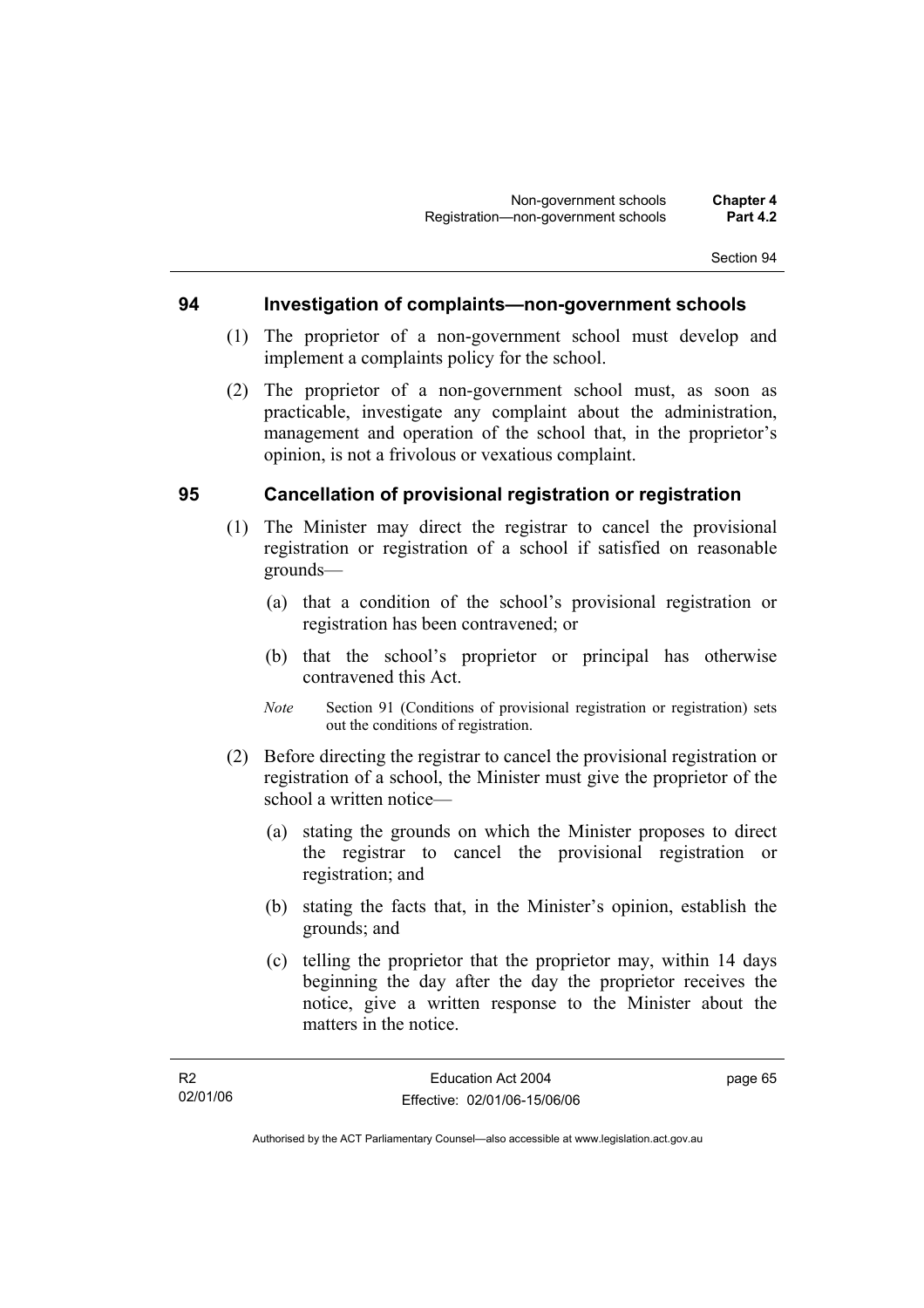- (3) In deciding whether to direct the registrar to cancel the provisional registration or registration, the Minister must consider any response given to the Minister in accordance with subsection (2) (c).
- (4) If the Minister is satisfied that the grounds for cancelling the provisional registration or registration have been established, the Minister may direct the registrar to cancel the school's provisional registration or registration.
- (5) If the Minister directs the registrar to cancel the school's provisional registration or registration, the registrar must cancel the provisional registration or registration by noting the cancellation in the particulars of the school in the register of non-government schools.
- (6) The Minister must give the proprietor written notice of the Minister's decision.
- (7) Cancellation of provisional registration or registration takes effect on the day when notice of the cancellation is given to the proprietor or, if the notice states a later date of effect, that date.

#### **96 Application for renewal of registration**

- (1) The proprietor of a non-government school that is registered under this part may apply in writing to the Minister for renewal of the registration.
- (2) The application must be made at least the prescribed period before the registration ends.
- (3) In this section:

#### *prescribed period* means—

- (a) 6 months; or
- (b) if the Minister approves a shorter period—that period.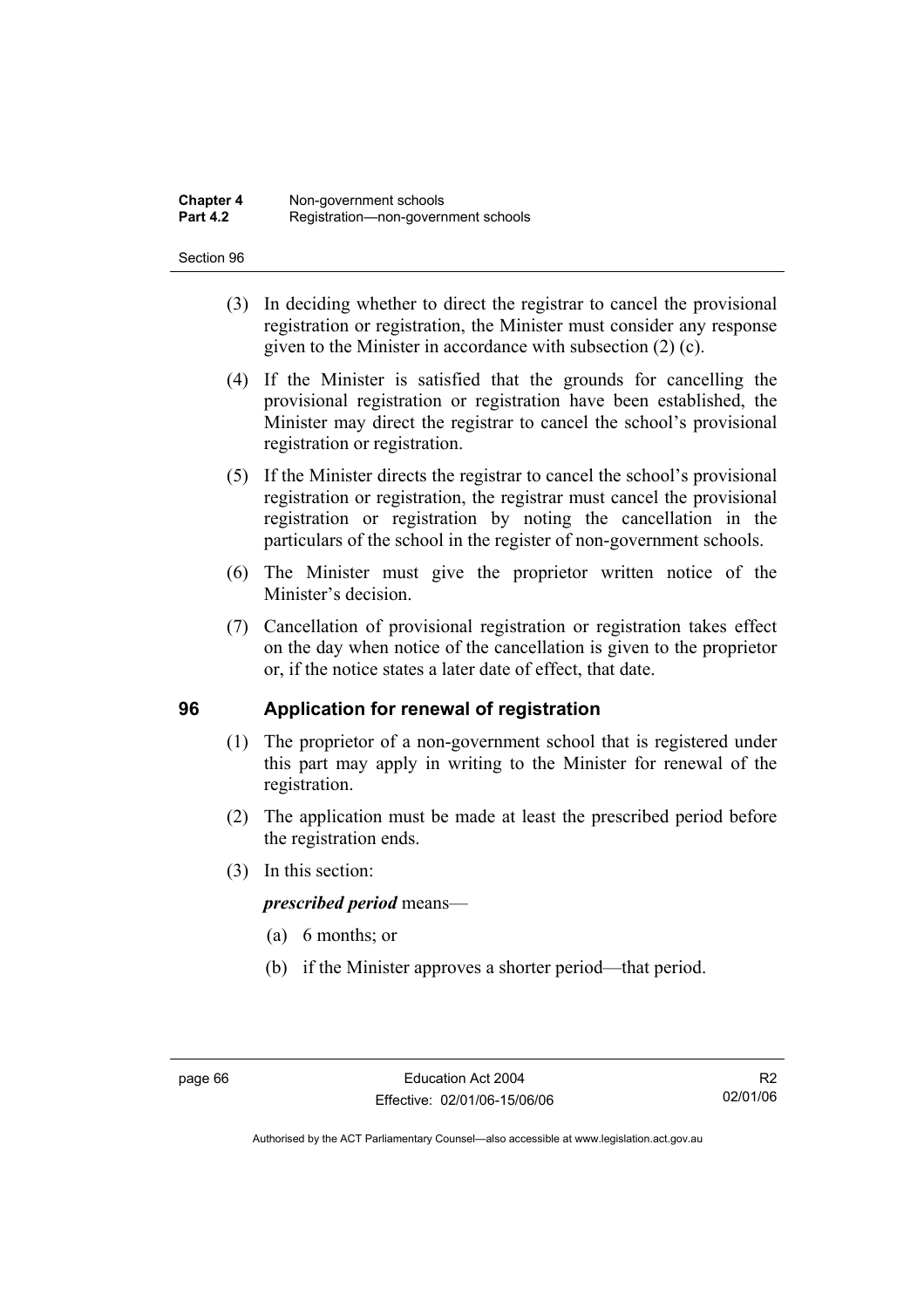#### **97 Renewal of registration**

- (1) This section applies if application is made under section 96 for renewal of registration of a school.
- (2) Before deciding whether the registration of a school should be renewed, the Minister must appoint a panel to report to the Minister on the application.
	- *Note 1* For the making of appointments (including acting appointments), see the Legislation Act, pt 19.3.
	- *Note 2* In particular, a person may be appointed for a particular provision of a law (see Legislation Act, s 7 (3)) and an appointment may be made by naming a person or nominating the occupant of a position (see s 207).
	- *Note 3* Certain Ministerial appointments require consultation with an Assembly committee and are disallowable (see Legislation Act, div 19.3.3).
- (3) If the Minister is satisfied, after considering the panel's report, that the school meets the criteria mentioned in subsection (6), the Minister must direct the registrar to renew the registration of the school for a stated period of not longer than 5 years.
- (4) If the Minister directs the registrar to renew the registration of the school, the registrar must renew the registration by—
	- (a) entering the particulars of the school required under the regulations in the register of non-government schools; and
	- (b) giving the proprietor of the school a certificate of registration for the school.
- (5) If the Minister is not satisfied, after considering the panel's report, that the school meets the criteria mentioned in subsection (6), the Minister must direct the registrar to refuse to renew the registration of the school.
- (6) The criteria for renewal of registration of a school are that—
	- (a) the proprietor of the school remains a corporation; and

page 67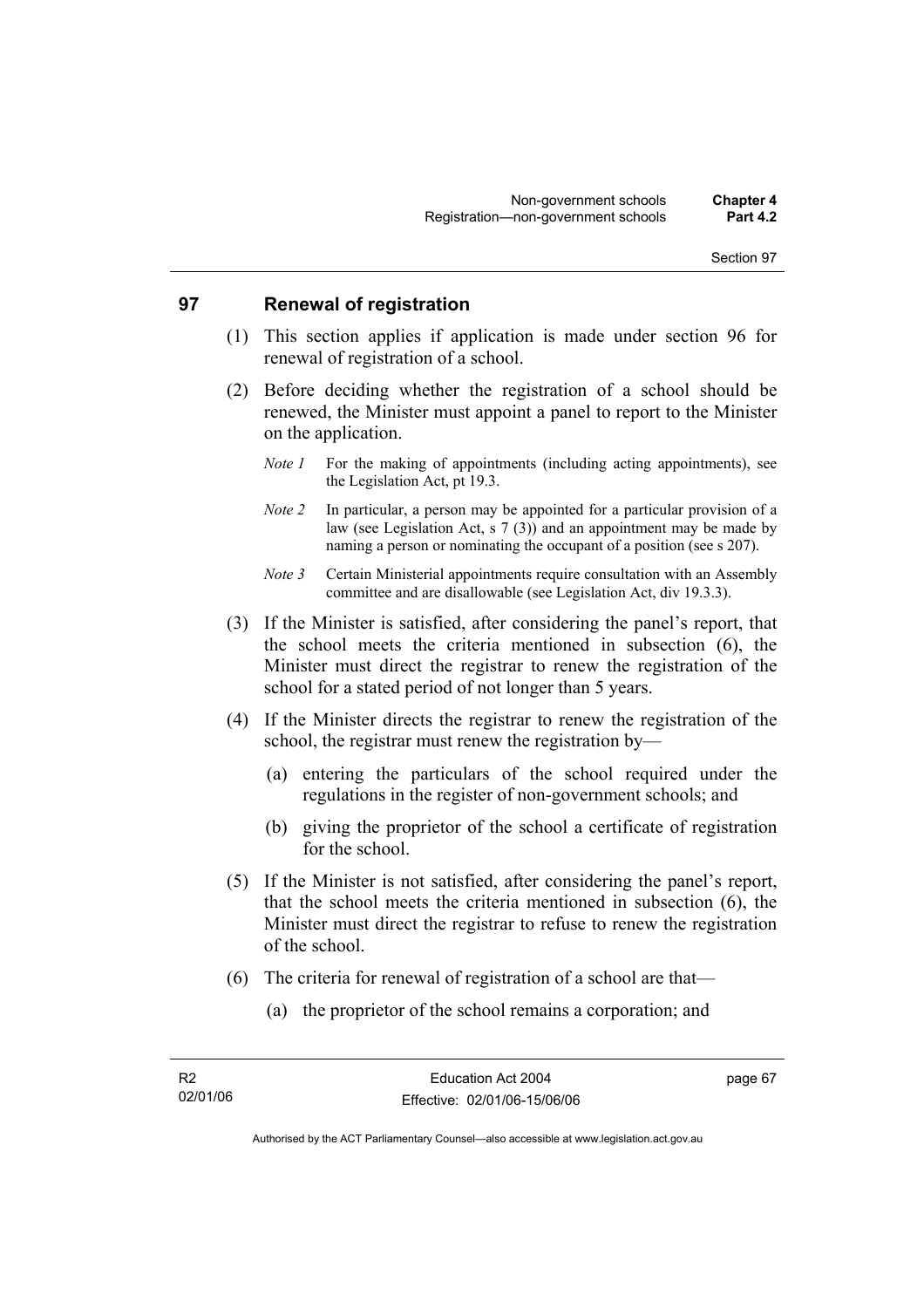#### **Chapter 4 Non-government schools**<br>**Part 4.2 Registration-non-governed Part 4.2** Registration—non-government schools

#### Section 98

- (b) the school has appropriate policies, facilities and equipment for—
	- (i) the curriculum offered by the school; and
	- (ii) the safety and welfare of its students; and
- (c) the curriculum (including the framework of the curriculum and the principles on which the curriculum is based) meets the curriculum requirements for students attending government schools; and
- (d) the nature and content of the education offered at the school are appropriate for the educational levels for which the school is provisionally registered or registered; and
- (e) the teaching staff are qualified to teach at the educational levels at which they are employed to teach; and
- (f) the school has satisfactory processes to monitor quality educational outcomes; and
- (g) the school is financially viable.

#### **98 Inspection of panel reports for school registration etc**

- (1) This section applies to a report to the Minister by a panel under any of the following provisions:
	- (a) section 86 (Provisional registration);
	- (b) section 88 (Registration);
	- (c) section 90 (Registration at additional educational levels);
	- (d) section 97 (Renewal of registration).
- (2) A person may, without charge, inspect a copy of the report during ordinary business hours at the office of the chief executive.
- (3) A person may, on payment of the reasonable copying costs, obtain a copy of all or part of the report.

| page 68 | Education Act 2004           |          |
|---------|------------------------------|----------|
|         | Effective: 02/01/06-15/06/06 | 02/01/06 |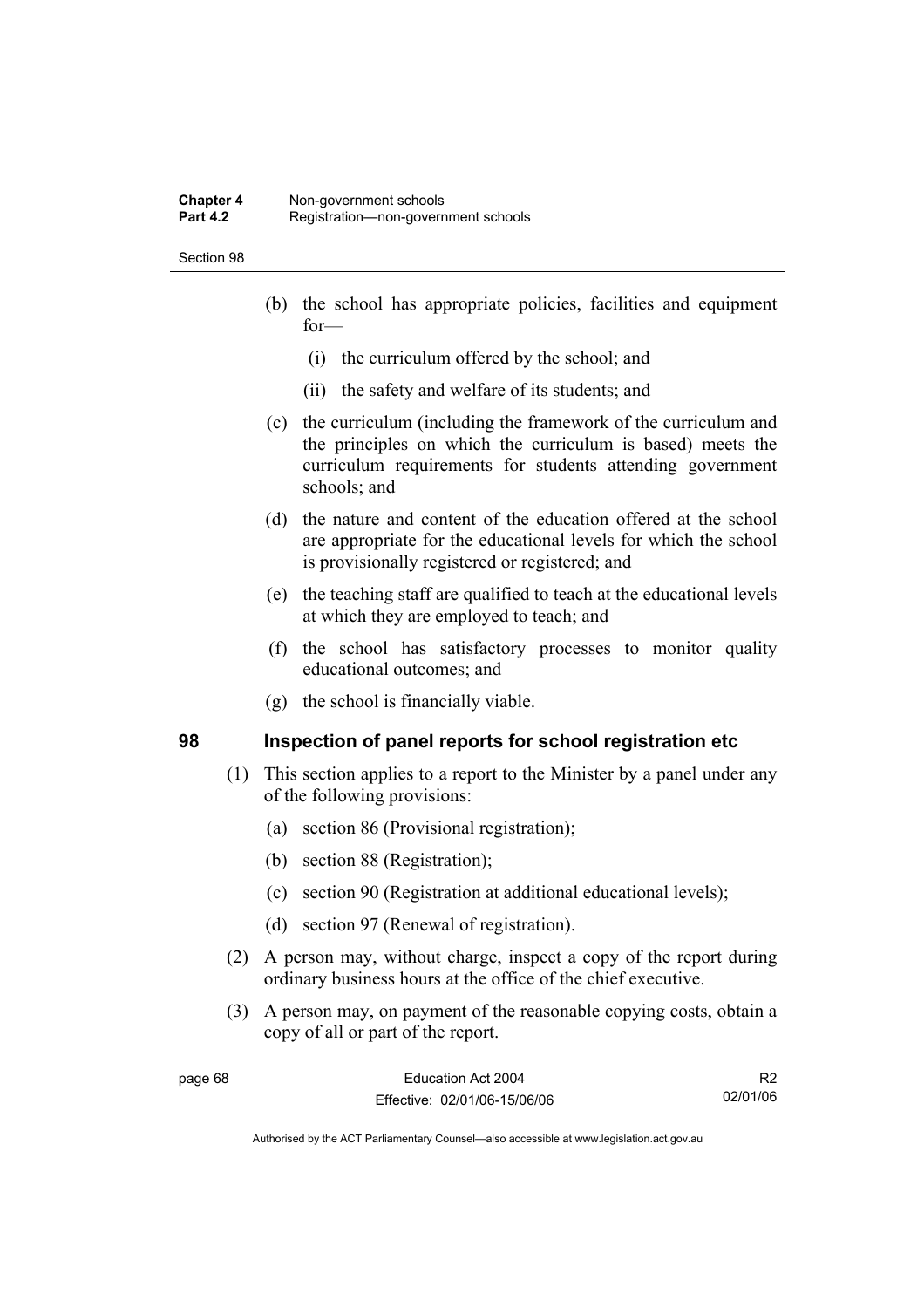Non-government schools **Chapter 4**  Registration—non-government schools **Part 4.2** 

Section 98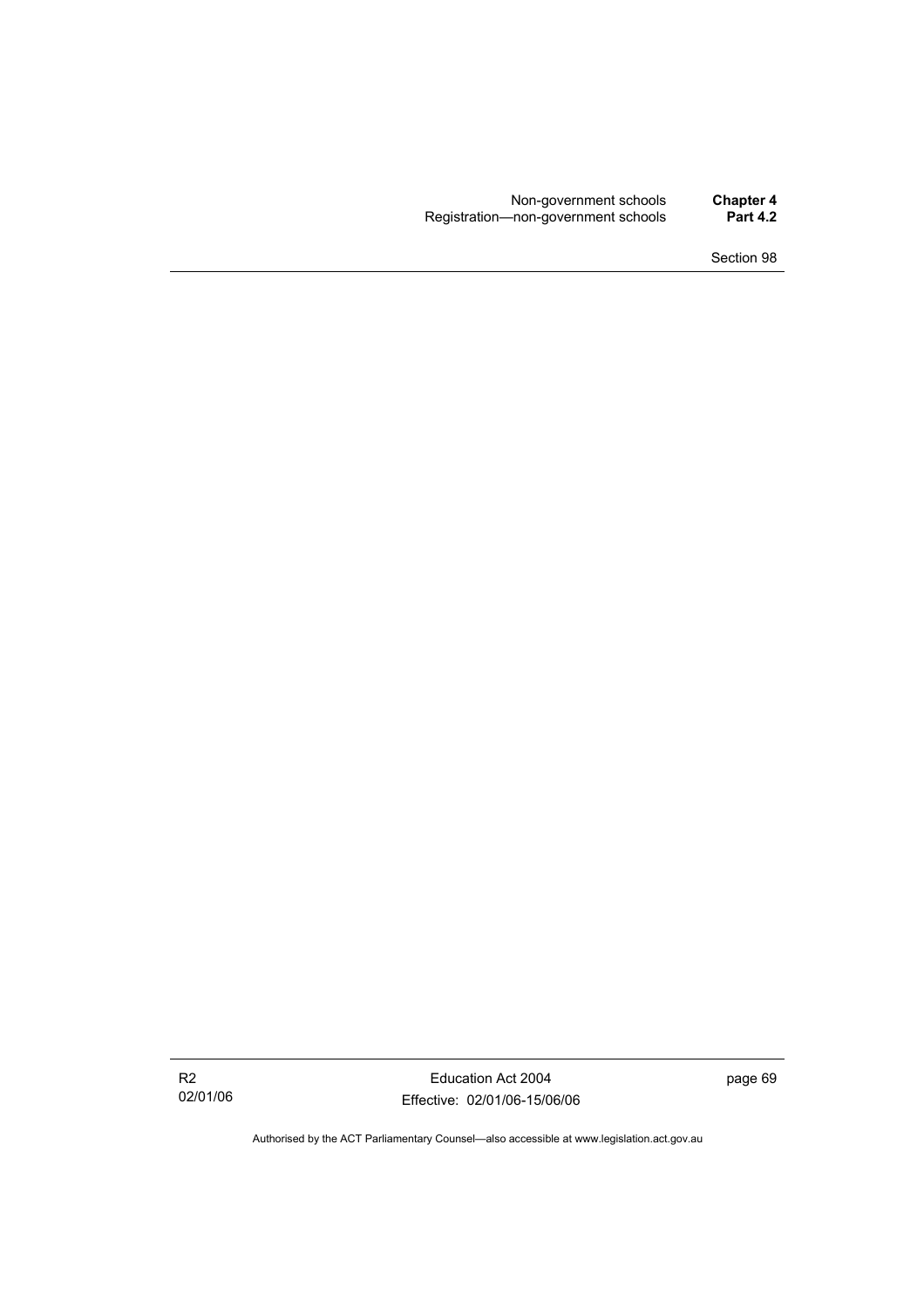# **Part 4.3 Attendance at non-government schools**

#### **99 Keeping of register of enrolments and attendances for non-government schools**

 (1) The principal of a non-government school, or the person giving an approved educational course (non-government), commits an offence if the principal or person fails to keep a register of enrolments and attendances

Maximum penalty: 10 penalty units.

(2) An offence against this section is a strict liability offence.

### **100 Keeping records of enrolment and attendances for nongovernment schools**

- (1) The principal of a non-government school, or the person giving an approved educational course (non-government), must ensure that the following information is entered in the register of enrolments and attendances:
	- (a) the full name of each child enrolled at the school or course;
	- (b) a record of the attendance or nonattendance of the child at the school or course on every day when the school or course is open for attendance.

Maximum penalty: 10 penalty units.

- (2) The principal of a non-government school, or the person giving an approved educational course (non-government), commits an offence if—
	- (a) the principal or person makes an entry in the register of enrolments and attendances; and

R2 02/01/06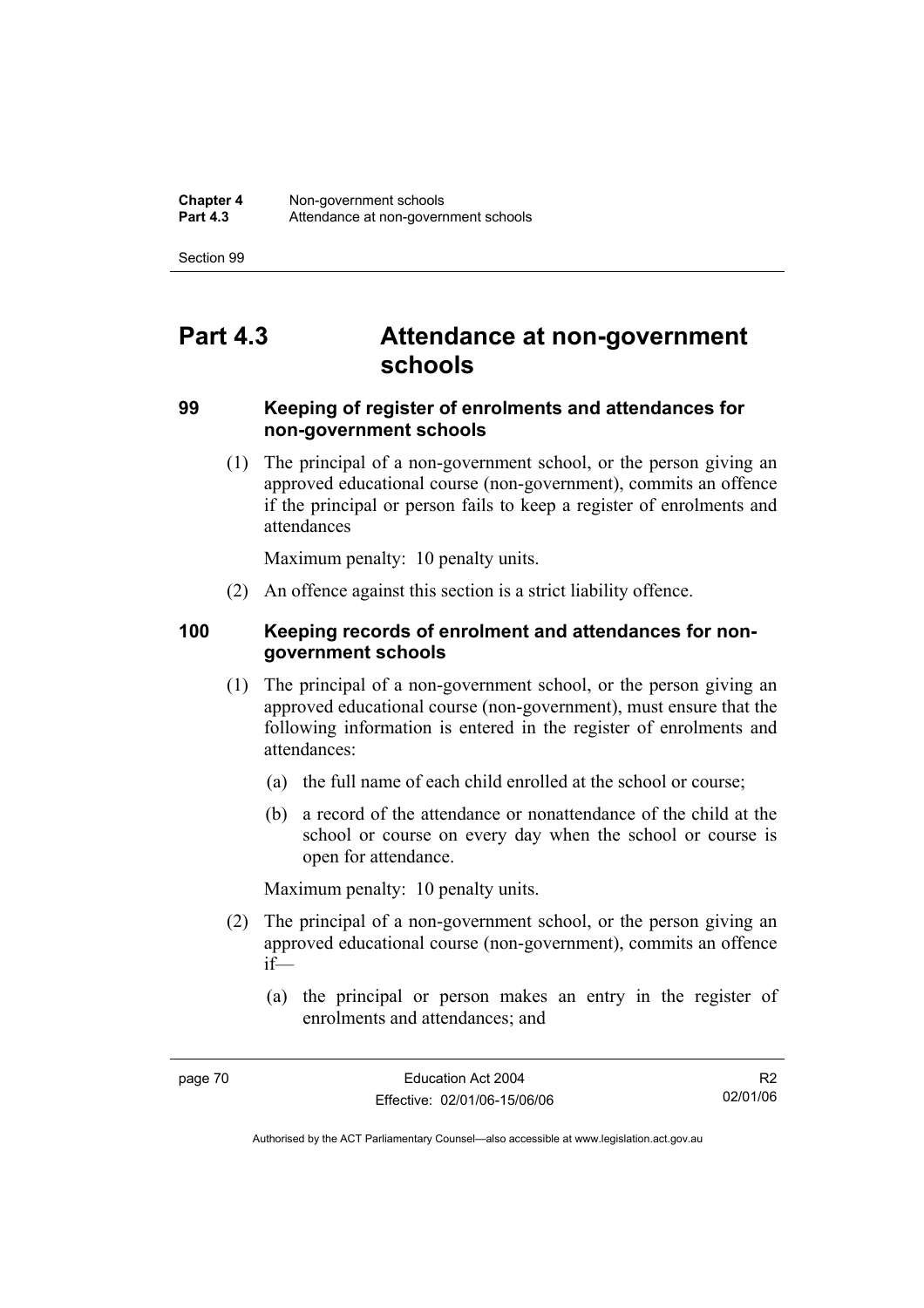(b) the principal or person is reckless about whether the entry is correct.

Maximum penalty: 10 penalty units.

(3) An offence against subsection (1) is a strict liability offence.

#### **101 Inspection of register of enrolment and attendances for non-government schools**

- (1) The principal of a non-government school, or the person giving an approved educational course (non-government), commits an offence if—
	- (a) an authorised person (non-government) asks the principal or person to make the register of enrolments and attendances available to the authorised person; and
	- (b) the principal or person fails to make the register available as asked.

Maximum penalty: 10 penalty units.

- (2) The principal of a non-government school, or the person giving an approved educational course (non-government), commits an offence if—
	- (a) the chief executive or an authorised person (non-government) asks the principal or the person to give the chief executive or authorised person stated information about enrolments or attendances of children at the school or course during a stated period or at a stated time; and
	- (b) the principal or person fails to give the information in accordance with the request.

Maximum penalty: 50 penalty units.

 (3) An authorised person (non-government) may make copies of the register of enrolments and attendances or any part of the register.

page 71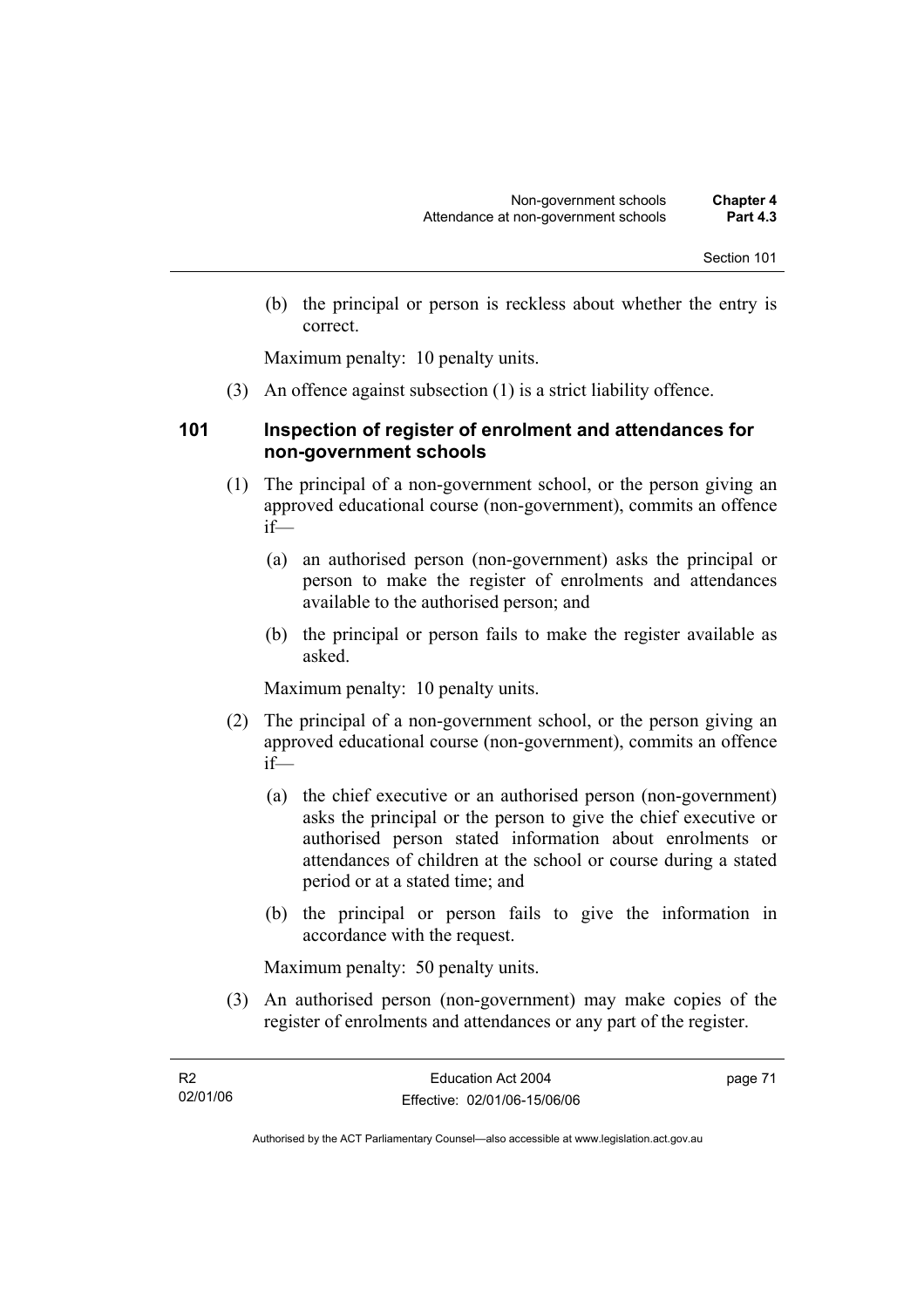#### **Chapter 4 Non-government schools**<br>**Part 4.3 Attendance at non-governed** Attendance at non-government schools

#### Section 102

- (4) The principal of a non-government school, or the person giving an approved educational course (non-government), must take reasonable steps to assist an authorised person (non-government) in exercising functions under this section.
- (5) An offence against this section is a strict liability offence.

#### **102 Procedures to encourage attendance at non-government schools**

- (1) The principal of a non-government school must set up procedures—
	- (a) to encourage children to attend school regularly; and
	- (b) to help parents to encourage their children to attend school regularly.
- (2) The principal must refer parents and children to support services that encourage children to attend school regularly when the procedures mentioned in subsection (1) are not successful.
- (3) If a child enrolled at a non-government school has not been attending school regularly, the principal of the school may, by written notice, require the child's parents and the child to meet with an authorised person (non-government) at a stated place and time.

### **103 Reporting to parents—non-government schools**

- (1) The principal of a non-government school must set up procedures for giving reports to the parents of a child enrolled at the school about the child's academic progress and social development at the school.
- (2) A report must be given to the child's parents at least twice a year.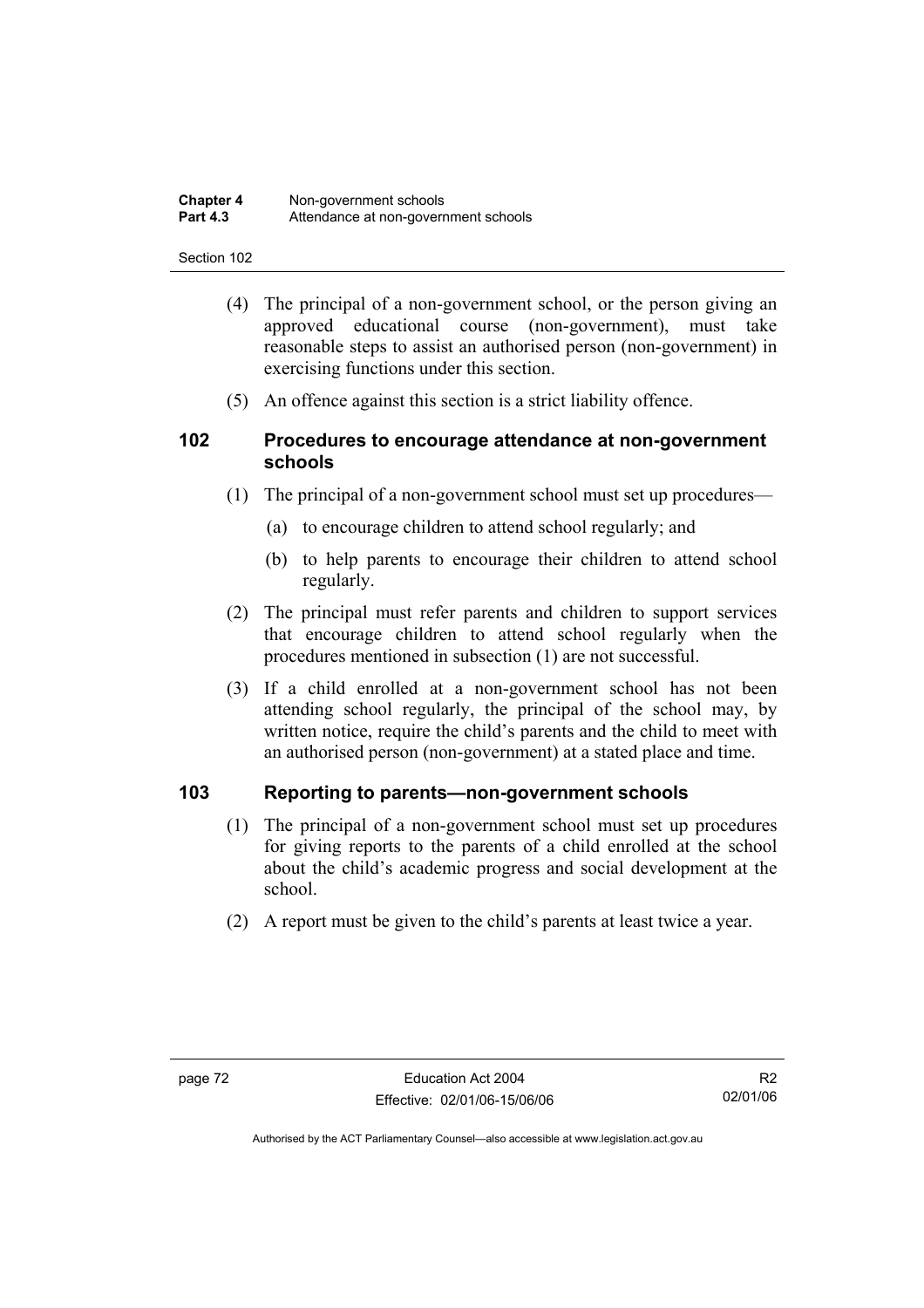#### **104 Suspension or exclusion of children—Catholic systemic schools**

- (1) This section applies if—
	- (a) a child attending a non-government school that is a Catholic systemic school—
		- (i) is persistently and wilfully noncompliant; or
		- (ii) threatens to be violent or is violent to another child attending the school, a member of the staff of the school or anyone else involved in the school's operation; or
		- (iii) acts in a way that otherwise threatens the good order of the school or the safety or wellbeing of another child attending the school, a member of staff of the school or anyone else involved in the school's operation; or
		- (iv) displays behaviour that is disruptive to the child's learning or that of other children; and
	- (b) the principal of the school is satisfied that action should be taken under this section.
- (2) The principal may recommend to the director that the director—
	- (a) suspend the child from the school for a stated period of not longer than 20 days; or
	- (b) transfer the child to another Catholic systemic school; or
	- (c) exclude the child from all Catholic systemic schools.
- (3) After considering the principal's recommendation, the director may—
	- (a) give effect to the recommendation; or
	- (b) take any other action mentioned in subsection (2) that the director considers appropriate; or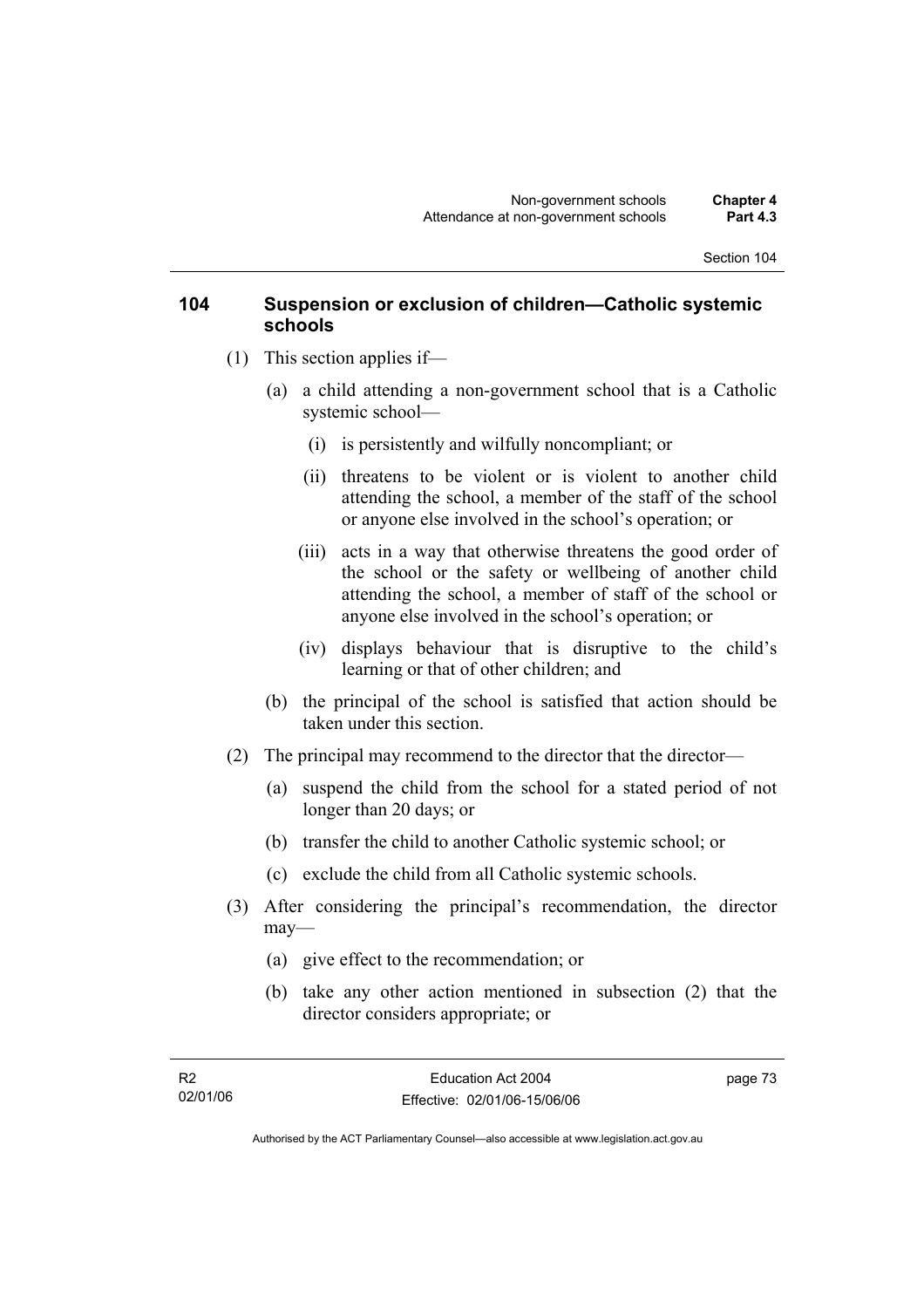- (c) suspend the child for not longer than 20 days.
- (4) The director may exclude the child only if—
	- (a) the child's parents have been given an opportunity to be consulted, and told in writing, about the proposed exclusion of the child and the reasons for it; and
	- (b) the child has been given a reasonable opportunity to attend counselling, undertake relevant educational programs or receive other appropriate assistance; and
	- (c) as far as the child's maturity and capacity for understanding allow, the participation of the child has been sought, and any views of the child considered, in deciding whether to exclude the child; and
	- (d) the child has been given sufficient information about the decision-making process, in a language and way that the child can understand, to allow the child to take part in the process; and
	- (e) the child has been offered information about alternatives for continuing the child's education after the exclusion.
- (5) The director may suspend or transfer the child only if—
	- (a) the child's parents have been given an opportunity to be consulted, and told in writing, about the proposed suspension or transfer of the child and the reasons for it; and
	- (b) as far as the child's maturity and capacity for understanding allow, the participation of the child has been sought, and any views of the child considered, in deciding whether to suspend or transfer the child; and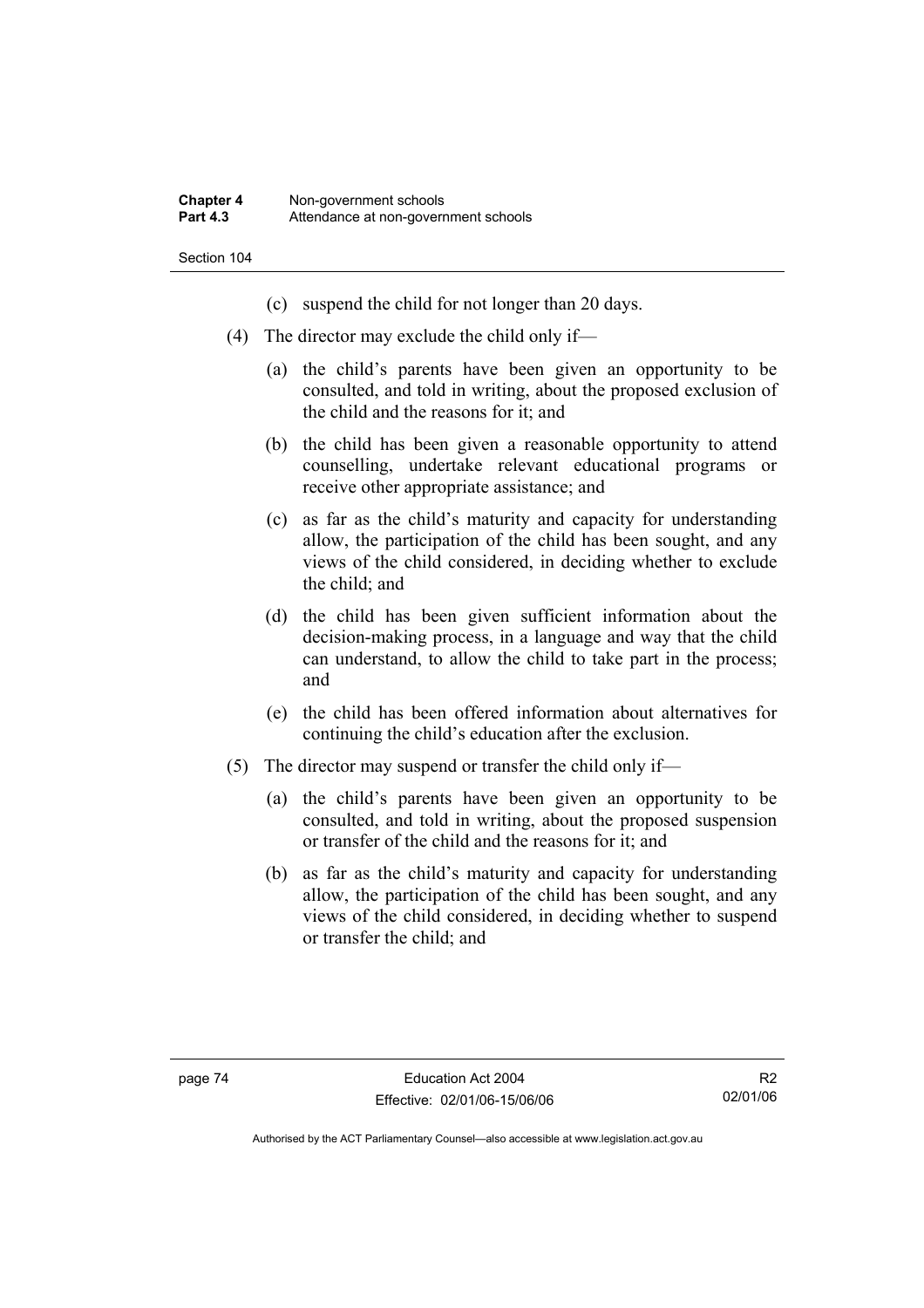- (c) the child has been given sufficient information about the decision-making process, in a language and way that the child can understand, to allow the child to take part in the process; and
- (d) the child has been given a reasonable opportunity to continue the child's education during the suspension.
- (6) Despite subsection (5), the director may immediately suspend the child for not longer than 5 days if, in the director's opinion, the circumstances are of such urgency or seriousness to require the child's immediate suspension.
- (7) However, before suspending the child under subsection (6), the director must comply with the requirements of subsection (5) (a) to (d) to the extent that it is practicable and appropriate to do so.
- (8) To remove any doubt, the director may suspend the child under subsection (6) while deciding what other action (if any) should be taken in relation to the child under this section.
- (9) If the child is suspended for 7 or more school days in a school term (whether or not consecutive school days), the director must ensure that the child is given a reasonable opportunity to attend appropriate counselling.
- (10) The director may delegate the director's power to suspend a child from a school for not longer than 5 days to the principal of the school.
	- *Note* For the making of delegations and the exercise of delegated functions, see Legislation Act, pt 19.4.
- (11) If the director excludes a child from all Catholic systemic schools, the director must give the registrar written notice of the exclusion.
- (12) In this section:

*director* means the person occupying the position prescribed under the regulations.

| - R2     | Education Act 2004           | page 75 |
|----------|------------------------------|---------|
| 02/01/06 | Effective: 02/01/06-15/06/06 |         |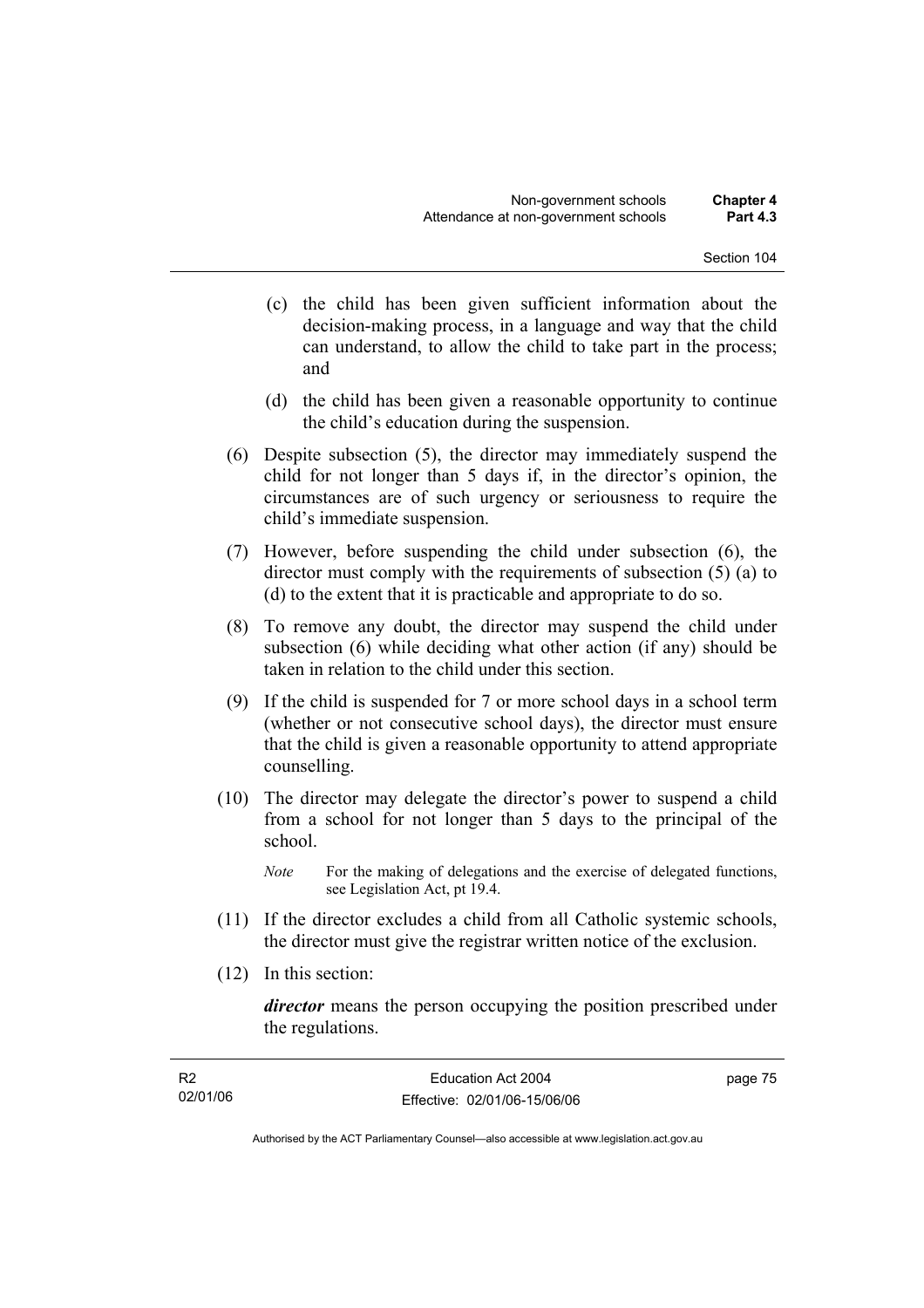#### **105 Suspension or exclusion of children—other nongovernment schools**

- (1) This section applies if—
	- (a) a child attending a non-government school (other than a Catholic systemic school)—
		- (i) is persistently and wilfully noncompliant; or
		- (ii) threatens to be violent or is violent to another child attending the school, a member of the staff of the school or anyone else involved in the school's operation; or
		- (iii) acts in a way that otherwise threatens the good order of the school or the safety or wellbeing of another child attending the school, a member of staff of the school or anyone else involved in the school's operation; or
		- (iv) displays behaviour that is disruptive to the child's learning or that of other children; and
	- (b) the principal of the school is satisfied that action should be taken under this section.
- (2) The principal may—
	- (a) suspend the child from the school for a stated period of not longer than 20 days; or
	- (b) exclude the child from the school.
- (3) The principal may exclude the child only if—
	- (a) the child's parents have been given an opportunity to be consulted, and told in writing, about the proposed exclusion of the child and the reasons for it; and
	- (b) the child has been given a reasonable opportunity to attend counselling, undertake relevant educational programs or receive other appropriate assistance; and

R2 02/01/06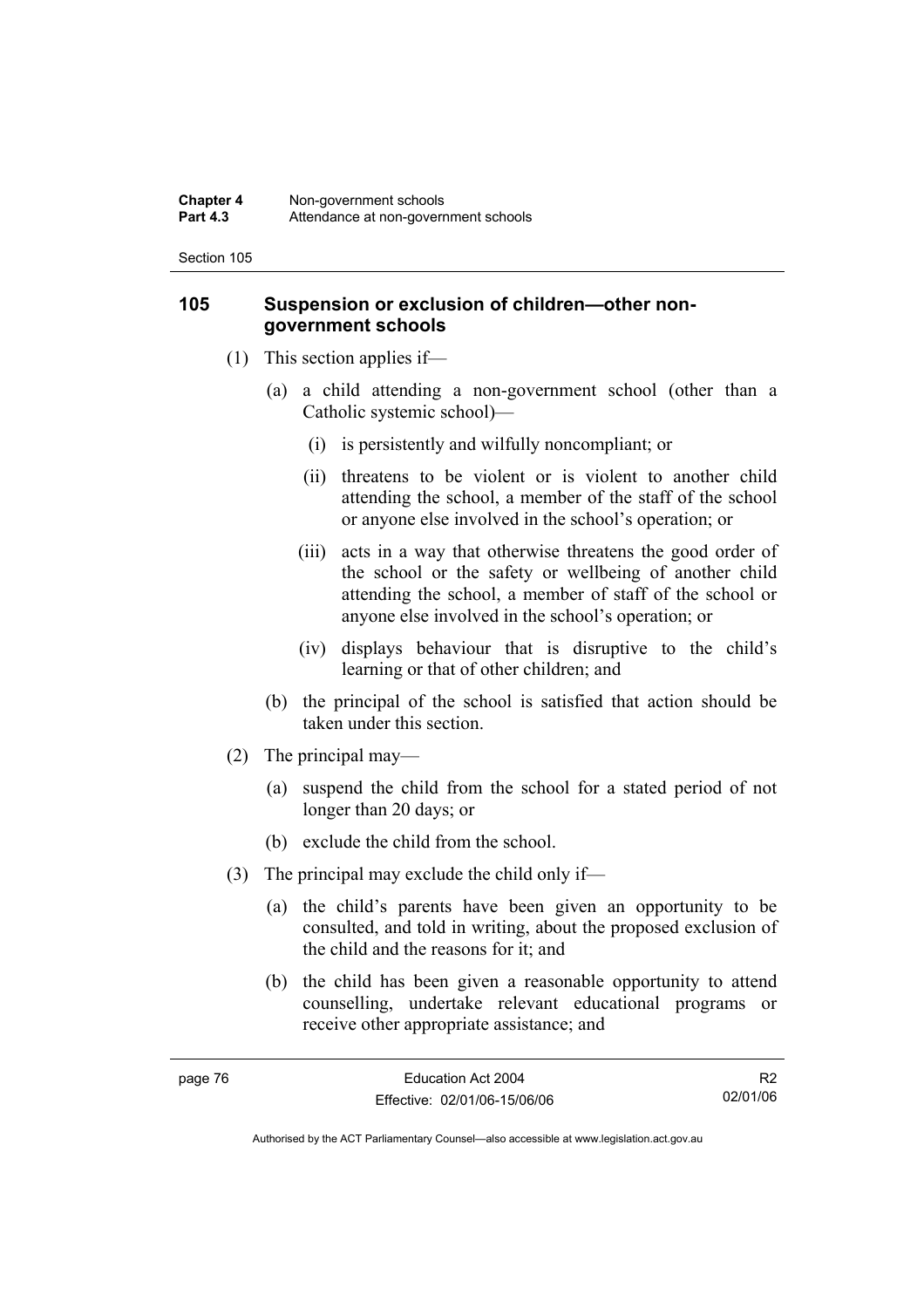- (c) as far as the child's maturity and capacity for understanding allow, the participation of the child has been sought, and any views of the child considered, in deciding whether to exclude the child; and
- (d) the child has been given sufficient information about the decision-making process, in a language and way that the child can understand, to allow the child to take part in the process; and
- (e) the child has been offered information about alternatives for continuing the child's education after the exclusion.
- (4) The principal may suspend the child only if—
	- (a) the child's parents have been given an opportunity to be consulted, and told in writing, about the proposed suspension of the child and the reasons for it; and
	- (b) as far as the child's maturity and capacity for understanding allow, the participation of the child has been sought, and any views of the child considered, in deciding whether to suspend the child; and
	- (c) the child has been given sufficient information about the decision-making process, in a language and way that the child can understand, to allow the child to take part in the process; and
	- (d) the child has been given a reasonable opportunity to continue the child's education during the suspension.
- (5) Despite subsection (4), the principal may immediately suspend a child for not longer than 5 days if, in the principal's opinion, the circumstances are of such urgency or seriousness to require the child's immediate suspension.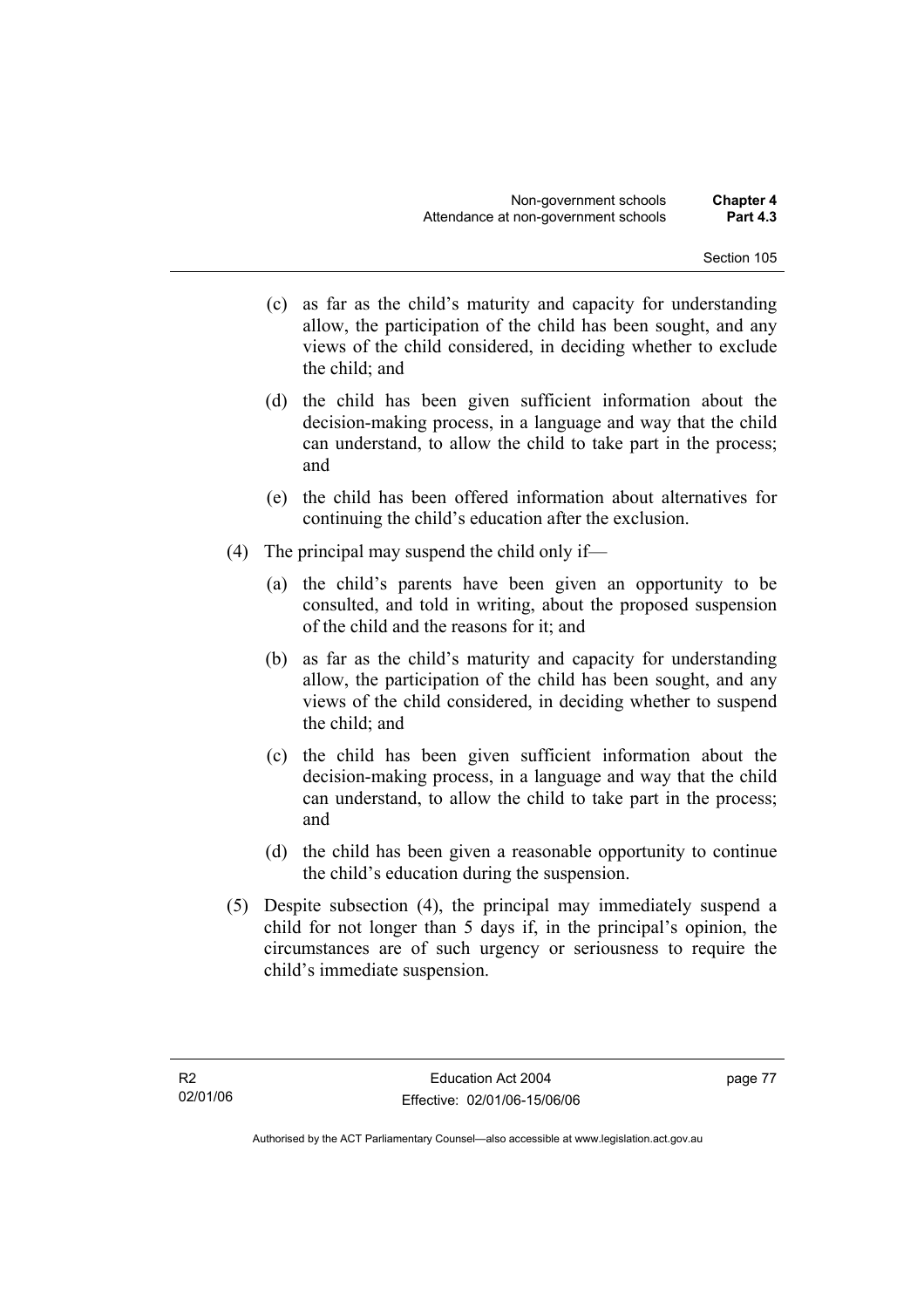| <b>Chapter 4</b> | Non-government schools               |
|------------------|--------------------------------------|
| <b>Part 4.3</b>  | Attendance at non-government schools |

- (6) However, before suspending a child under subsection (5), the principal must comply with the requirements of subsection (4) (a) to (d) to the extent that it is practicable and appropriate to do so.
- (7) To remove any doubt, the principal may suspend the child under subsection (5) while deciding what other action (if any) should be taken in relation to the child under this section.
- (8) If the child is suspended for 7 or more school days in a school term (whether or not consecutive school days), the principal must ensure that the child is given a reasonable opportunity to attend appropriate counselling.
- (9) If the principal of the school excludes a child from the school, the principal must give the registrar written notice of the exclusion.

page 78 Education Act 2004 Effective: 02/01/06-15/06/06

R2 02/01/06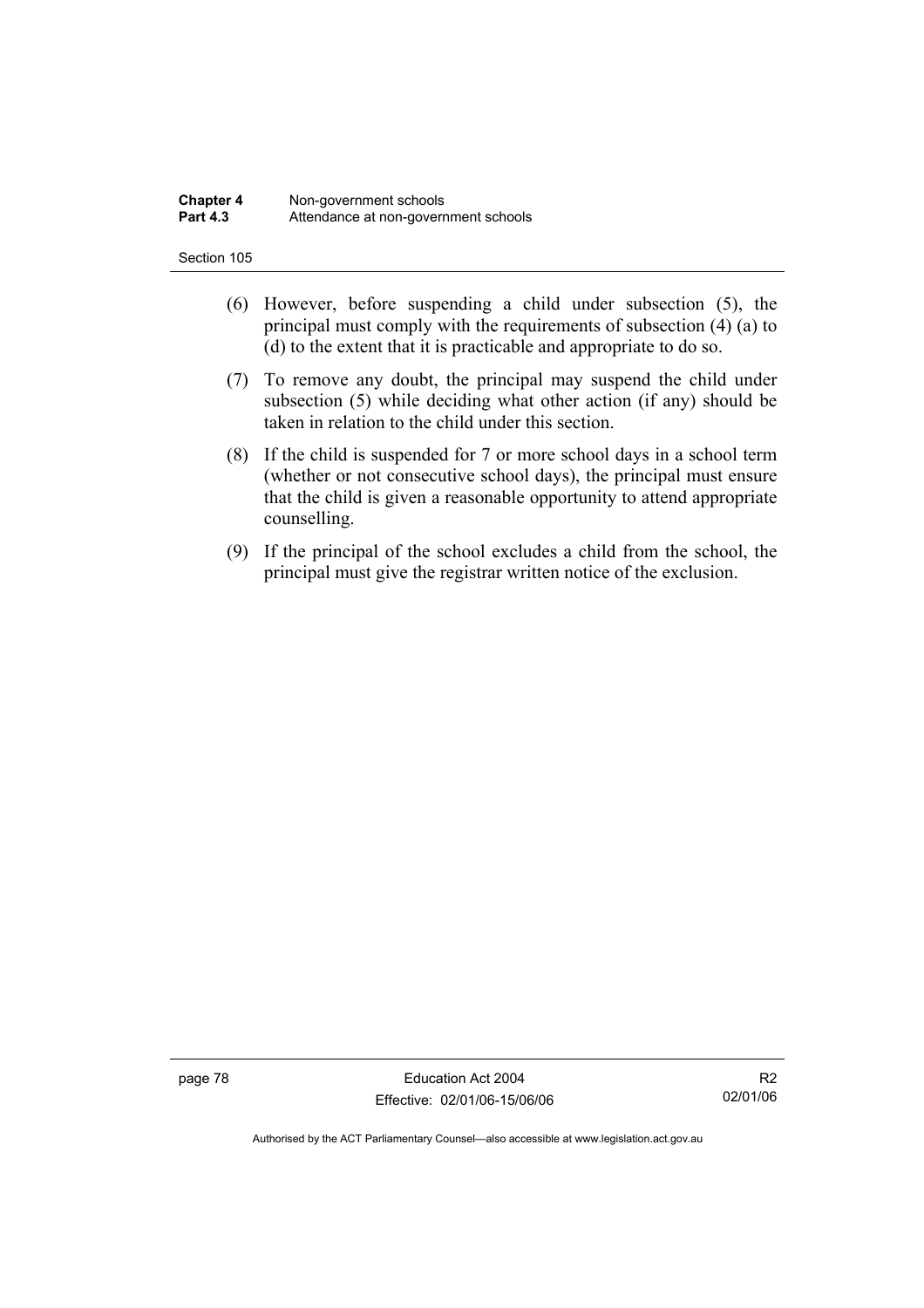# **Part 4.4 Non-government Schools Education Council**

### **Division 4.4.1 Establishment and membership**

#### **106 Establishment of council (non-government)**

The Non-government Schools Education Council (in this part called the *council*) is established.

#### **107 Functions of council (non-government)**

The functions of the council are—

- (a) to advise the Minister on any aspect of non-government schooling; and
- (b) when asked by the Minister under this paragraph, to inquire into and give advice to the Minister on any aspect of nongovernment schooling; and
- (c) to meet with the Government Schools Education Council to discuss matters of mutual interest; and
- (d) to exercise any other function given to the council under this Act or any other Territory law.
- *Note* The Minister must present a copy of any advice to the Legislative Assembly (see s 127).

#### **108 Membership of council (non-government)**

The council consists of the members appointed under section 109.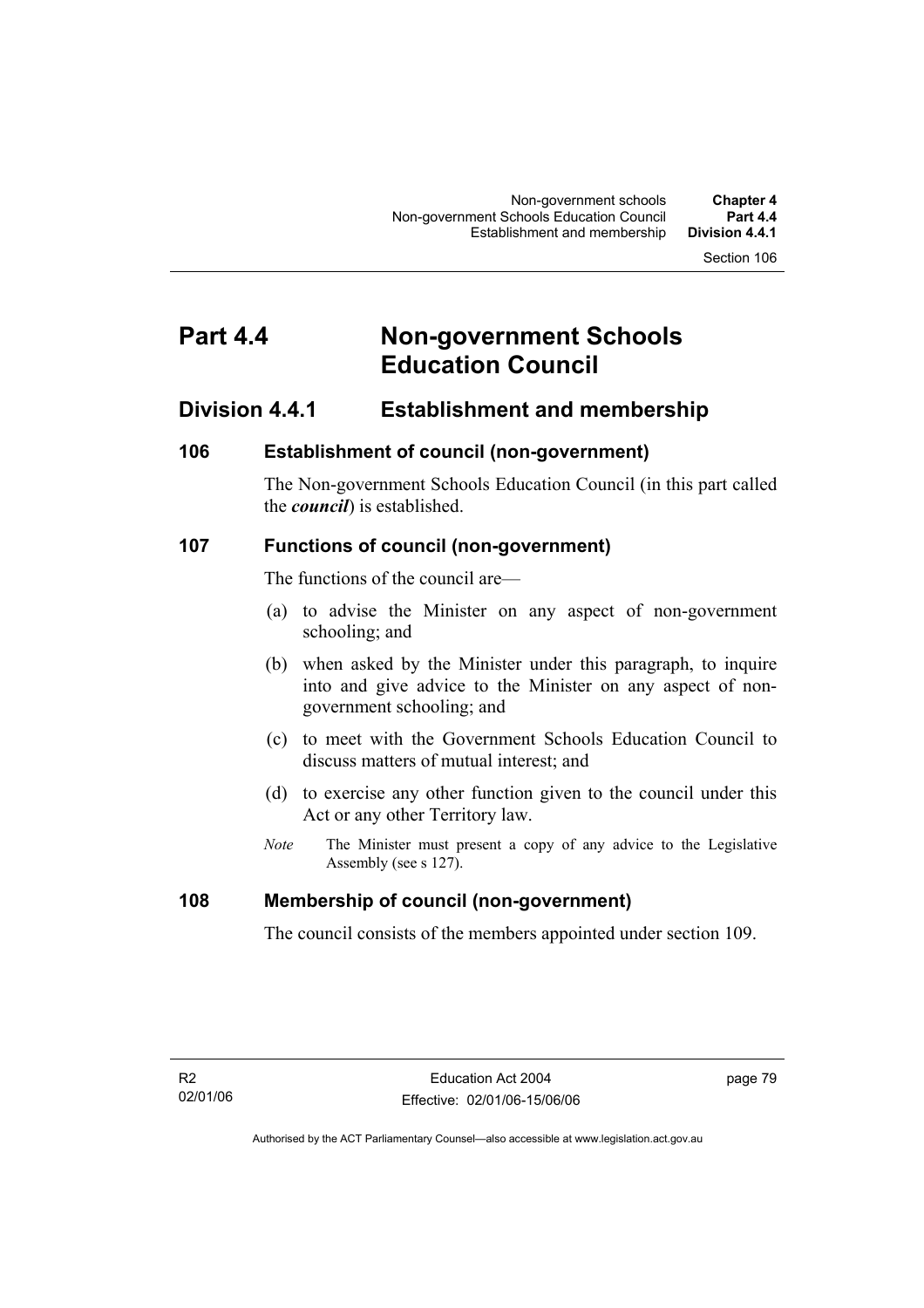#### **109 Members of council (non-government)**

- (1) The Minister must appoint the following members of the council:
	- (a) a chairperson;
	- (b) 4 people who, in the Minister's opinion, represent the views of the general community (the *community members*);
	- (c) 6 people who, in the Minister's opinion, represent the views of non-government school education (the *education members*).
	- *Note 1* For the making of appointments (including acting appointments), see the Legislation Act, pt 19.3.
	- *Note 2* In particular, a person may be appointed for a particular provision of a law (see Legislation Act, s 7 (3)) and an appointment may be made by naming a person or nominating the occupant of a position (see s 207).
	- *Note 3* Certain Ministerial appointments require consultation with an Assembly committee and are disallowable (see Legislation Act, div 19.3.3).
- (2) For subsection (1) (c), the Minister must appoint—
	- (a) 3 education members chosen from nominations of organisations representing Catholic schools; and
	- (b) 1 education member chosen from nominations of organisations representing non-Catholic independent schools; and
	- (c) 1 education member chosen from nominations of the nongovernment school union; and
	- (d) 1 education member chosen from nominations of organisations representing parent associations of non-government schools.

#### **110 Deputy chairperson of council (non-government)**

- (1) The members of the council must, whenever necessary, elect another member to be deputy chairperson.
- (2) The council must tell the Minister of the election of the member as deputy chairperson.

| page 80 | Education Act 2004           |          |
|---------|------------------------------|----------|
|         | Effective: 02/01/06-15/06/06 | 02/01/06 |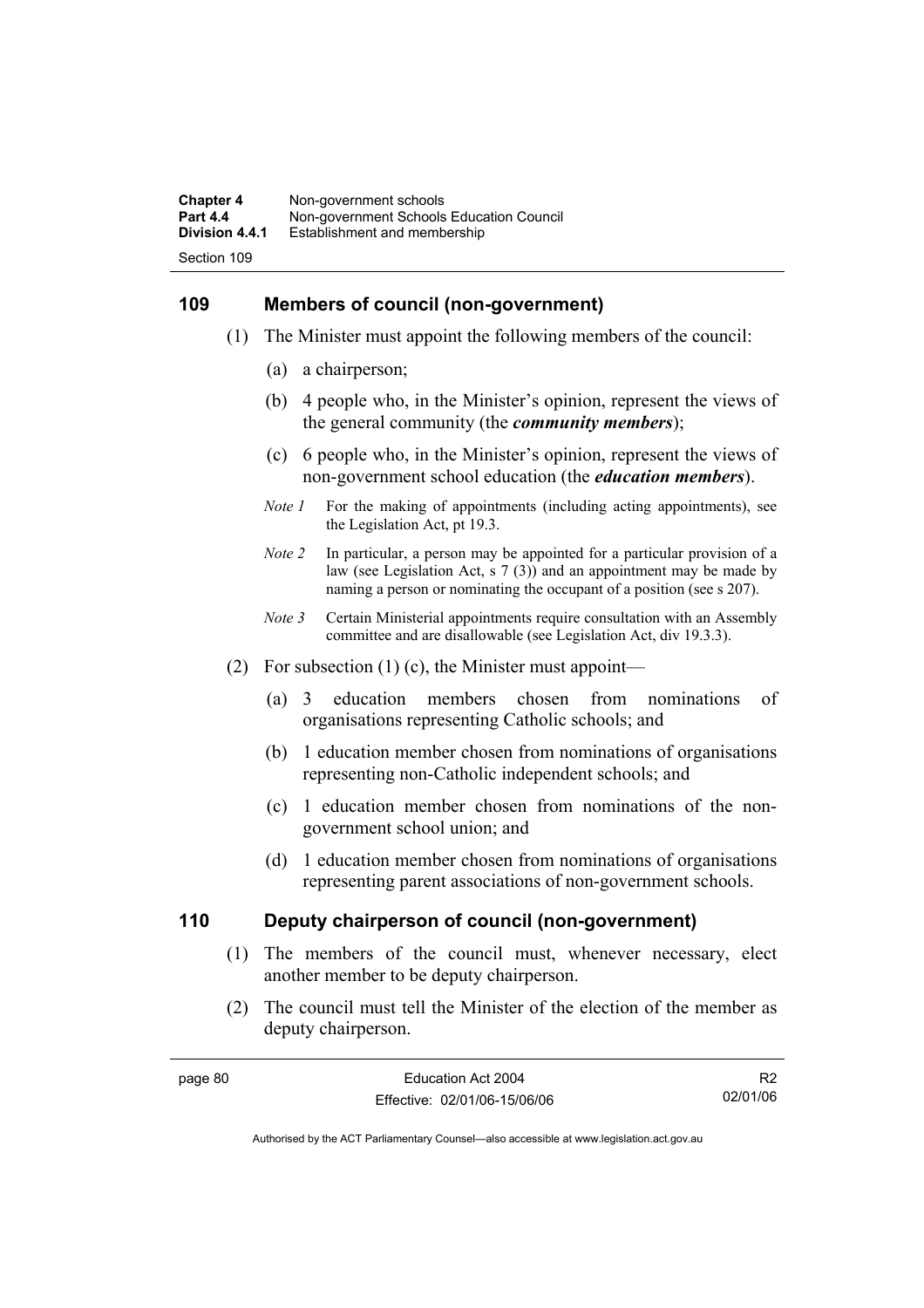#### **111 Term of appointment to council (non-government)**

- (1) A member of the council is to be appointed for a term not longer than 3 years.
- (2) The instrument appointing, or evidencing the appointment of, a member of the council must state whether the person is appointed as chairperson or a community or education member.
	- *Note* A person may be reappointed to a position if the person is eligible to be appointed to the position (see Legislation Act, s 208 and dict, pt 1, def *appoint*).

#### **112 Ending of appointment to council (non-government)**

- (1) The Minister may end the appointment of a member of the council—
	- (a) for misbehaviour; or
	- (b) for contravening section 117 (Disclosure of interests by members of council (non-government)).
- (2) The Minister may also end the appointment of an education member if satisfied that the person no longer represents the views of the organisation from which the person was chosen.
	- *Note* A person's appointment also ends if the person resigns (see Legislation Act s 210).

#### **113 Conditions of appointment generally of council (nongovernment) members**

A member of the council holds the position on the conditions not provided by this Act or another Territory law that are decided by the **Minister** 

page 81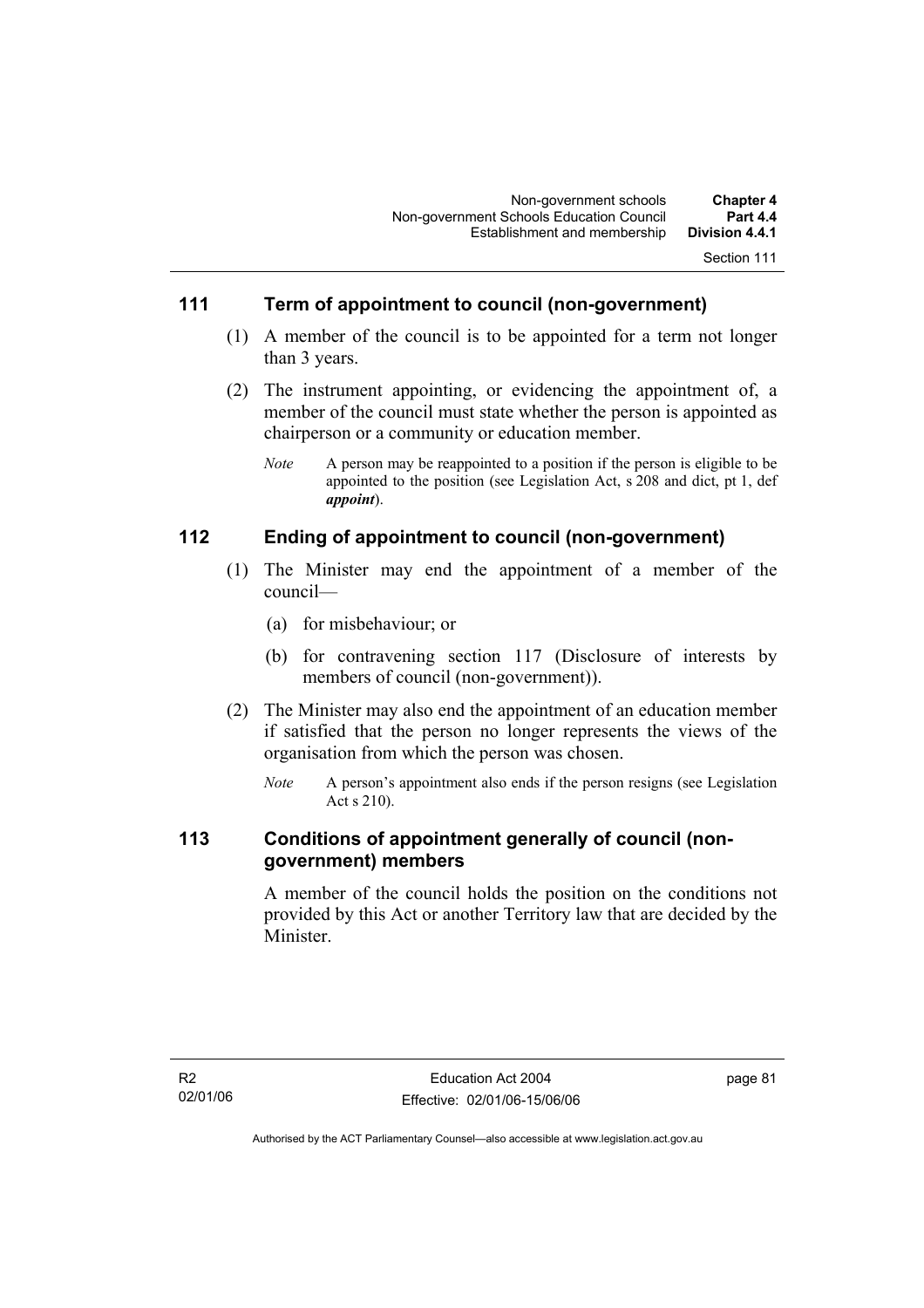| <b>Chapter 4</b>      | Non-government schools                   |
|-----------------------|------------------------------------------|
| <b>Part 4.4</b>       | Non-government Schools Education Council |
| <b>Division 4.4.2</b> | Proceedings of council (non-government)  |
| Section 114           |                                          |

### **114 Arrangements for staff**

- (1) The council (non-government) may arrange with the chief executive to use public servants in the administrative unit under the chief executive's control.
- (2) The *Public Sector Management Act 1994* applies to the management by the council (non-government) of public servants the subject of an arrangement under subsection (1).

# **Division 4.4.2 Proceedings of council (nongovernment)**

### **115 Time and place of meetings of council (non-government)**

- (1) The council meets at the times and places it decides.
- (2) However, the council must meet at least twice a year.

### **116 Proceedings of council (non-government)**

- (1) The council must keep minutes of its meetings.
- (2) The council may conduct its proceedings (including its meetings) as it considers appropriate.

### **117 Disclosure of interests by members of council (nongovernment)**

- (1) This section applies to a member of the council if—
	- (a) the member has a direct or indirect financial interest in an issue being considered, or about to be considered, by the council; and
	- (b) the interest could conflict with the proper exercise of the member's functions in relation to the council's consideration of the issue.

R2 02/01/06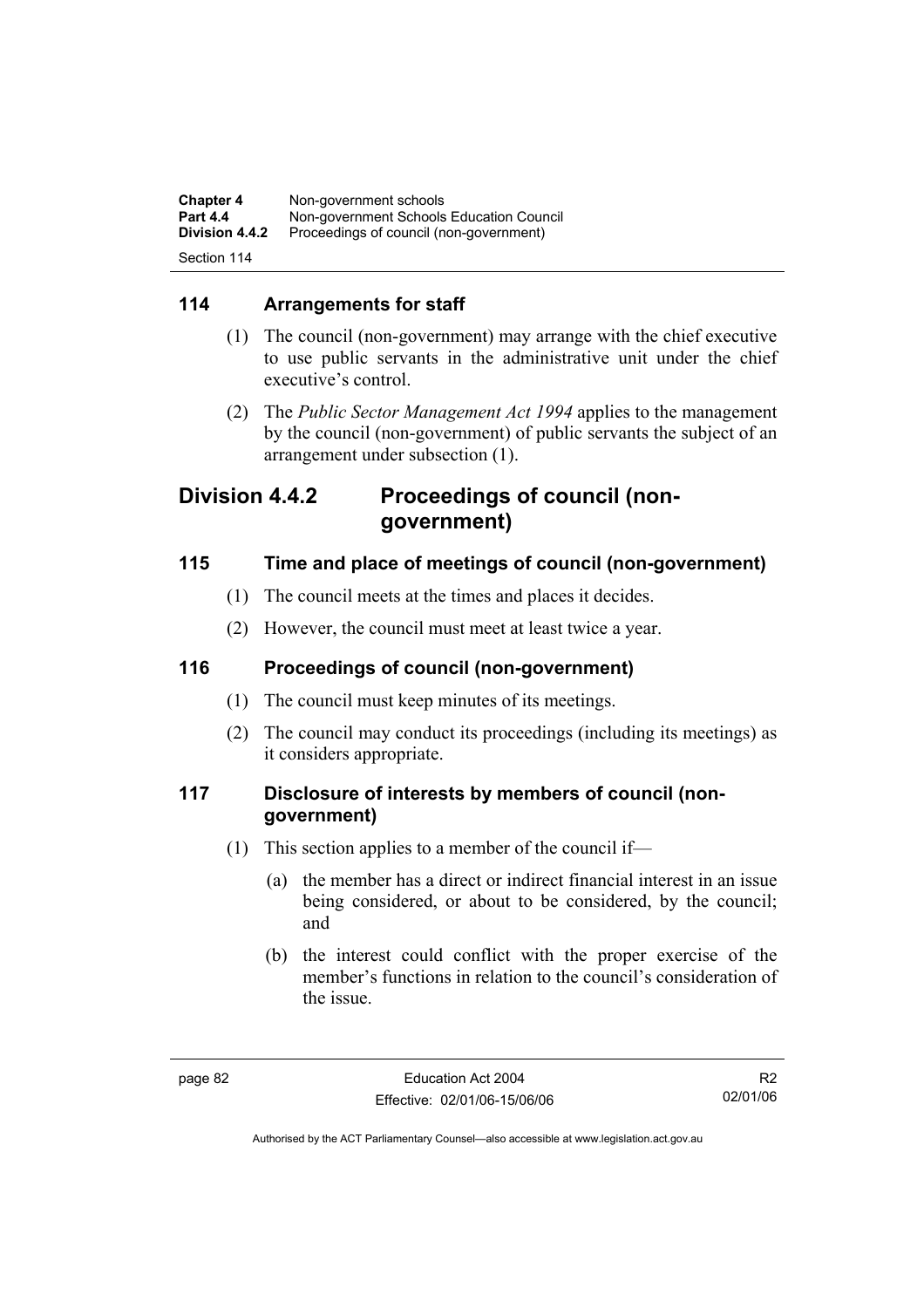- (2) As soon as practicable after the relevant facts come to the member's knowledge, the member must disclose the nature of the interest to a meeting of the council.
- (3) The disclosure must be recorded in the council's minutes and, unless the council otherwise decides, the member (the *first member*) must not—
	- (a) be present when the council considers the issue; or
	- (b) take part in a decision of the council on the issue.
- (4) Any other member who also has a direct or indirect financial interest in the issue must not—
	- (a) be present when the council is considering its decision under subsection (3) in relation to the first member; or
	- (b) take part in making the decision.
- (5) Within 14 days after the end of each financial year, the chairperson of the council must give the Minister a statement of any disclosure of interest made under this section during the financial year.

### **118 Annual report by council (non-government)**

- (1) As soon as practicable after the end of each financial year (but not later than the date decided by the Minister), the council must give the Minister a report about its operations for the financial year.
- (2) The Minister must present a copy of the report under this section to the Legislative Assembly within 6 sitting days after the day the Minister receives the report.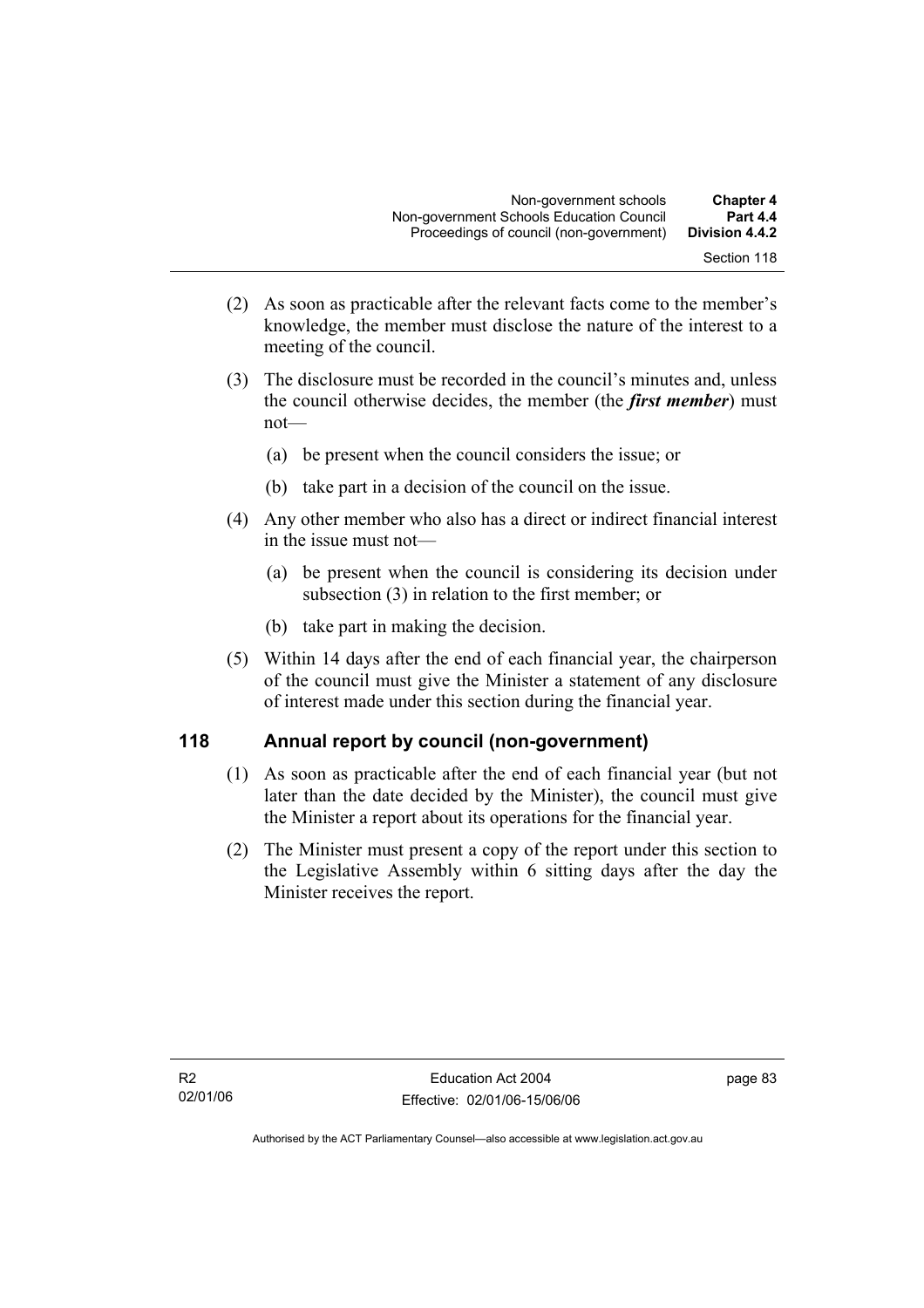**Chapter 4 Non-government schools**<br>**Part 4.5 Other provisions Part 4.5 Other provisions**<br>**Division 4.5.1 Authorised person** Authorised persons (non-government)

Section 119

# **Part 4.5 Other provisions**

# **Division 4.5.1 Authorised persons (nongovernment)**

#### **119 Appointment of authorised persons (non-government)**

- (1) The chief executive may appoint a person to be an authorised person (non-government) for this chapter or a provision of this chapter.
	- *Note 1* For the making of appointments (including acting appointments), see the Legislation Act, pt 19.3.
	- *Note 2* In particular, a person may be appointed for a particular provision of a law (see Legislation Act, s 7 (3)) and an appointment may be made by naming a person or nominating the occupant of a position (see s 207).
- (2) The regulations may prescribe a person to be an authorised person (non-government) for this chapter or a provision of this chapter.
- (3) A person may be appointed as an authorised person (nongovernment) under subsection (1) only if—
	- (a) the person is an Australian citizen or a permanent resident of Australia; and
	- (b) the chief executive is satisfied that the person is a suitable person to be appointed, having regard in particular to—
		- (i) whether the person has any criminal convictions; and
		- (ii) the person's employment record; and
	- (c) the person has satisfactorily completed adequate training to exercise the powers of an authorised person (non-government) proposed to be given to the person.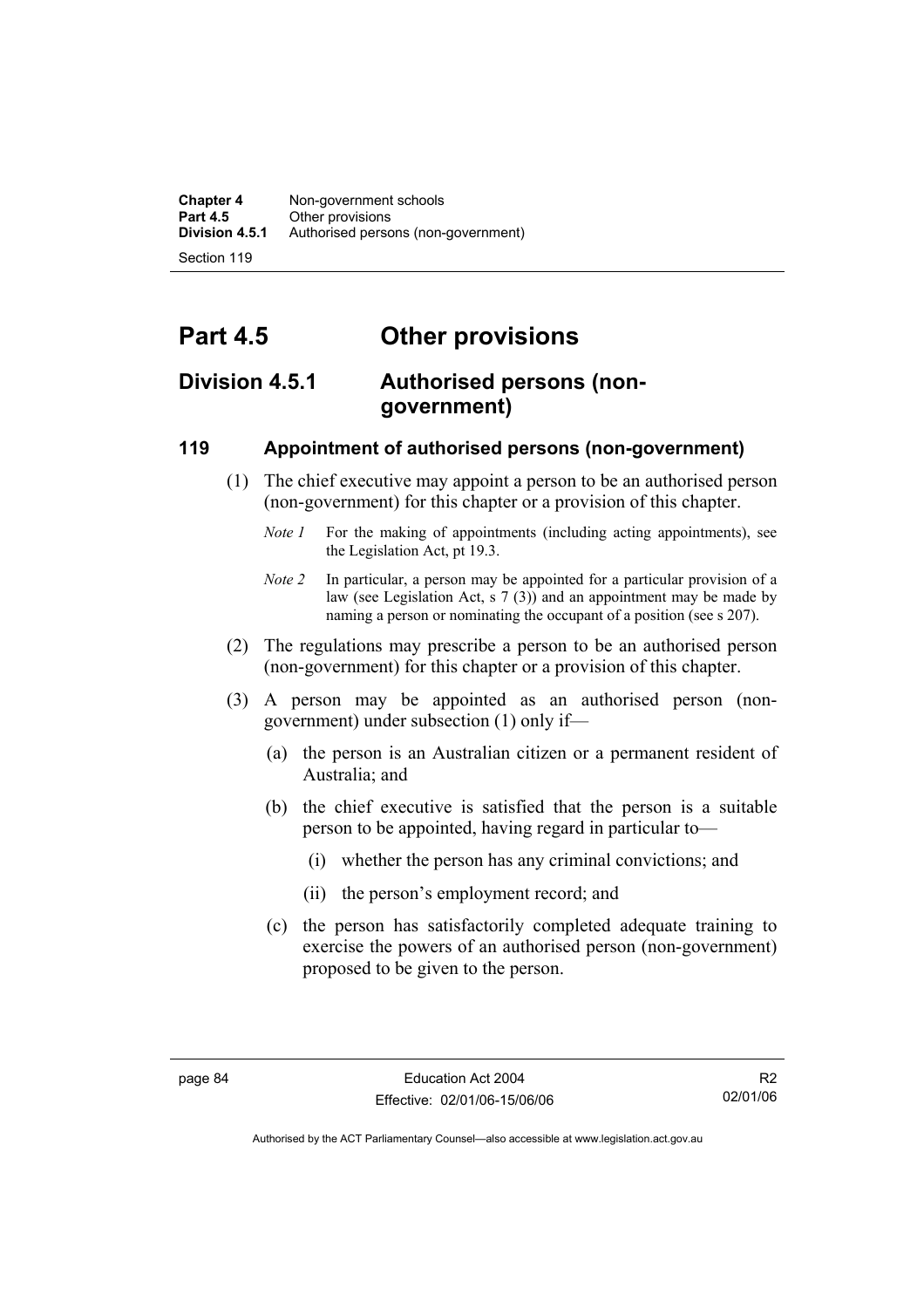#### **120 Identity cards for authorised persons (non-government)**

- (1) The chief executive must give an authorised person (nongovernment) an identity card that states the person is an authorised person (non-government) for this chapter, or stated provisions of this chapter, and shows—
	- (a) a recent photograph of the person; and
	- (b) the name of the person; and
	- (c) the date of issue of the card; and
	- (d) an expiry date for the card; and
	- (e) anything else prescribed under the regulations.
- (2) A person who ceases to be an authorised person (non-government) must return his or her identity card to the chief executive as soon as practicable, but within 21 days after the day the person ceases to be an authorised person.

Maximum penalty: 1 penalty unit.

(3) An offence against subsection (2) is a strict liability offence.

# **Division 4.5.2 Inspection powers for non-government schools**

### **121 Power not to be exercised before identity card shown etc**

- (1) An authorised person (non-government) may exercise a power under this chapter in relation to a person only if the authorised person first shows the person his or her identity card.
- (2) An authorised person (non-government) may not remain in a nongovernment school entered under this division if, when asked by the principal, the authorised person does not show his or her identity card.

page 85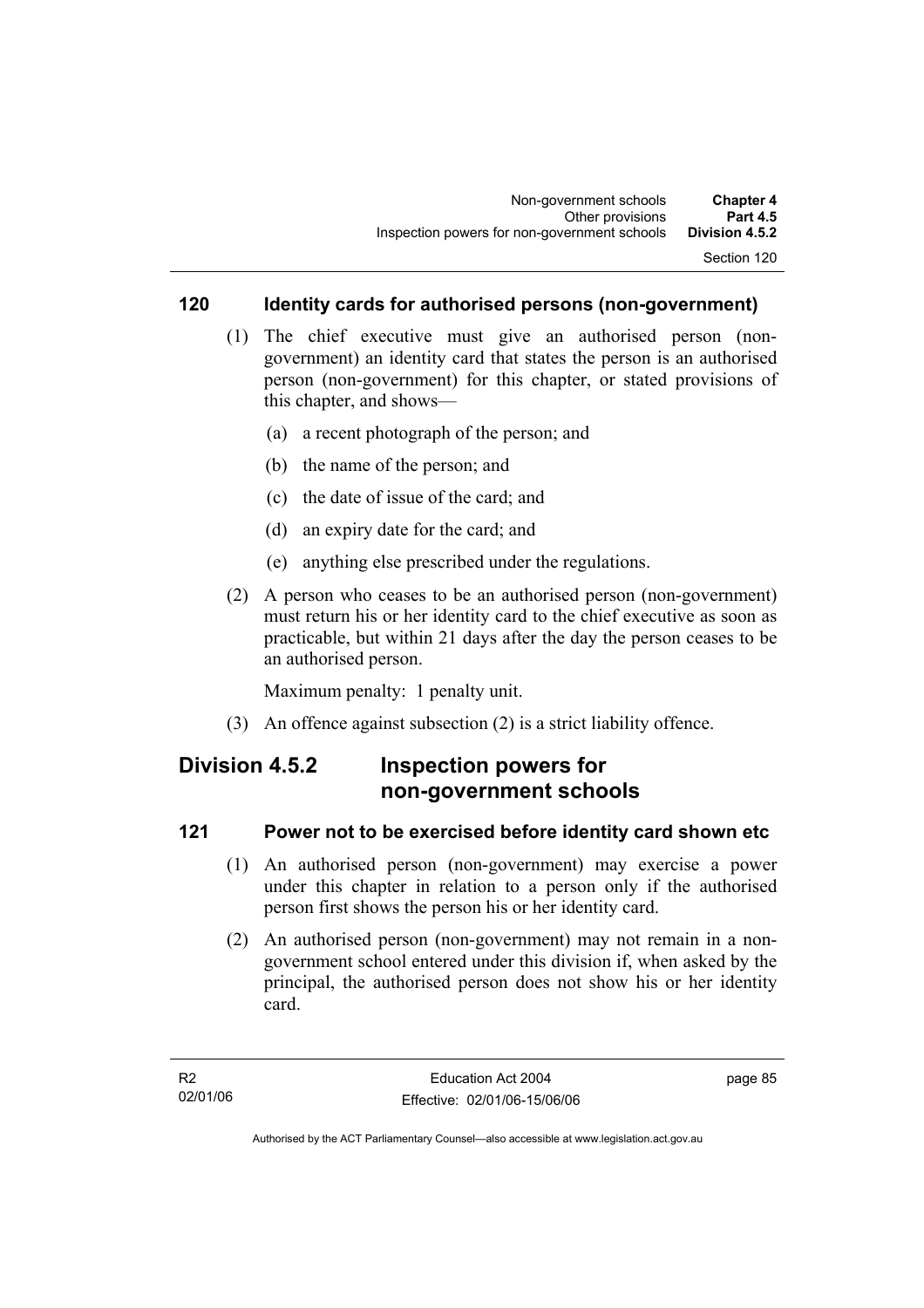| <b>Chapter 4</b>      | Non-government schools                       |
|-----------------------|----------------------------------------------|
| <b>Part 4.5</b>       | Other provisions                             |
| <b>Division 4.5.2</b> | Inspection powers for non-government schools |
| Section 122           |                                              |

**122 Entry to non-government schools for inspections** 

To find out whether this Act is being complied with, an authorised person (non-government) may enter a non-government school at any time when it is being used as a school under this Act.

### **123 Entry to non-government schools with consent**

- (1) An authorised person (non-government) may enter a nongovernment school at any other time if the principal of the school consents to the entry.
- (2) An authorised person (non-government) may, without the principal's consent, enter the non-government school to ask for consent to enter the school.

### **124 Consent to entry**

- (1) This section applies if an authorised person (non-government) intends to ask the principal of a non-government school to consent to the authorised person entering the school.
- (2) Before asking for the consent, the authorised person (nongovernment) must tell the principal—
	- (a) the reason for the entry; and
	- (b) that the principal is not required to consent.
- (3) If the consent is given, the authorised person (non-government) must ask the principal to sign an acknowledgment of the consent.
- (4) The acknowledgment must state that—
	- (a) the principal was told—
		- (i) the reason for the entry; and
		- (ii) that the principal is not required to consent; and

R2 02/01/06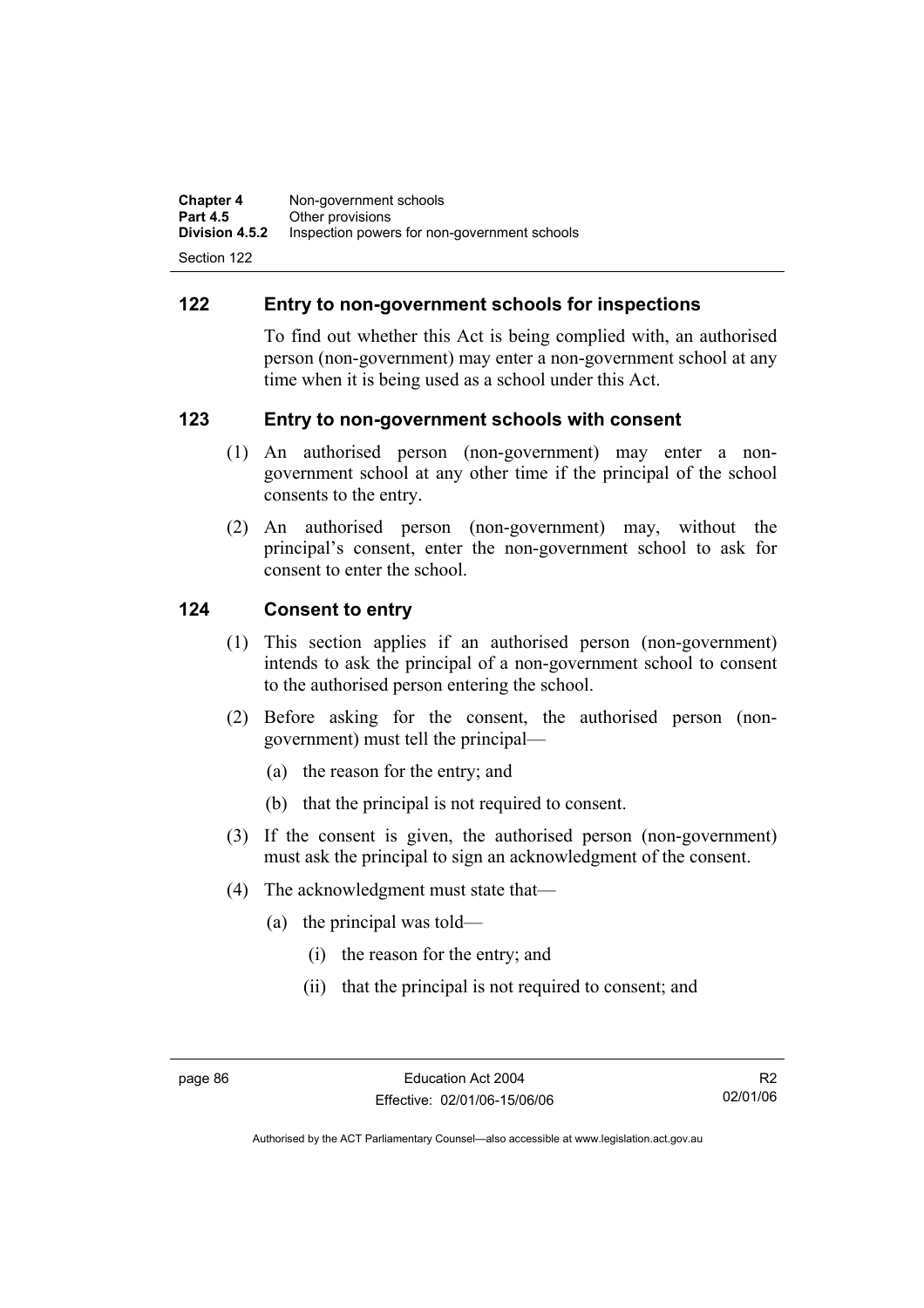- (b) the principal gives an authorised person (non-government) consent to enter the school and exercise powers under this chapter; and
- (c) the time and date the consent was given.
- (5) If the principal signs an acknowledgment of consent, the authorised person (non-government) must immediately give a copy to the principal.
- (6) A court may assume that the principal did not consent if—
	- (a) a question arises, in a proceeding in the court, whether the principal consented to the authorised person (non-government) entering the school under this chapter; and
	- (b) an acknowledgment under this section is not produced in evidence for the entry; and
	- (c) it is not proved that the principal consented to the entry.

### **125 Powers on entry**

An authorised person (non-government) who enters a nongovernment school under section 122 (Entry to non-government schools for inspections) or section 123 (Entry to non-government schools with consent) may inspect the school or anything in it (including the register of enrolments and attendances).

# **Division 4.5.3 Miscellaneous**

### **126 Inspection of register of non-government schools**

- (1) A person may, without charge, inspect the register of nongovernment schools during ordinary business hours at the office of the chief executive.
- (2) A person may, on payment of the reasonable copying costs, obtain a copy of all or part of the register.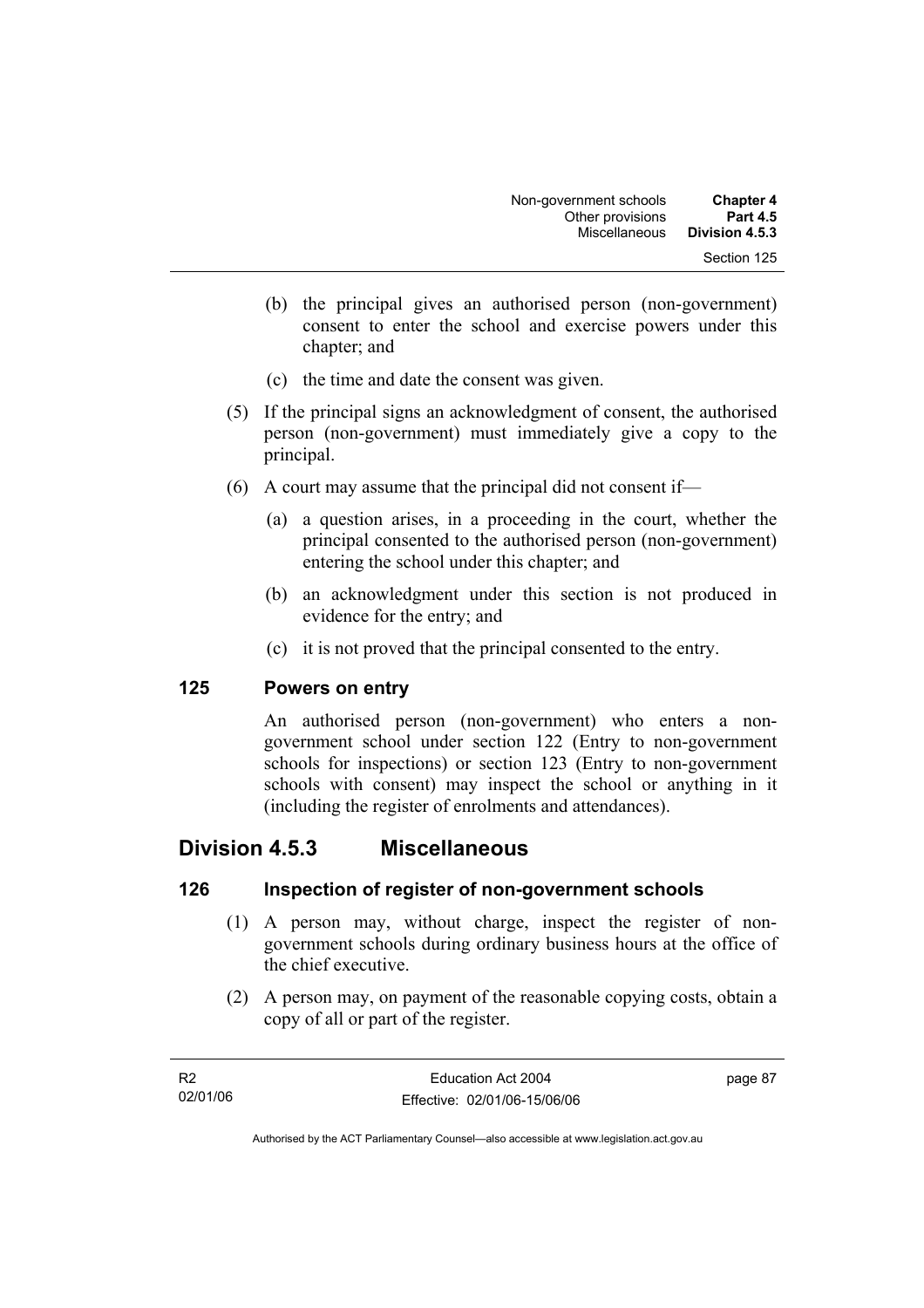**Chapter 4** Non-government schools **Part 4.5 Other provisions Division 4.5.3** Miscellaneous

Section 127

### **127 Minister to present advice of council (non-government)**

The Minister must present a copy of advice given to the Minister under section 107 (a) or (b) (Functions of council (nongovernment)) to the Legislative Assembly within 6 sitting days after the day it is given to the Minister.

page 88 Education Act 2004 Effective: 02/01/06-15/06/06

R2 02/01/06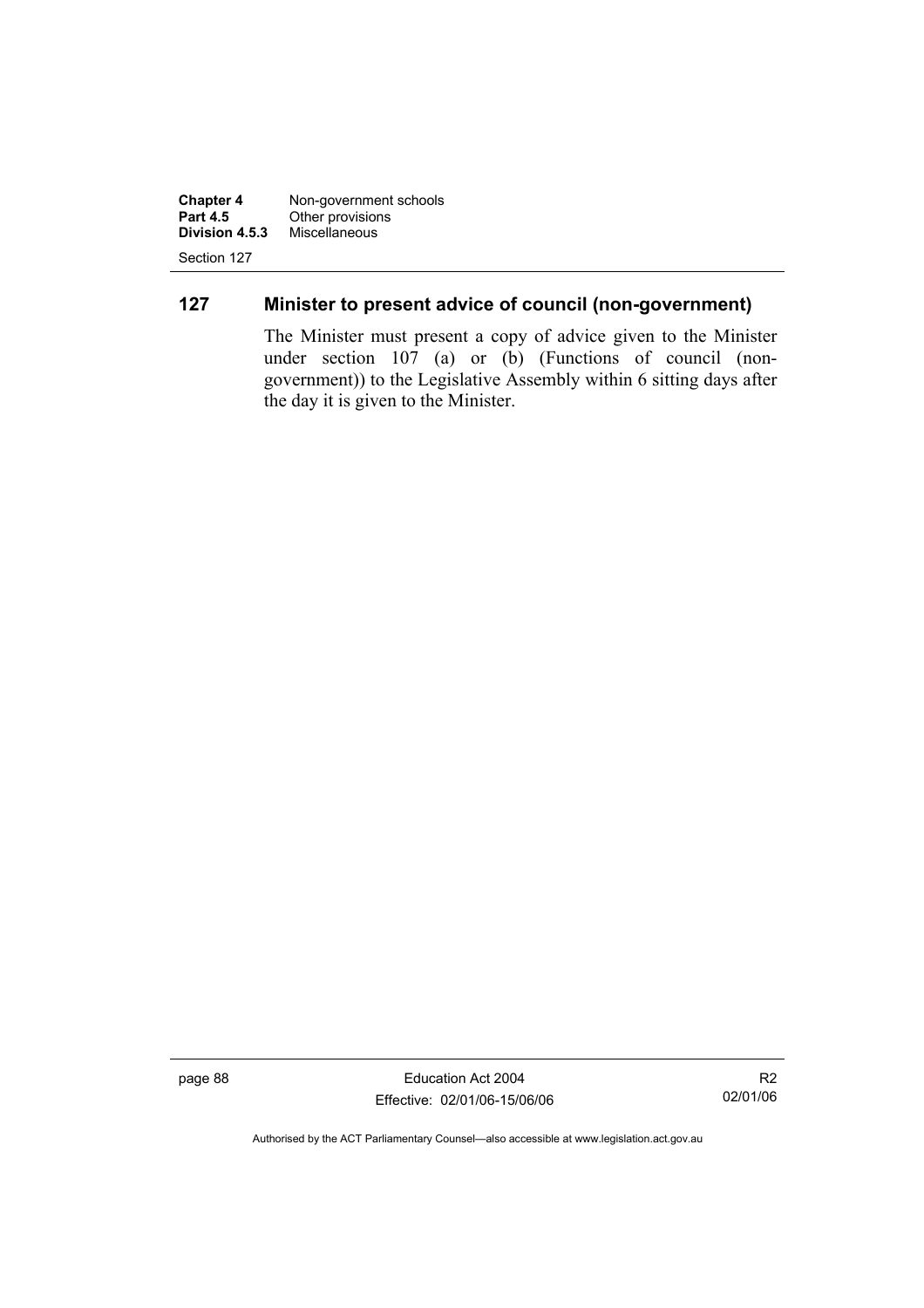# **Chapter 5 Home education**

# **Part 5.1 General**

#### **128 Principles on which ch 5 based**

The following are the principles on which this chapter is based:

- (a) parents have the right to choose a suitable educational environment for their children;
- (b) there is a diversity of religious and educational philosophies held by parents providing home education for their children;
- (c) the diversity of educational philosophies reflects the diversity of preferences of parents for particular forms of education for their children;
- (d) home education is committed to—
	- (i) offering a broad range of opportunities that foster in each child the development of the child's unique spiritual, emotional, physical, social and intellectual being; and
	- (ii) valuing the individual needs, interests and aptitudes of each child; and
	- (iii) preparing each child to become an independent and effective local and global citizen.

page 89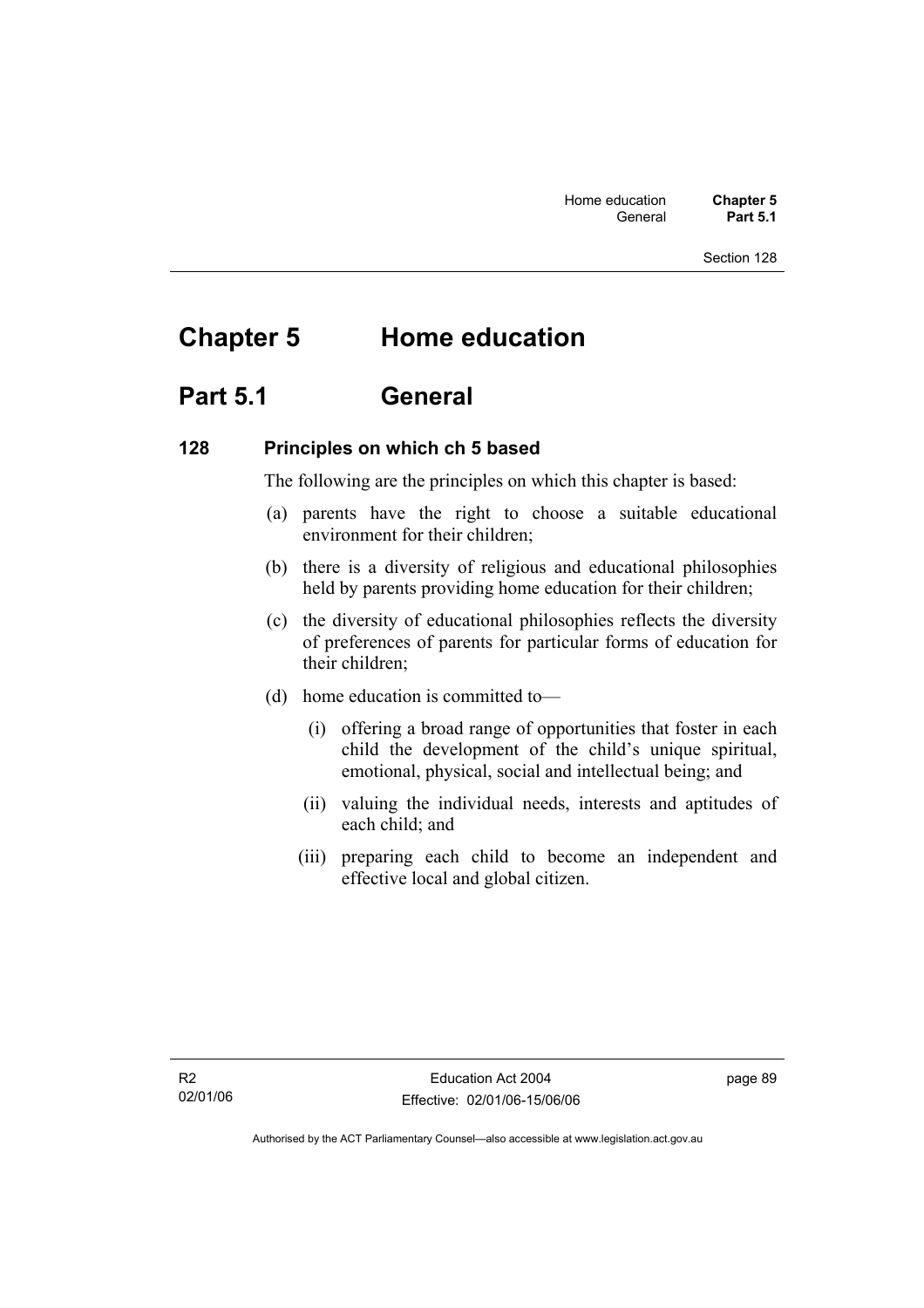**Chapter 5** Home education **Part 5.2** Registration—home education

Section 129

# **Part 5.2 Registration—home education**

#### **129 Meaning of** *home education*

In this Act:

*home education*, in relation to a child, means education conducted by 1 or both of the child's parents from a home base.

#### **130 Provisional registration for home education**

- (1) If the parents of a child apply in writing to the chief executive for provisional registration of the child for home education, the chief executive must provisionally register the child for home education.
- (2) Provisional registration for home education ends 6 months after the day the provisional registration begins.

#### **131 Registration for home education**

- (1) This section applies if—
	- (a) a child is provisionally registered for home education under section 130; and
	- (b) the parents of the child apply in writing to the chief executive for registration for home education; and
	- (c) the application is made not earlier than 3 months after the day the child was provisionally registered for home education.
- (2) Also, this section applies if—
	- (a) the parents of a child apply in writing to the chief executive for registration for home education; and
	- (b) immediately before the application, the child was registered or approved (however described) under the law of a State or another Territory for home education.

R2 02/01/06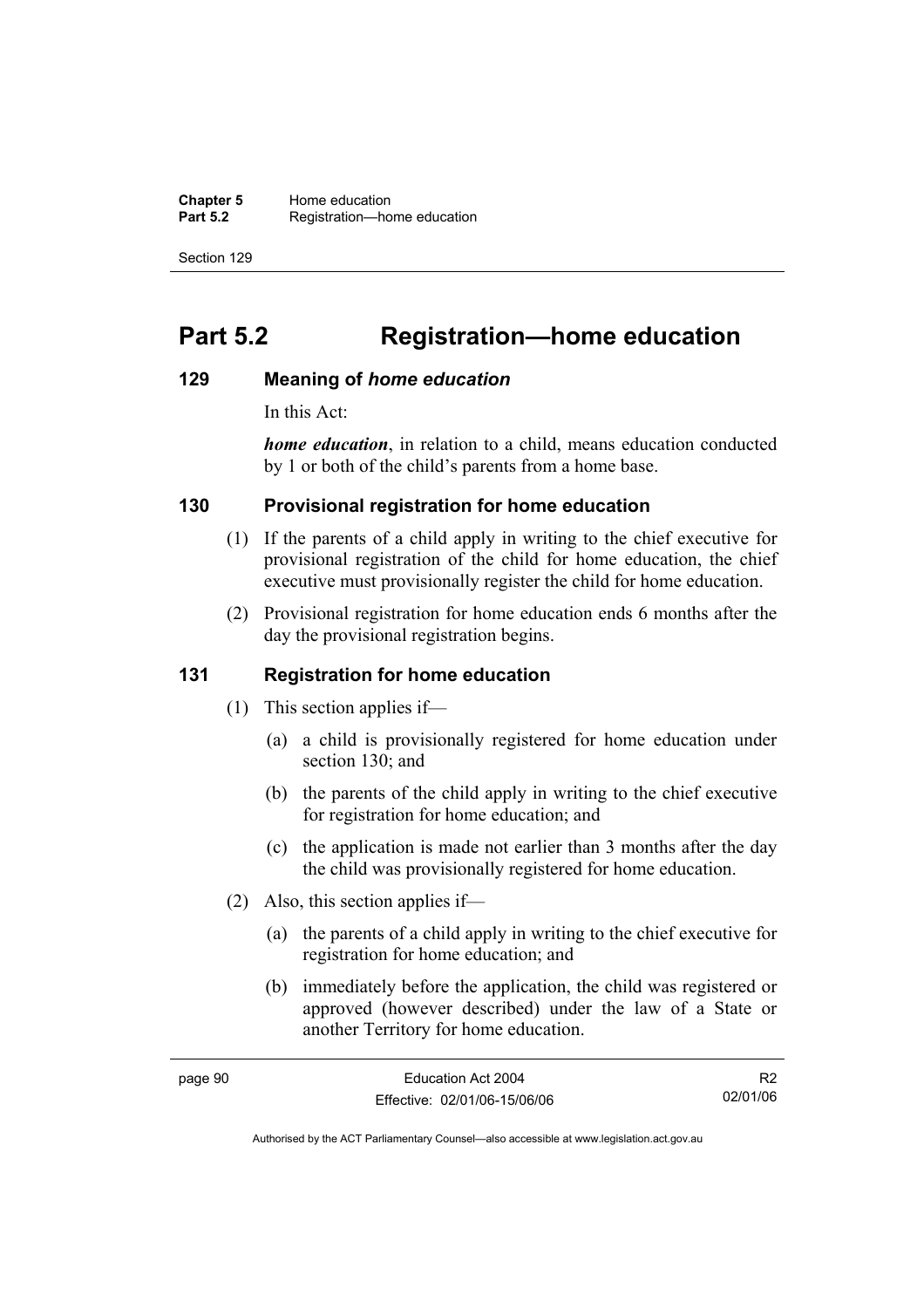- (3) The chief executive may register the child for home education for a period of not longer than 2 years if satisfied that the conditions for registration will be complied with.
- (4) To decide whether the conditions for registration will be complied with, an authorised person (government) may inspect any education programs, materials or other records proposed to be used for the home education.

### **132 Conditions of registration for home education**

The registration of a child for home education is subject to the following conditions:

- (a) the parents of the child are to provide high-quality education for the child;
- (b) the parents of the child must document the educational opportunities offered by the parents to their child and the strategies they use to encourage their child to learn;
- (c) the parents of the child must make available for inspection on request by the chief executive any education programs, materials or other records used for the home education.

### **133 Registration of child**

- (1) If the chief executive approves the registration of a child for home education, the chief executive must—
	- (a) enter the particulars prescribed under the regulations in the home education register kept under section 139 (Home education register); and
	- (b) give the parents of the child a certificate of registration for the child.
- (2) The certificate of registration must state the period for which the child is registered for home education.

page 91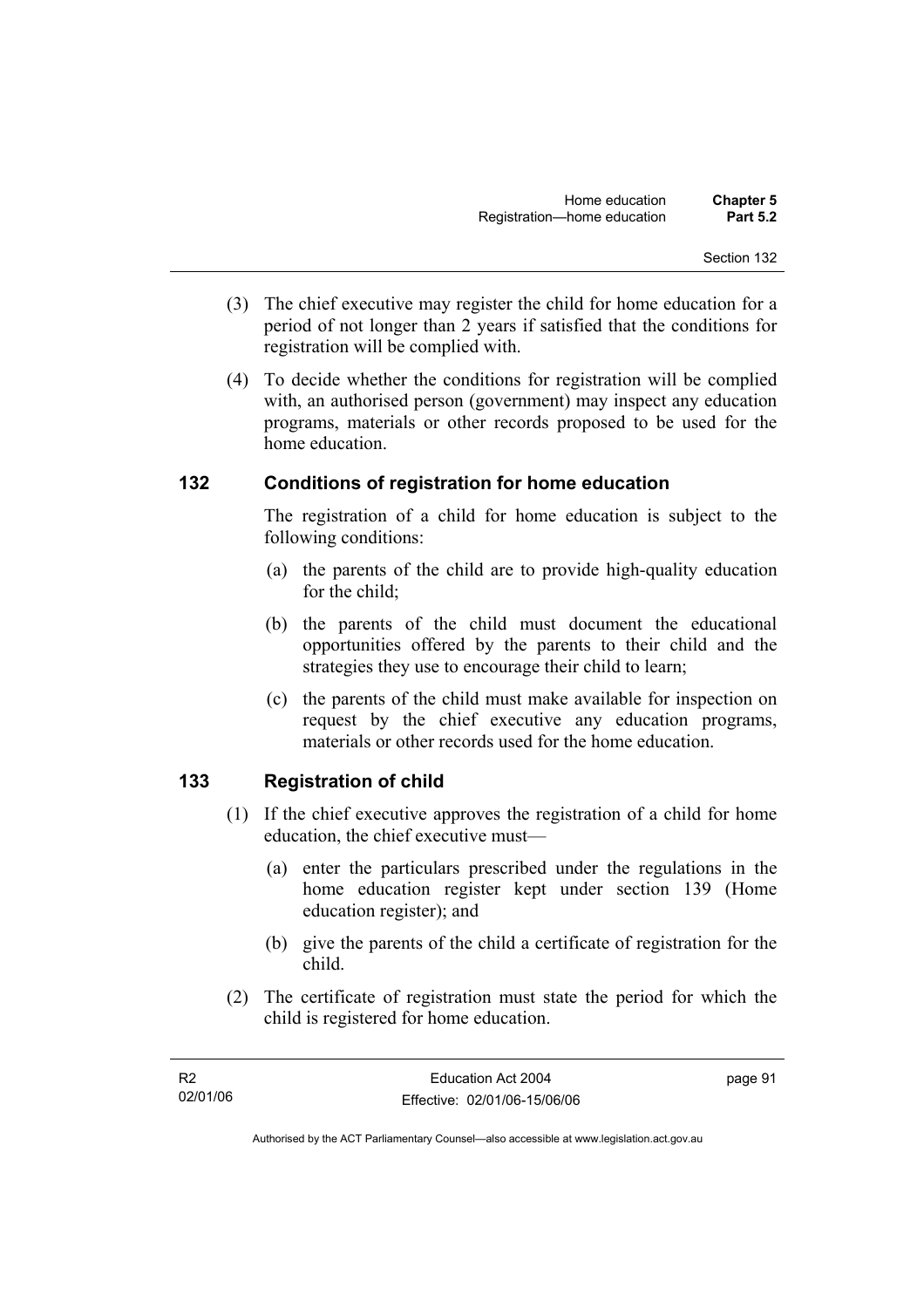**Chapter 5** Home education **Part 5.2** Registration—home education

Section 134

#### **134 Period of registration**

Registration of a child for home education is for the period (not longer than 2 years) stated in the certificate of registration.

#### **135 Cancellation of registration for home education**

- (1) The chief executive may cancel the registration of a child for home education if the chief executive is satisfied on reasonable grounds that a parent has contravened a condition of the registration.
- (2) Before cancelling registration, the chief executive must give the parents a written notice—
	- (a) stating the grounds on which the chief executive proposes to cancel the registration; and
	- (b) stating the facts that, in the chief executive's opinion, establish the grounds; and
	- (c) telling the parents that they may, within 30 days beginning the day after the day they receive the notice, give a written response to the chief executive about the matters in the notice.
- (3) In deciding whether to cancel registration, the chief executive must consider any response given to the chief executive in accordance with subsection  $(2)$  (c).
- (4) However, the chief executive must not cancel the registration if satisfied that—
	- (a) the parents have demonstrated that the contravention has been rectified and that they will comply with the conditions of the registration; and
- (b)it is not otherwise in the public interest that the registration be cancelled.
- (5) The chief executive must give the parents written notice of the decision.

R2 02/01/06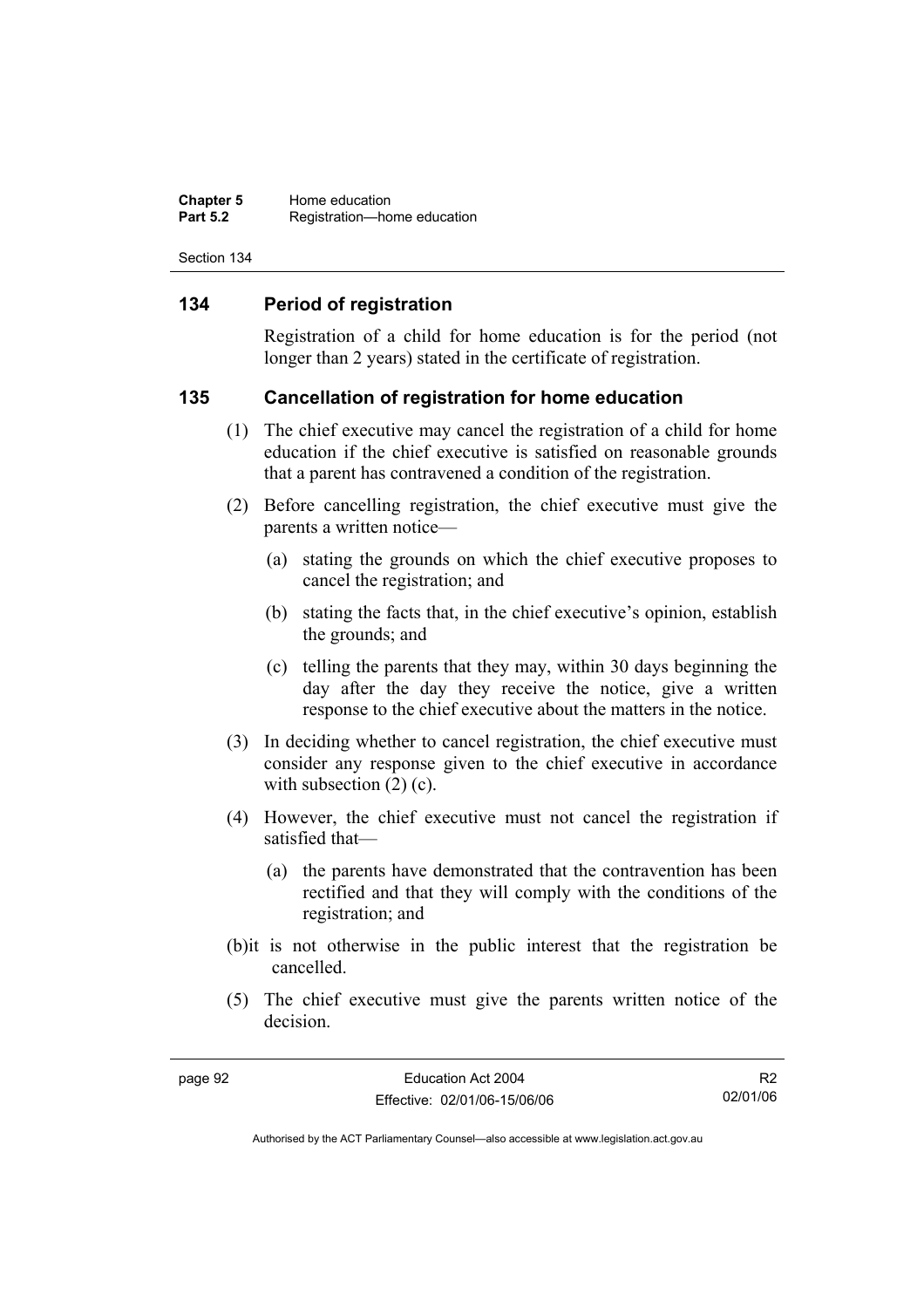(6) Cancellation of registration takes effect on the day when notice of the cancellation is given to the parents or, if the notice states a later date of effect, that date.

#### **136 Certificate of registration for home education**

A certificate of registration for home education must state—

- (a) the name of the child registered for home education; and
- (b) the names of the child's parents; and
- (c) the address of the home base from which the home education will be carried out; and
- (d) the period of registration; and
- (e) the conditions of registration; and
- (f) any other particulars prescribed under the regulations.

#### **137 Renewal of registration for home education**

- (1) The parents of a child who is registered for home education under this part may apply in writing to the chief executive for renewal of the registration.
- (2) The application must be made at least the prescribed period before the registration ends.
- (3) The chief executive may renew the registration of the child for home education for a period of not longer than 2 years if satisfied that the conditions for registration will be complied with.
- (4) In this section:

#### *prescribed period* means—

- (a) 3 months; or
- (b) if the chief executive approves a shorter period—that period.

page 93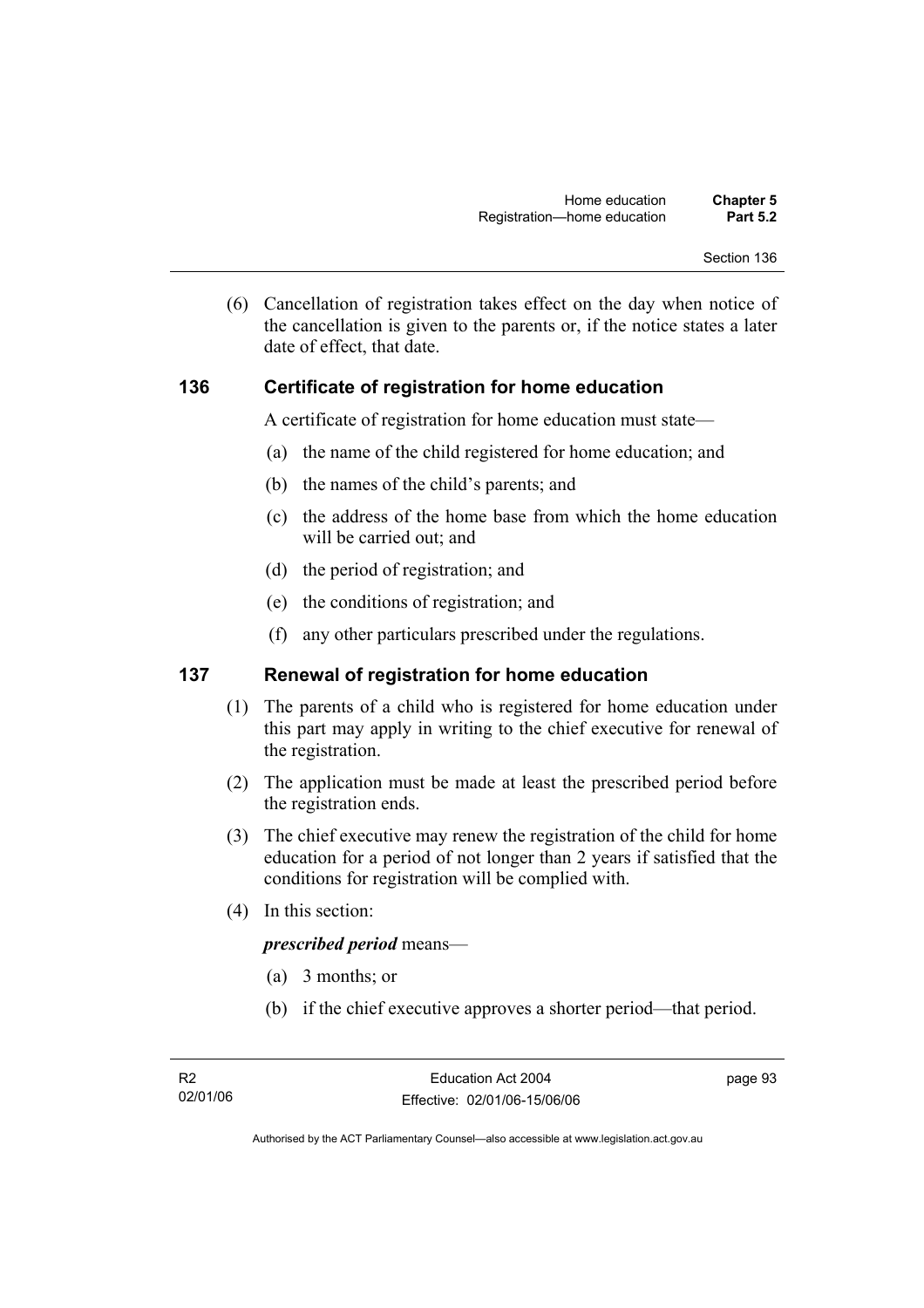**Chapter 5** Home education<br>**Part 5.2** Registration-home **Part 5.2** Registration—home education

Section 138

### **138 Home education reports**

The parents of a child registered for home education must give the chief executive a report about the educational progress of the child once every year.

### **139 Home education register**

The chief executive must keep a register of children registered for home education.

page 94 Education Act 2004 Effective: 02/01/06-15/06/06

R2 02/01/06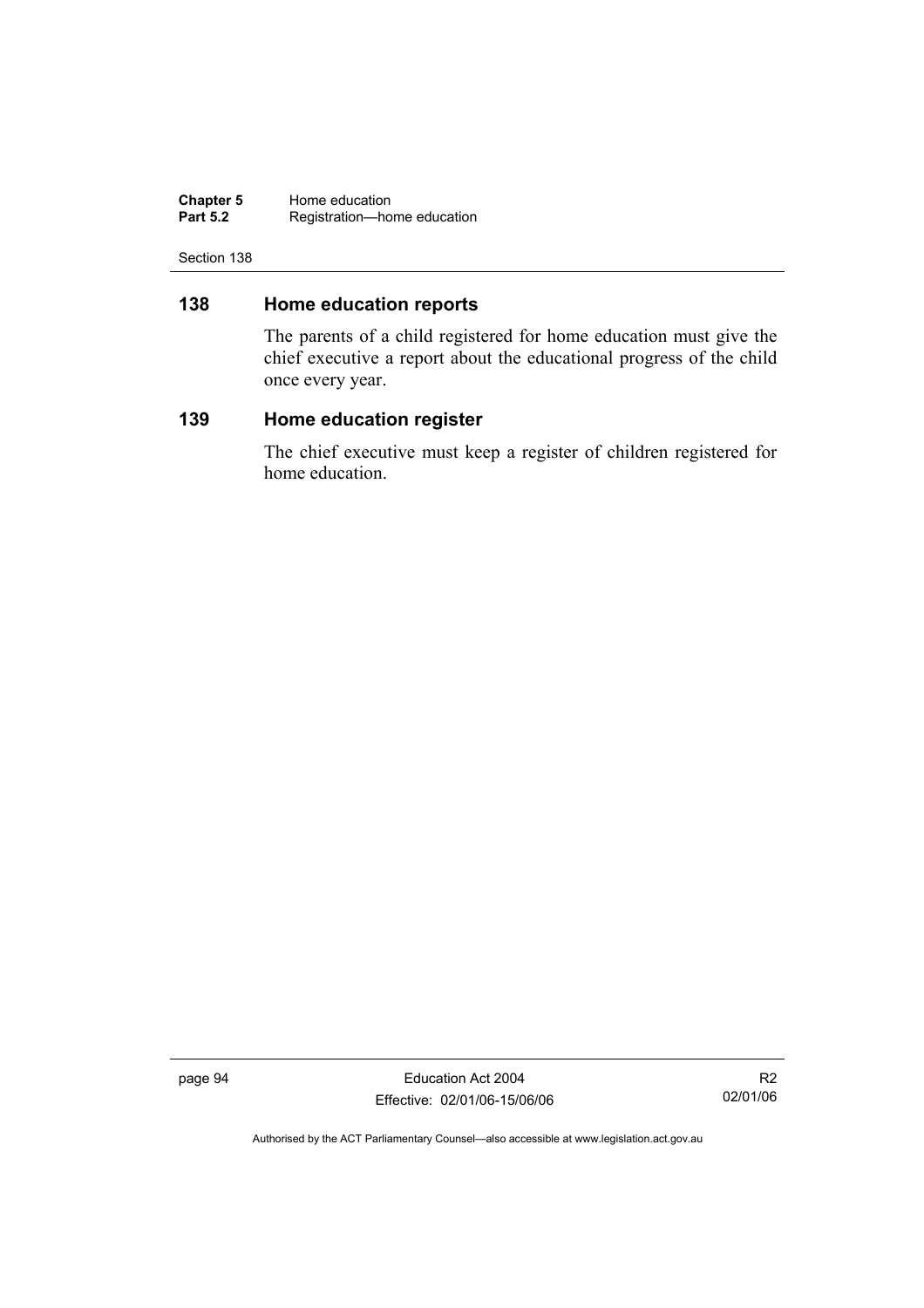# **Chapter 6 Miscellaneous**

# **Part 6.1 Review of decisions**

#### **140 Meaning of** *reviewable decisions* **for pt 6.1**

In this part:

*reviewable decision* means—

- (a) a decision of the Minister mentioned in schedule 1, part 1.1, column 3 under a provision of this Act mentioned in schedule 1, part 1.1, column 2; or
- (b) a decision of the chief executive mentioned in schedule 1, part 1.2, column 3 under a provision of this Act mentioned in schedule 1, part 1.2, column 2.

### **141 Notice of decisions to be given to affected people**

- (1) If the Minister makes a reviewable decision, the Minister must give written notice of the decision to each person mentioned in schedule 1, part 1.1, column 4 in relation to the decision.
- (2) If the chief executive makes a reviewable decision, the chief executive must give written notice of the decision to each person mentioned in schedule 1, part 1.2, column 4 in relation to the decision.
- (3) A notice must be in accordance with the requirements of the code of practice in force under the *Administrative Appeals Tribunal Act 1989*, section 25B (1).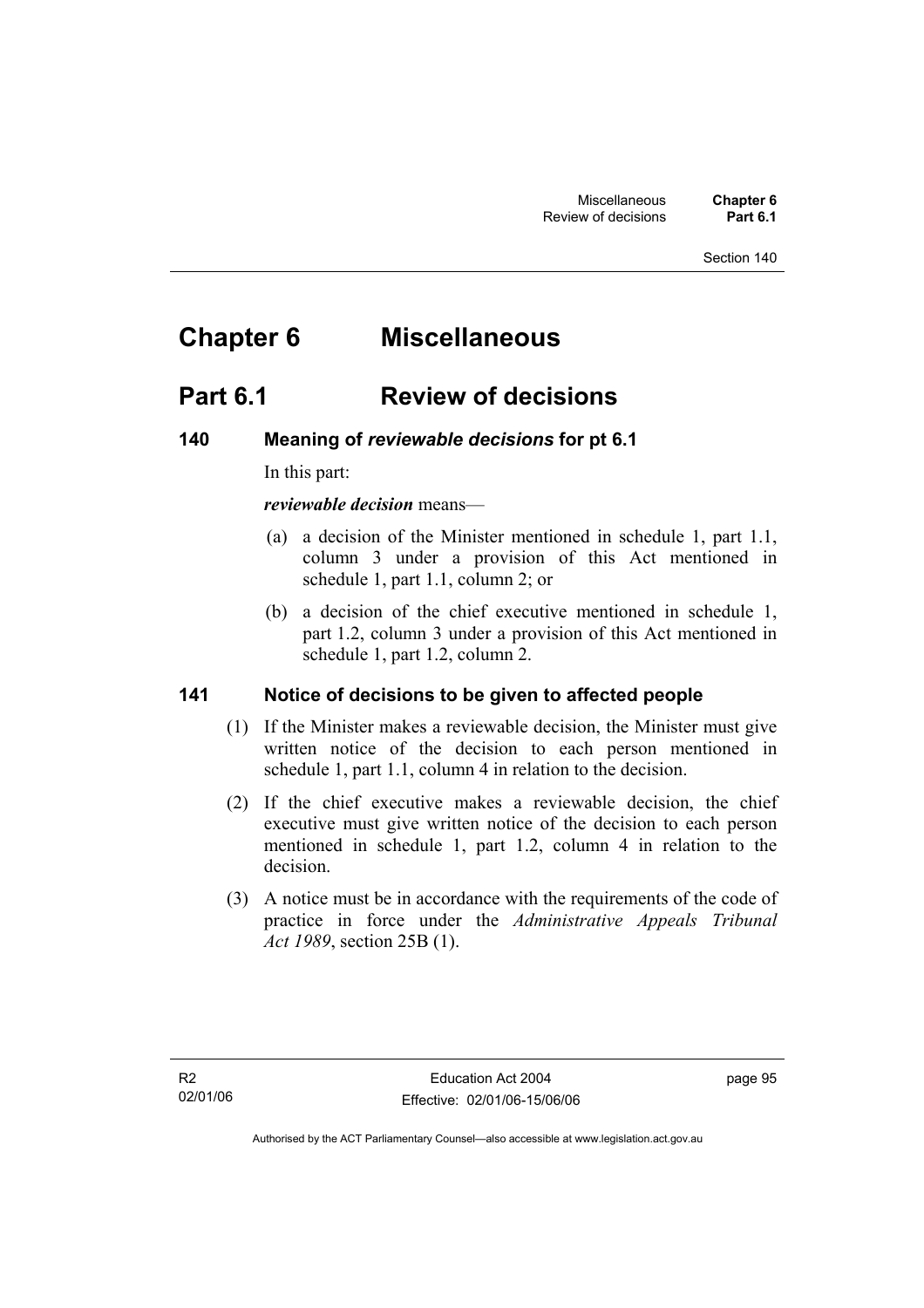| <b>Chapter 6</b> | <b>Miscellaneous</b> |
|------------------|----------------------|
| <b>Part 6.1</b>  | Review of decisions  |

#### **142 Who may apply for internal review of decisions**

- (1) A person whose interests are affected by a reviewable decision may apply in writing to the decision-maker for internal review of the decision.
- (2) The decision-maker must arrange for someone else (the *internal reviewer*) to review the decision.
- (3) However, this section does not apply to a reviewable decision made personally by the Minister or chief executive.

#### **143 Applications for internal review**

- (1) An application for internal review of a reviewable decision must be made within—
	- (a) 28 days after the day the applicant is told about the decision by the decision-maker; or
	- (b) any longer period allowed by the internal reviewer, either before or after the end of the 28 days.
- (2) The application must set out the grounds on which internal review of the decision is sought.
- (3) The making of the application for internal review of the decision does not affect the operation of the decision.

#### **144 Internal review**

- (1) The internal reviewer must review the reviewable decision, and confirm, vary or revoke the decision, within 28 days after the decision-maker receives the application for internal review of the decision.
- (2) If the decision is not varied or revoked within the 28 days, the decision is taken to have been confirmed by the internal reviewer.

R2 02/01/06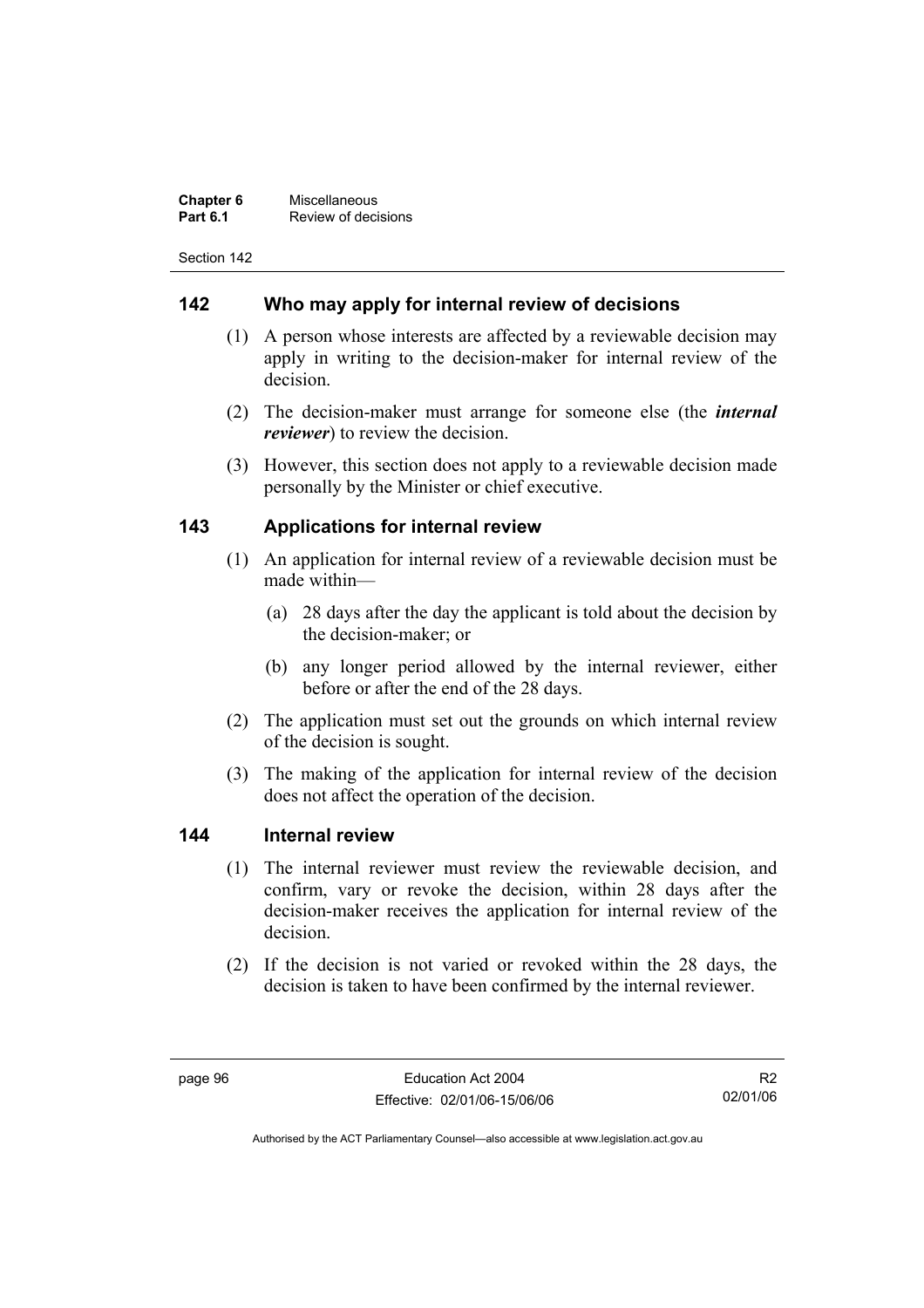- (3) As soon as practicable after reviewing the decision, the internal reviewer must give written notice of the decision on the internal review to the applicant.
- (4) The notice must be in accordance with the requirements of the code of practice in force under the *Administrative Appeals Tribunal Act 1989*, section 25B (1).

#### **145 Review by administrative appeals tribunal of certain decisions**

A person may apply in writing to the administrative appeals tribunal for review of—

- (a) a decision made by an internal reviewer; or
- (b) a reviewable decision made personally by the Minister or the chief executive.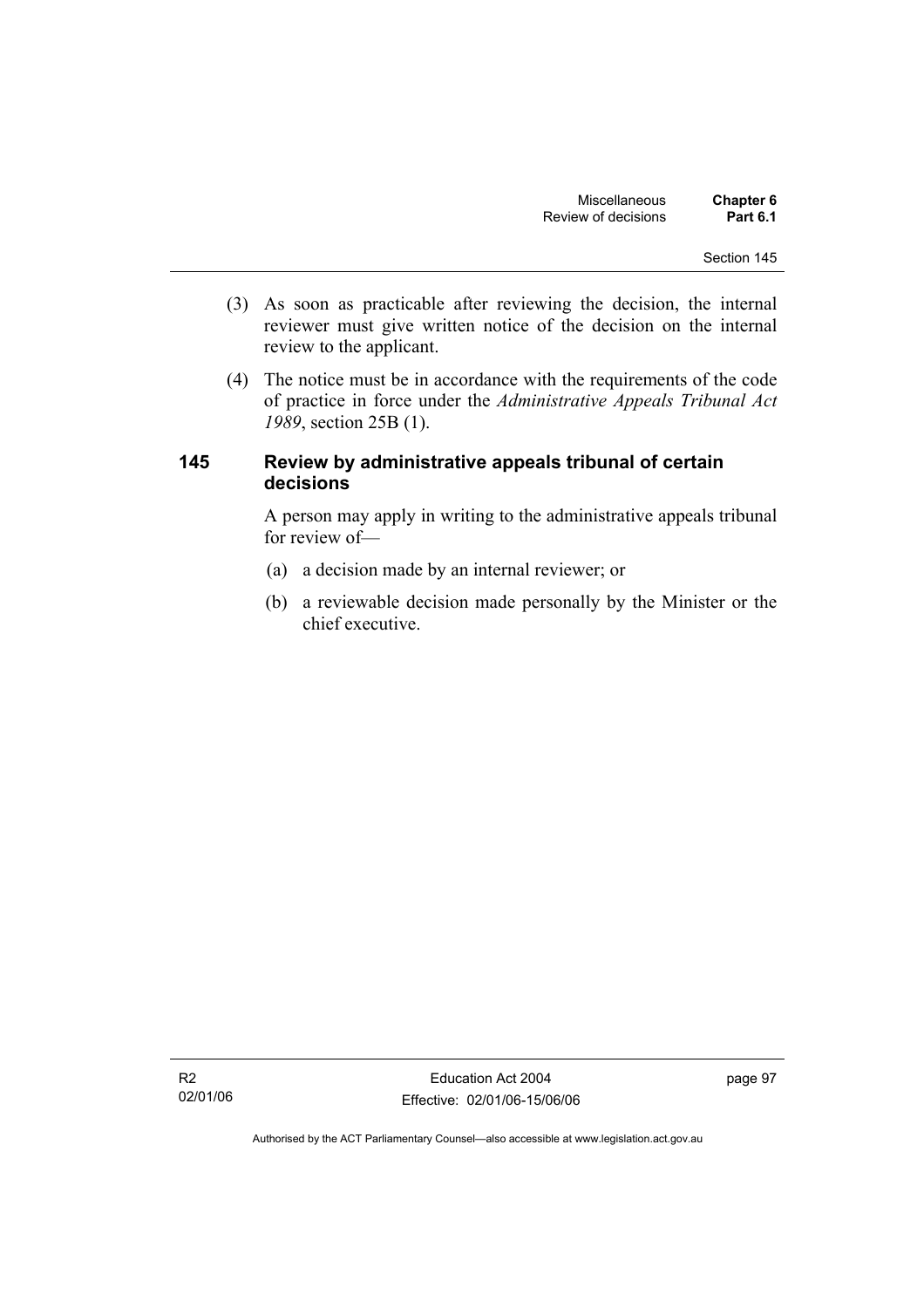**Chapter 6** Miscellaneous<br>**Part 6.2** Other provision **Other provisions** 

Section 146

# **Part 6.2 Other provisions**

#### **146 Preschools**

In exercising functions in relation to a government preschool, the chief executive must take the steps necessary to encourage, and give opportunities to, parents of children attending the preschool to participate in the conduct of the preschool.

#### **147 Offences on school premises**

(1) A person must not trespass on school premises.

Maximum penalty: 5 penalty units.

 (2) A person commits an offence if the person behaves in an offensive or disorderly way on school premises.

Maximum penalty: 10 penalty units.

- (3) A person commits an offence if the person—
	- (a) is on school premises; and
	- (b) is directed to leave the premises by a police officer, the principal of the school or a person authorised by the principal; and
	- (c) fails to leave the premises in accordance with the direction.

Maximum penalty: 10 penalty units.

- (4) An offence against this section is a strict liability offence.
- (5) In this section:

*school premises* means land (including any building or structure on the land) occupied by a school.

R2 02/01/06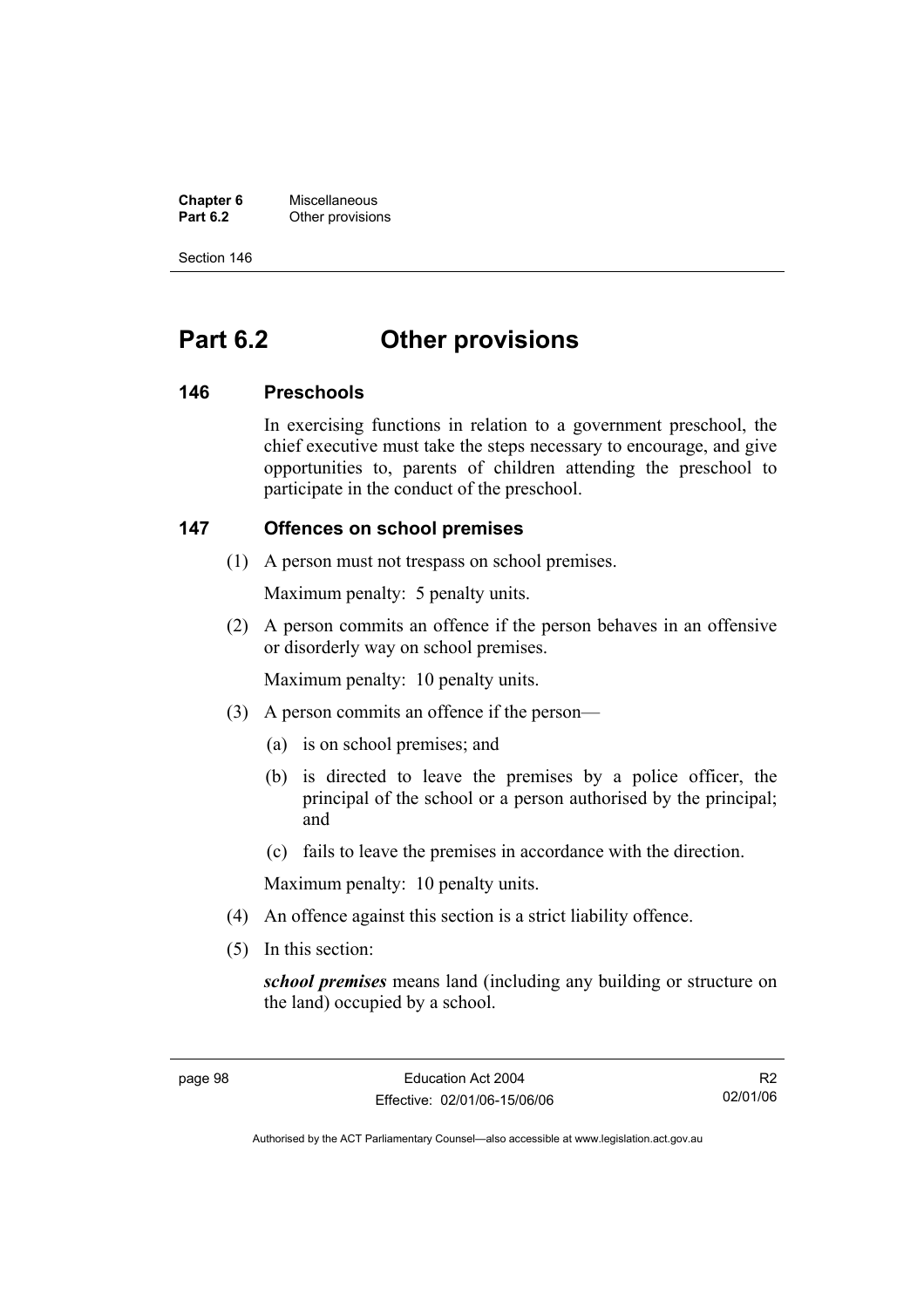Section 148

## **148 Obligations on parents**

- (1) For this Act, if an obligation is expressed to apply to the parents of a child it is sufficient for any parent of the child to carry out the obligation.
- (2) For this Act, if an obligation is expressed to apply to the parents of a child and no parent carries out the obligation, each parent is liable for the failure to carry out the obligation.

### **149 Notification of parents**

For this Act, if notice is required to be given to the parents of a child, or there is an obligation to ask or tell the parents of a child something, it is sufficient if a parent of the child is given notice or asked or told the thing.

### **150 Minister may grant scholarships etc**

- (1) The Minister may give bursaries, exhibitions, free places, prizes, scholarships or other forms of assistance or reward to be used for—
	- (a) the benefit of a student at a government school, or at a college or university in the ACT; or
	- (b) the benefit of a government school, or a college or university in the ACT; or
	- (c) a child registered for home education in the ACT.

#### **Example for par (b)**

a fund to provide for a teacher with particular skills to teach at a particular government school

- *Note* An example is part of the Act, is not exhaustive and may extend, but does not limit, the meaning of the provision in which it appears (see Legislation Act, s 126 and s 132).
- (2) To remove any doubt, this section does not appropriate public money.

page 99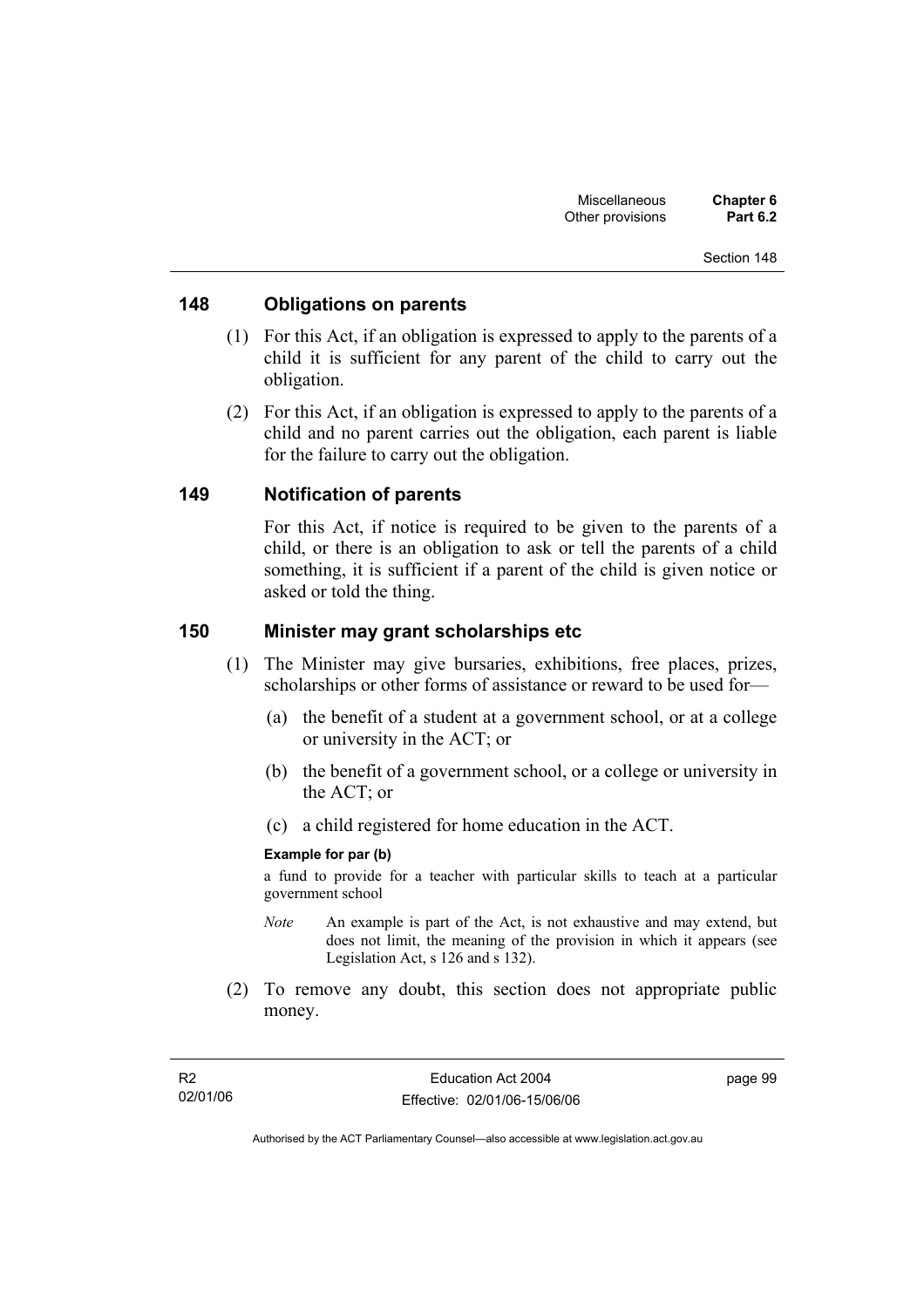| <b>Chapter 6</b> | <b>Miscellaneous</b> |
|------------------|----------------------|
| <b>Part 6.2</b>  | Other provisions     |

## **151 Gifts and donations**

- (1) This section applies if the Minister is satisfied that a condition attached to, or a purpose of, a gift or bequest of property to the Territory on trust for educational purposes (the *original trust*) is inappropriate, impracticable, or impossible to comply with.
- (2) The Minister may, in writing, declare the property the subject of the original trust is subject to another trust.
- (3) The declaration must state of the purposes of the other trust.
- (4) In making the declaration, the Minister must ensure that the property is dealt with as nearly as is practicable for the purposes for which it was held immediately before the declaration, except so far as it is inappropriate, impracticable, or impossible to do so.
- (5) When the declaration commences, the original trust ceases and the property is taken to be held by the Territory in trust for the purposes stated in the declaration.
- (6) A declaration is a notifiable instrument.

*Note* A notifiable instrument must be notified under the Legislation Act.

## **152 Education trust fund**

- (1) The Minister must keep and administer a fund called the education trust fund.
- (2) The assets of the fund may only be used in accordance with this section.
- (3) The chief executive must open and maintain under the *Financial Management Act 1996*, section 51 (Departmental trust banking accounts) a trust account with an authorised deposit-taking institution (the *education trust account*) to be used only for the fund.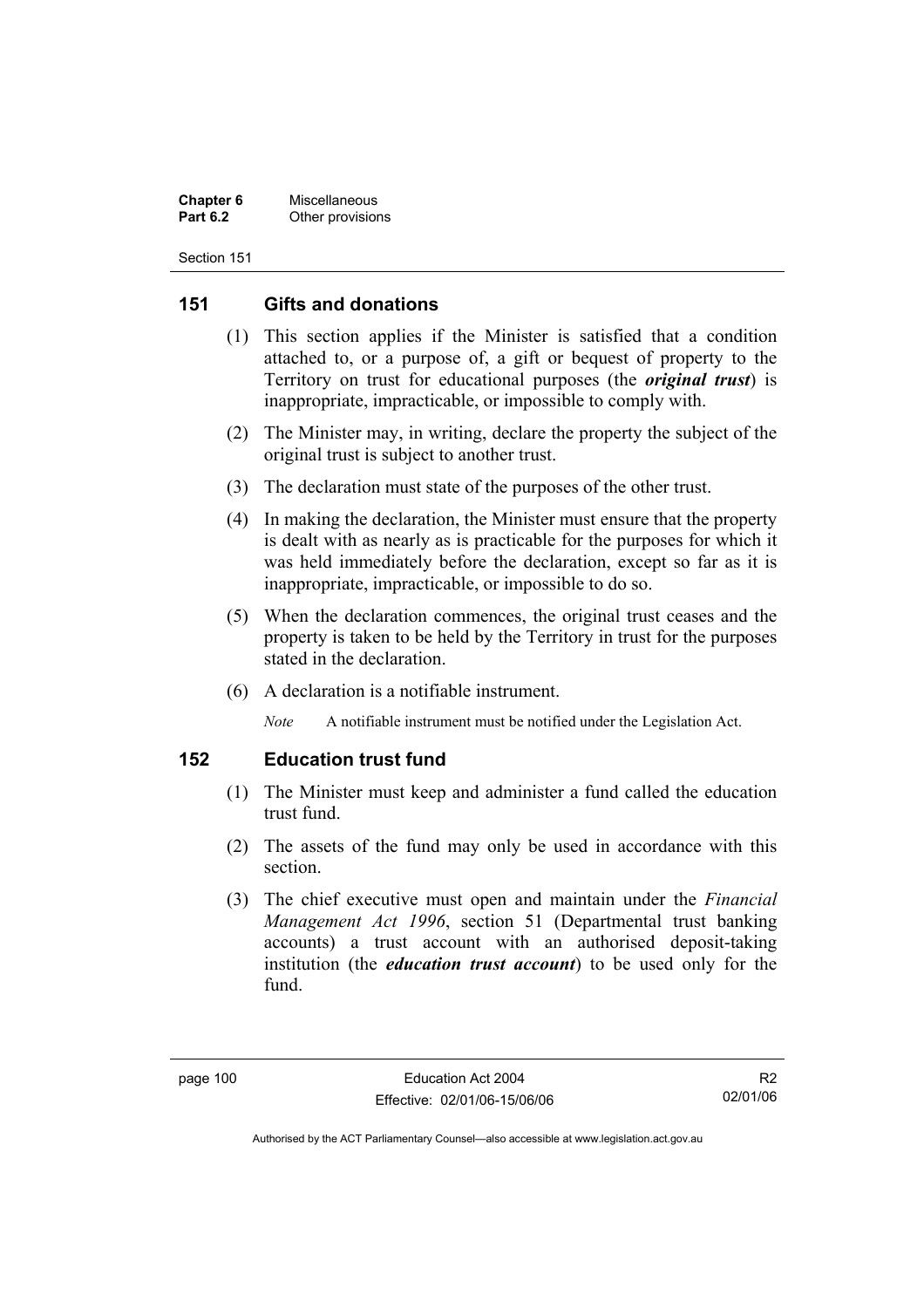Section 153

- (4) The account consists of—
	- (a) money held by the Territory in trust in relation to anything mentioned in section 150 (Minister may grant scholarships etc); and
	- (b) any other money that may be lawfully paid into the fund.
- (5) The fund may be used only for the following purposes:
	- (a) promoting education;
	- (b) giving bursaries, exhibitions, free places, prizes, scholarships or other forms of assistance or reward for a benefit mentioned in section 150;
	- (c) any other purpose prescribed under the regulations.

### **153 Notices of intention under former education Act to conduct schools at additional educational levels**

- (1) This section applies in relation to a school if—
	- (a) before 27 November 2003, a person gave the registrar a notice of intention under the former education Act, section 22 (1) (Provisional registration) in relation to the school; and
	- (b) the notice related to the conduct of the school at an additional educational level; and
	- (c) the school was registered under the former education Act, section 23 immediately before the commencement of this section.
- (2) For section 89 (1) (a), the proprietor of the school is taken to have in-principle approval under section 84 to apply to operate the school at the additional educational level.
- (3) For section 89 (1) (c), and despite section 84 (7), the in-principle approval is taken to lapse on 31 December 2014.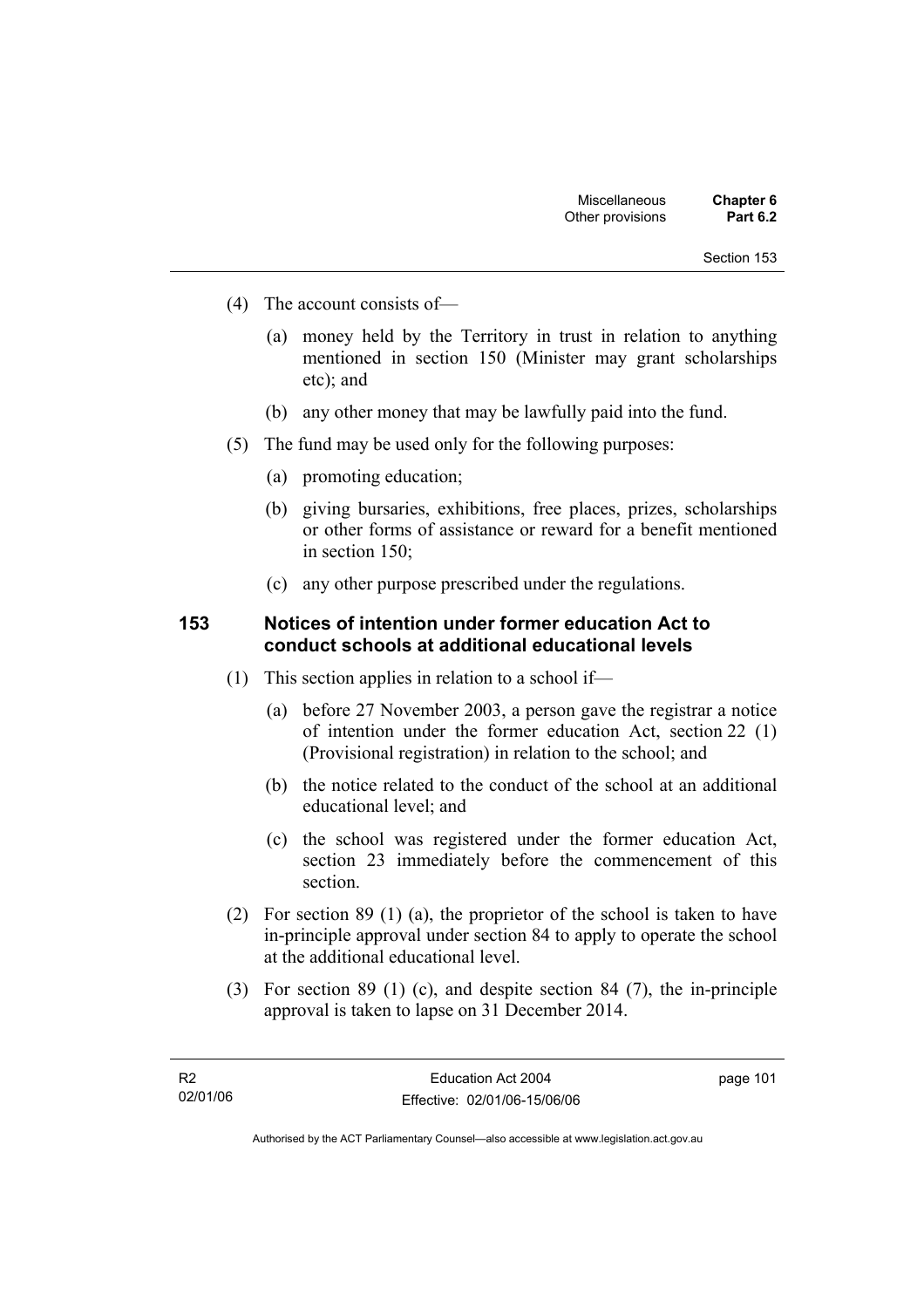| Chapter 6       | Miscellaneous    |  |
|-----------------|------------------|--|
| <b>Part 6.2</b> | Other provisions |  |

#### Section 154

(4) In this section:

#### *former education Act* means the *Education Act 1937* (repealed).

*registrar*—see the former education Act, section 5.

(5) This section expires on 1 January 2015.

## **154 Approved forms**

- (1) The Minister may approve forms for this Act.
- (2) If the Minister approves a form for a particular purpose, the approved form must be used for that purpose.

*Note* For other provisions about forms, see Legislation Act, s 255.

(3) An approved form is a notifiable instrument.

*Note* A notifiable instrument must be notified under the Legislation Act.

# **155 Regulation-making power**

- (1) The Executive may make regulations for this Act.
	- *Note* Regulations must be notified, and presented to the Legislative Assembly, under the Legislation Act.
- (2) The regulations may also prescribe offences for contraventions of the regulations and prescribe maximum penalties of not more than 10 penalty units for offences against the regulations.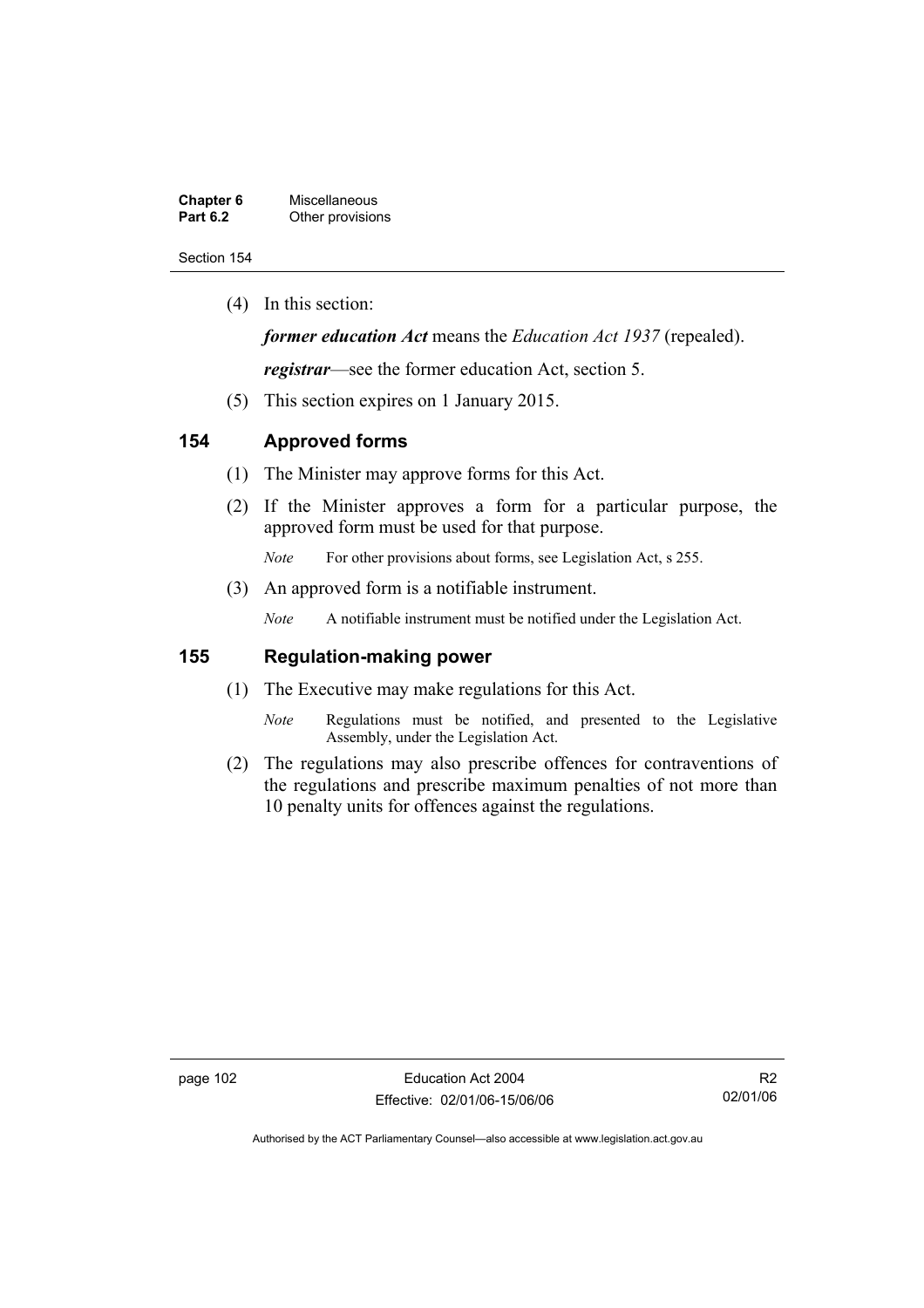# **Schedule 1 Reviewable decisions**

(see s 140)

# **Part 1.1 Minister's decisions**

| column 1 | column <sub>2</sub>  | column 3                                                                                                              | column 4                                                      |
|----------|----------------------|-----------------------------------------------------------------------------------------------------------------------|---------------------------------------------------------------|
| item     | <b>Act provision</b> | reviewable decision                                                                                                   | person to be notified                                         |
| 1        | 84 (4)               | refusing to give in-<br>principle approval                                                                            | applicant for in-<br>principle approval                       |
| 2        | 86(5)                | directing registrar to<br>refuse to provisionally<br>register a non-<br>government school                             | applicant for<br>provisional<br>registration of the<br>school |
| 3        | 88(3)                | directing registrar to<br>register a non-<br>government school for<br>a shorter period than<br>the period applied for | proprietor of the<br>school                                   |
| 4        | 88(5)                | directing registrar to<br>refuse to register a<br>non-government<br>school                                            | proprietor of the<br>school                                   |
| 5        | 90(6)                | directing registrar to<br>refuse to register a<br>non-government<br>school at an additional<br>educational level      | proprietor of the<br>school                                   |

R2 02/01/06 page 103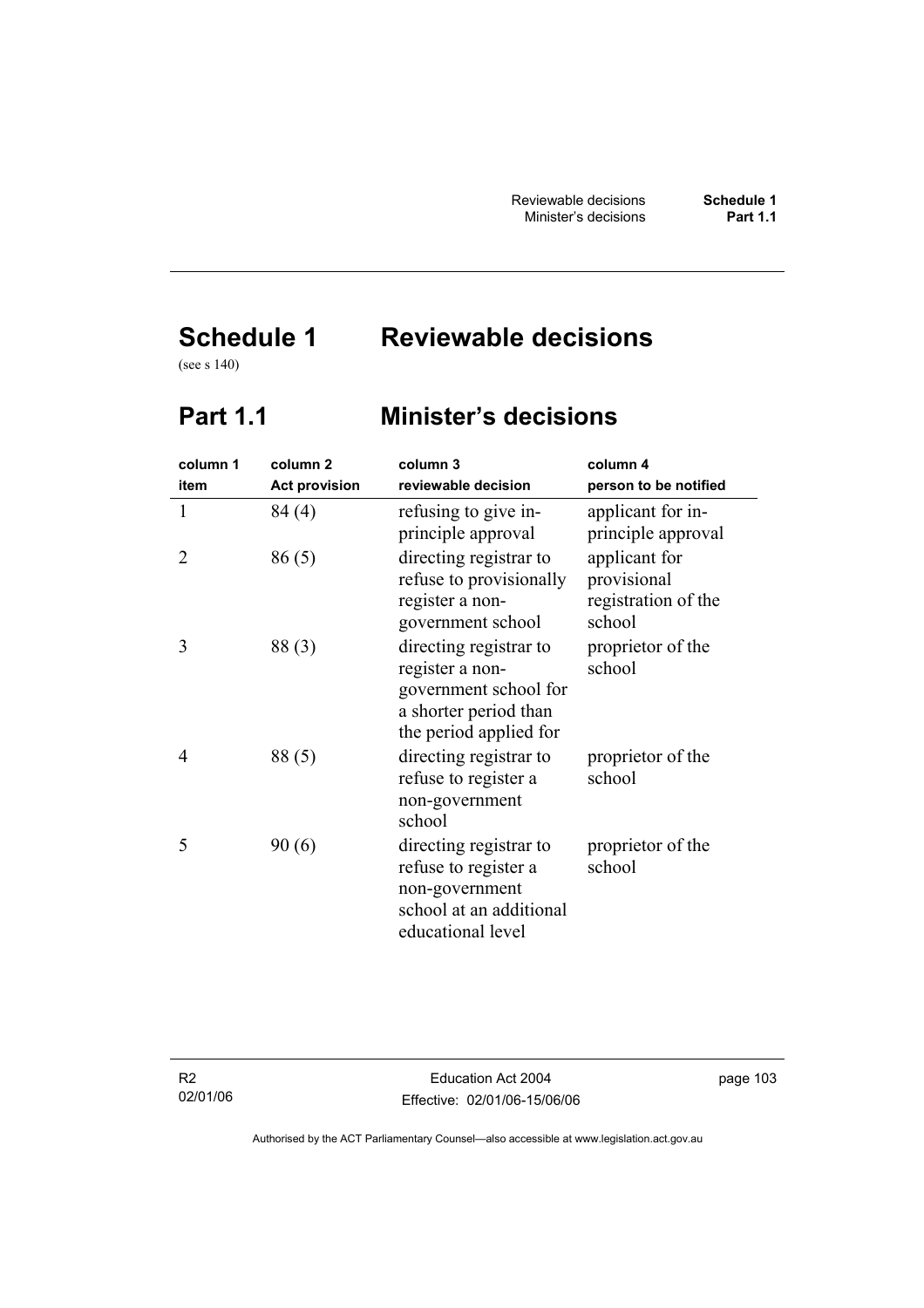| Schedule 1      | Reviewable decisions |
|-----------------|----------------------|
| <b>Part 1.1</b> | Minister's decisions |

| column 1<br>item | column 2<br><b>Act provision</b> | column 3<br>reviewable decision                                                                                                      | column 4<br>person to be notified |
|------------------|----------------------------------|--------------------------------------------------------------------------------------------------------------------------------------|-----------------------------------|
| 6                | 95(1)                            | directing registrar to<br>cancel provisional<br>registration or<br>registration of a non-<br>government school                       | proprietor of the<br>school       |
|                  | 97(3)                            | directing registrar to<br>renew registration of a<br>non-government<br>school for a shorter<br>period than the period<br>applied for | proprietor of the<br>school       |
| 8                | 97(5)                            | directing registrar to<br>refuse to renew<br>registration of a non-<br>government school                                             | proprietor of the<br>school       |

page 104 Education Act 2004 Effective: 02/01/06-15/06/06

R2 02/01/06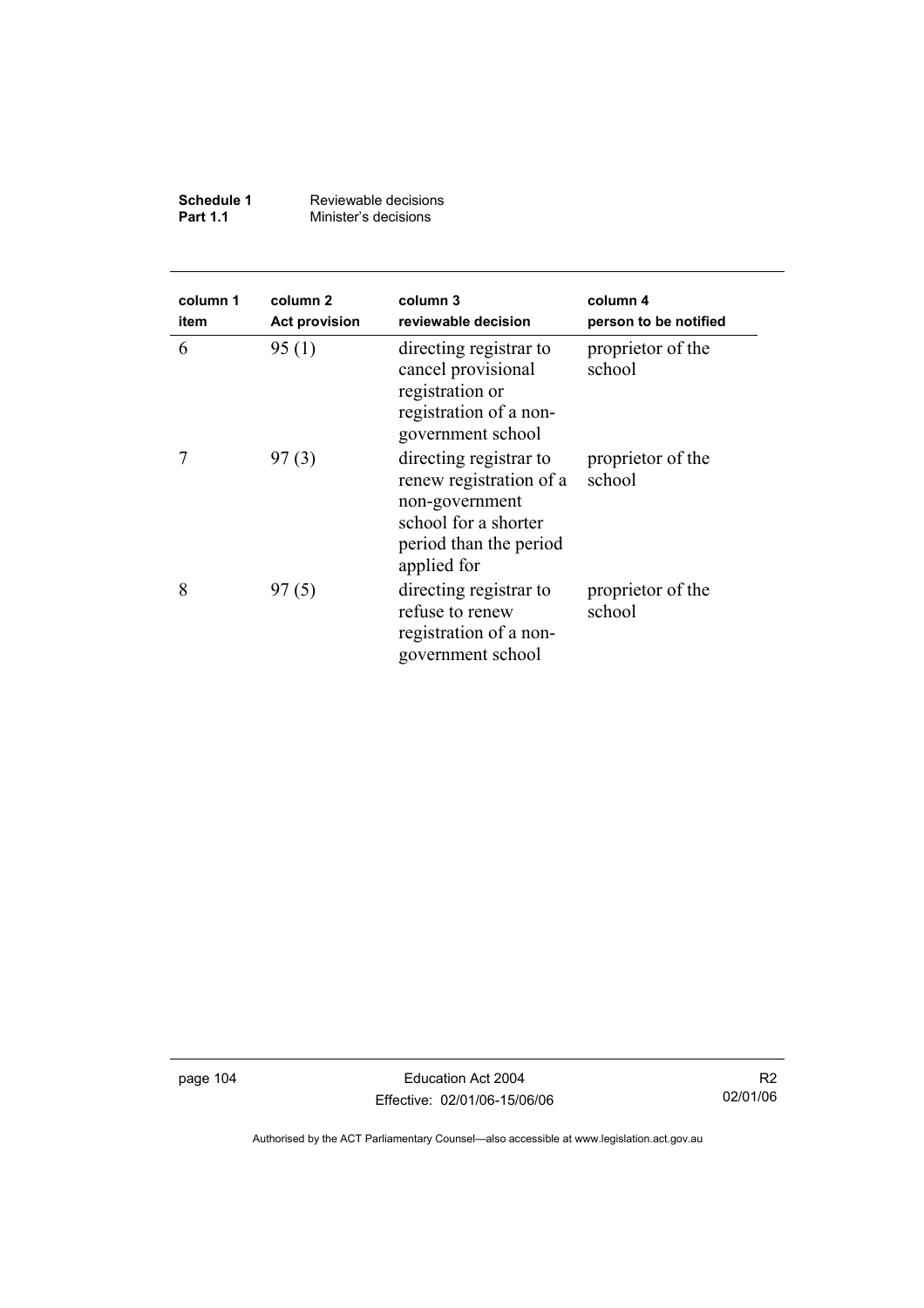# **Part 1.2 Chief executive's decisions**

| column 1       | column <sub>2</sub>  | column 3                                                                                                         | column 4              |
|----------------|----------------------|------------------------------------------------------------------------------------------------------------------|-----------------------|
| item           | <b>Act provision</b> | reviewable decision                                                                                              | person to be notified |
| $\mathbf{1}$   | 14                   | refusing to issue<br>exemption certificate<br>on application                                                     | parents of the child  |
| $\overline{2}$ | 16                   | revoking an exemption<br>certificate                                                                             | parents of the child  |
| 3              | 36                   | suspending, excluding<br>or transferring a child                                                                 | parents of the child  |
| 4              | 131(3)               | refusing to register a<br>child for home<br>education on<br>application                                          | parents of the child  |
| 5              | 131(3)               | registering a child for<br>home education for a<br>shorter period than the<br>period applied for                 | parents of the child  |
| 6              | 135(1)               | cancelling registration<br>of a child for home<br>education                                                      | parents of the child  |
| 7              | 137(3)               | refusing to renew<br>registration of a child<br>for home education                                               | parents of the child  |
| 8              | 137(3)               | renewing registration<br>of a child for home<br>education for a shorter<br>period than the period<br>applied for | parents of the child  |

Education Act 2004 Effective: 02/01/06-15/06/06 page 105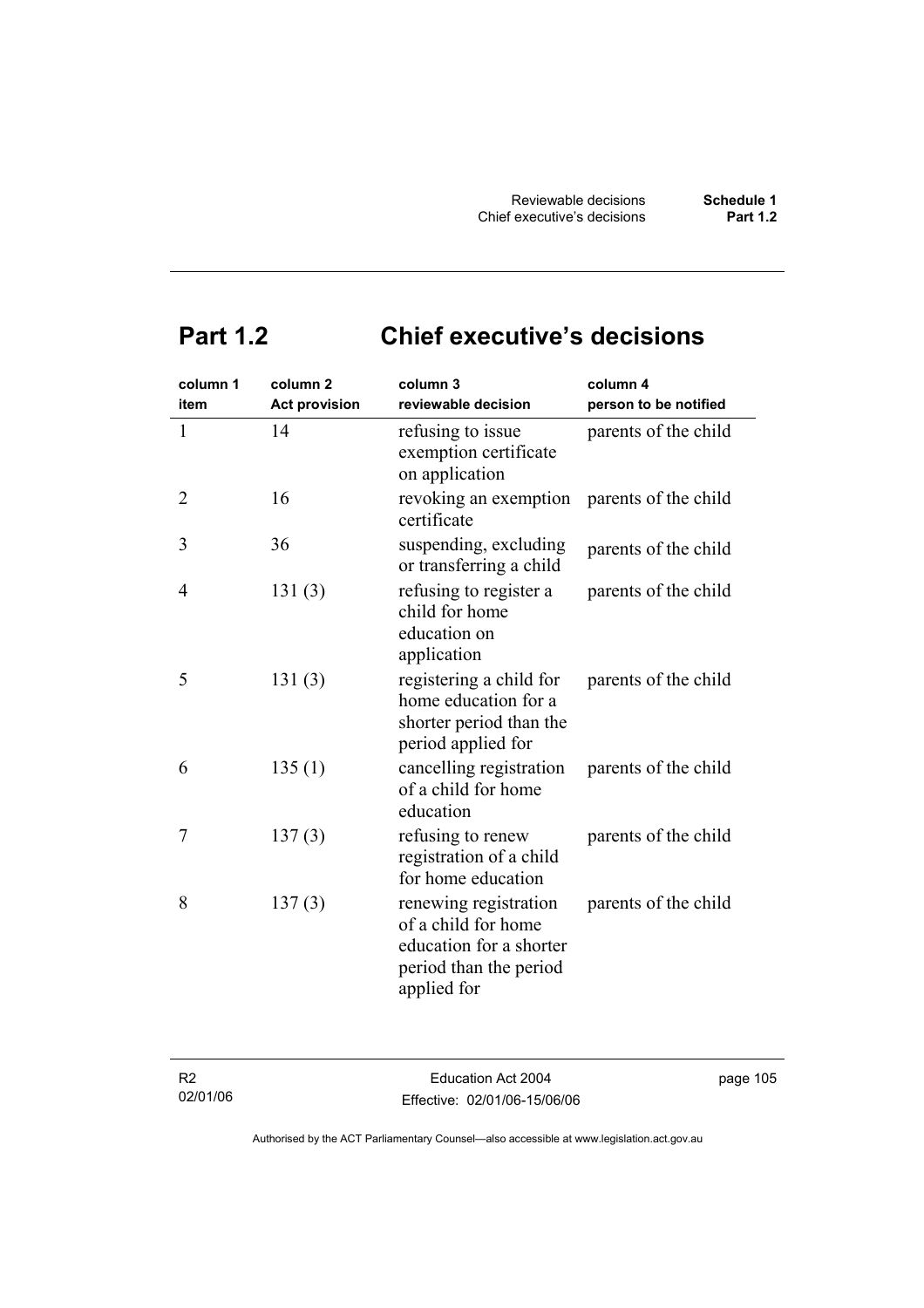# **Dictionary**

(see s 3)

- *Note 1* The Legislation Act contains definitions and other provisions relevant to this Act.
- *Note 2* For example, the Legislation Act, dict, pt 1 defines the following terms:
	- ACT
		- administrative appeals tribunal
		- appoint
	- chief executive (see s 161)
	- child
	- contravene
	- exercise
	- fail
	- financial year
	- function
	- State.

## *appointed member*—

- (a) for the school board of a government school, other than a small school, a school-related institution or another school to which section 43 (Constitution of school boards of school-related institutions and other schools in special circumstances) applies—see section 41 (Constitution of school boards generally); or
- (b) for the school board of a small school, other than a school to which section 43 (Constitution of school boards of schoolrelated institutions and other schools in special circumstances) applies—see section 42 (Constitution of school boards of small schools); or
- (c) for the Government Schools Education Council—see section 56 (Membership of council (government)).

R2 02/01/06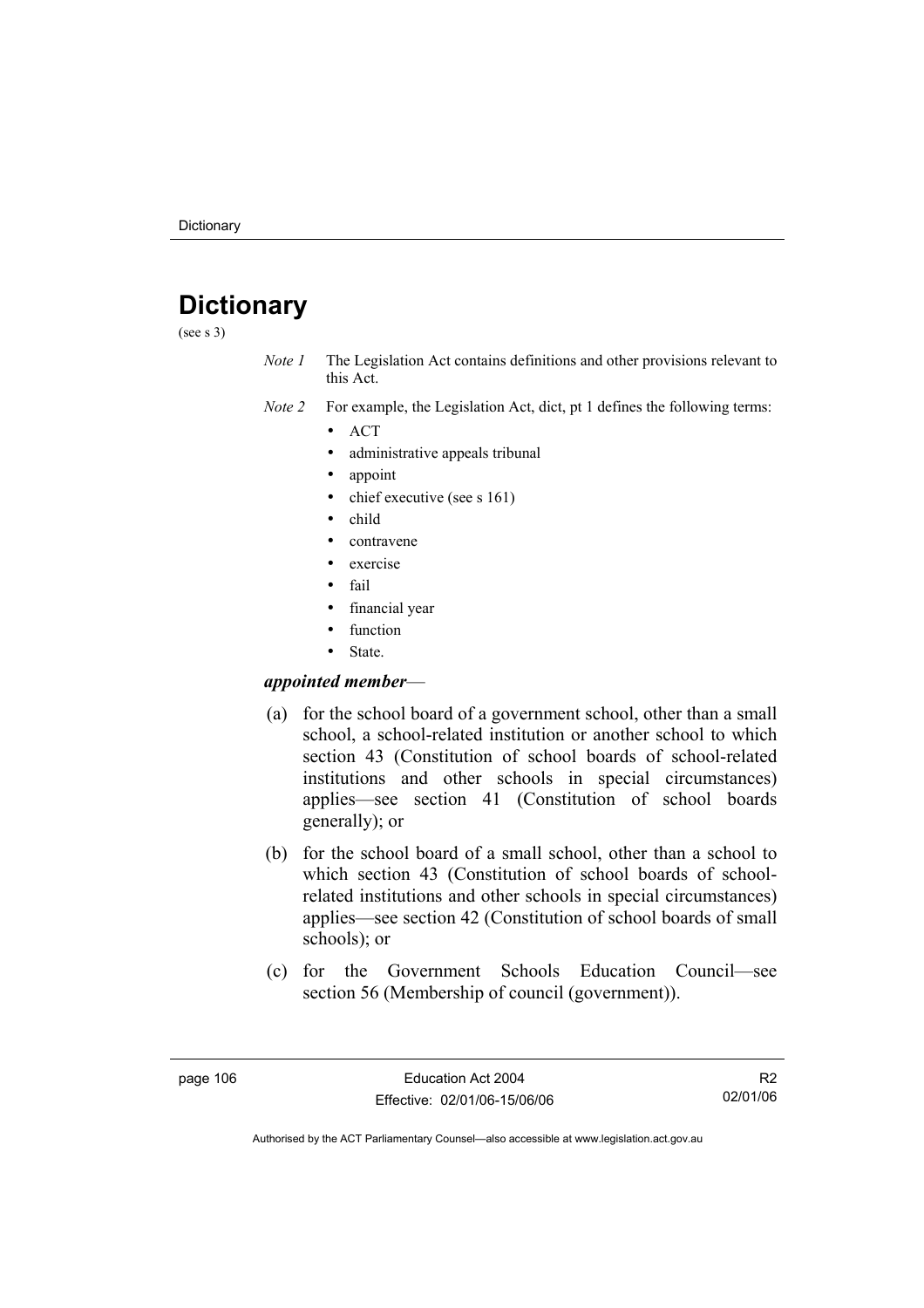*approved educational course* means an approved educational course (government) or approved educational course (non-government).

*approved educational course (government)* means an educational course approved under section 31 (Approved educational courses for children at government schools).

*approved educational course (non-government)* means an educational course approved under section 81 (Approved educational courses for children at non-government schools).

*authorised person* means an authorised person (government) or authorised person (non-government).

*authorised person (government)* means a person who is an authorised person (government) under section 67 (Appointment of authorised persons (government)).

*authorised person (non-government)* means a person who is an authorised person (non-government) under section 119 (Appointment of authorised persons (non-government)).

#### *board appointed member*—

- (a) for the school board of a government school, other than a small school, a school-related institution or another school to which section 43 (Constitution of school boards of school-related institutions and other schools in special circumstances) applies—see section 41 (Constitution of school boards generally); or
- (b) for a school board of a small school, other than a school to which section 43 (Constitution of school boards of schoolrelated institutions and other schools in special circumstances) applies—see section 42 (Constitution of school boards of small schools).

*carer*—see section 6.

page 107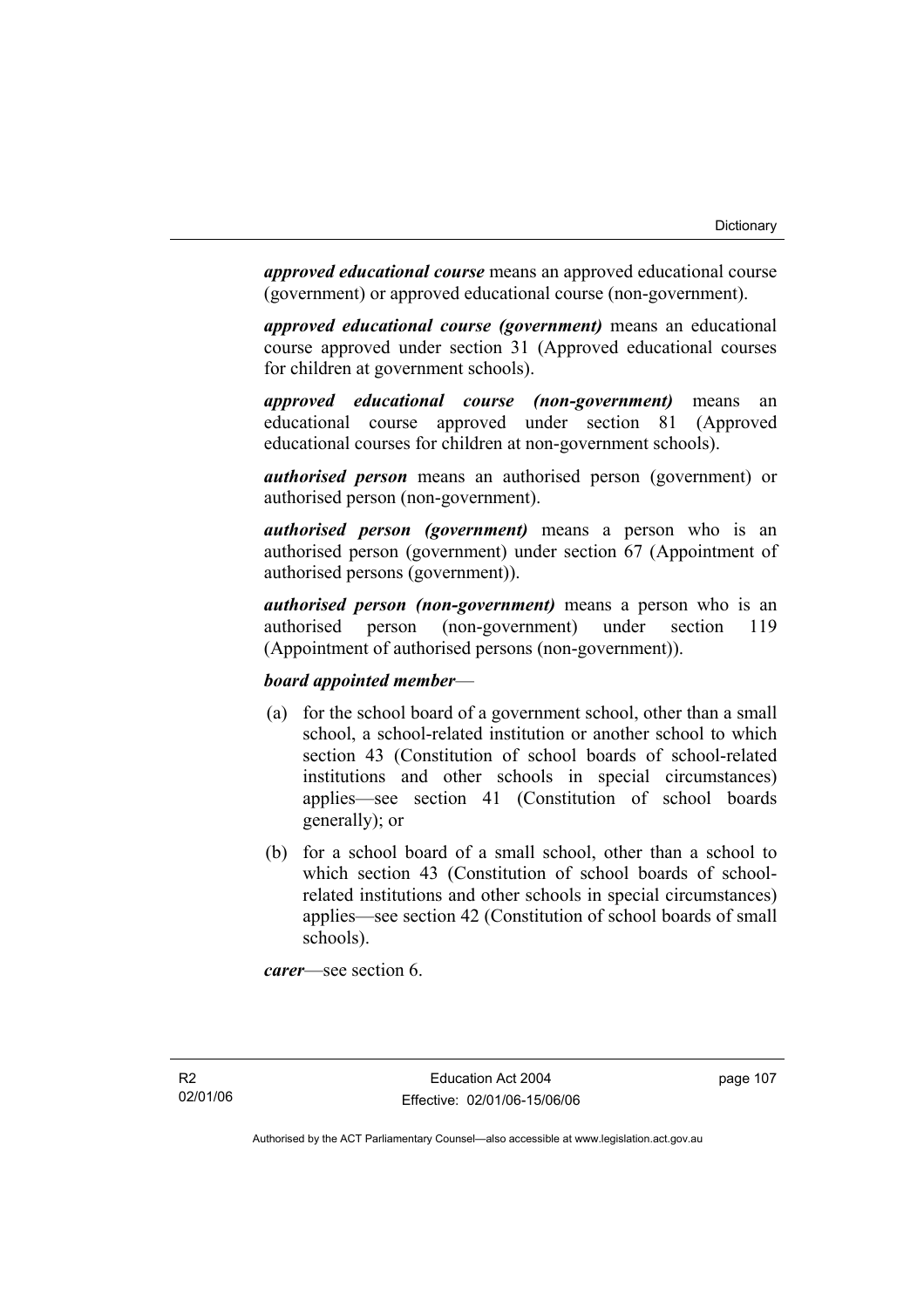#### *community member*—

- (a) for part 3.5 (Government Schools Education Council)—see section 57 (Appointed members of council (government)); and
- (b) for part 4.4 (Non-government Schools Education Council) see section 109 (Members of council (government)).

*compulsory school age*—see section 9.

*corporal punishment* means physical force applied to punish or correct, and includes any action designed or likely to cause physical pain or discomfort taken to punish or correct.

*council*—

- (a) for part 3.5—means the Government Schools Education Council; and
- (b) for part 4.4—means the Non-Government Schools Education Council.

*council (government)*, for part 3.5—means the Government Schools Education Council.

*council (non-government)*, for part 4.4—means the Nongovernment Schools Education Council.

*educational course* means a course of teaching and learning directed toward acquiring a particular area of knowledge and skills.

#### *education member*—

- (a) for part 3.5 (Government Schools Education Council)—see section 57 (Appointed members of council (government)); and
- (b) for part 4.4 (Non-government Schools Education Council) see section 109 (Members of council (government)).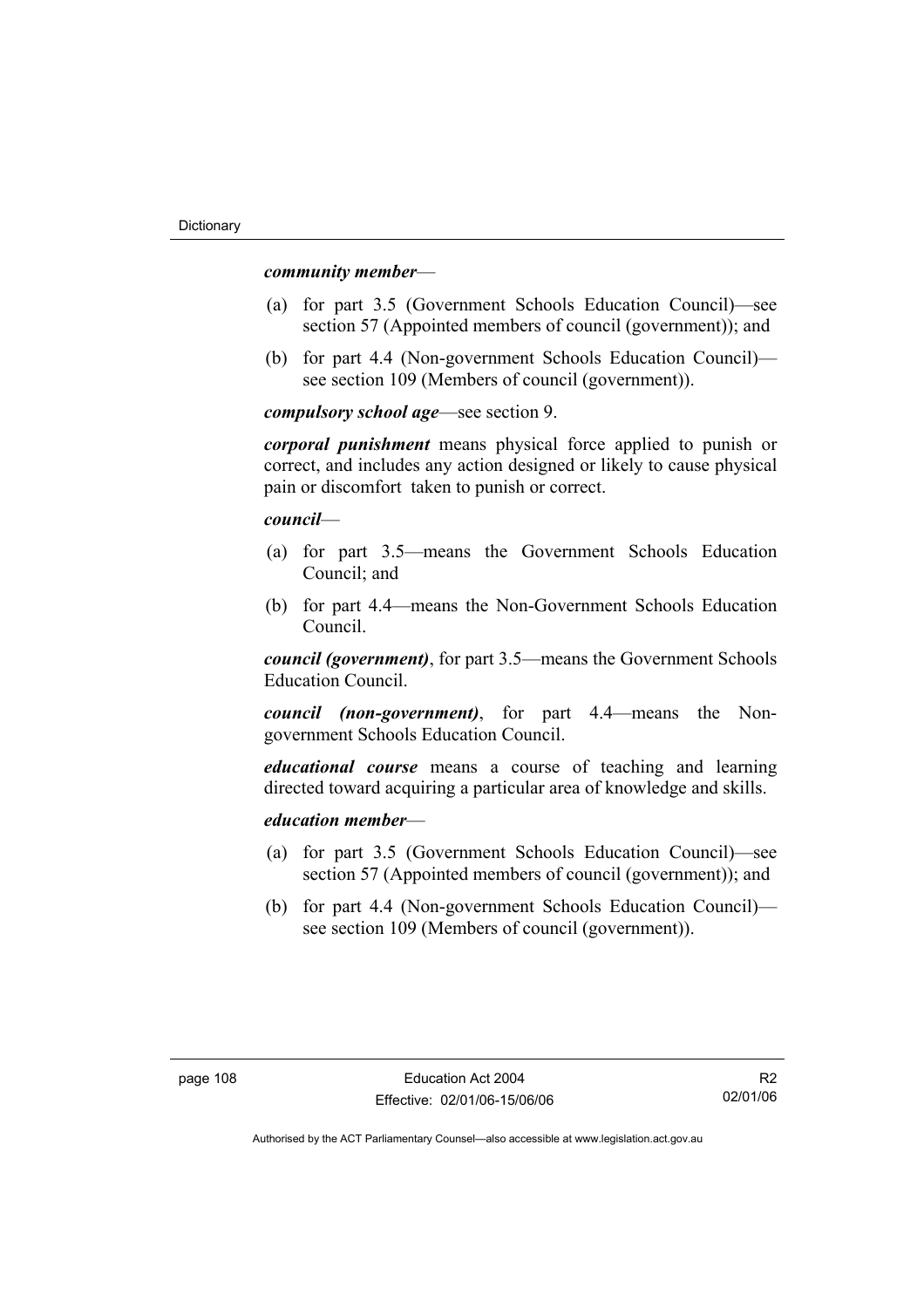#### *exclusion***—**

- (a) of a child from all government schools—means preventing the child from continuing to be enrolled or being re-enrolled at any government school; and
- (b) of a child from all Catholic systemic schools—means preventing the child from continuing to be enrolled or being reenrolled at any Catholic systemic school; and
- (c) of a child from a non-government school—means preventing the child from continuing to be enrolled or being re-enrolled at the non-government school.

*exemption certificate* means a certificate issued under section 14 (Exemption certificates).

#### *government school* means*—*

- (a) except for part 3.4 (School boards of government schools)—a school, preschool or school-related institution established under section 20 (Establishing government schools etc); and
- (b) for part 3.4—a school or school-related institution established under section 20.

*half-year*, for part 3.4 (School boards of government schools)—see section 37.

*home education*—see section 129.

*in-principle approval*—see section 83 (Applications for in-principle approval for proposed registration).

*internal-reviewer*—see section 142 (Who may apply for internal review of decisions).

*money*, for part 3.4 (School boards of government schools)—see section 37.

*non-government school* means a registered non-government school.

*parent*—see section 6.

page 109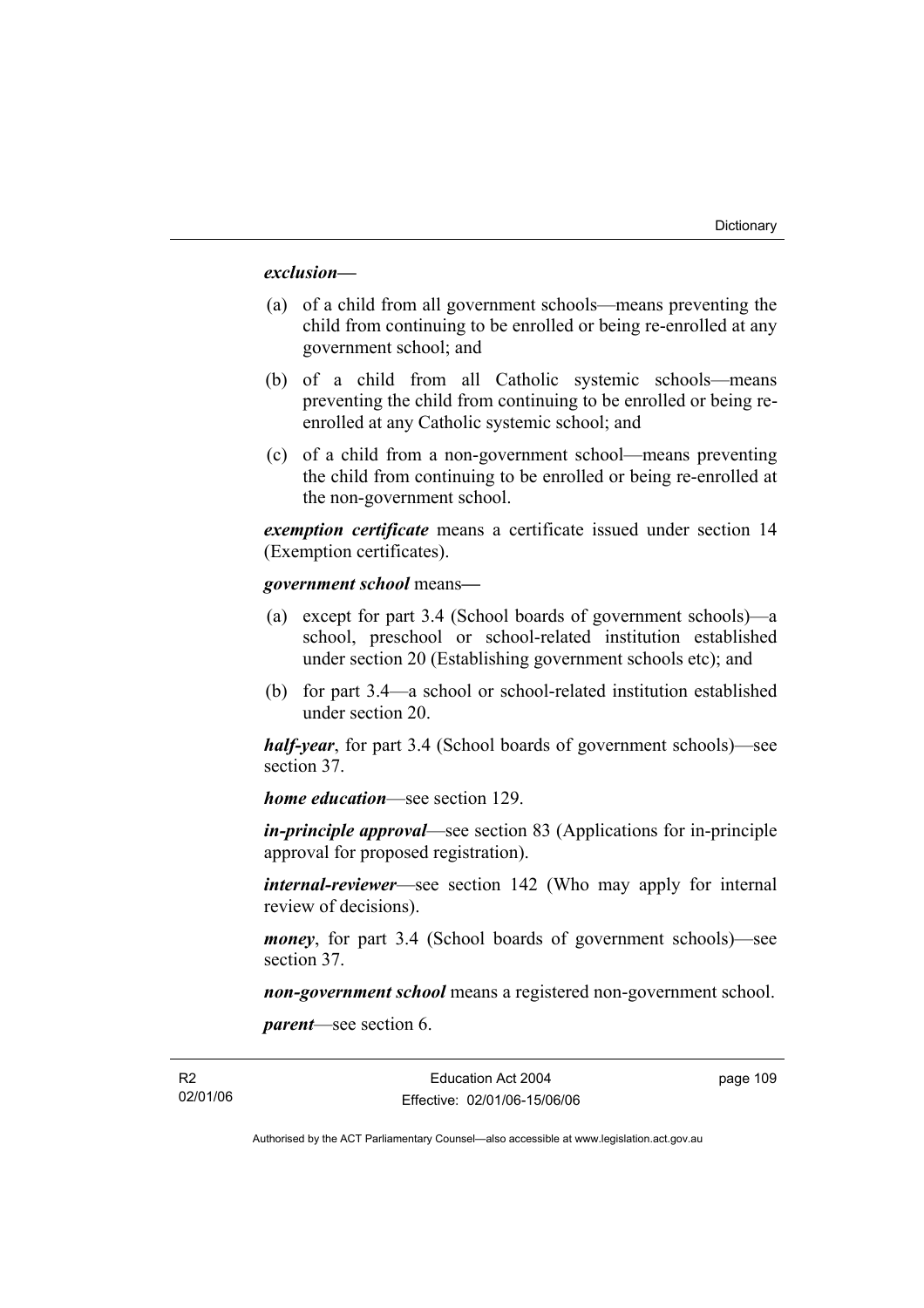*parents and citizens association*, for part 3.4 (School boards of government schools)—see section 37.

#### *parents and citizens member*—

- (a) for the school board of a government school, other than a small school, a school-related institution or another school to which section 43 (Constitution of school boards of school-related institutions and other schools in special circumstances) applies—see section 41 (Constitution of school boards generally); or
- (b) for the school board of a small school, other than a school to which section 43 applies—see section 42 (Constitution of school boards of small schools).

*prescribed period*, for part 3.4 (School boards of government schools)—see section 37.

*proposed opening day*—see section 83 (4) (Applications for inprinciple approval for proposed registration).

*registered non-government school* means a school that is registered or provisionally registered under part 4.2 (Registration—nongovernment schools).

*register of enrolments and attendances*, in relation to a person, means the register of enrolments and attendances kept by the person under section 32 (Register of enrolments and attendances for government schools) or section 99 (Register of enrolments and attendances for non-government schools).

*register of non-government schools* means the register kept by the registrar under section 79.

*registrar* means the Registrar of Non-Government Schools.

*reviewable decision*—see section 140.

R2 02/01/06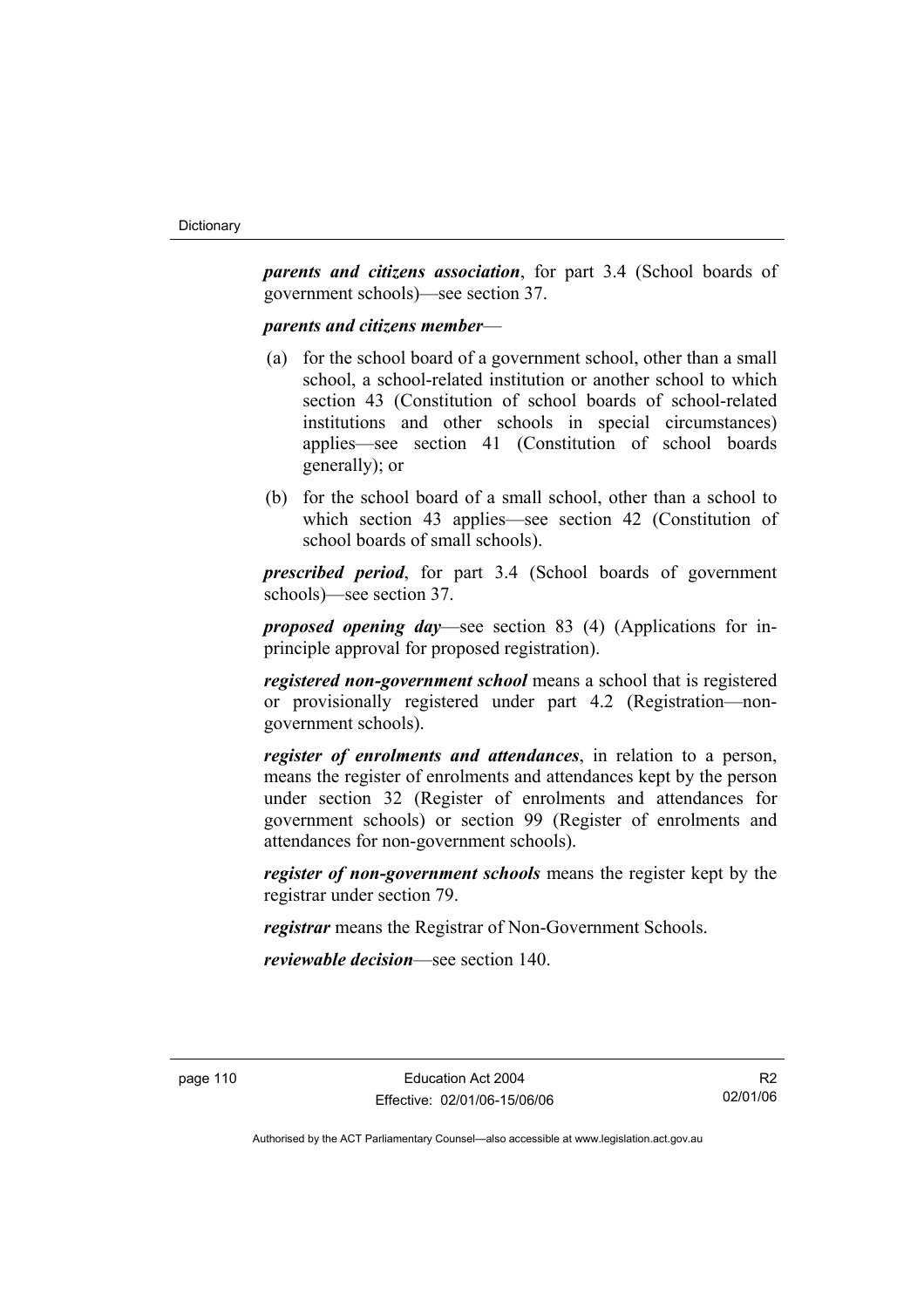#### *school*—

- (a) except for chapter 2, part 3.4, chapter 4 and part 6.2—means a school or school-related institution established under section 20 (Establishing government schools etc); and
- (b) for chapter 2 (School enrolment and attendance) and part 6.2 (Other provisions)—means a government school or nongovernment school; and
- (c) for part 3.4 (Schools boards of government schools)—see section 37; and
- (d) for chapter 4 (Non-government schools)—see section 74.

*school board*, of a government school, means the school board of the school established under part 3.4.

*school-leaving age* means 15 years old.

*school-related institution*—see section 20 (Establishing government schools etc).

*small school*, for part 3.4 (School boards of government schools) see section 37.

*staff*, of a school, means the principal and teachers of, and other people employed at, the school.

#### *staff member*—

- (a) for the school board of a government school, other than a small school, a school-related institution or another school to which section 43 (Constitution of school boards of school-related institutions and other schools in special circumstances) applies—see section 41 (Constitution of school boards generally); or
- (b) for the school board of a small school, other than a school to which section 43 applies—see section 42 (Constitution of school boards of small schools).

page 111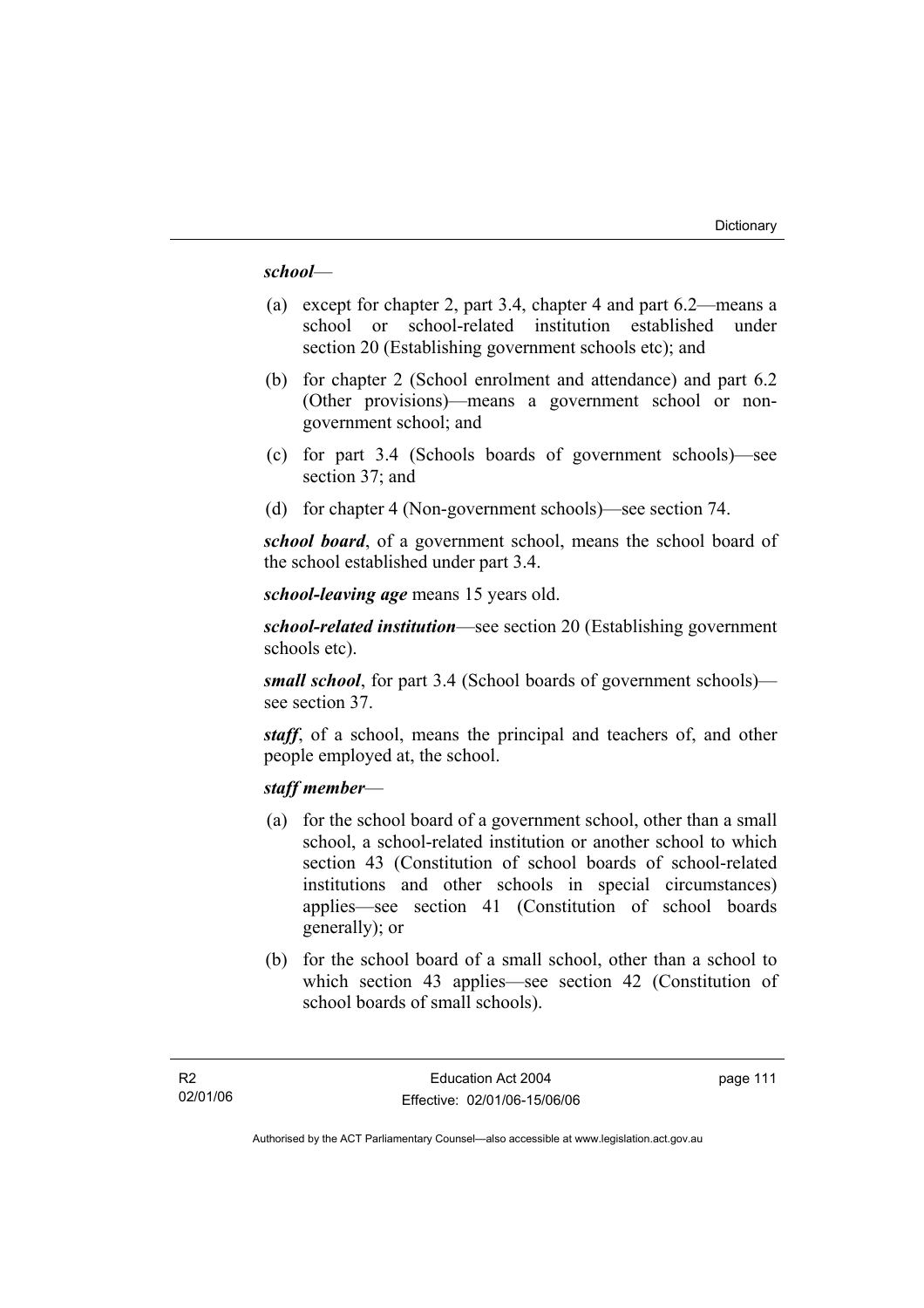*student*, for part 3.4 (School boards of government schools)—see section 37.

*student member*, for the school board of a government school, other than a small school, a school-related institution or another school to which section 43 (Constitution of school boards of school-related institutions and other schools in special circumstances) applies—see section 41.

page 112 **Education Act 2004** Effective: 02/01/06-15/06/06

R2 02/01/06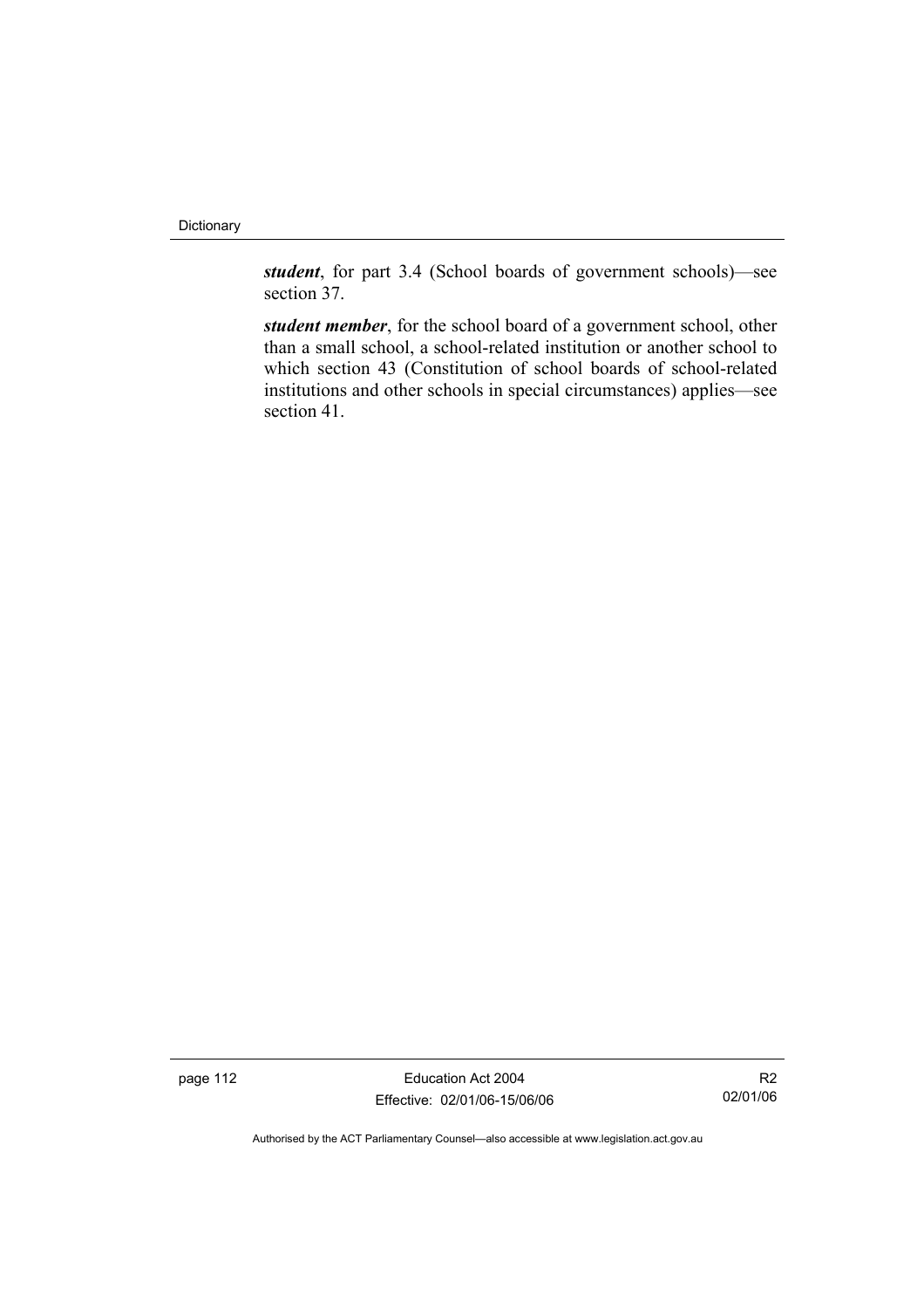# **Endnotes**

# **1 About the endnotes**

Amending and modifying laws are annotated in the legislation history and the amendment history. Current modifications are not included in the republished law but are set out in the endnotes.

Not all editorial amendments made under the *Legislation Act 2001*, part 11.3 are annotated in the amendment history. Full details of any amendments can be obtained from the Parliamentary Counsel's Office.

Uncommenced amending laws and expiries are listed in the legislation history and the amendment history. These details are underlined. Uncommenced provisions and amendments are not included in the republished law but are set out in the last endnote.

If all the provisions of the law have been renumbered, a table of renumbered provisions gives details of previous and current numbering.

The endnotes also include a table of earlier republications.

| $am = amended$                             | $ord = ordinance$                         |
|--------------------------------------------|-------------------------------------------|
| $amdt = amendment$                         | orig = original                           |
| $ch = chapter$                             | par = paragraph/subparagraph              |
| $def = definition$                         | $pres = present$                          |
| $dict = dictionary$                        | $prev = previous$                         |
| disallowed = disallowed by the Legislative | $(\text{prev}) = \text{previously}$       |
| Assembly                                   | $pt = part$                               |
| $div = division$                           | $r = rule/subrule$                        |
| $exp = expires/expired$                    | $renum = renumbered$                      |
| $Gaz = gazette$                            | $reloc = relocated$                       |
| $hda =$ heading                            | $R[X]$ = Republication No                 |
| IA = Interpretation Act 1967               | $RI =$ reissue                            |
| ins = inserted/added                       | $s = section/subsection$                  |
| $LA =$ Legislation Act 2001                | $sch = schedule$                          |
| $LR =$ legislation register                | $sdiv = subdivision$                      |
| LRA = Legislation (Republication) Act 1996 | $sub =$ substituted                       |
| $mod = modified/modification$              | SL = Subordinate Law                      |
| $o = order$                                | underlining = whole or part not commenced |
| om = omitted/repealed                      | or to be expired                          |
|                                            |                                           |

### **2 Abbreviation key**

R2 02/01/06

Education Act 2004 Effective: 02/01/06-15/06/06 page 113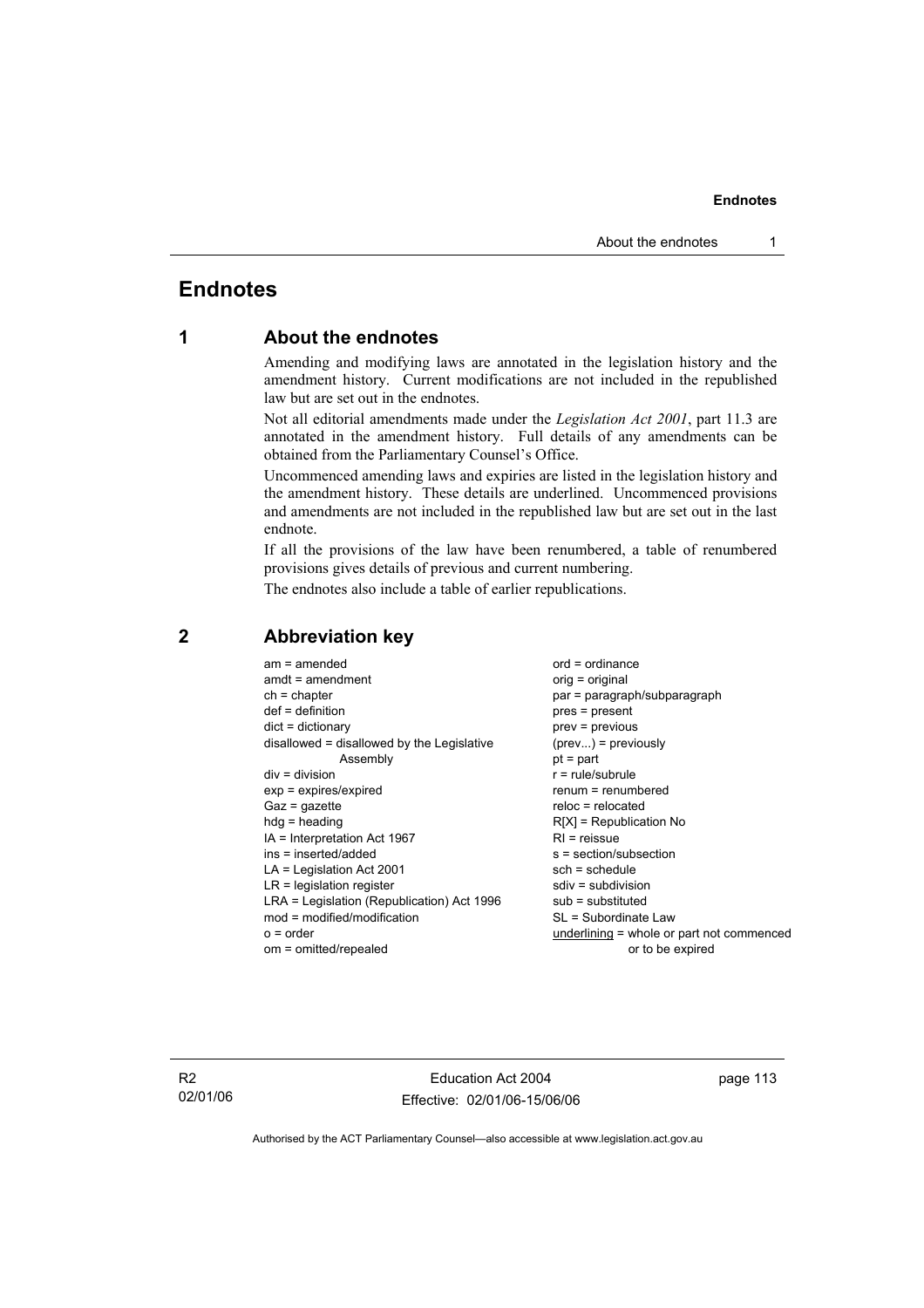3 Legislation history

# **3 Legislation history**

**Education Act 2004 A2004-17**  notified LR 8 April 2004 s 1, s 2 commenced 8 April 2004 (LA s 75 (1)) remainder commenced 1 January 2005 (s 2)

#### **4 Amendment history**

**Commencement**  s 2 om LA s 89 (4) **Notices of intention under former education Act to conduct schools at additional educational levels**  s 153 exp 1 January 2015 (s 153 (5)) **Transitional provisions**  ch 7 hdg exp 1 January 2006 (s 171) **Assets and liabilities of former authority**  pt 7.1 hdg exp 1 January 2006 (s 171) **Meaning of** *former authority* s 156 exp 1 January 2006 (s 171) **Vesting of assets and liabilities of former authority in Territory**  s 157 exp 1 January 2006 (s 171) **Evidentiary certificate for vested assets and liabilities**  s 158 exp 1 January 2006 (s 171) **Registration of changes in title to certain assets**  s 159 exp 1 January 2006 (s 171) **Proceedings and evidence in relation to vested assets and liabilities**  s 160 exp 1 January 2006 (s 171) **General savings**  exp 1 January 2006 (s 171) **Interpretation**  div 7.2.1 hdg exp 1 January 2006 (s 171) **Definitions for pt 7.3** 

s 161 exp 1 January 2006 (s 171) **Former authority Act**  div 7.2.2 hdg exp 1 January 2006 (s 171) **Existing schools etc**  s 162 exp 1 January 2006 (s 171)

page 114 Education Act 2004 Effective: 02/01/06-15/06/06

R2 02/01/06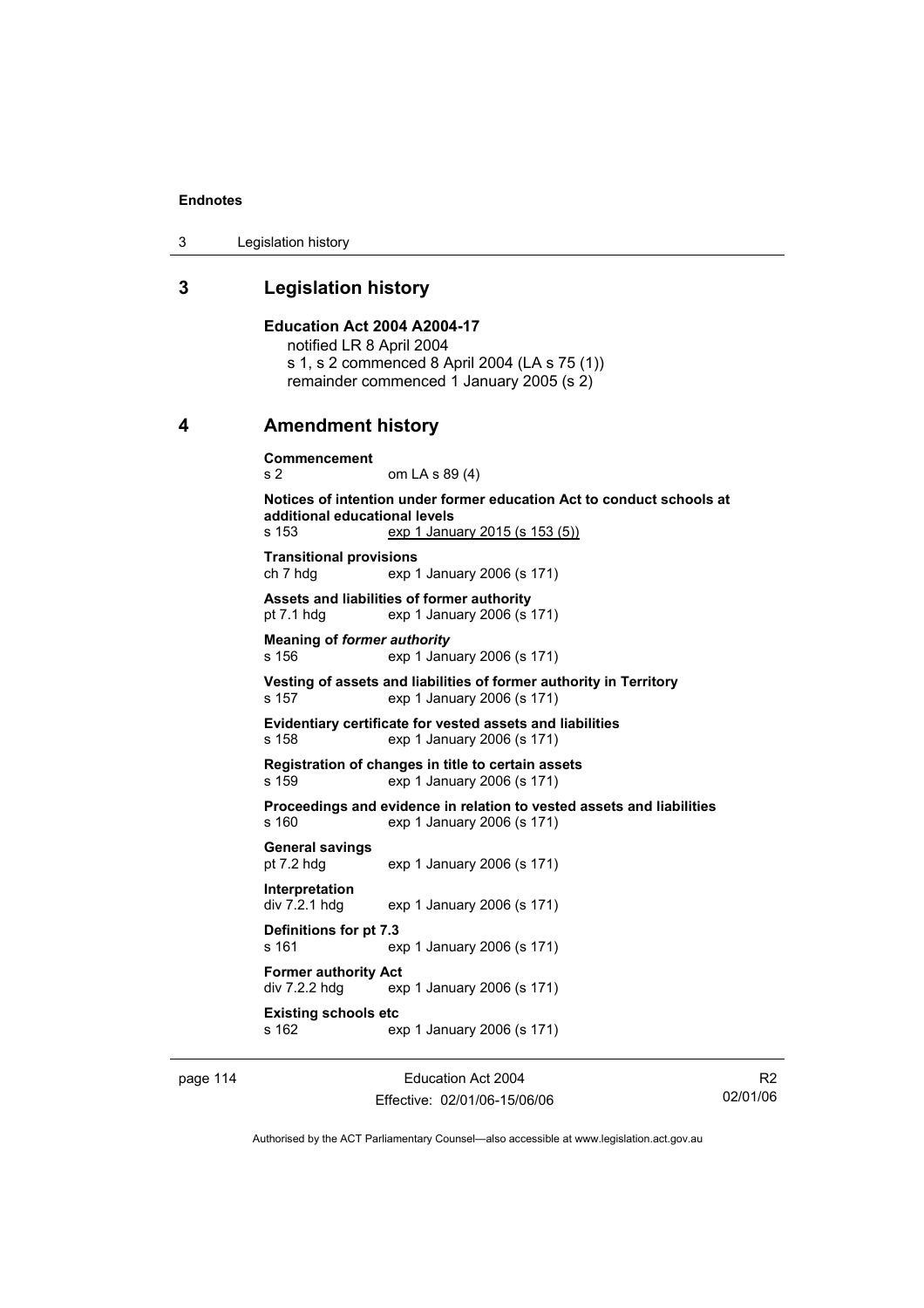```
Name of schools, institutions and services 
                 exp 1 January 2006 (s 171)
School boards 
s 164 exp 1 January 2006 (s 171) 
Parents and citizens associations<br>s 165 exp 1 January 20
                 exp 1 January 2006 (s 171)
Members of school boards 
s 166 exp 1 January 2006 (s 171) 
Former education Act div 7.2.3 hdg exp
                 exp 1 January 2006 (s 171)
Exemption certificates 
s 167 exp 1 January 2006 (s 171) 
Existing registered and provisionally registered schools 
s 168 exp 1 January 2006 (s 171) 
Registers 
s 169 exp 1 January 2006 (s 171) 
Miscellaneous 
pt 7.3 hdg exp 1 January 2006 (s 171) 
Modification of ch 7's operation 
s 170 exp 1 January 2006 (s 171) 
Expiry of ch 7 
s 171 exp 1 January 2006 (s 171) 
Declared law for Legislation Act, s 88 
s 172 exp 1 January 2006 (s 171) 
Repeals and consequential amendments<br>ch 8 hdg om LA s 89 (3)
                 om LA s 89 (3)
Acts repealed 
s 173 om LA s 89 (3) 
Regulations repealed 
s 174 om LA s 89 (3) 
Legislation amended—sch 2 
s 175 om LA s 89 (3) 
Consequential amendments 
sch 2 om LA s 89 (3)
```
Education Act 2004 Effective: 02/01/06-15/06/06 page 115